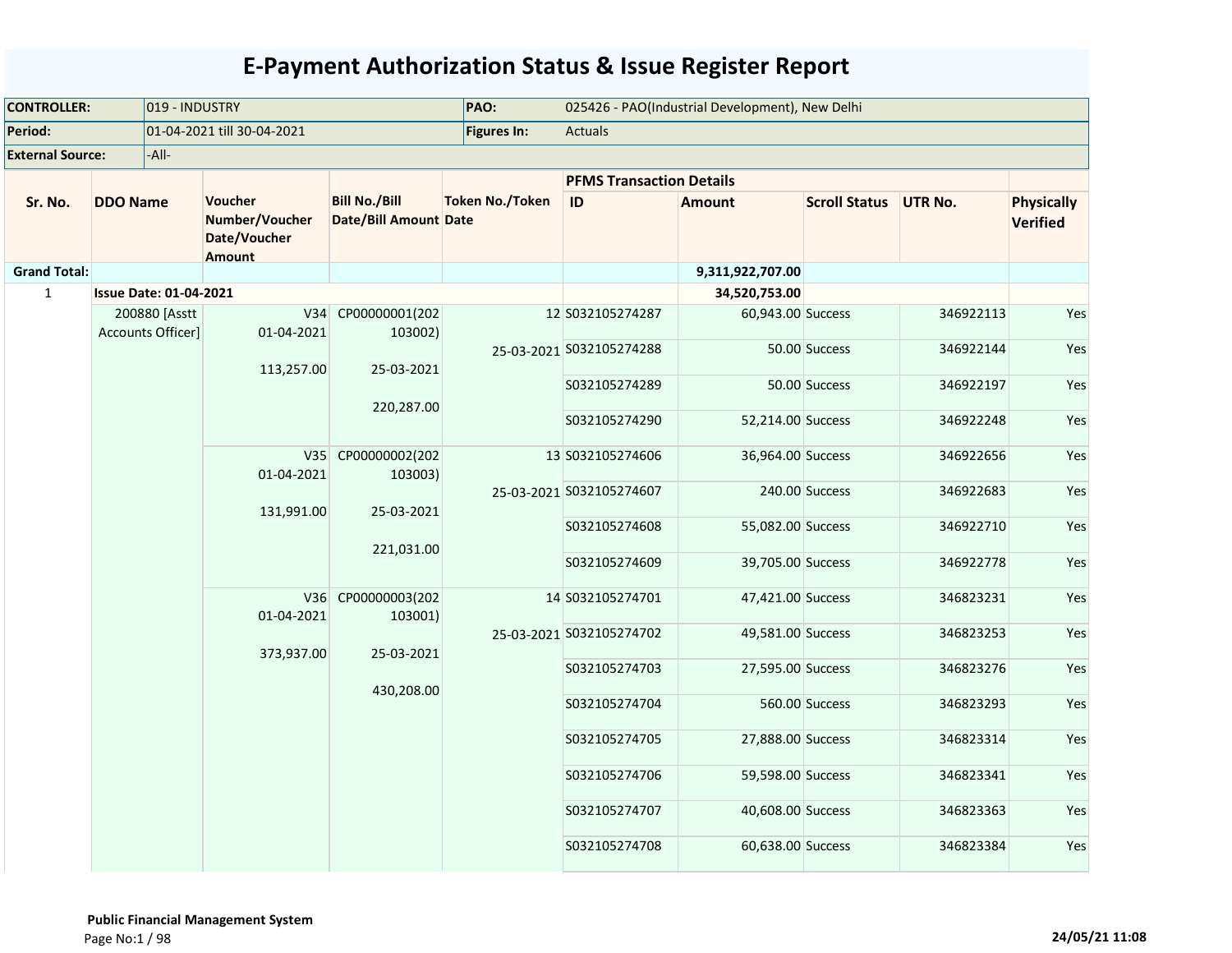|                                                                          |                                 |                                                       |                   | S032105274709            | 60,048.00 Success  | 346823407         | Yes               |           |     |
|--------------------------------------------------------------------------|---------------------------------|-------------------------------------------------------|-------------------|--------------------------|--------------------|-------------------|-------------------|-----------|-----|
| 206886 [Asst<br>Administrative<br>Officer Copyright<br>Office New Delhi] | V27<br>01-04-2021<br>114,766.00 | CP00000001(202<br>103001)<br>24-03-2021<br>278 286 00 | 26-03-2021        | 28 5032106530700         | 114,766.00 Success | 346971840         | Yes               |           |     |
| 225427 [Under<br>Secretary]                                              | 01-04-2021                      | V10 CP00000012(202<br>103019)                         |                   | 34 S032106677347         | 27,062.00 Success  | 346834490         | Yes               |           |     |
|                                                                          |                                 |                                                       |                   | 26-03-2021 S032106677348 | 26,812.00 Success  | 346834516         | Yes               |           |     |
|                                                                          | 835,236.00                      |                                                       | 26-03-2021        |                          | S032106677349      | 26,812.00 Success | 346834539         | Yes       |     |
|                                                                          | 915,711.00                      | S032106677350                                         | 26,812.00 Success | 346834567                | Yes                |                   |                   |           |     |
|                                                                          |                                 |                                                       |                   | S032106677351            | 21,208.00 Success  | 346834597         | Yes               |           |     |
|                                                                          |                                 |                                                       |                   |                          |                    | S032106677352     | 26,812.00 Success | 346834624 | Yes |
|                                                                          |                                 |                                                       |                   |                          | S032106677353      | 26,812.00 Success | 346834643         | Yes       |     |
|                                                                          |                                 |                                                       |                   |                          | S032106677354      | 26,812.00 Success | 346834682         | Yes       |     |
|                                                                          |                                 |                                                       |                   | S032106677355            | 26,812.00 Success  | 346834709         | Yes               |           |     |
|                                                                          |                                 |                                                       |                   | S032106677356            | 26,812.00 Success  | 346834730         | Yes               |           |     |
|                                                                          |                                 |                                                       |                   | S032106677357            | 26,812.00 Success  | 346834756         | Yes               |           |     |
|                                                                          |                                 |                                                       |                   | S032106677358            | 26,812.00 Success  | 346834779         | Yes               |           |     |
|                                                                          |                                 |                                                       |                   | S032106677359            | 26,812.00 Success  | 346834800         | Yes               |           |     |
|                                                                          |                                 |                                                       |                   | S032106677360            | 26,812.00 Success  | 346834825         | Yes               |           |     |
|                                                                          |                                 |                                                       |                   | S032106677361            | 26,812.00 Success  | 346834848         | Yes               |           |     |
|                                                                          |                                 |                                                       |                   | S032106677362            | 26,812.00 Success  | 346834871         | Yes               |           |     |
|                                                                          |                                 |                                                       |                   | S032106677363            | 26,812.00 Success  | 346834890         | Yes               |           |     |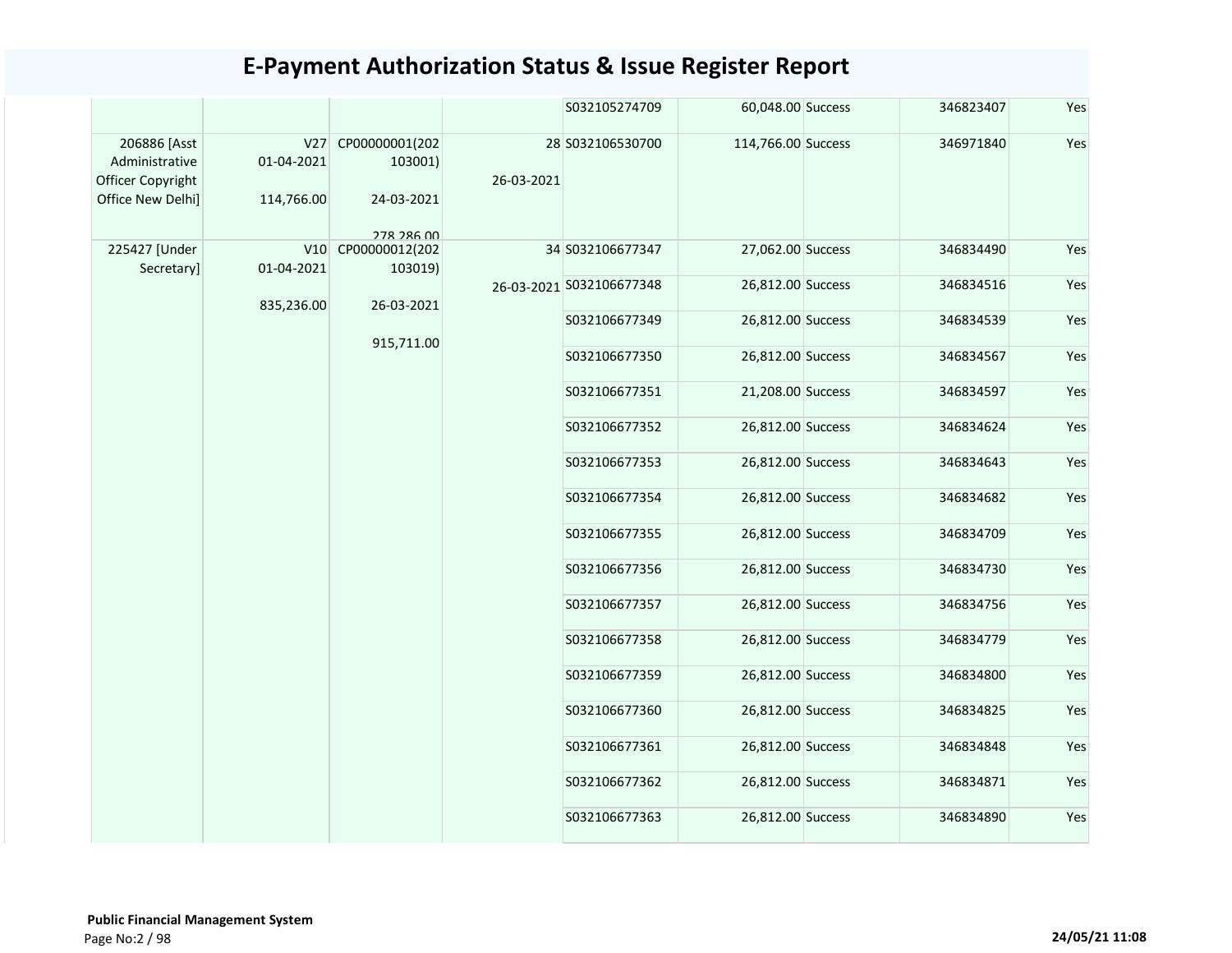|  |                   |                           |                            | S032106677364            | 26,812.00 Success | 346834911         | Yes               |           |     |
|--|-------------------|---------------------------|----------------------------|--------------------------|-------------------|-------------------|-------------------|-----------|-----|
|  |                   |                           |                            | S032106677365            | 26,812.00 Success | 346834128         | Yes               |           |     |
|  |                   |                           |                            | S032106677366            | 26,812.00 Success | 346834157         | Yes               |           |     |
|  |                   |                           |                            | S032106677367            | 21,236.00 Success | 346834183         | Yes               |           |     |
|  |                   |                           |                            | S032106677368            | 25,232.00 Success | 346834209         | Yes               |           |     |
|  |                   |                           |                            | S032106677369            | 26,812.00 Success | 346834238         | Yes               |           |     |
|  |                   |                           |                            |                          |                   | S032106677370     | 26,812.00 Success | 346834260 | Yes |
|  |                   |                           |                            | S032106677371            | 26,812.00 Success | 346834282         | Yes               |           |     |
|  |                   |                           |                            |                          |                   | S032106677372     | 26,812.00 Success | 346834307 | Yes |
|  |                   |                           |                            |                          | S032106677373     | 26,812.00 Success | 346834340         | Yes       |     |
|  |                   |                           |                            | S032106677374            | 26,180.00 Success | 346834362         | Yes               |           |     |
|  |                   |                           |                            |                          |                   | S032106677375     | 20,576.00 Success | 346834391 | Yes |
|  |                   |                           |                            |                          | S032106677376     | 26,812.00 Success | 346834416         | Yes       |     |
|  |                   |                           |                            |                          |                   | S032106677377     | 26,180.00 Success | 346834441 | Yes |
|  |                   |                           |                            | S032106677378            | 24,074.00 Success | 346834466         | Yes               |           |     |
|  | V11<br>01-04-2021 | CP00000013(202<br>103004) |                            | 35 S032106678042         | 73,674.00 Success | 346752190         | Yes               |           |     |
|  | 950,011.00        |                           |                            | 26-03-2021 S032106678043 | 42,934.00 Success | 346752217         | Yes               |           |     |
|  |                   |                           | 26-03-2021<br>1,477,226.00 | S032106678044            | 48,393.00 Success | 346752259         | Yes               |           |     |
|  |                   |                           |                            | S032106678045            | 83,268.00 Success | 346752284         | Yes               |           |     |
|  |                   |                           |                            | S032106678046            | 68,822.00 Success | 346752305         | Yes               |           |     |
|  |                   |                           | S032106678047              | 68,367.00 Success        | 346752332         | Yes               |                   |           |     |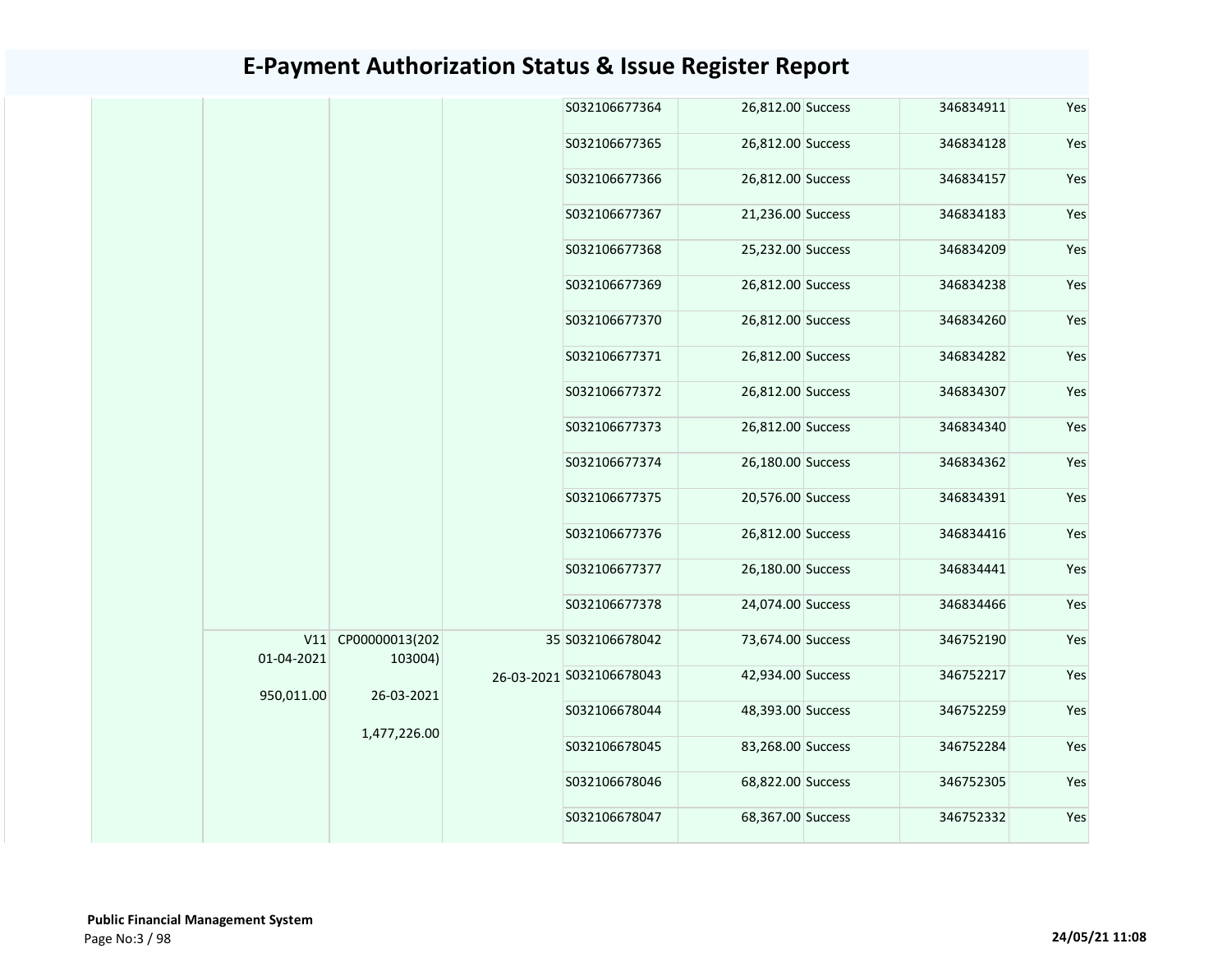|                   |                                                                     |  | S032106678048            | 64,430.00 Success  | 346752354 | Yes |
|-------------------|---------------------------------------------------------------------|--|--------------------------|--------------------|-----------|-----|
|                   |                                                                     |  | S032106678049            | 87,540.00 Success  | 346752382 | Yes |
|                   |                                                                     |  | S032106678050            | 70,827.00 Success  | 346752409 | Yes |
|                   |                                                                     |  | S032106678051            | 50,337.00 Success  | 346752436 | Yes |
|                   |                                                                     |  | S032106678052            | 76,527.00 Success  | 346752459 | Yes |
|                   |                                                                     |  | S032106678053            | 73,044.00 Success  | 346752495 | Yes |
|                   |                                                                     |  | S032106678054            | 87,540.00 Success  | 346752517 | Yes |
|                   |                                                                     |  | S032106678055            | 54,308.00 Success  | 346752548 | Yes |
| 01-04-2021        | V12 CP00000014(202<br>103015)                                       |  | 36 S032106677135         | 60,050.00 Success  | 346832708 | Yes |
|                   |                                                                     |  | 26-03-2021 S032106677136 | 40,030.00 Success  | 346832733 | Yes |
| 135,347.00        | 26-03-2021                                                          |  | S032106677137            | 35,267.00 Success  | 346832752 | Yes |
|                   | 178 059 00                                                          |  |                          |                    |           |     |
| V13<br>01-04-2021 | CP00000015(202<br>103021)                                           |  | 37 S032106140964         | 126,149.00 Success | 346928907 | Yes |
| 472,560.00        | 26-03-2021                                                          |  | 26-03-2021 S032106140965 | 89,850.00 Success  | 346928936 | Yes |
|                   |                                                                     |  | S032106140966            | 121,911.00 Success | 346928966 | Yes |
|                   | 980,370.00                                                          |  | S032106140967            | 81,739.00 Success  | 346928982 | Yes |
|                   |                                                                     |  | S032106140968            | 52,911.00 Success  | 346930008 | Yes |
| V14               | CP00000017(202                                                      |  | 39 S032106150641         | 74,319.00 Success  | 346936575 | Yes |
|                   | 01-04-2021<br>103017)<br>1,772,196.00<br>26-03-2021<br>2,124,026.00 |  | 26-03-2021 S032106150642 | 73,279.00 Success  | 346936600 | Yes |
|                   |                                                                     |  | S032106150643            | 78,063.00 Success  | 346936649 | Yes |
|                   |                                                                     |  | S032106150644            | 75,983.00 Success  | 346936673 | Yes |
|                   |                                                                     |  | S032106150645            | 78,727.00 Success  | 346936727 | Yes |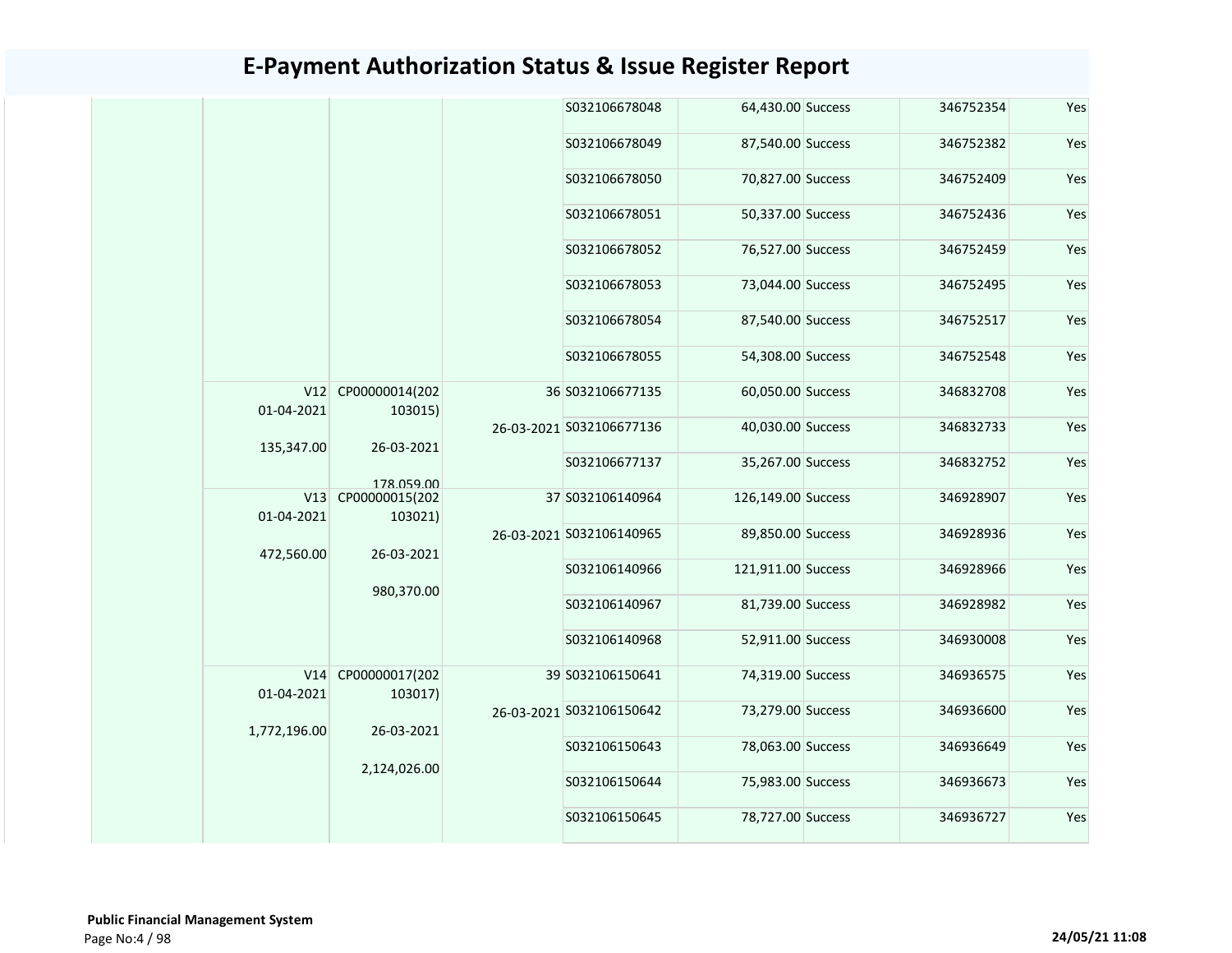|            |                               | S032106150646     | 65,538.00 Success | 346936765 | Yes |
|------------|-------------------------------|-------------------|-------------------|-----------|-----|
|            |                               | S032106150647     | 76,399.00 Success | 346936789 | Yes |
|            |                               | S032106150648     | 75,359.00 Success | 346936810 | Yes |
|            |                               | S032106150649     | 74,319.00 Success | 346936853 | Yes |
|            |                               | S032106150650     | 76,399.00 Success | 346936879 | Yes |
|            |                               | S032106150651     | 76,399.00 Success | 346936903 | Yes |
|            |                               | S032106150652     | 61,777.00 Success | 346936923 | Yes |
|            |                               | S032106150653     | 77,959.00 Success | 346936948 | Yes |
|            |                               | S032106150654     | 75,359.00 Success | 346936974 | Yes |
|            |                               | S032106150655     | 76,399.00 Success | 346936994 | Yes |
|            |                               | S032106150656     | 74,969.00 Success | 346939056 | Yes |
|            |                               | S032106150657     | 65,895.00 Success | 346939082 | Yes |
|            |                               | S032106150658     | 74,319.00 Success | 346939124 | Yes |
|            |                               | S032106150659     | 75,359.00 Success | 346939169 | Yes |
|            |                               | S032106150660     | 75,411.00 Success | 346939193 | Yes |
|            |                               | S032106150661     | 78,063.00 Success | 346939217 | Yes |
|            |                               | S032106150662     | 73,279.00 Success | 346939237 | Yes |
|            |                               | S032106150663     | 73,319.00 Success | 346939261 | Yes |
|            |                               | S032106150664     | 65,304.00 Success | 346939308 | Yes |
| 01-04-2021 | V15 CP00000018(202<br>103016) | 40 S032106150470  | 38,020.00 Success | 346930442 | Yes |
|            | 26-03-2021 S032106150471      | 31,149.00 Success | 346930504         | Yes       |     |
| 427,602.00 | 26-03-2021                    |                   |                   |           |     |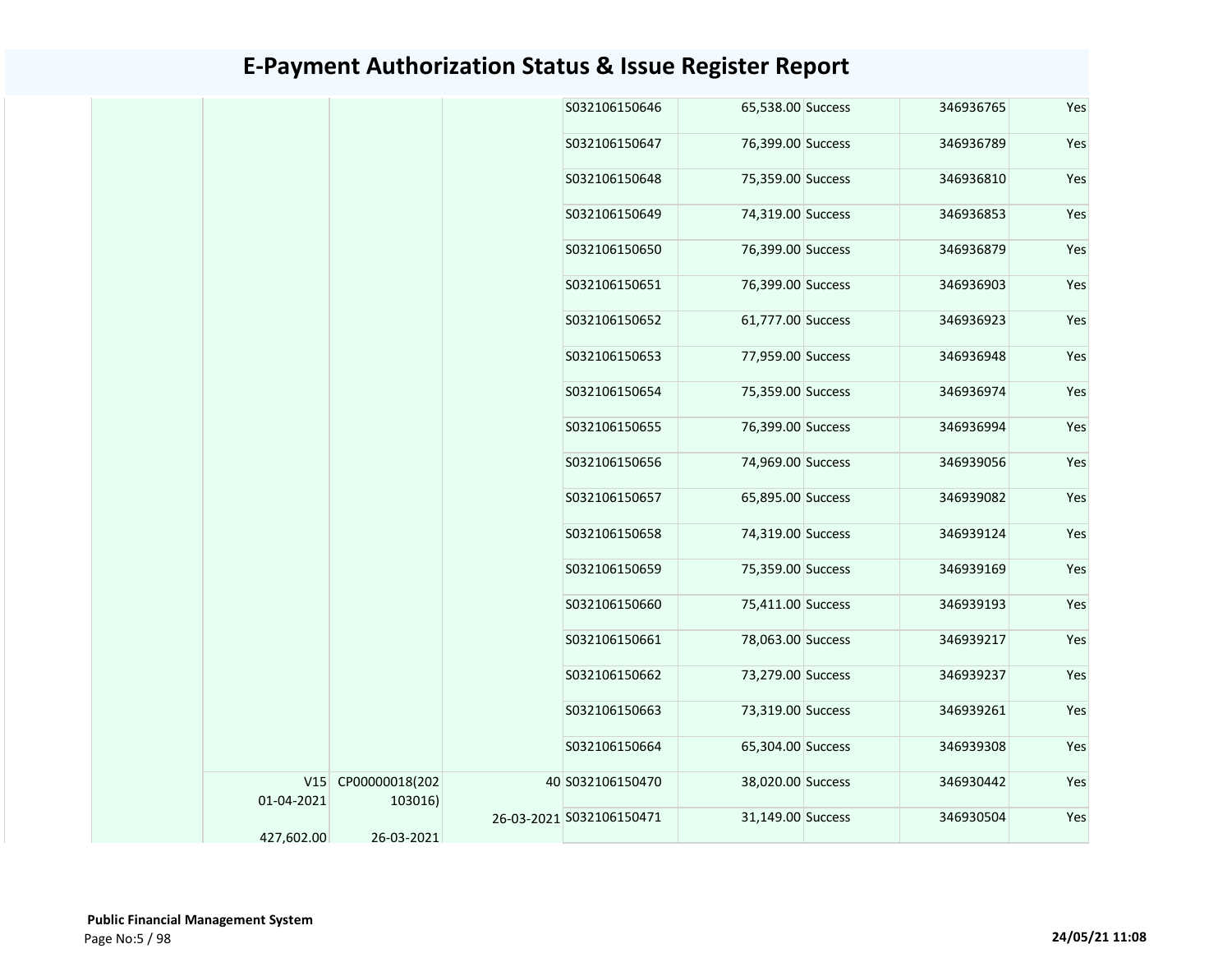|                   | 606,288.00                |               | S032106150472     | 37,256.00 Success | 346930548                | Yes               |           |     |
|-------------------|---------------------------|---------------|-------------------|-------------------|--------------------------|-------------------|-----------|-----|
|                   |                           |               | S032106150473     | 38,982.00 Success | 346930583                | Yes               |           |     |
|                   |                           |               | S032106150474     | 39,176.00 Success | 346930629                | Yes               |           |     |
|                   |                           |               | S032106150475     | 38,158.00 Success | 346930661                | Yes               |           |     |
|                   |                           |               | S032106150476     | 30,462.00 Success | 346930725                | Yes               |           |     |
|                   |                           |               | S032106150477     | 32,462.00 Success | 346930765                | Yes               |           |     |
|                   |                           |               | S032106150478     | 33,302.00 Success | 346930803                | Yes               |           |     |
|                   |                           |               | S032106150479     | 31,701.00 Success | 346930882                | Yes               |           |     |
|                   |                           |               | S032106150480     | 36,732.00 Success | 346930927                | Yes               |           |     |
|                   |                           |               | S032106150481     | 40,202.00 Success | 346930964                | Yes               |           |     |
| V16<br>01-04-2021 | CP00000019(202<br>103011) |               | 41 S032106153576  | 36,652.00 Success | 346947496                | Yes               |           |     |
|                   |                           |               |                   |                   | 26-03-2021 S032106153577 | 56,462.00 Success | 346947520 | Yes |
| 2,027,882.00      | 26-03-2021                |               | S032106153578     | 74,176.00 Success | 346947537                | Yes               |           |     |
|                   | 3,102,600.00              |               | S032106153579     | 46,878.00 Success | 346947578                | Yes               |           |     |
|                   |                           |               | S032106153580     | 48,691.00 Success | 346947609                | Yes               |           |     |
|                   |                           |               | S032106153581     | 52,001.00 Success | 346947641                | Yes               |           |     |
|                   |                           |               | S032106153582     | 51,652.00 Success | 346947666                | Yes               |           |     |
|                   |                           |               | S032106153583     | 24,084.00 Success | 346947690                | Yes               |           |     |
|                   |                           |               | S032106153584     | 53,312.00 Success | 346947715                | Yes               |           |     |
|                   |                           |               | S032106153585     | 41,375.00 Success | 346947739                | Yes               |           |     |
|                   |                           | S032106153586 | 66,684.00 Success | 346947761         | Yes                      |                   |           |     |
|                   |                           |               |                   |                   |                          |                   |           |     |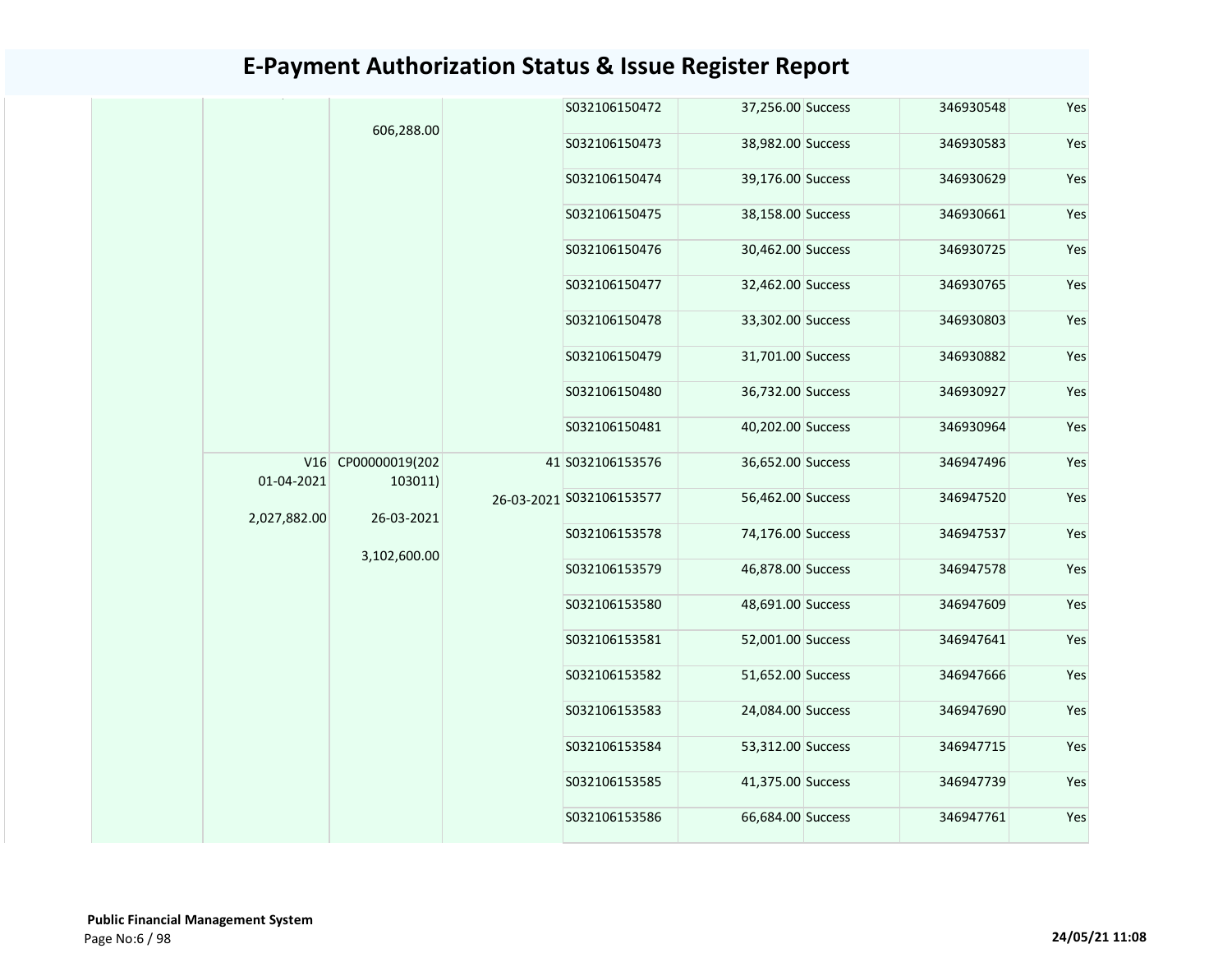| Yes | 346947787 | 53,518.00 Success | S032106153587 |
|-----|-----------|-------------------|---------------|
| Yes | 346947813 | 47,862.00 Success | S032106153588 |
| Yes | 346947837 | 64,536.00 Success | S032106153589 |
| Yes | 346947864 | 38,387.00 Success | S032106153590 |
| Yes | 346947942 | 18,412.00 Success | S032106153591 |
| Yes | 346947962 | 40,124.00 Success | S032106153592 |
| Yes | 346947984 | 47,862.00 Success | S032106153593 |
| Yes | 346950002 | 53,982.00 Success | S032106153594 |
| Yes | 346950039 | 46,652.00 Success | S032106153595 |
| Yes | 346950065 | 53,048.00 Success | S032106153596 |
| Yes | 346950088 | 47,528.00 Success | S032106153597 |
| Yes | 346950114 | 61,501.00 Success | S032106153598 |
| Yes | 346950142 | 57,771.00 Success | S032106153599 |
| Yes | 346950170 | 19,100.00 Success | S032106153600 |
| Yes | 346950198 | 57,521.00 Success | S032106153601 |
| Yes | 346950224 | 39,670.00 Success | S032106153602 |
| Yes | 346950243 | 66,332.00 Success | S032106153603 |
| Yes | 346950262 | 51,782.00 Success | S032106153604 |
| Yes | 346950302 | 43,630.00 Success | S032106153605 |
| Yes | 346950327 | 48,655.00 Success | S032106153606 |
| Yes | 346950365 | 67,908.00 Success | S032106153607 |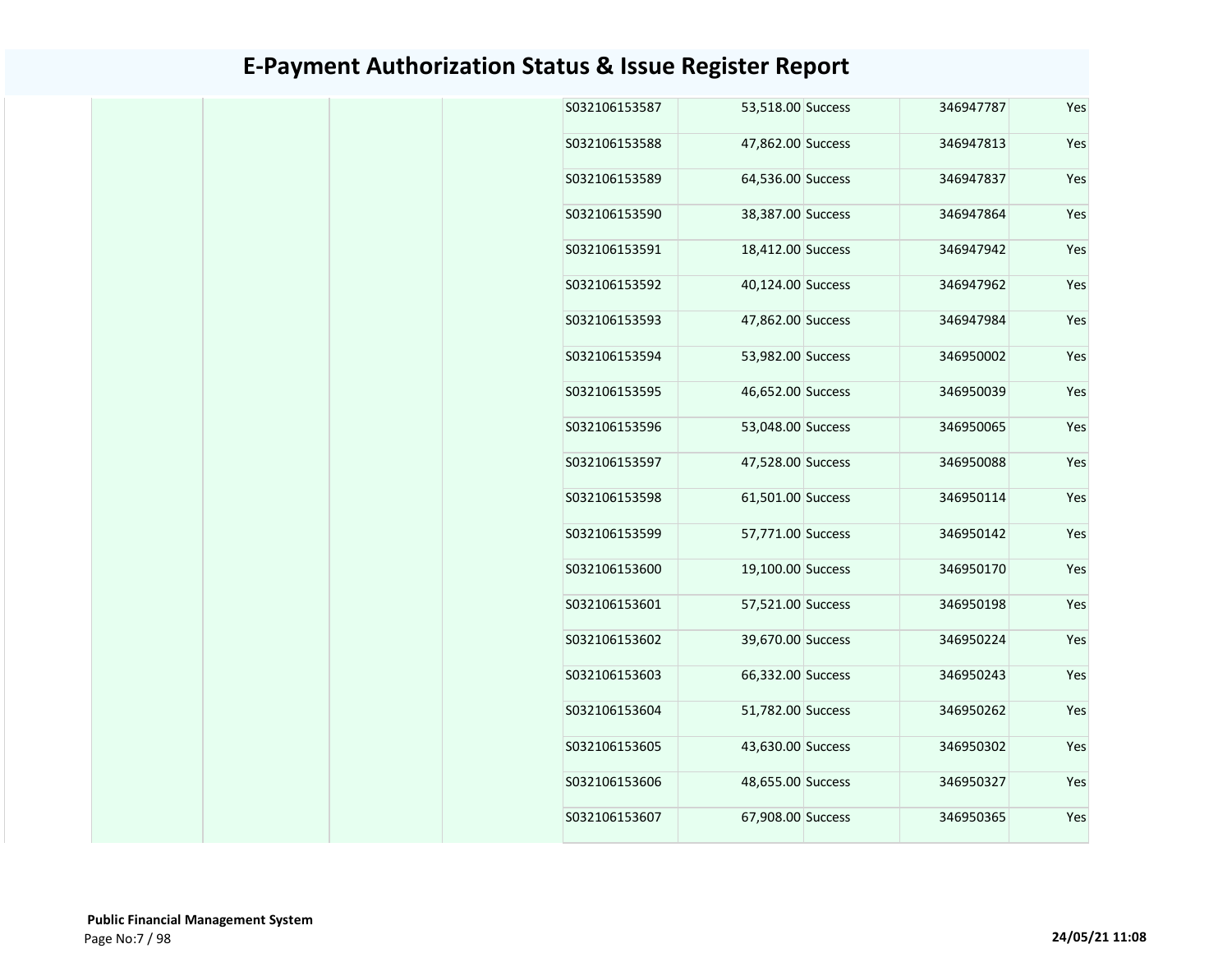|              |                    | S032106153608            | 59,558.00 Success | 346950394 | Yes |
|--------------|--------------------|--------------------------|-------------------|-----------|-----|
|              |                    | S032106153609            | 47,002.00 Success | 346950425 | Yes |
|              |                    | S032106153610            | 69,914.00 Success | 346950472 | Yes |
|              |                    | S032106153611            | 37,942.00 Success | 346950495 | Yes |
|              |                    | S032106153612            | 48,974.00 Success | 346950526 | Yes |
|              |                    | S032106153613            | 82,357.00 Success | 346950559 | Yes |
|              |                    | S032106153614            | 54,652.00 Success | 346950580 | Yes |
|              |                    | S032106153615            | 49,735.00 Success | 346950610 | Yes |
|              | V17 CP00000020(202 | 42 S032106150697         | 85,287.00 Success | 346939679 | Yes |
| 01-04-2021   | 103003)            | 26-03-2021 S032106150698 | 61,078.00 Success | 346939707 | Yes |
| 1,890,903.00 | 26-03-2021         | S032106150699            | 81,040.00 Success | 346939754 | Yes |
|              | 2,341,654.00       | S032106150700            | 78,303.00 Success | 346939772 | Yes |
|              |                    | S032106150701            | 88,531.00 Success | 346939792 | Yes |
|              |                    | S032106150702            | 64,938.00 Success | 346939836 | Yes |
|              |                    | S032106150703            | 75,204.00 Success | 346939858 | Yes |
|              |                    | S032106150704            | 73,682.00 Success | 346939887 | Yes |
|              |                    | S032106150705            | 88,416.00 Success | 346939908 | Yes |
|              |                    | S032106150706            | 81,026.00 Success | 346939944 | Yes |
|              |                    | S032106150707            | 76,302.00 Success | 346939973 | Yes |
|              |                    | S032106150708            | 86,025.00 Success | 346940006 | Yes |
|              |                    | S032106150709            | 86,887.00 Success | 346940042 | Yes |
|              |                    |                          |                   |           |     |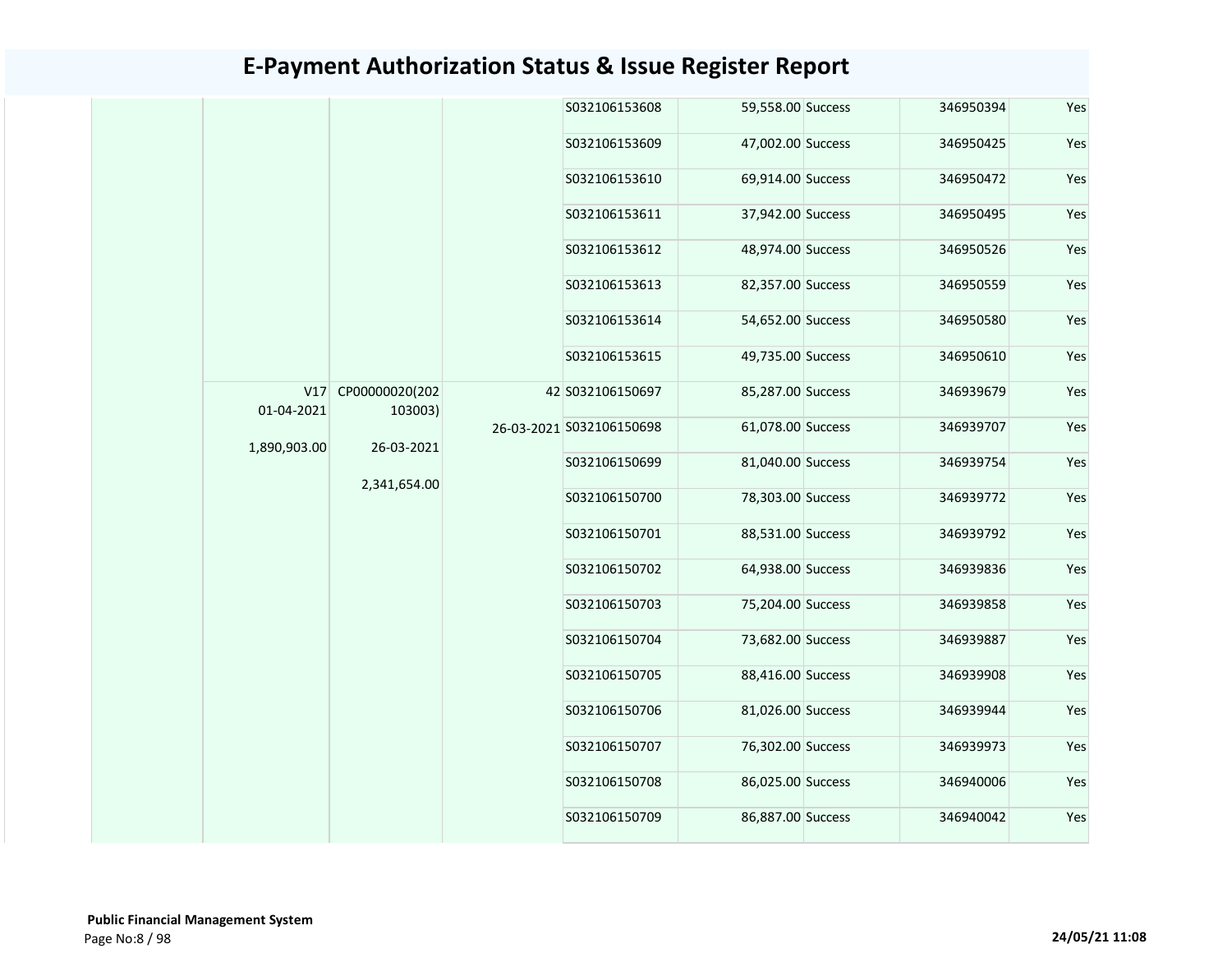|                       |                                                     |                          | S032106150710            | 85,706.00 Success  | 346940095 |  |
|-----------------------|-----------------------------------------------------|--------------------------|--------------------------|--------------------|-----------|--|
|                       |                                                     |                          | S032106150711            | 84,666.00 Success  | 346940132 |  |
|                       |                                                     |                          | S032106150712            | 66,164.00 Success  | 346940165 |  |
|                       |                                                     |                          | S032106150713            | 80,546.00 Success  | 346940197 |  |
|                       |                                                     |                          | S032106150714            | 86,327.00 Success  | 346940231 |  |
|                       |                                                     |                          | S032106150715            | 87,571.00 Success  | 346940264 |  |
|                       |                                                     |                          | S032106150716            | 74,111.00 Success  | 346940287 |  |
|                       |                                                     |                          | S032106150717            | 90,581.00 Success  | 346940313 |  |
|                       |                                                     |                          | S032106150718            | 79,907.00 Success  | 346940372 |  |
|                       |                                                     |                          | S032106150719            | 128,605.00 Success | 346940400 |  |
| 01-04-2021            | V18 CP00000021(202<br>103018)                       |                          | 43 S032106150536         | 129,181.00 Success | 346932394 |  |
|                       |                                                     | 26-03-2021<br>879,310.00 | 26-03-2021 S032106150537 | 92,996.00 Success  | 346932439 |  |
| 691,875.00            |                                                     |                          | S032106150538            | 98,710.00 Success  | 346932488 |  |
|                       |                                                     |                          | S032106150539            | 76,904.00 Success  | 346932507 |  |
|                       |                                                     |                          | S032106150540            | 82,611.00 Success  | 346932533 |  |
|                       |                                                     |                          | S032106150541            | 129,538.00 Success | 346932557 |  |
|                       |                                                     |                          | S032106150542            | 81,935.00 Success  | 346932600 |  |
| V19<br>CP00000022(202 |                                                     | 44 S032106153303         | 59,367.00 Success        | 346945222          |           |  |
|                       | 01-04-2021<br>103010)<br>26-03-2021<br>2,717,406.00 |                          | 26-03-2021 S032106153304 | 111,358.00 Success | 346945271 |  |
| 1,610,749.00          |                                                     | S032106153305            | 69,507.00 Success        | 346945318          |           |  |
|                       |                                                     | S032106153306            |                          |                    |           |  |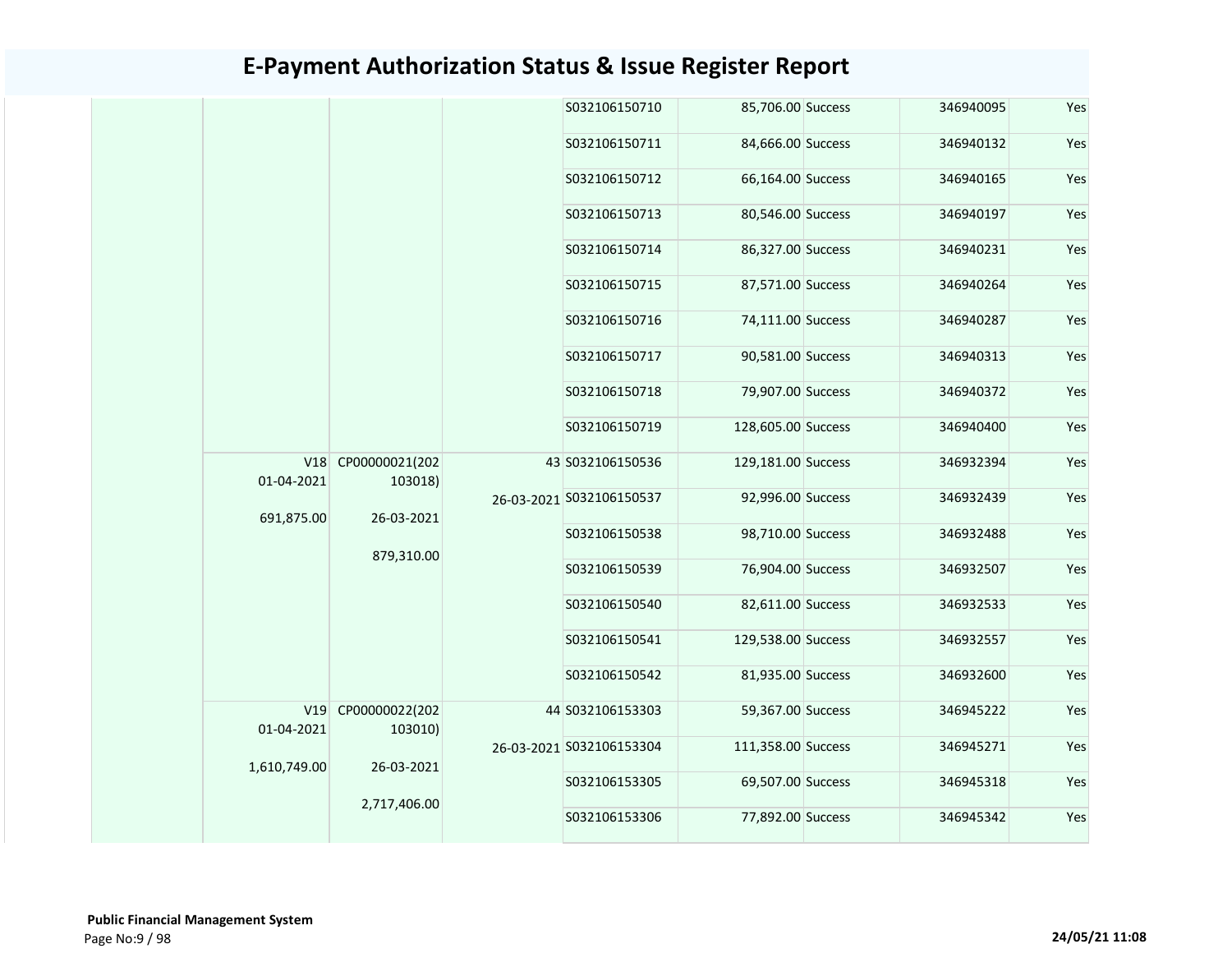|  |              |                       |               | S032106153307            | 93,377.00 Success  | 346945369 | Yes |
|--|--------------|-----------------------|---------------|--------------------------|--------------------|-----------|-----|
|  |              |                       |               | S032106153308            | 59,992.00 Success  | 346945413 | Yes |
|  |              |                       |               | S032106153309            | 62,208.00 Success  | 346945440 | Yes |
|  |              |                       |               | S032106153310            | 84,668.00 Success  | 346945466 | Yes |
|  |              |                       |               | S032106153311            | 44,722.00 Success  | 346945535 | Yes |
|  |              |                       |               | S032106153312            | 76,880.00 Success  | 346945582 | Yes |
|  |              |                       |               | S032106153313            | 101,498.00 Success | 346945671 | Yes |
|  |              |                       |               | S032106153314            | 105,348.00 Success | 346945728 | Yes |
|  |              |                       |               | S032106153315            | 92,538.00 Success  | 346945746 | Yes |
|  |              |                       |               | S032106153316            | 58,642.00 Success  | 346945771 | Yes |
|  |              |                       |               | S032106153317            | 59,922.00 Success  | 346945797 | Yes |
|  |              |                       |               | S032106153318            | 56,012.00 Success  | 346945818 | Yes |
|  |              |                       |               | S032106153319            | 17,285.00 Success  | 346945864 | Yes |
|  |              |                       |               | S032106153320            | 109,997.00 Success | 346945928 | Yes |
|  |              |                       |               | S032106153321            | 61,558.00 Success  | 346945975 | Yes |
|  |              |                       |               | S032106153322            | 96,558.00 Success  | 346945991 | Yes |
|  |              |                       |               | S032106153323            | 46,498.00 Success  | 346947013 | Yes |
|  |              |                       |               | S032106153324            | 64,922.00 Success  | 346947038 | Yes |
|  |              | V20 CP00000023(202    |               | 45 S032106145645         | 24,707.00 Success  | 346823770 | Yes |
|  | 01-04-2021   | 103012)<br>26-03-2021 |               | 26-03-2021 S032106145646 | 29,339.00 Success  | 346823786 | Yes |
|  | 1,104,063.00 |                       | S032106145647 | 29,339.00 Success        | 346823806          | Yes       |     |
|  |              | 1.220.882.00          |               |                          |                    |           |     |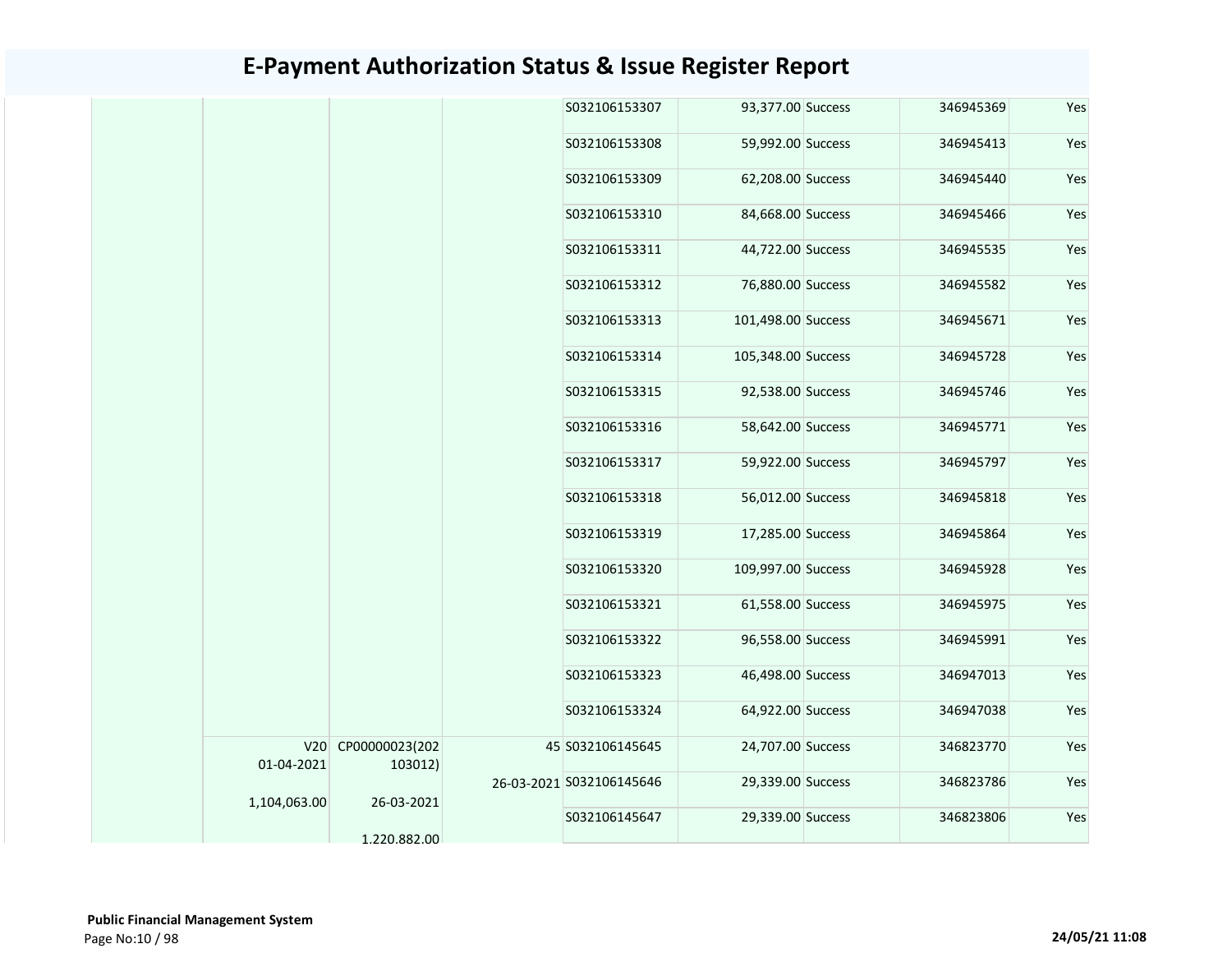|  |  | S032106145648 | 28,708.00 Success | 346823831 | Yes |
|--|--|---------------|-------------------|-----------|-----|
|  |  | S032106145649 | 30,653.00 Success | 346823860 | Yes |
|  |  | S032106145650 | 39,869.00 Success | 346823885 | Yes |
|  |  | S032106145651 | 39,619.00 Success | 346823909 | Yes |
|  |  | S032106145652 | 32,815.00 Success | 346823937 | Yes |
|  |  | S032106145653 | 32,815.00 Success | 346823961 | Yes |
|  |  | S032106145654 | 29,339.00 Success | 346823985 | Yes |
|  |  | S032106145655 | 29,339.00 Success | 346825017 | Yes |
|  |  | S032106145656 | 29,589.00 Success | 346825043 | Yes |
|  |  | S032106145657 | 31,168.00 Success | 346825061 | Yes |
|  |  | S032106145658 | 29,589.00 Success | 346825088 | Yes |
|  |  | S032106145659 | 29,339.00 Success | 346825105 | Yes |
|  |  | S032106145660 | 29,339.00 Success | 346825123 | Yes |
|  |  | S032106145661 | 29,339.00 Success | 346825377 | Yes |
|  |  | S032106145662 | 27,444.00 Success | 346825403 | Yes |
|  |  | S032106145663 | 29,339.00 Success | 346825430 | Yes |
|  |  | S032106145664 | 23,939.00 Success | 346825451 | Yes |
|  |  | S032106145665 | 29,339.00 Success | 346825479 | Yes |
|  |  | S032106145666 | 23,738.00 Success | 346825498 | Yes |
|  |  | S032106145667 | 23,759.00 Success | 346825538 | Yes |
|  |  | S032106145668 | 29,339.00 Success | 346825565 | Yes |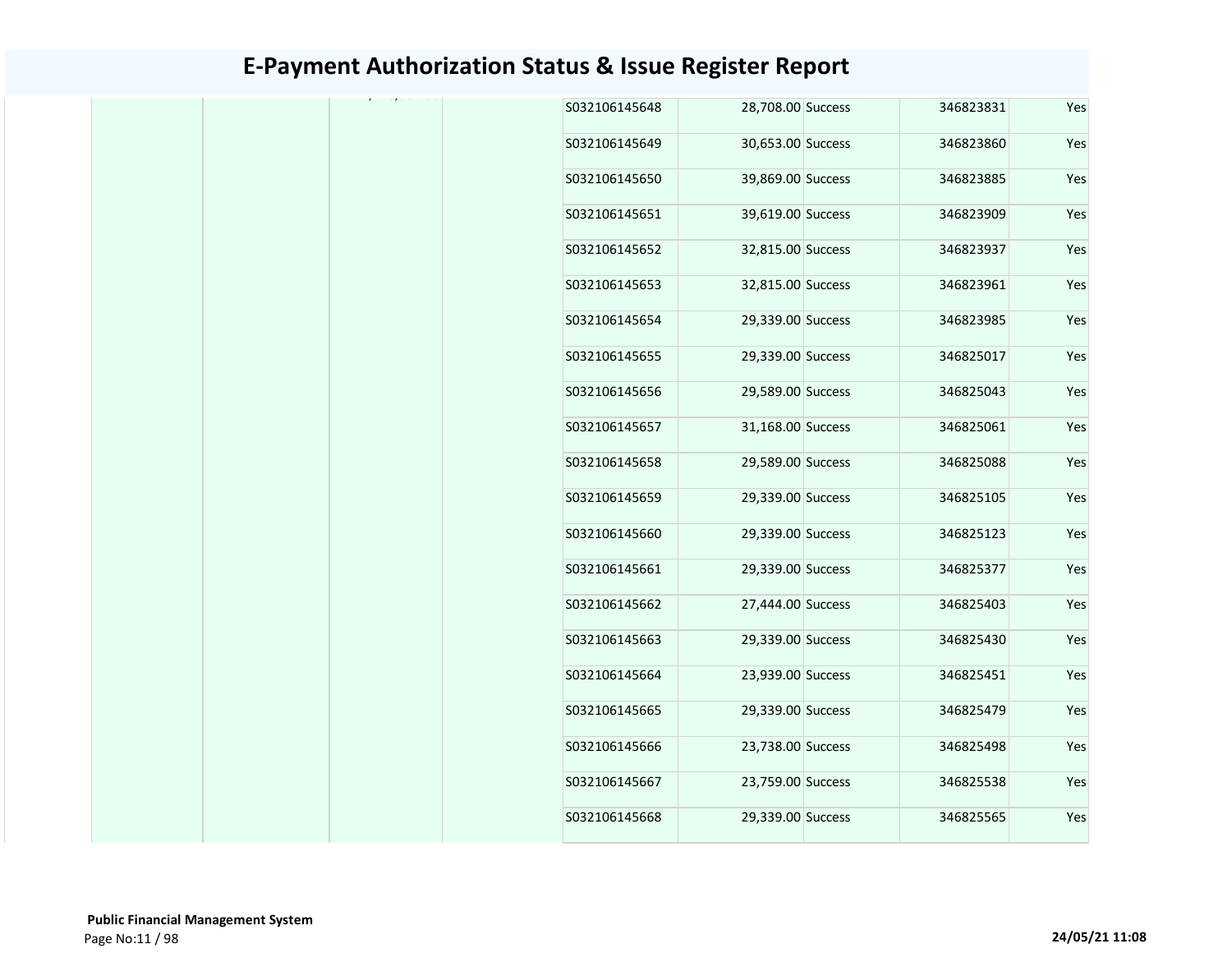|  |  |                   |                               | S032106145669 | 29,339.00 Success        | 346825587         | Yes           |                   |           |     |
|--|--|-------------------|-------------------------------|---------------|--------------------------|-------------------|---------------|-------------------|-----------|-----|
|  |  |                   |                               |               | S032106145670            | 28,708.00 Success | 346825618     | Yes               |           |     |
|  |  |                   |                               |               | S032106145671            | 29,339.00 Success | 346825839     | Yes               |           |     |
|  |  |                   |                               |               | S032106145672            | 29,339.00 Success | 346825864     | Yes               |           |     |
|  |  |                   |                               |               | S032106145673            | 29,589.00 Success | 346825892     | Yes               |           |     |
|  |  |                   |                               |               | S032106145674            | 29,655.00 Success | 346825915     | Yes               |           |     |
|  |  |                   |                               |               | S032106145675            | 29,339.00 Success | 346825939     | Yes               |           |     |
|  |  |                   |                               |               | S032106145676            | 39,619.00 Success | 346825961     | Yes               |           |     |
|  |  |                   |                               |               | S032106145677            | 41,539.00 Success | 346825987     | Yes               |           |     |
|  |  |                   |                               |               |                          |                   | S032106145678 | 39,619.00 Success | 346827011 | Yes |
|  |  |                   |                               |               |                          |                   | S032106145679 | 29,339.00 Success | 346827040 | Yes |
|  |  |                   |                               |               | S032106145680            | 36,837.00 Success | 346827064     | Yes               |           |     |
|  |  | 01-04-2021        | V21 CP00000026(202<br>103007) |               | 48 S032106530659         | 39,685.00 Success | 346971074     | Yes               |           |     |
|  |  | 213,244.00        | 26-03-2021                    |               | 27-03-2021 S032106530660 | 29,959.00 Success | 346971114     | Yes               |           |     |
|  |  |                   | 342,108.00                    |               | S032106530661            | 31,532.00 Success | 346971162     | Yes               |           |     |
|  |  |                   |                               |               | S032106530662            | 32,410.00 Success | 346971192     | Yes               |           |     |
|  |  |                   |                               |               | S032106530663            | 30,903.00 Success | 346971225     | Yes               |           |     |
|  |  |                   |                               |               | S032106530664            | 22,753.00 Success | 346971261     | Yes               |           |     |
|  |  |                   |                               |               | S032106530665            | 26,002.00 Success | 346971299     | Yes               |           |     |
|  |  | V28<br>01-04-2021 | CP00000001(202<br>103008)     |               | 22 S032106155034         | 38,282.00 Success | 346951127     | Yes               |           |     |
|  |  | 1,448,583.00      | 24-03-2021                    |               | 26-03-2021 S032106155035 | 42,412.00 Success | 346951154     | Yes               |           |     |
|  |  |                   |                               |               |                          |                   |               |                   |           |     |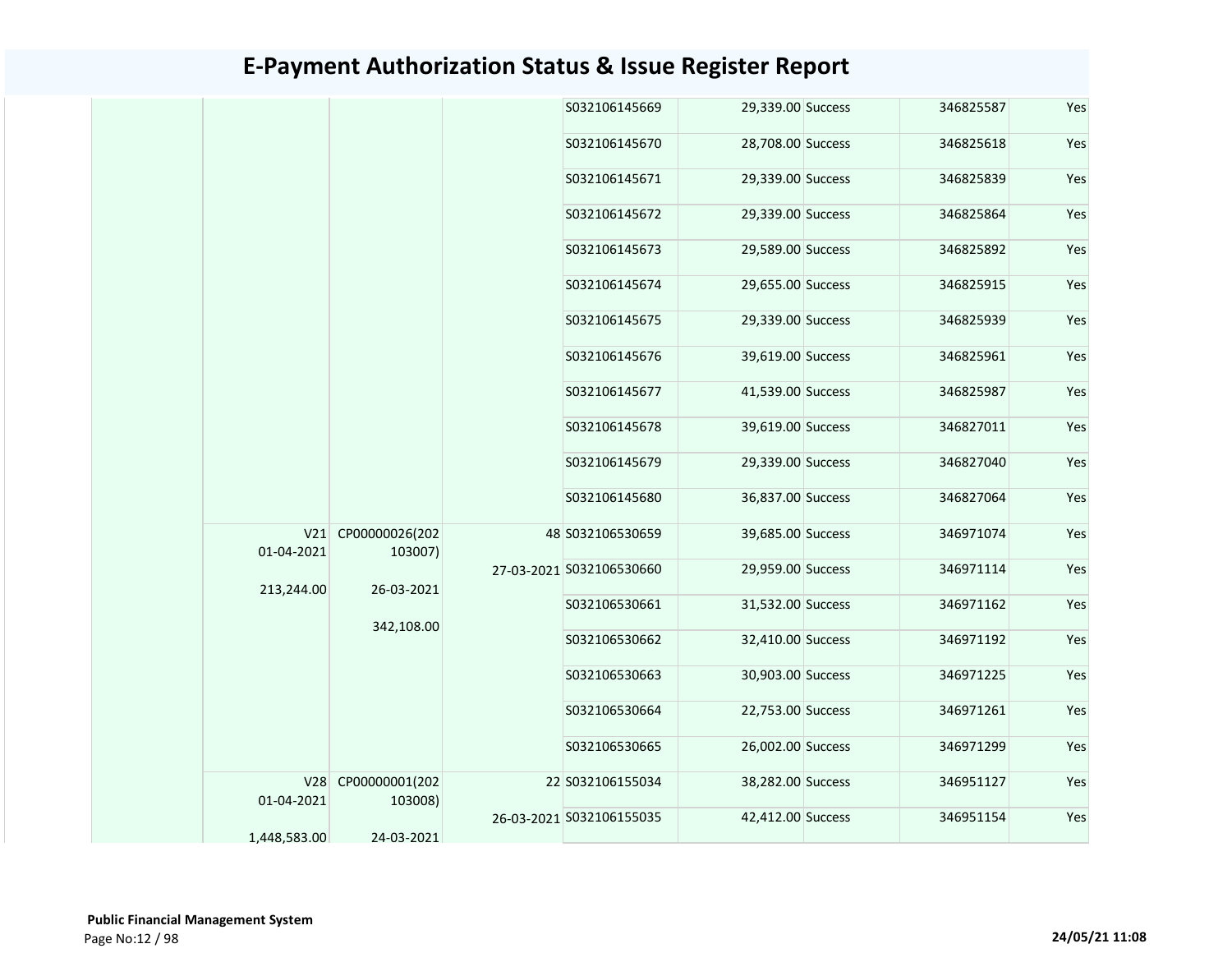|              | S032106155036 | 29,512.00 Success | 346951178 | Yes |
|--------------|---------------|-------------------|-----------|-----|
| 2,074,176.00 | S032106155037 | 25,724.00 Success | 346951205 | Yes |
|              | S032106155038 | 33,724.00 Success | 346951232 | Yes |
|              | S032106155039 | 33,608.00 Success | 346951252 | Yes |
|              | S032106155040 | 23,724.00 Success | 346951280 | Yes |
|              | S032106155041 | 35,724.00 Success | 346951312 | Yes |
|              | S032106155042 | 37,437.00 Success | 346951357 | Yes |
|              | S032106155043 | 29,279.00 Success | 346951384 | Yes |
|              | S032106155044 | 20,318.00 Success | 346951409 | Yes |
|              | S032106155045 | 38,282.00 Success | 346951438 | Yes |
|              | S032106155046 | 33,532.00 Success | 346951459 | Yes |
|              | S032106155047 | 33,532.00 Success | 346951492 | Yes |
|              | S032106155048 | 43,532.00 Success | 346951518 | Yes |
|              | S032106155049 | 40,282.00 Success | 346951540 | Yes |
|              | S032106155050 | 42,627.00 Success | 346951569 | Yes |
|              | S032106155051 | 29,512.00 Success | 346951591 | Yes |
|              | S032106155052 | 38,532.00 Success | 346951617 | Yes |
|              | S032106155053 | 33,282.00 Success | 346951681 | Yes |
|              | S032106155054 | 38,512.00 Success | 346951707 | Yes |
|              | S032106155055 | 37,122.00 Success | 346951743 | Yes |
|              | S032106155056 | 19,512.00 Success | 346951771 | Yes |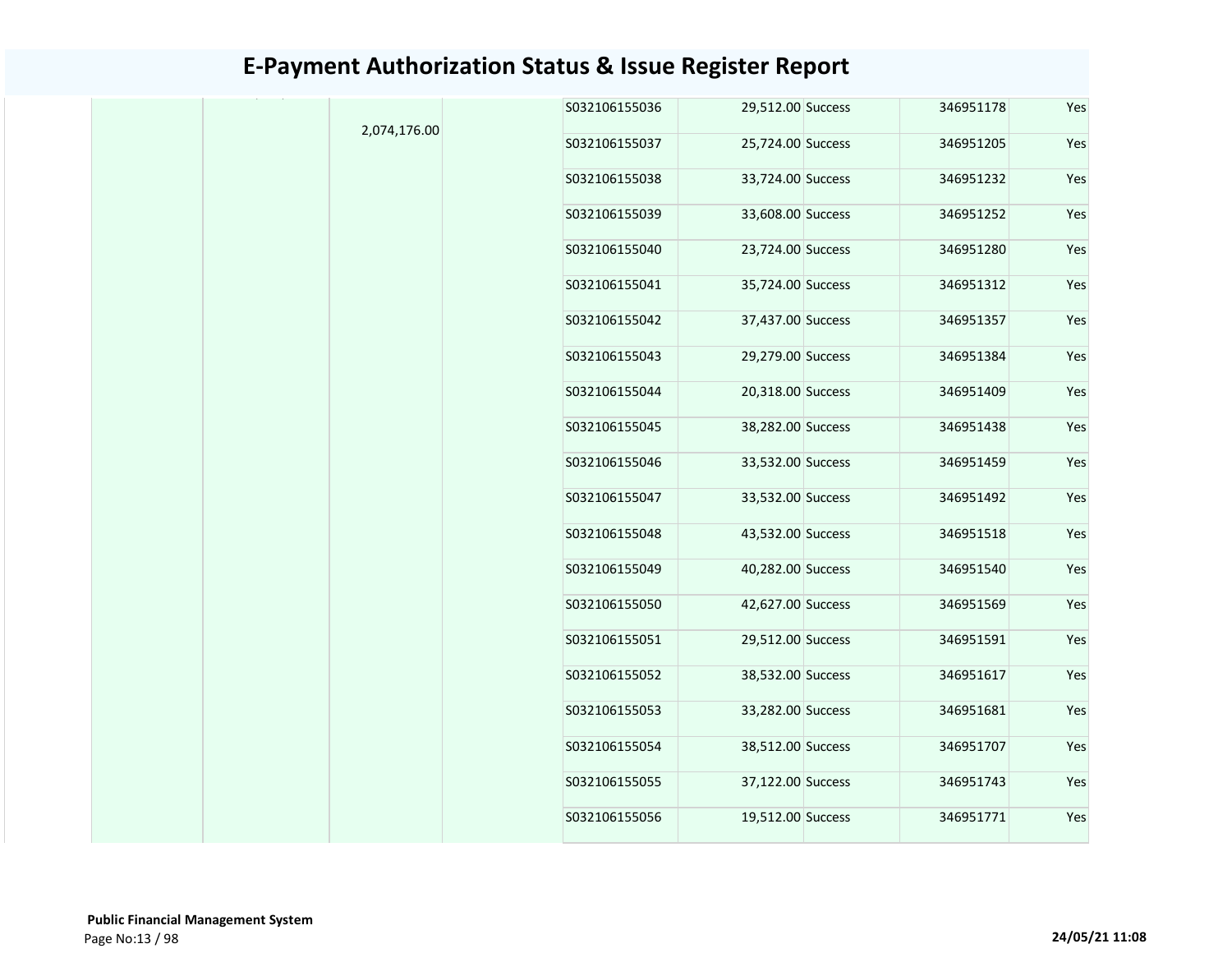|            |                               | S032106155057            | 38,282.00 Success | 346951802 | Yes |
|------------|-------------------------------|--------------------------|-------------------|-----------|-----|
|            |                               | S032106155058            | 29,512.00 Success | 346951830 | Yes |
|            |                               | S032106155059            | 35,083.00 Success | 346951853 | Yes |
|            |                               | S032106155060            | 32,799.00 Success | 346951879 | Yes |
|            |                               | S032106155061            | 50,532.00 Success | 346951900 | Yes |
|            |                               | S032106155062            | 42,772.00 Success | 346951924 | Yes |
|            |                               | S032106155063            | 41,417.00 Success | 346951945 | Yes |
|            |                               | S032106155064            | 26,491.00 Success | 346951969 | Yes |
|            |                               | S032106155065            | 24,512.00 Success | 346951998 | Yes |
|            |                               | S032106155066            | 38,282.00 Success | 346954019 | Yes |
|            |                               | S032106155067            | 34,833.00 Success | 346954051 | Yes |
|            |                               | S032106155068            | 38,512.00 Success | 346954078 | Yes |
|            |                               | S032106155069            | 30,799.00 Success | 346954106 | Yes |
|            |                               | S032106155070            | 27,437.00 Success | 346954128 | Yes |
|            |                               | S032106155071            | 29,416.00 Success | 346954151 | Yes |
|            |                               | S032106155072            | 50,716.00 Success | 346954173 | Yes |
|            |                               | S032106155073            | 50,494.00 Success | 346954207 | Yes |
|            |                               | S032106155074            | 48,691.00 Success | 346954234 | Yes |
| 01-04-2021 | V29 CP00000002(202<br>103028) | 23 S032106530260         | 26,812.00 Success | 346964875 | Yes |
| 144,418.00 | 24-03-2021                    | 26-03-2021 S032106530261 | 29,339.00 Success | 346964899 | Yes |
|            | 157.867.00                    | S032106530262            | 29,589.00 Success | 346964927 | Yes |
|            |                               |                          |                   |           |     |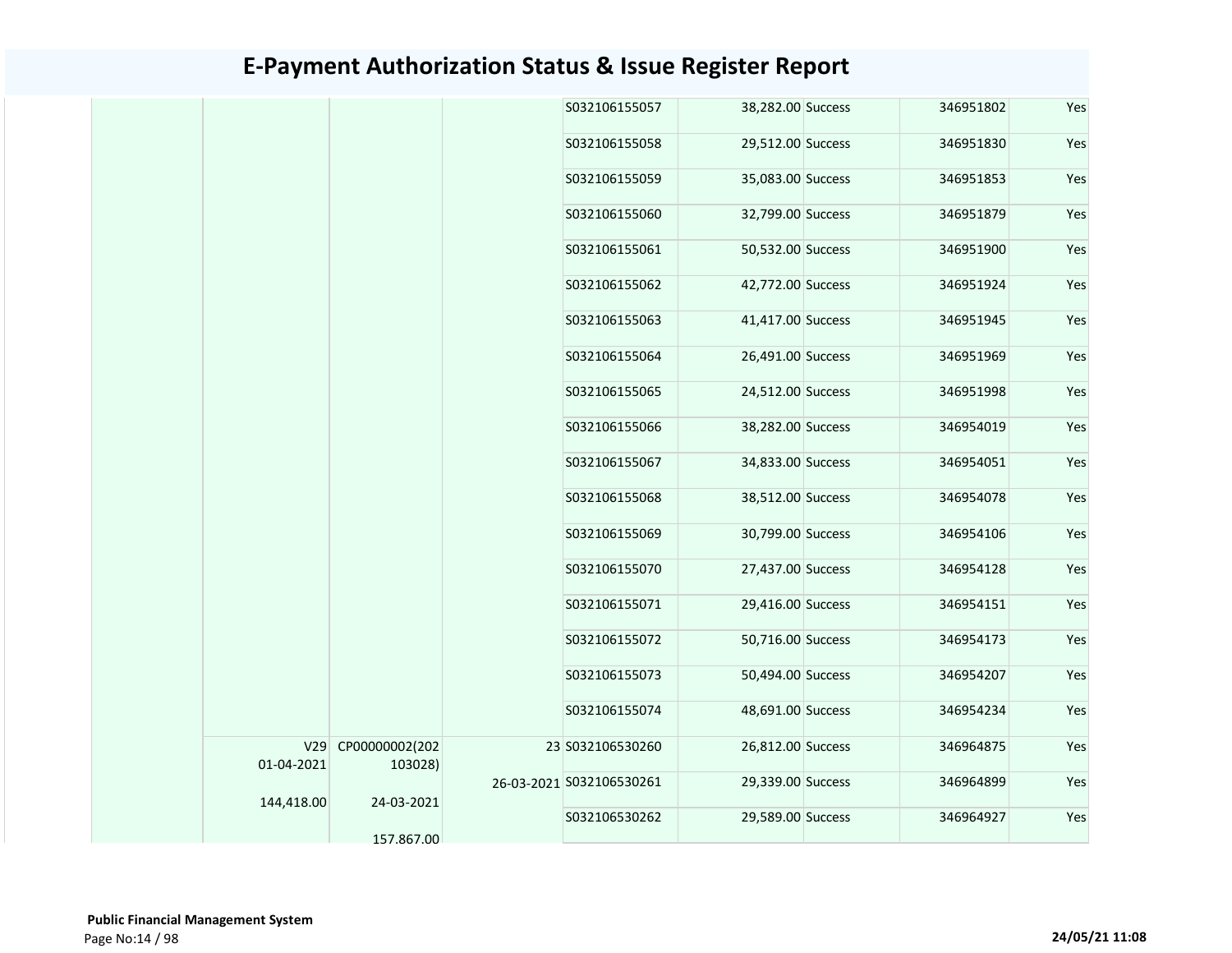|                   |                               |  | S032106530263            | 29,339.00 Success  | 346964950 | Yes |
|-------------------|-------------------------------|--|--------------------------|--------------------|-----------|-----|
|                   |                               |  | S032106530264            | 29,339.00 Success  | 346964976 | Yes |
| 01-04-2021        | V30 CP00000003(202<br>103027) |  | 24 S032106530287         | 35,568.00 Success  | 346967379 | Yes |
| 113,771.00        | 24-03-2021                    |  | 26-03-2021 S032106530288 | 40,653.00 Success  | 346967404 | Yes |
|                   | 124 674 00                    |  | S032106530289            | 37,550.00 Success  | 346967430 | Yes |
| V31<br>01-04-2021 | CP00000004(202<br>103026)     |  | 25 S032106530420         | 38,342.00 Success  | 346967786 | Yes |
| 188,333.00        | 24-03-2021                    |  | 26-03-2021 S032106530421 | 36,532.00 Success  | 346967812 | Yes |
|                   | 236,070.00                    |  | S032106530422            | 45,462.00 Success  | 346967840 | Yes |
|                   |                               |  | S032106530423            | 28,515.00 Success  | 346967867 | Yes |
|                   |                               |  | S032106530424            | 39,482.00 Success  | 346967886 | Yes |
| 01-04-2021        | V32 CP00000005(202<br>103022) |  | 26 S032106530425         | 155,170.00 Success | 346968316 | Yes |
| 562,919.00        | 24-03-2021                    |  | 26-03-2021 S032106530426 | 25,647.00 Success  | 346968346 | Yes |
|                   | 610,129.00                    |  | S032106530427            | 55,677.00 Success  | 346968367 | Yes |
|                   |                               |  | S032106530428            | 28,375.00 Success  | 346968392 | Yes |
|                   |                               |  | S032106530429            | 28,375.00 Success  | 346968420 | Yes |
|                   |                               |  | S032106530430            | 67,452.00 Success  | 346968445 | Yes |
|                   |                               |  | S032106530431            | 30,715.00 Success  | 346968470 | Yes |
|                   |                               |  | S032106530432            | 68,704.00 Success  | 346968503 | Yes |
|                   |                               |  | S032106530433            | 29,077.00 Success  | 346968528 | Yes |
|                   |                               |  | S032106530434            | 73,727.00 Success  | 346968550 | Yes |
| V33<br>01-04-2021 | CP00000006(202<br>103014)     |  | 27 S032106530016         | 31,192.00 Success  | 346962256 | Yes |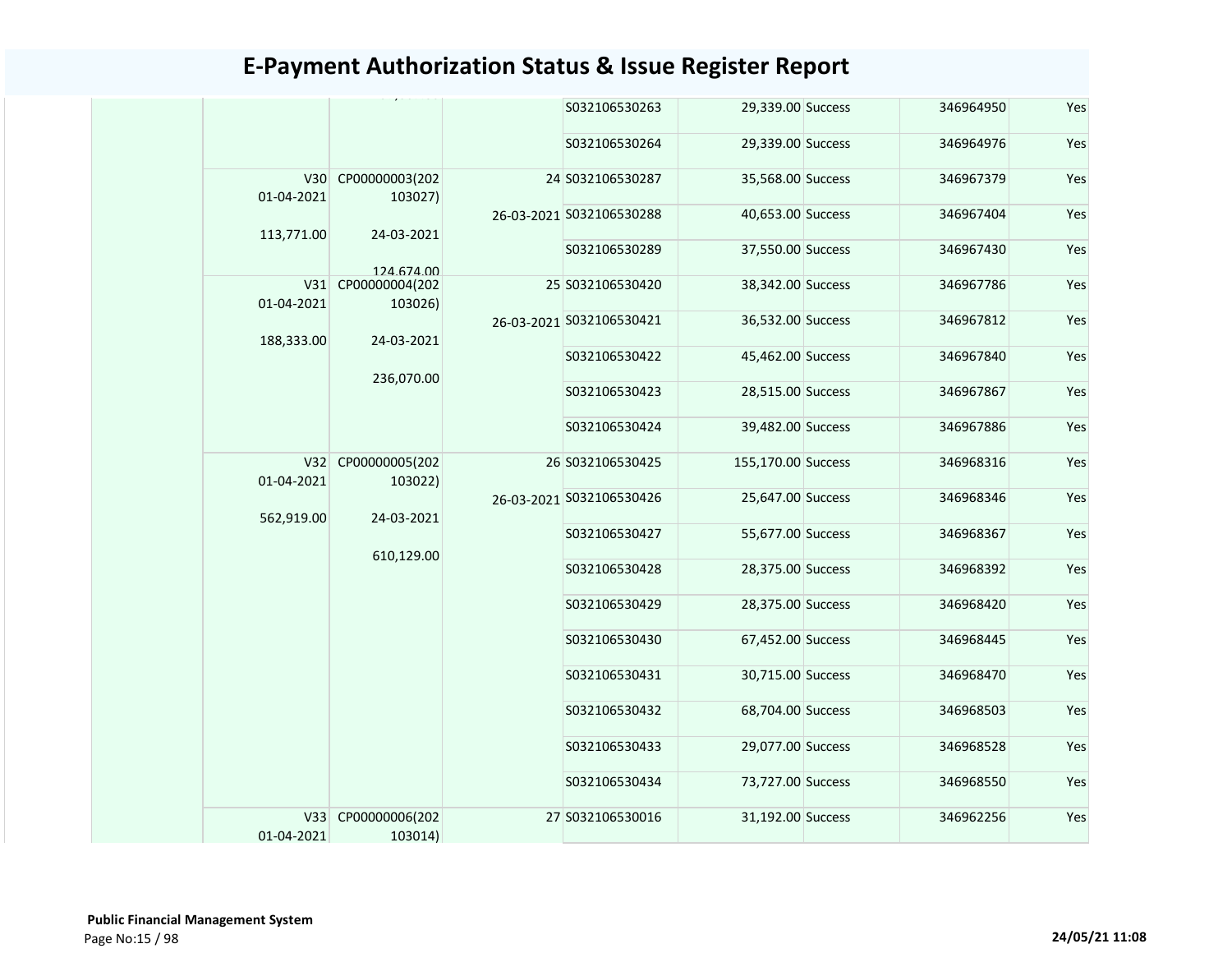|  | 499,340.00        | 24-03-2021                |  | 26-03-2021 S032106530017 | 21,532.00 Success | 346962281 | Yes |
|--|-------------------|---------------------------|--|--------------------------|-------------------|-----------|-----|
|  |                   |                           |  | S032106530018            | 45,487.00 Success | 346962300 | Yes |
|  |                   | 838,405.00                |  | S032106530019            | 31,128.00 Success | 346962329 | Yes |
|  |                   |                           |  | S032106530020            | 40,050.00 Success | 346962359 | Yes |
|  |                   |                           |  | S032106530021            | 41,742.00 Success | 346962387 | Yes |
|  |                   |                           |  | S032106530022            | 30,437.00 Success | 346962413 | Yes |
|  |                   |                           |  | S032106530023            | 31,807.00 Success | 346962445 | Yes |
|  |                   |                           |  | S032106530024            | 45,754.00 Success | 346962469 | Yes |
|  |                   |                           |  | S032106530025            | 27,057.00 Success | 346962495 | Yes |
|  |                   |                           |  | S032106530026            | 26,949.00 Success | 346962524 | Yes |
|  |                   |                           |  | S032106530027            | 22,954.00 Success | 346962555 | Yes |
|  |                   |                           |  | S032106530028            | 27,437.00 Success | 346962588 | Yes |
|  |                   |                           |  | S032106530029            | 26,514.00 Success | 346962617 | Yes |
|  |                   |                           |  | S032106530030            | 27,404.00 Success | 346962648 | Yes |
|  |                   |                           |  | S032106530031            | 21,896.00 Success | 346962669 | Yes |
|  | V44<br>01-04-2021 | CP00000007(202<br>103032) |  | 29 S032106693111         | 43,722.00 Success | 346984425 | Yes |
|  | 752,463.00        | 26-03-2021                |  | 26-03-2021 S032106693112 | 30,092.00 Success | 346984452 | Yes |
|  |                   |                           |  | S032106693113            | 31,213.00 Success | 346984481 | Yes |
|  |                   | 990,406.00                |  | S032106693114            | 40,702.00 Success | 346984508 | Yes |
|  |                   |                           |  | S032106693115            | 36,224.00 Success | 346984534 | Yes |
|  |                   |                           |  | S032106693116            | 41,224.00 Success | 346984560 | Yes |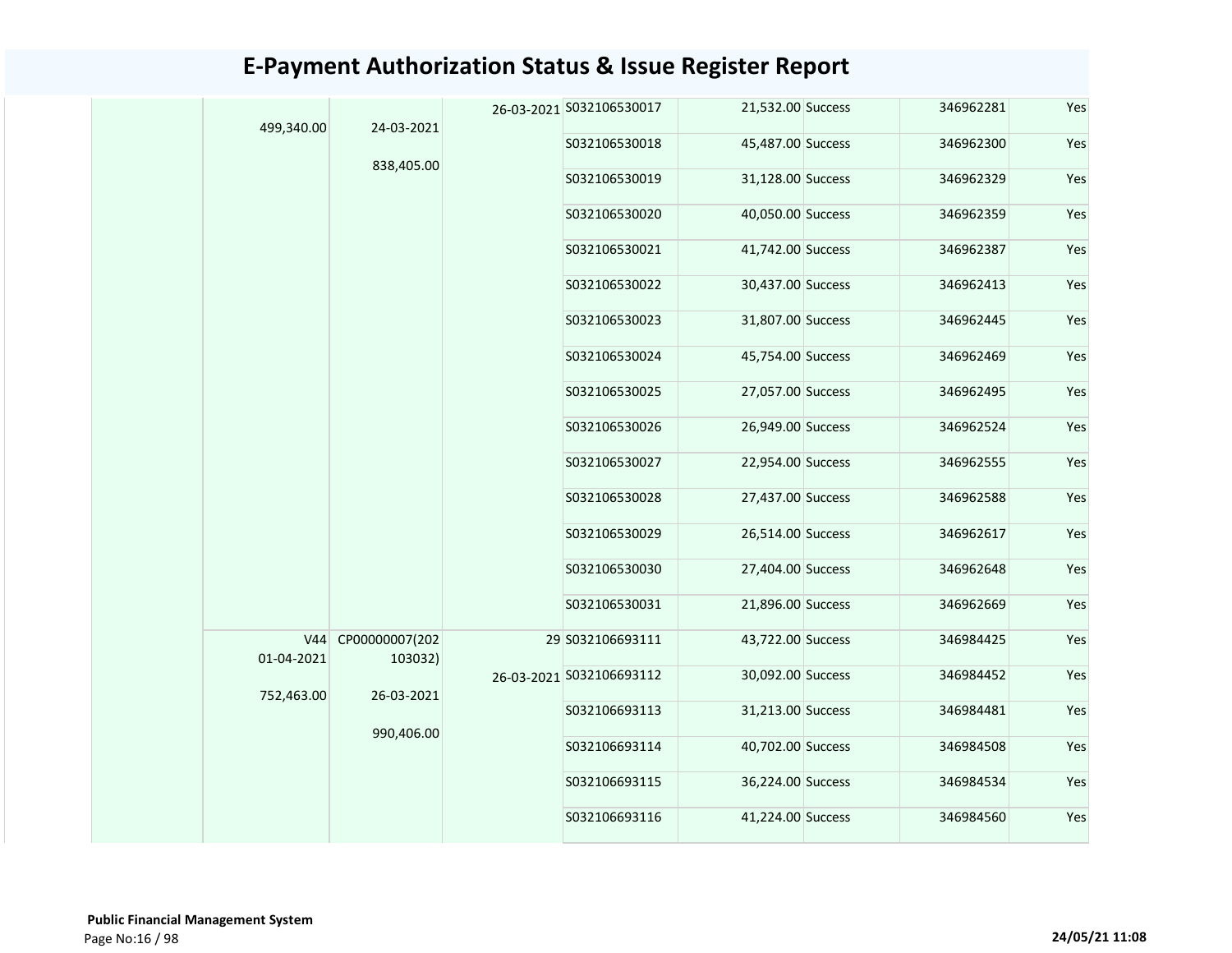|              |                               | S032106693117            | 40,283.00 Success  | 346984600 | Yes |
|--------------|-------------------------------|--------------------------|--------------------|-----------|-----|
|              |                               | S032106693118            | 38,732.00 Success  | 346984637 | Yes |
|              |                               | S032106693119            | 41,767.00 Success  | 346984665 | Yes |
|              |                               | S032106693120            | 35,912.00 Success  | 346984696 | Yes |
|              |                               | S032106693121            | 40,592.00 Success  | 346984730 | Yes |
|              |                               | S032106693122            | 40,912.00 Success  | 346984760 | Yes |
|              |                               | S032106693123            | 35,912.00 Success  | 346984798 | Yes |
|              |                               | S032106693124            | 39,502.00 Success  | 346984822 | Yes |
|              |                               | S032106693125            | 26,818.00 Success  | 346984856 | Yes |
|              |                               | S032106693126            | 29,786.00 Success  | 346984888 | Yes |
|              |                               | S032106693127            | 22,857.00 Success  | 346984916 | Yes |
|              |                               | S032106693128            | 32,347.00 Success  | 346984944 | Yes |
|              |                               | S032106693129            | 55,174.00 Success  | 346984969 | Yes |
|              |                               | S032106693130            | 48,692.00 Success  | 346984998 | Yes |
| 01-04-2021   | V45 CP00000016(202<br>103013) | 38 S032106139425         | 58,527.00 Success  | 346926859 | Yes |
| 1,359,159.00 | 26-03-2021                    | 26-03-2021 S032106139426 | 72,875.00 Success  | 346926891 | Yes |
|              | 2,453,249.00                  | S032106139427            | 43,421.00 Success  | 346926947 | Yes |
|              |                               | S032106139428            | 82,223.00 Success  | 346928006 | Yes |
|              |                               | S032106139429            | 52,799.00 Success  | 346928036 | Yes |
|              |                               | S032106139430            | 79,438.00 Success  | 346928051 | Yes |
|              |                               | S032106139431            | 142,258.00 Success | 346928099 | Yes |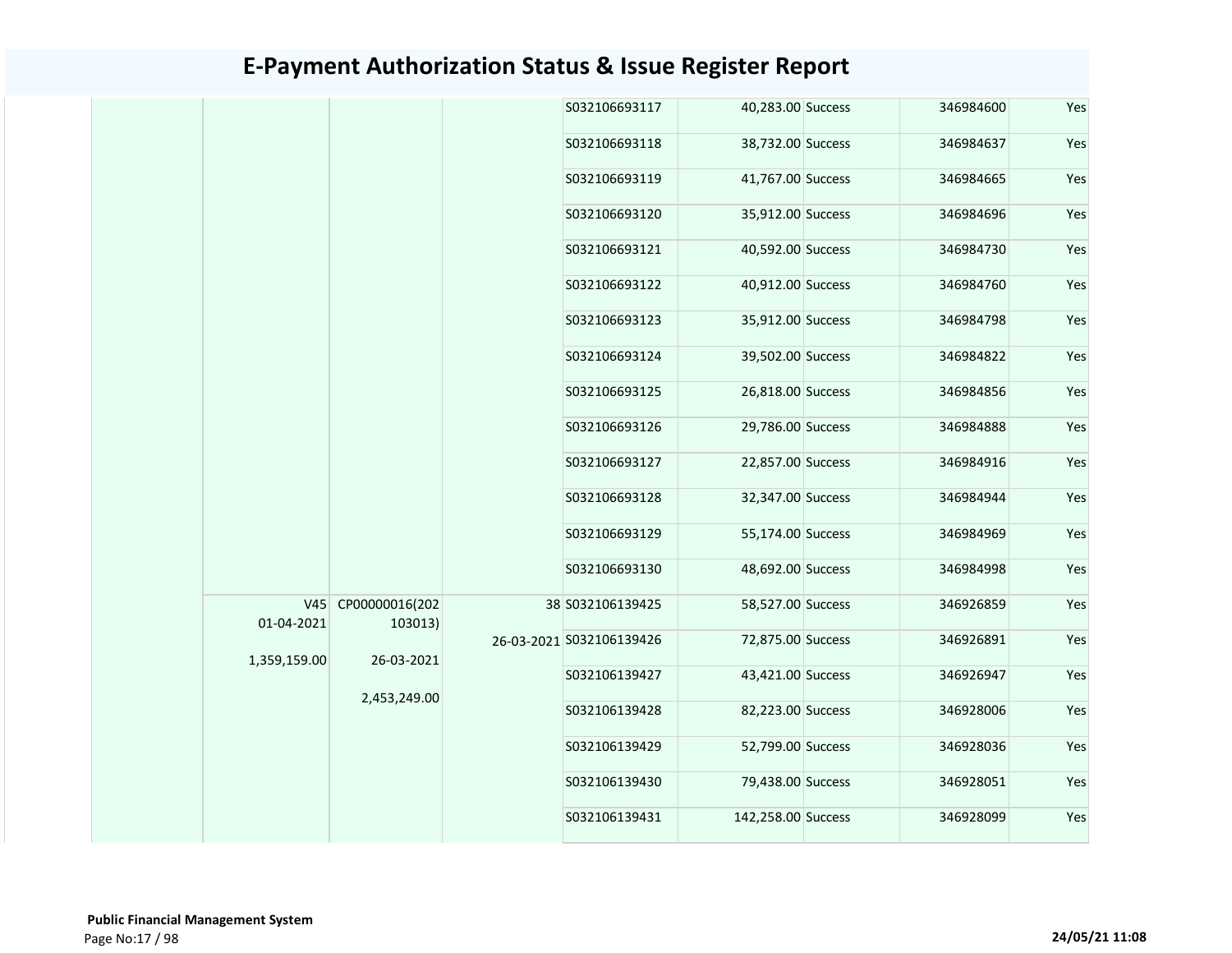|  |              |                               |  | S032106139432            | 60,142.00 Success  | 346928121 | Yes |
|--|--------------|-------------------------------|--|--------------------------|--------------------|-----------|-----|
|  |              |                               |  | S032106139433            | 28,542.00 Success  | 346928211 | Yes |
|  |              |                               |  | S032106139434            | 39,238.00 Success  | 346928230 | Yes |
|  |              |                               |  | S032106139435            | 65,900.00 Success  | 346928253 | Yes |
|  |              |                               |  | S032106139436            | 46,183.00 Success  | 346928304 | Yes |
|  |              |                               |  | S032106139437            | 76,358.00 Success  | 346928348 | Yes |
|  |              |                               |  | S032106140638            | 38,042.00 Success  | 346928398 | Yes |
|  |              |                               |  | S032106140639            | 71,630.00 Success  | 346928420 | Yes |
|  |              |                               |  | S032106140640            | 172,541.00 Success | 346928446 | Yes |
|  |              |                               |  | S032106140641            | 79,615.00 Success  | 346928480 | Yes |
|  |              |                               |  | S032106140642            | 77,980.00 Success  | 346928507 | Yes |
|  |              |                               |  | S032106140643            | 71,447.00 Success  | 346928532 | Yes |
|  | 01-04-2021   | V46 CP00000024(202<br>103006) |  | 46 S032106153177         | 64,638.00 Success  | 346940815 | Yes |
|  | 2,160,236.00 | 26-03-2021                    |  | 26-03-2021 S032106153178 | 66,339.00 Success  | 346940840 | Yes |
|  |              | 2,514,829.00                  |  | S032106153179            | 63,739.00 Success  | 346940871 | Yes |
|  |              |                               |  | S032106153180            | 62,699.00 Success  | 346940918 | Yes |
|  |              |                               |  | S032106153181            | 59,779.00 Success  | 346940969 | Yes |
|  |              |                               |  | S032106153182            | 55,466.00 Success  | 346940991 | Yes |
|  |              |                               |  | S032106153183            | 63,239.00 Success  | 346943014 | Yes |
|  |              |                               |  | S032106153184            | 65,018.00 Success  | 346943034 | Yes |
|  |              |                               |  | S032106153185            | 74,319.00 Success  | 346943057 | Yes |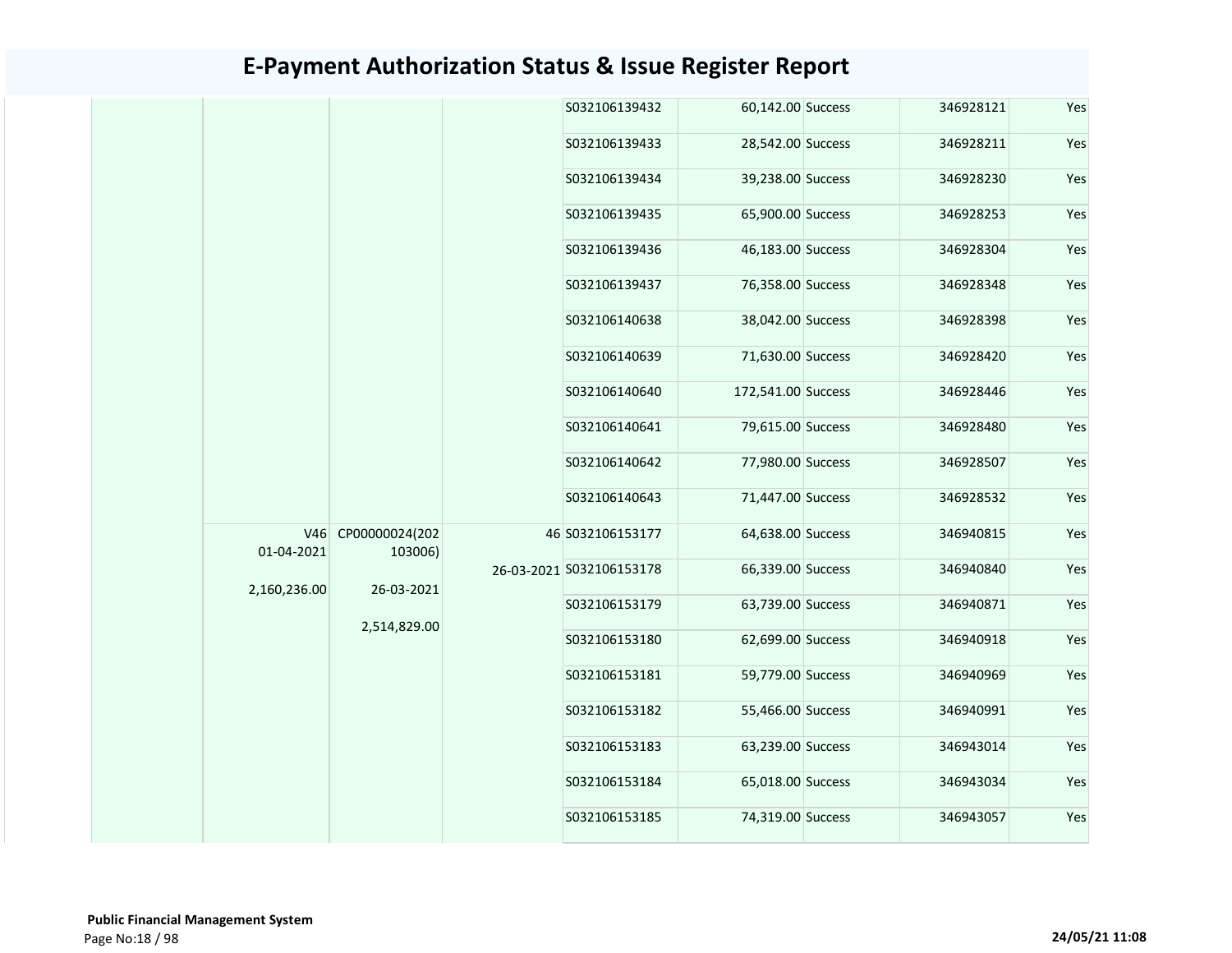| Yes | 346943085 | 75,359.00 Success | S032106153186 |
|-----|-----------|-------------------|---------------|
| Yes | 346943103 | 77,959.00 Success | S032106153187 |
| Yes | 346943125 | 74,319.00 Success | S032106153188 |
| Yes | 346943162 | 74,319.00 Success | S032106153189 |
| Yes | 346943188 | 75,359.00 Success | S032106153190 |
| Yes | 346943268 | 75,359.00 Success | S032106153191 |
| Yes | 346943298 | 74,319.00 Success | S032106153192 |
| Yes | 346943324 | 75,359.00 Success | S032106153193 |
| Yes | 346943371 | 60,426.00 Success | S032106153194 |
| Yes | 346943414 | 66,198.00 Success | S032106153195 |
| Yes | 346943438 | 64,638.00 Success | S032106153196 |
| Yes | 346943479 | 64,638.00 Success | S032106153197 |
| Yes | 346943504 | 67,238.00 Success | S032106153198 |
| Yes | 346943545 | 64,638.00 Success | S032106153199 |
| Yes | 346943588 | 65,678.00 Success | S032106153200 |
| Yes | 346943633 | 66,718.00 Success | S032106153201 |
| Yes | 346943684 | 66,198.00 Success | S032106153202 |
| Yes | 346943704 | 66,848.00 Success | S032106153203 |
| Yes | 346943734 | 64,638.00 Success | S032106153204 |
| Yes | 346943767 | 66,718.00 Success | S032106153205 |
| Yes | 346943808 | 65,158.00 Success | S032106153206 |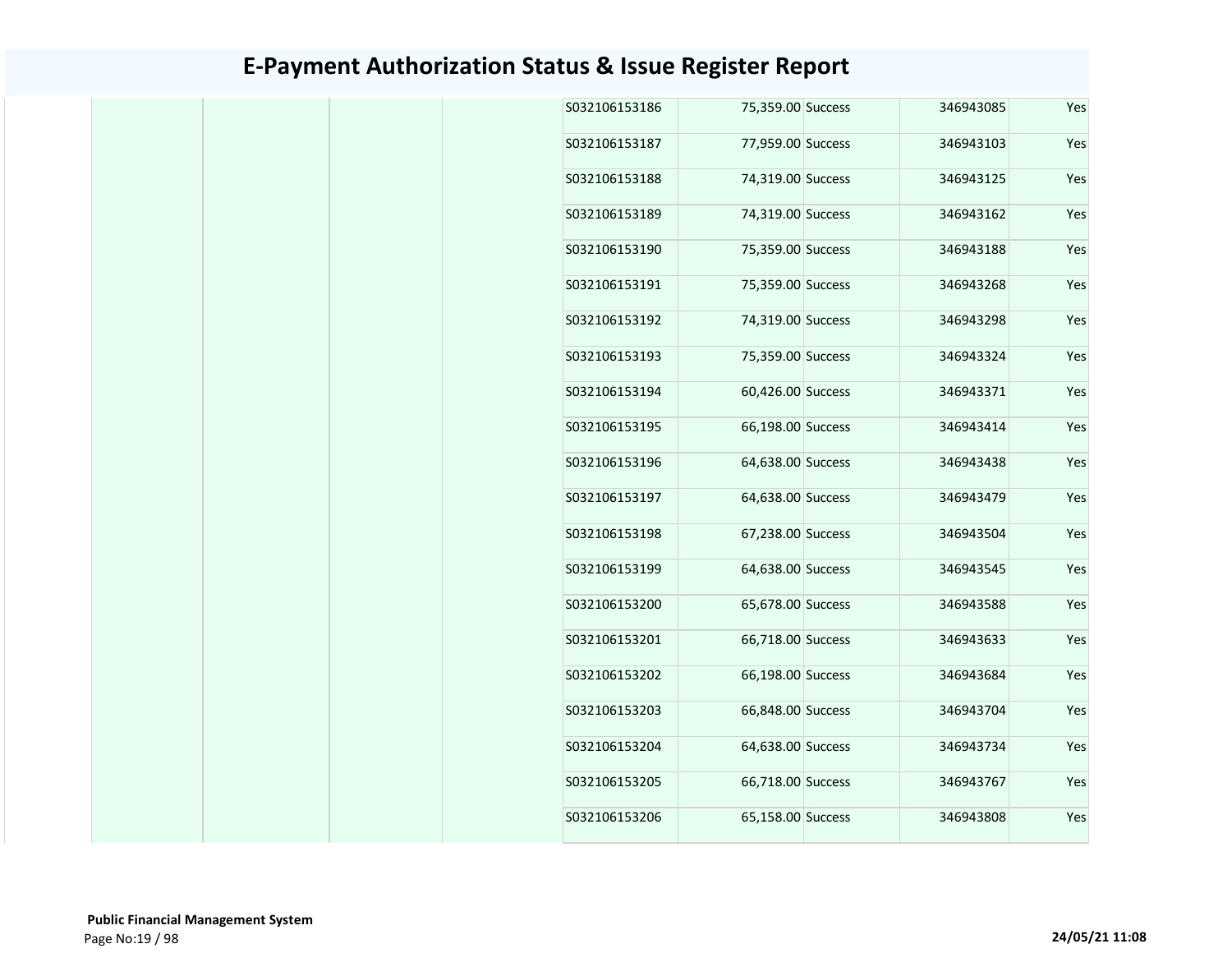|                                                | S032106153207            | 66,198.00 Success | 346943833 | Yes |
|------------------------------------------------|--------------------------|-------------------|-----------|-----|
|                                                | S032106153208            | 66,718.00 Success | 346943853 | Yes |
| V47<br>CP00000025(202<br>01-04-2021<br>103009) | 47 S032106530655         | 52,032.00 Success | 346827458 | Yes |
|                                                | 27-03-2021 S032106530656 | 58,666.00 Success | 346827484 | Yes |
| 216,828.00<br>26-03-2021                       | S032106530657            | 70,563.00 Success | 346827509 | Yes |
| 365,088.00                                     | S032106530658            | 35,567.00 Success | 346827539 | Yes |
| V6 CP00000008(202                              | 30 S032106150592         | 61,481.00 Success | 346932965 | Yes |
| 01-04-2021<br>103031)                          | 26-03-2021 S032106150593 | 56,844.00 Success | 346935012 | Yes |
| 26-03-2021<br>1,783,443.00                     | S032106150594            | 49,607.00 Success | 346935062 | Yes |
| 2,006,846.00                                   | S032106150595            | 45,179.00 Success | 346935124 | Yes |
|                                                | S032106150596            | 41,041.00 Success | 346935148 | Yes |
|                                                | S032106150597            | 72,796.00 Success | 346935176 | Yes |
|                                                | S032106150598            | 49,474.00 Success | 346935199 | Yes |
|                                                | S032106150599            | 49,964.00 Success | 346935246 | Yes |
|                                                | S032106150600            | 49,964.00 Success | 346935268 | Yes |
|                                                | S032106150601            | 49,514.00 Success | 346935294 | Yes |
|                                                | S032106150602            | 36,795.00 Success | 346935312 | Yes |
|                                                | S032106150603            | 28,368.00 Success | 346935338 | Yes |
|                                                | S032106150604            | 47,580.00 Success | 346935366 | Yes |
|                                                |                          |                   |           |     |
|                                                | S032106150605            | 69,687.00 Success | 346935389 | Yes |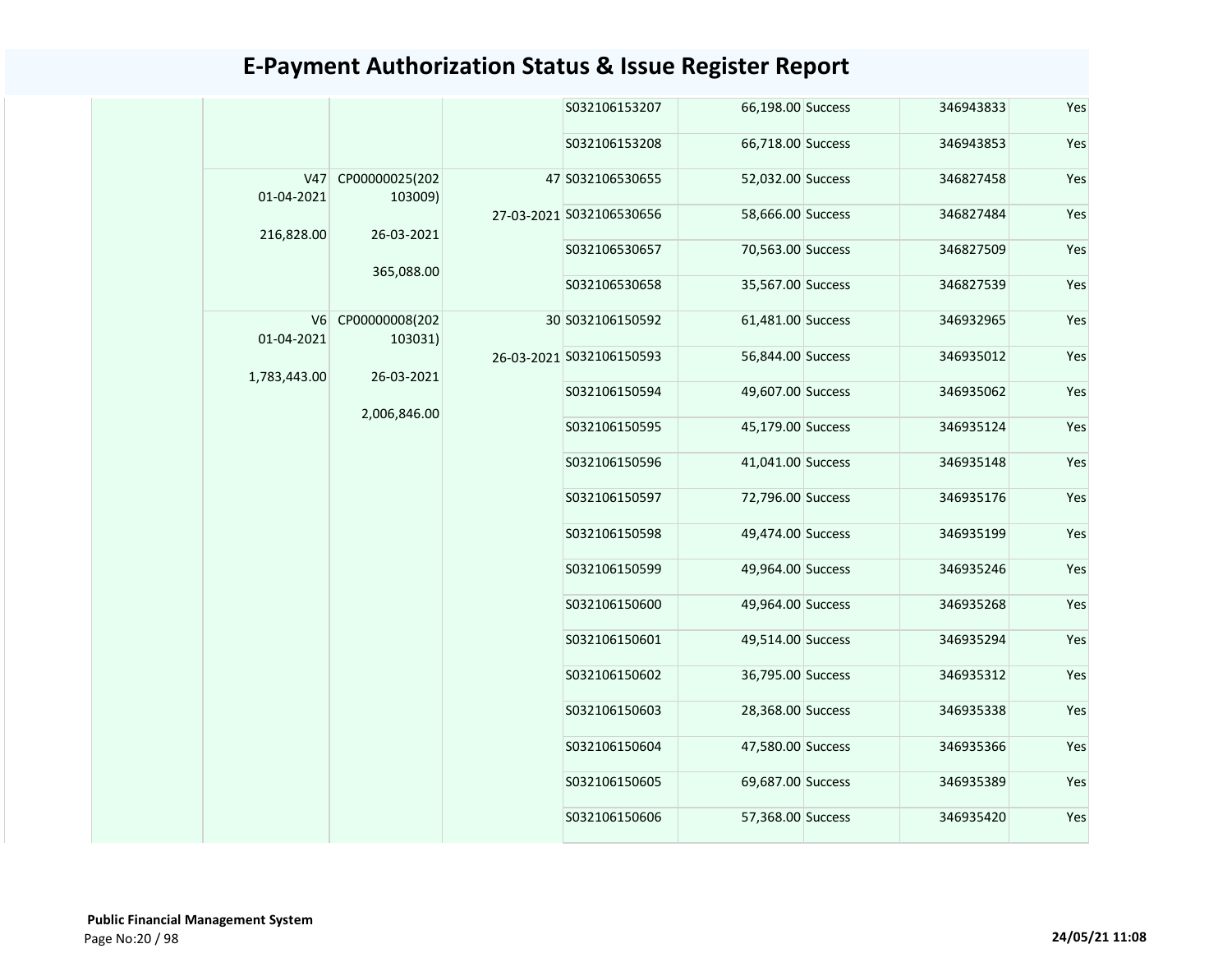|  | S032106150607 | 44,111.00 Success | 346935442 | Yes |
|--|---------------|-------------------|-----------|-----|
|  | S032106150608 | 56,283.00 Success | 346935464 | Yes |
|  | S032106150609 | 53,693.00 Success | 346935490 | Yes |
|  | S032106150610 | 45,352.00 Success | 346935551 | Yes |
|  | S032106150611 | 49,467.00 Success | 346935579 | Yes |
|  | S032106150612 | 54,221.00 Success | 346935622 | Yes |
|  | S032106150613 | 44,532.00 Success | 346935727 | Yes |
|  | S032106150614 | 44,532.00 Success | 346935748 | Yes |
|  | S032106150615 | 31,436.00 Success | 346935796 | Yes |
|  | S032106150616 | 35,678.00 Success | 346935846 | Yes |
|  | S032106150617 | 61,056.00 Success | 346935871 | Yes |
|  | S032106150618 | 50,106.00 Success | 346935895 | Yes |
|  | S032106150619 | 41,041.00 Success | 346935915 | Yes |
|  | S032106150620 | 33,783.00 Success | 346935939 | Yes |
|  | S032106150621 | 41,041.00 Success | 346935959 | Yes |
|  | S032106150622 | 41,291.00 Success | 346936009 | Yes |
|  | S032106150623 | 40,007.00 Success | 346936034 | Yes |
|  | S032106150624 | 56,316.00 Success | 346936090 | Yes |
|  | S032106150625 | 44,532.00 Success | 346936111 | Yes |
|  | S032106150626 | 65,678.00 Success | 346936148 | Yes |
|  | S032106150627 | 43,618.00 Success | 346936167 | Yes |
|  |               |                   |           |     |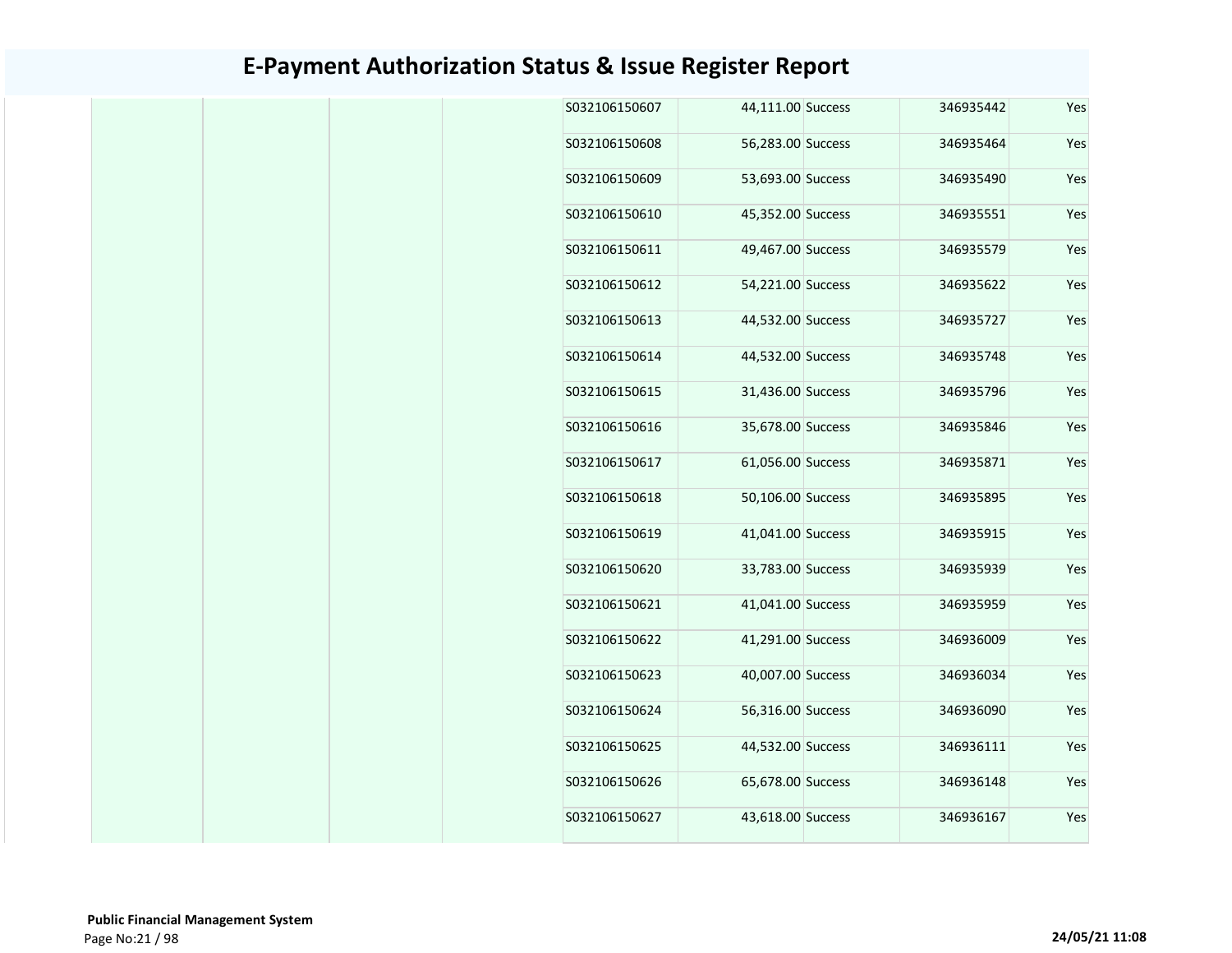|                  |                           |                          | S032106150628                       | 40,007.00 Success  | 346936190         | Yes       |     |               |                   |               |                    |
|------------------|---------------------------|--------------------------|-------------------------------------|--------------------|-------------------|-----------|-----|---------------|-------------------|---------------|--------------------|
| V7<br>01-04-2021 | CP00000009(202<br>103030) |                          | 31 S032106693336                    | 95,811.00 Success  | 346836205         | Yes       |     |               |                   |               |                    |
| 3,298,082.00     |                           | 26-03-2021 S032106693337 | 169,812.00 Success                  | 346836225          | Yes               |           |     |               |                   |               |                    |
|                  | 26-03-2021                |                          | S032106693338                       | 172,195.00 Success | 346836242         | Yes       |     |               |                   |               |                    |
|                  | 5,656,186.00              |                          | S032106693339                       | 82,958.00 Success  | 346836255         | Yes       |     |               |                   |               |                    |
|                  |                           |                          | S032106693340                       | 180,082.00 Success | 346836272         | Yes       |     |               |                   |               |                    |
|                  |                           |                          | S032106693341                       | 119,237.00 Success | 346836289         | Yes       |     |               |                   |               |                    |
|                  |                           |                          | S032106693342                       | 83,042.00 Success  | 346836308         | Yes       |     |               |                   |               |                    |
|                  |                           |                          | S032106693343                       | 49,571.00 Success  | 346836328         | Yes       |     |               |                   |               |                    |
|                  |                           |                          | S032106693344                       | 122,224.00 Success | 346836347         | Yes       |     |               |                   |               |                    |
|                  |                           |                          | S032106693345                       | 91,842.00 Success  | 346836362         | Yes       |     |               |                   |               |                    |
|                  |                           |                          | S032106693346                       | 94,571.00 Success  | 346836378         | Yes       |     |               |                   |               |                    |
|                  |                           |                          |                                     | S032106693347      | 99,385.00 Success | 346836393 | Yes |               |                   |               |                    |
|                  |                           |                          | 175,706.00 Success<br>S032106693348 | 346836409          | Yes               |           |     |               |                   |               |                    |
|                  |                           |                          | S032106693349                       | 135,086.00 Success | 346836428         | Yes       |     |               |                   |               |                    |
|                  |                           |                          | S032106693350                       | 150,588.00 Success | 346836450         | Yes       |     |               |                   |               |                    |
|                  |                           |                          | S032106693351                       | 33,199.00 Success  | 346836468         | Yes       |     |               |                   |               |                    |
|                  |                           |                          | S032106693352                       | 118,546.00 Success | 346836485         | Yes       |     |               |                   |               |                    |
|                  |                           |                          |                                     |                    |                   |           |     | S032106693353 | 70,335.00 Success | 346836505     | Yes                |
|                  |                           |                          |                                     |                    |                   |           |     |               |                   | S032106693354 | 202,882.00 Success |
|                  |                           |                          | S032106693355                       | 155,028.00 Success | 346836544         | Yes       |     |               |                   |               |                    |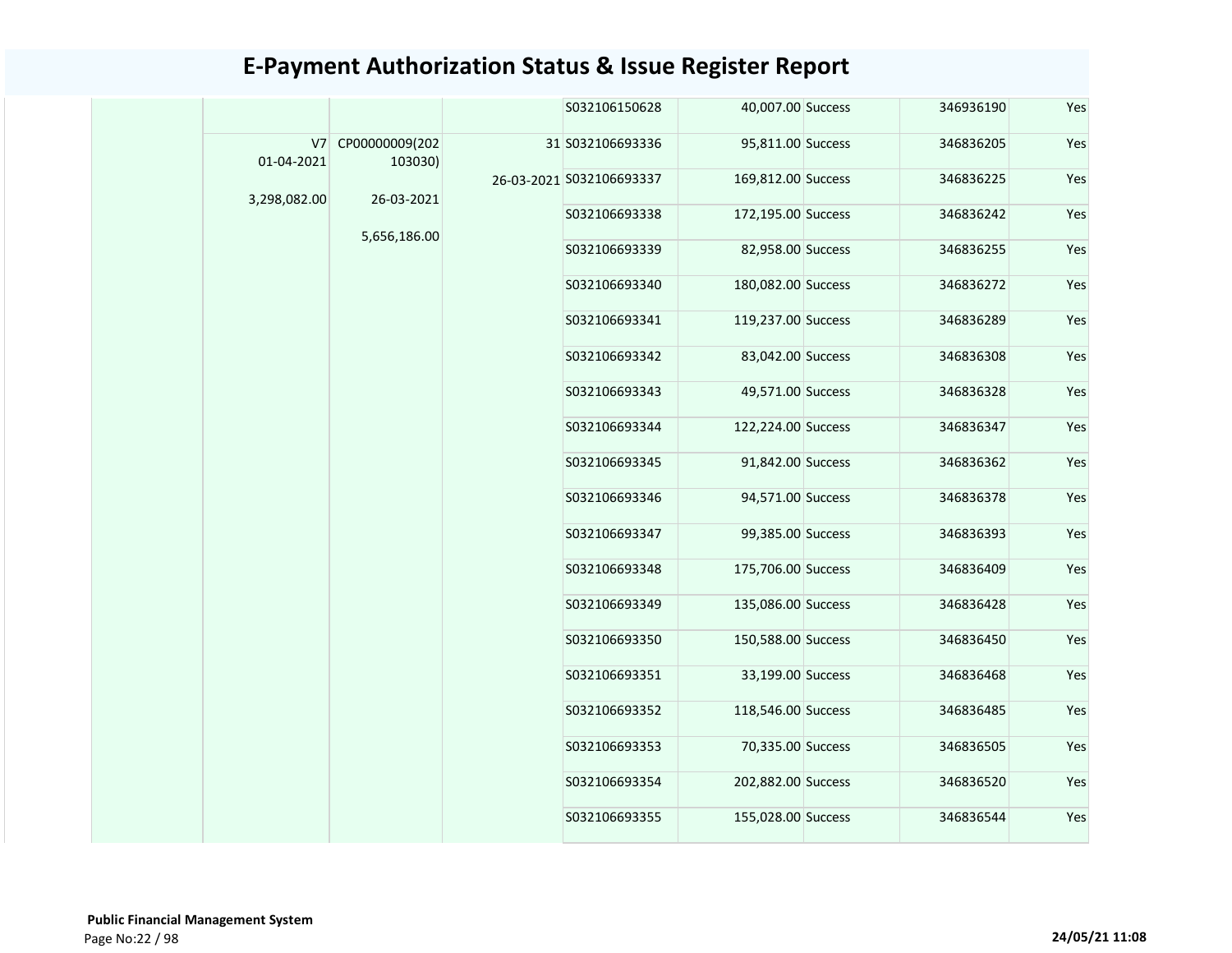|  |                  |                |                                       | S032106693356            | 63,546.00 Success  | 346836557 | Yes |
|--|------------------|----------------|---------------------------------------|--------------------------|--------------------|-----------|-----|
|  |                  |                |                                       | S032106693357            | 100,075.00 Success | 346836578 | Yes |
|  |                  |                |                                       | S032106693358            | 170,666.00 Success | 346836597 | Yes |
|  |                  |                |                                       | S032106693359            | 94,433.00 Success  | 346836616 | Yes |
|  |                  |                |                                       | S032106693360            | 167,537.00 Success | 346836632 | Yes |
|  |                  |                |                                       | S032106693361            | 139,002.00 Success | 346836652 | Yes |
|  |                  |                |                                       | S032106693362            | 160,723.00 Success | 346836667 | Yes |
|  | V8<br>01-04-2021 | CP00000010(202 |                                       | 32 S032106693250         | 78,466.00 Success  | 346985392 | Yes |
|  |                  |                | 103024)<br>26-03-2021<br>2,297,416.00 | 26-03-2021 S032106693251 | 95,778.00 Success  | 346985421 | Yes |
|  | 1,360,015.00     |                |                                       | S032106693252            | 45,395.00 Success  | 346985447 | Yes |
|  |                  |                |                                       | S032106693253            | 53,047.00 Success  | 346985483 | Yes |
|  |                  |                |                                       | S032106693254            | 23,087.00 Success  | 346985513 | Yes |
|  |                  |                |                                       | S032106693255            | 7,062.00 Success   | 346985545 | Yes |
|  |                  |                |                                       | S032106693256            | 47,722.00 Success  | 346985573 | Yes |
|  |                  |                |                                       | S032106693257            | 75,544.00 Success  | 346985601 | Yes |
|  |                  |                |                                       | S032106693258            | 44,133.00 Success  | 346985625 | Yes |
|  |                  |                |                                       | S032106693259            | 65,783.00 Success  | 346985654 | Yes |
|  |                  |                |                                       | \$032106693260           | 56,509.00 Success  | 346985684 | Yes |
|  |                  |                |                                       | S032106693261            | 71,257.00 Success  | 346985717 | Yes |
|  |                  |                |                                       | S032106693262            | 59,566.00 Success  | 346985773 | Yes |
|  |                  |                |                                       | S032106693263            | 24,523.00 Success  | 346985820 | Yes |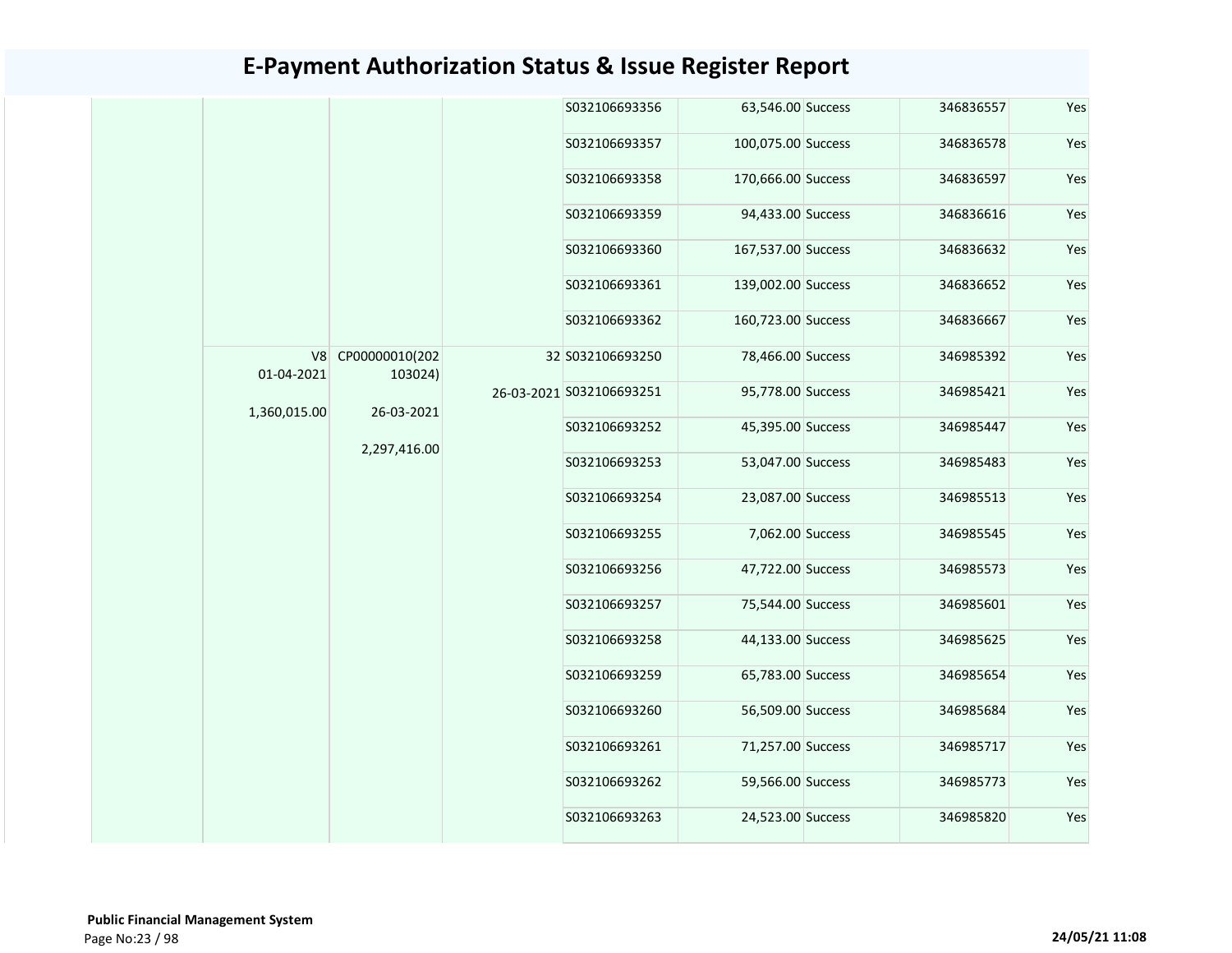|                                               | S032106693264            | 47,104.00 Success | 346985847 | Yes |
|-----------------------------------------------|--------------------------|-------------------|-----------|-----|
|                                               | S032106693265            | 78,937.00 Success | 346985875 | Yes |
|                                               | S032106693266            | 69,616.00 Success | 346985900 | Yes |
|                                               | S032106693267            | 59,929.00 Success | 346985919 | Yes |
|                                               | S032106693268            | 69,884.00 Success | 346985939 | Yes |
|                                               | S032106693269            | 89,671.00 Success | 346985962 | Yes |
|                                               | S032106693270            | 63,042.00 Success | 346985987 | Yes |
|                                               | S032106693271            | 47,722.00 Success | 346988011 | Yes |
|                                               | S032106693272            | 86,238.00 Success | 346988040 | Yes |
| V9<br>CP00000011(202<br>01-04-2021<br>103025) | 33 S032106677270         | 21,125.00 Success | 346981517 | Yes |
|                                               | 26-03-2021 S032106677271 | 46,256.00 Success | 346981550 | Yes |
| 489,461.00<br>26-03-2021                      | S032106677272            | 37,756.00 Success | 346981583 | Yes |
| 707,070.00                                    | S032106677273            | 37,629.00 Success | 346981608 | Yes |
|                                               | S032106677274            | 41,421.00 Success | 346981643 | Yes |
|                                               | S032106677275            | 33,315.00 Success | 346981666 | Yes |
|                                               | S032106677276            | 45,107.00 Success | 346981695 | Yes |
|                                               | S032106677277            | 26,120.00 Success | 346981730 | Yes |
|                                               | S032106677278            | 35,256.00 Success | 346981773 | Yes |
|                                               | S032106677279            | 29,664.00 Success | 346981806 | Yes |
|                                               | S032106677280            | 26,150.00 Success | 346981848 | Yes |
|                                               | S032106677281            | 25,256.00 Success | 346981884 | Yes |
|                                               |                          |                   |           |     |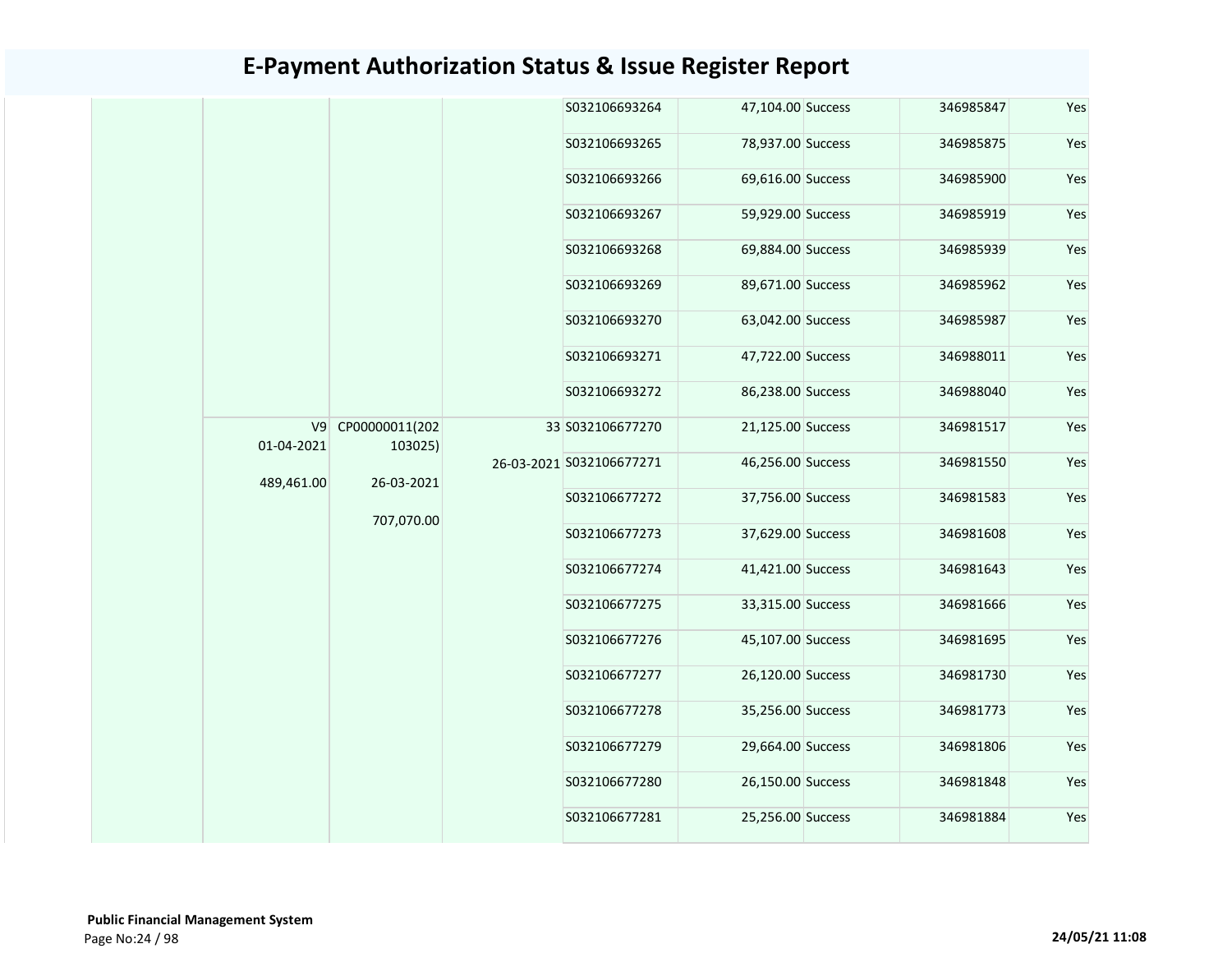|                             |                         |                                                         |            | S032106677282            | 45,256.00 Success  | 346981916 | Yes |
|-----------------------------|-------------------------|---------------------------------------------------------|------------|--------------------------|--------------------|-----------|-----|
|                             |                         |                                                         |            | S032106677283            | 39,150.00 Success  | 346981958 | Yes |
| 225428 [Section<br>Officer] | 01-04-2021<br>24,424.00 | V1 CP00000006(202<br>103007)<br>25-03-2021<br>24 444 00 | 26-03-2021 | 21 S032105803205         | 24,424.00 Success  | 346926455 | Yes |
|                             | 01-04-2021              | V2 CP00000008(202<br>103005)                            |            | 55 S032107089143         | 42,858.00 Success  | 346995152 | Yes |
|                             | 310,231.00              | 25-03-2021                                              |            | 30-03-2021 S032107089144 | 8,896.00 Success   | 346995192 | Yes |
|                             |                         | 532,475.00                                              |            | S032107089145            | 12,234.00 Success  | 346995238 | Yes |
|                             |                         |                                                         |            | S032107089146            | 33,282.00 Success  | 346995267 | Yes |
|                             |                         |                                                         |            | S032107089147            | 44,608.00 Success  | 346995305 | Yes |
|                             |                         |                                                         |            | S032107089148            | 38,608.00 Success  | 346995331 | Yes |
|                             |                         |                                                         |            | S032107089149            | 20,833.00 Success  | 346995358 | Yes |
|                             |                         |                                                         |            | S032107089150            | 42,328.00 Success  | 346995387 | Yes |
|                             |                         |                                                         |            | S032107089151            | 34,462.00 Success  | 346995412 | Yes |
|                             |                         |                                                         |            | S032107089152            | 32,122.00 Success  | 346995444 | Yes |
|                             | V3                      | CP00000009(202<br>01-04-2021<br>103004)                 |            | 56 S032107089292         | 103,884.00 Success | 346997509 | Yes |
|                             | 506,779.00              | 25-03-2021                                              |            | 30-03-2021 S032107089293 | 84,042.00 Success  | 346997535 | Yes |
|                             |                         | 585,600.00                                              |            | S032107089294            | 52,423.00 Success  | 346997564 | Yes |
|                             |                         |                                                         |            | S032107089295            | 89,990.00 Success  | 346997590 | Yes |
|                             |                         |                                                         |            | S032107089296            | 42,205.00 Success  | 346997614 | Yes |
|                             |                         |                                                         |            | S032107089297            | 44,144.00 Success  | 346997643 | Yes |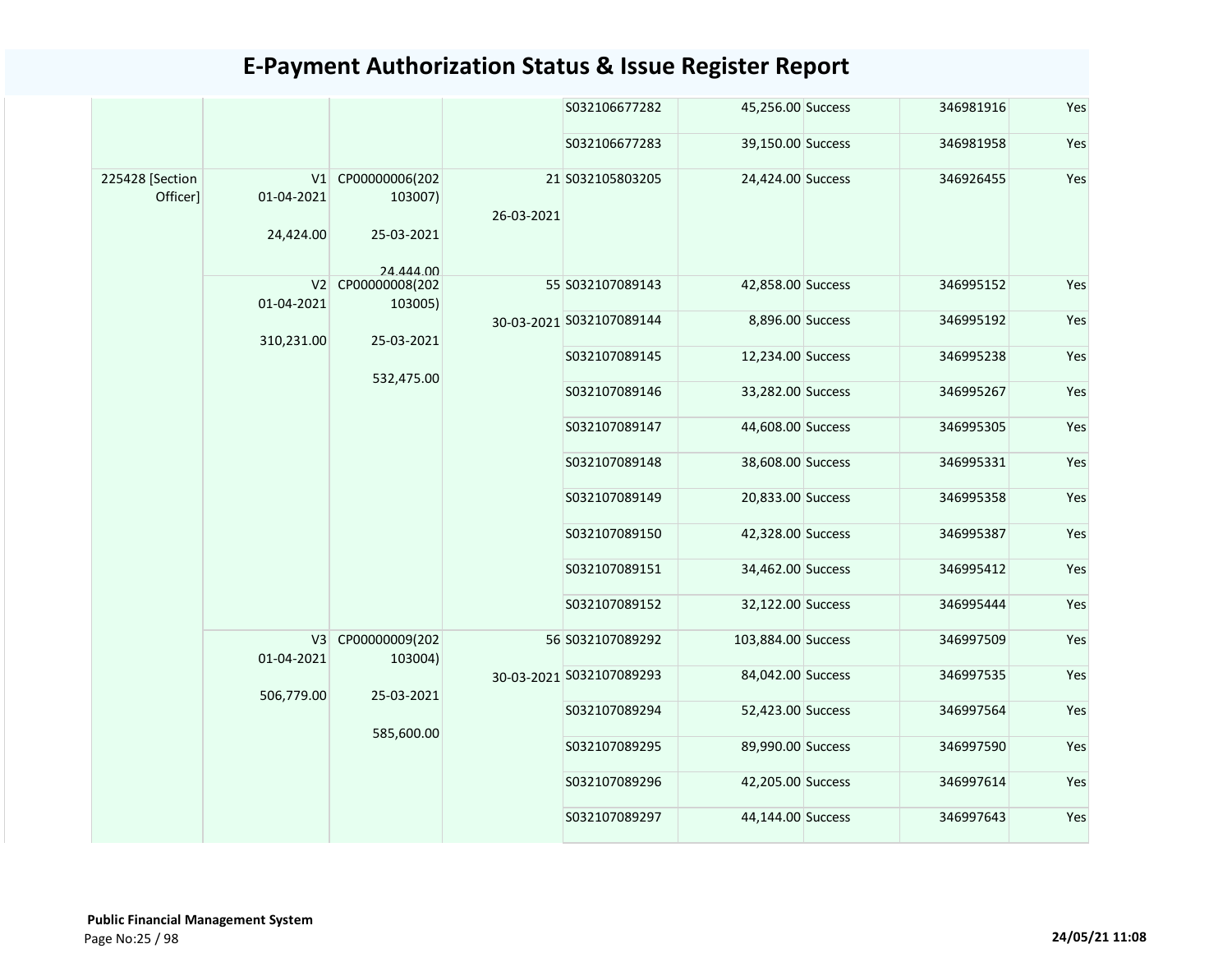|                             |                              |                               | S032107089298            | 90,091.00 Success  | 346997672 | Yes |
|-----------------------------|------------------------------|-------------------------------|--------------------------|--------------------|-----------|-----|
|                             | 01-04-2021                   | V37 CP00000007(202<br>103006) | 54 S032107087991         | 31,412.00 Success  | 346988477 | Yes |
|                             |                              |                               | 30-03-2021 S032107087992 | 86,848.00 Success  | 346988499 | Yes |
|                             | 1,248,567.00                 | 25-03-2021                    | S032107087993            | 172,724.00 Success | 346988528 | Yes |
|                             |                              | 2,140,047.00                  | S032107087994            | 136,172.00 Success | 346988559 | Yes |
|                             |                              |                               | S032107087995            | 104,828.00 Success | 346988616 | Yes |
|                             |                              |                               | S032107087996            | 86,050.00 Success  | 346988645 | Yes |
|                             |                              |                               | S032107087997            | 87,832.00 Success  | 346988676 | Yes |
|                             |                              |                               | S032107087998            | 85,012.00 Success  | 346988704 | Yes |
|                             |                              |                               | S032107087999            | 92,970.00 Success  | 346988732 | Yes |
|                             |                              |                               | S032107088000            | 79,305.00 Success  | 346988751 | Yes |
|                             |                              |                               | S032107088001            | 67,445.00 Success  | 346988782 | Yes |
|                             |                              |                               | S032107088002            | 53,775.00 Success  | 346988813 | Yes |
|                             |                              |                               | S032107088003            | 164,194.00 Success | 346988842 | Yes |
|                             | V <sub>4</sub><br>01-04-2021 | CP00000010(202<br>103003)     | 57 S032107089054         | 53,044.00 Success  | 346992637 | Yes |
|                             | 104.575.00                   | 25-03-2021                    | 30-03-2021 S032107089055 | 51,531.00 Success  | 346992664 | Yes |
|                             | 01-04-2021                   | V5 CP00000011(202<br>103002)  | 58 S032107088891         | 28,122.00 Success  | 346990253 | Yes |
|                             | 65.190.00                    | 25-03-2021                    | 30-03-2021 S032107088892 | 37,068.00 Success  | 346990273 | Yes |
| 225429 [Section<br>Officer] | 01-04-2021                   | V22 CP00000001(202<br>103001) | 49 S032107092766         | 109,375.00 Success | 347000962 | Yes |
|                             |                              | 30-03-2021                    | 30-03-2021 S032107092767 | 96,165.00 Success  | 347000988 | Yes |
|                             | 1,139,480.00                 |                               | S032107092768            | 76,812.00 Success  | 347002019 | Yes |
|                             |                              | 1.772.209.00                  |                          |                    |           |     |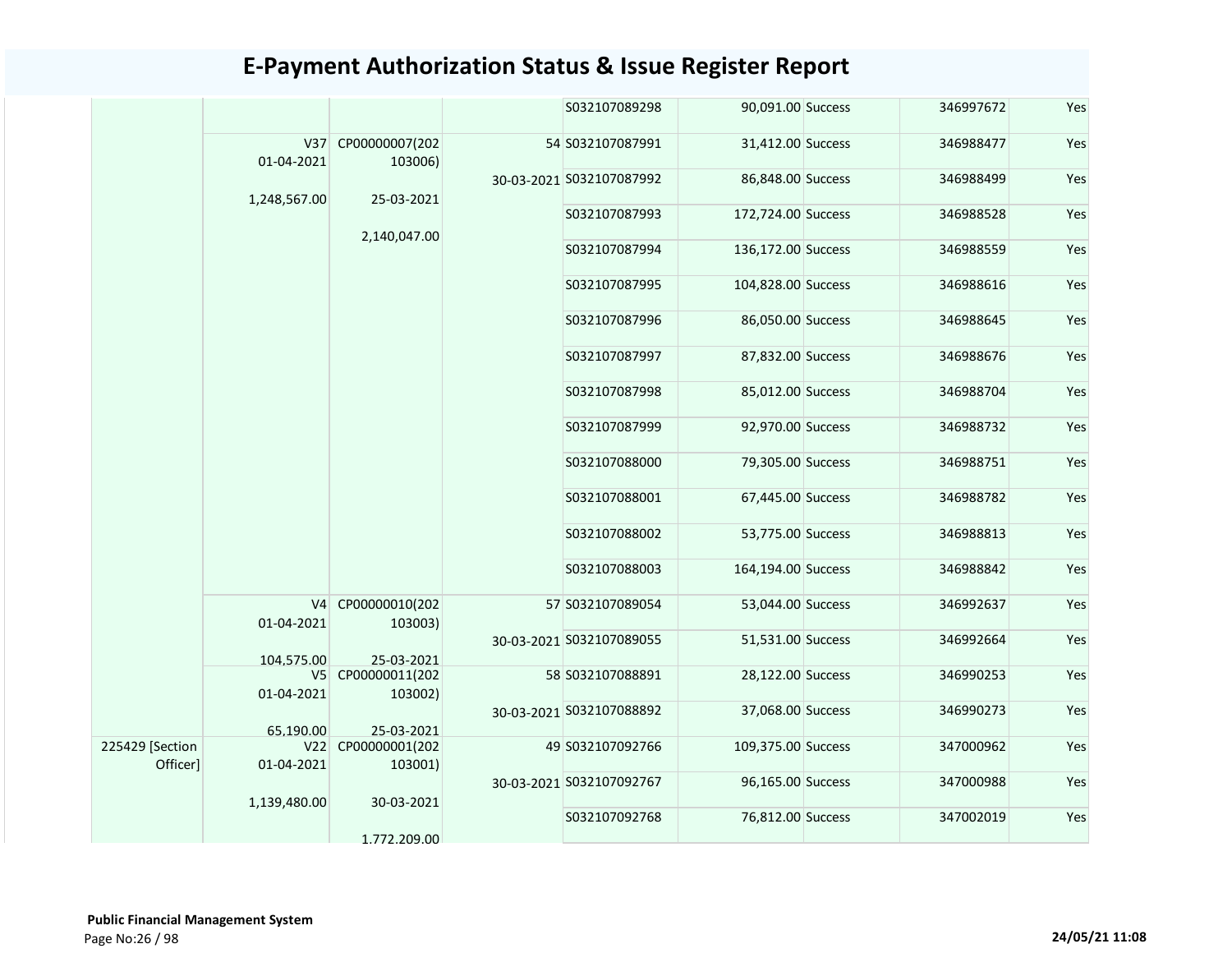|                                                |  | S032107092769            | 90,498.00 Success  | 347002092 | Yes |
|------------------------------------------------|--|--------------------------|--------------------|-----------|-----|
|                                                |  | S032107092770            | 109,221.00 Success | 347002117 | Yes |
|                                                |  | S032107092771            | 145,804.00 Success | 347002206 | Yes |
|                                                |  | S032107092772            | 128,646.00 Success | 347002230 | Yes |
|                                                |  | S032107092773            | 65,387.00 Success  | 347002256 | Yes |
|                                                |  | S032107092774            | 171,814.00 Success | 347002280 | Yes |
|                                                |  | S032107092775            | 66,871.00 Success  | 347002303 | Yes |
|                                                |  | S032107092776            | 78,887.00 Success  | 347002327 | Yes |
| CP00000002(202<br>V23<br>01-04-2021<br>103002) |  | 50 S032107092644         | 64,351.00 Success  | 347000043 | Yes |
| 1,120,544.00<br>30-03-2021                     |  | 30-03-2021 S032107092645 | 64,923.00 Success  | 347000104 | Yes |
|                                                |  | S032107092646            | 61,189.00 Success  | 347000125 | Yes |
| 1,354,689.00                                   |  | S032107092647            | 59,109.00 Success  | 347000148 | Yes |
|                                                |  | S032107092648            | 81,392.00 Success  | 347000177 | Yes |
|                                                |  | S032107092649            | 82,893.00 Success  | 347000209 | Yes |
|                                                |  | S032107092650            | 90,856.00 Success  | 347000270 | Yes |
|                                                |  | S032107092651            | 67,596.00 Success  | 347000321 | Yes |
|                                                |  | S032107092652            | 84,790.00 Success  | 347000351 | Yes |
|                                                |  | S032107092653            | 87,376.00 Success  | 347000414 | Yes |
|                                                |  | S032107092654            | 50,608.00 Success  | 347000435 | Yes |
|                                                |  | S032107092655            | 66,954.00 Success  | 347000466 | Yes |
|                                                |  | S032107092656            | 70,773.00 Success  | 347000493 | Yes |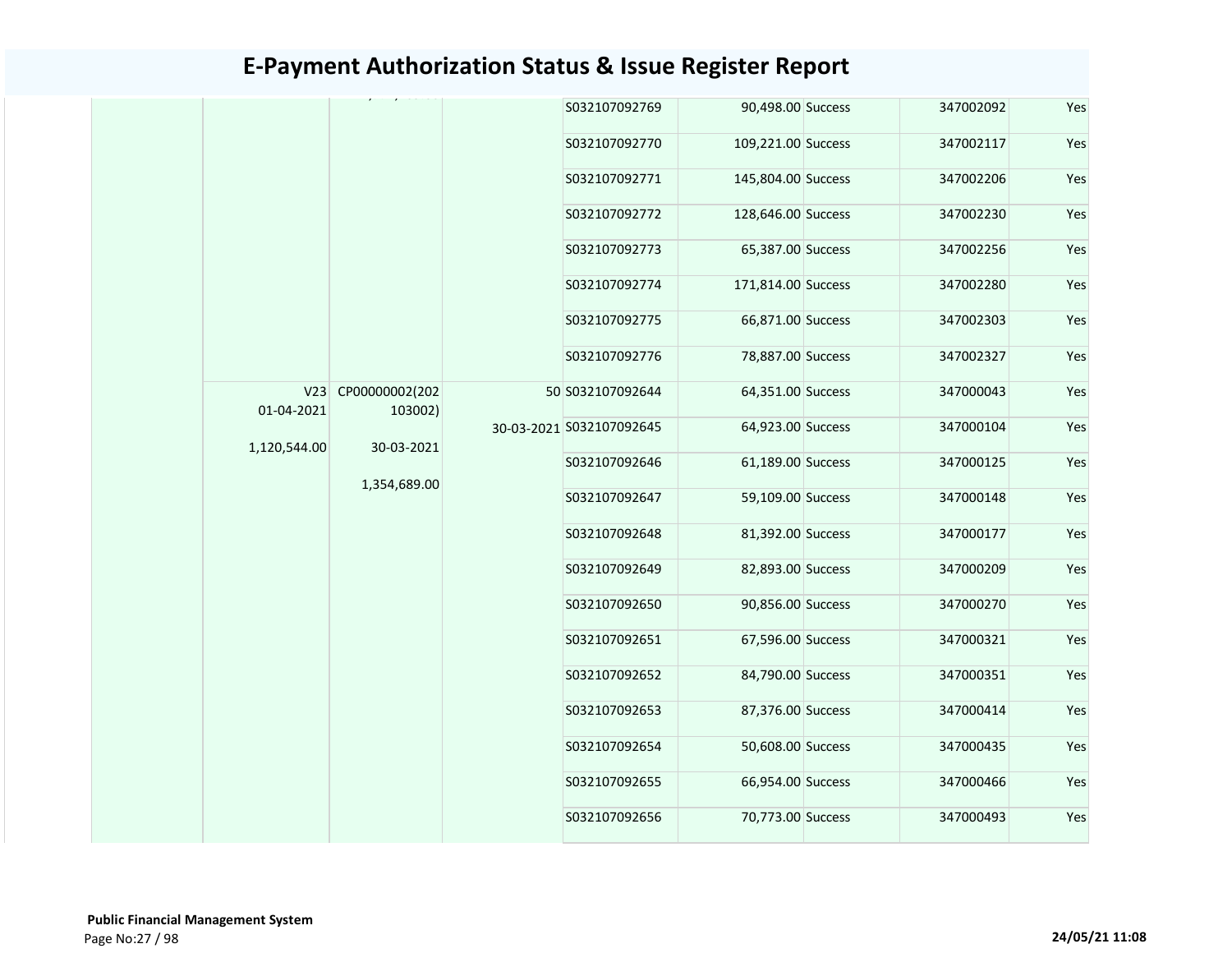|                   |                               | S032107092657            | 66,567.00 Success | 347000522 | Yes |
|-------------------|-------------------------------|--------------------------|-------------------|-----------|-----|
|                   |                               | S032107092658            | 56,388.00 Success | 347000553 | Yes |
|                   |                               | S032107092659            | 64,779.00 Success | 347000582 | Yes |
| 01-04-2021        | V24 CP00000003(202<br>103003) | 51 S032107092460         | 61,456.00 Success | 346752925 | Yes |
|                   |                               | 30-03-2021 S032107092461 | 25,745.00 Success | 346752952 | Yes |
| 320,172.00        | 30-03-2021                    | S032107092462            | 42,656.00 Success | 346752984 | Yes |
|                   | 518,272.00                    | S032107092463            | 34,754.00 Success | 346754009 | Yes |
|                   |                               | S032107092464            | 25,807.00 Success | 346754032 | Yes |
|                   |                               | S032107092465            | 68,012.00 Success | 346754052 | Yes |
|                   |                               | S032107092466            | 61,742.00 Success | 346754077 | Yes |
| 01-04-2021        | V25 CP00000004(202<br>103004) | 52 S032107089240         | 23,763.00 Success | 346995831 | Yes |
|                   |                               | 30-03-2021 S032107089241 | 28,784.00 Success | 346995858 | Yes |
| 134,715.00        | 30-03-2021                    | S032107089242            | 36,497.00 Success | 346995890 | Yes |
|                   | 245,397.00                    | S032107089243            | 19,838.00 Success | 346997076 | Yes |
|                   |                               | S032107089244            | 25,833.00 Success | 346997105 | Yes |
| V26<br>01-04-2021 | CP00000005(202<br>103005)     | 53 S032107088967         | 45,517.00 Success | 346990661 | Yes |
| 690,405.00        | 30-03-2021                    | 30-03-2021 S032107088968 | 26,812.00 Success | 346990689 | Yes |
|                   |                               | S032107088969            | 21,238.00 Success | 346990741 | Yes |
|                   | 775,918.00                    | S032107088970            | 26,812.00 Success | 346990767 | Yes |
|                   |                               | S032107088971            | 26,180.00 Success | 346990799 | Yes |
|                   |                               | S032107088972            | 25,812.00 Success | 346990824 | Yes |
|                   |                               |                          |                   |           |     |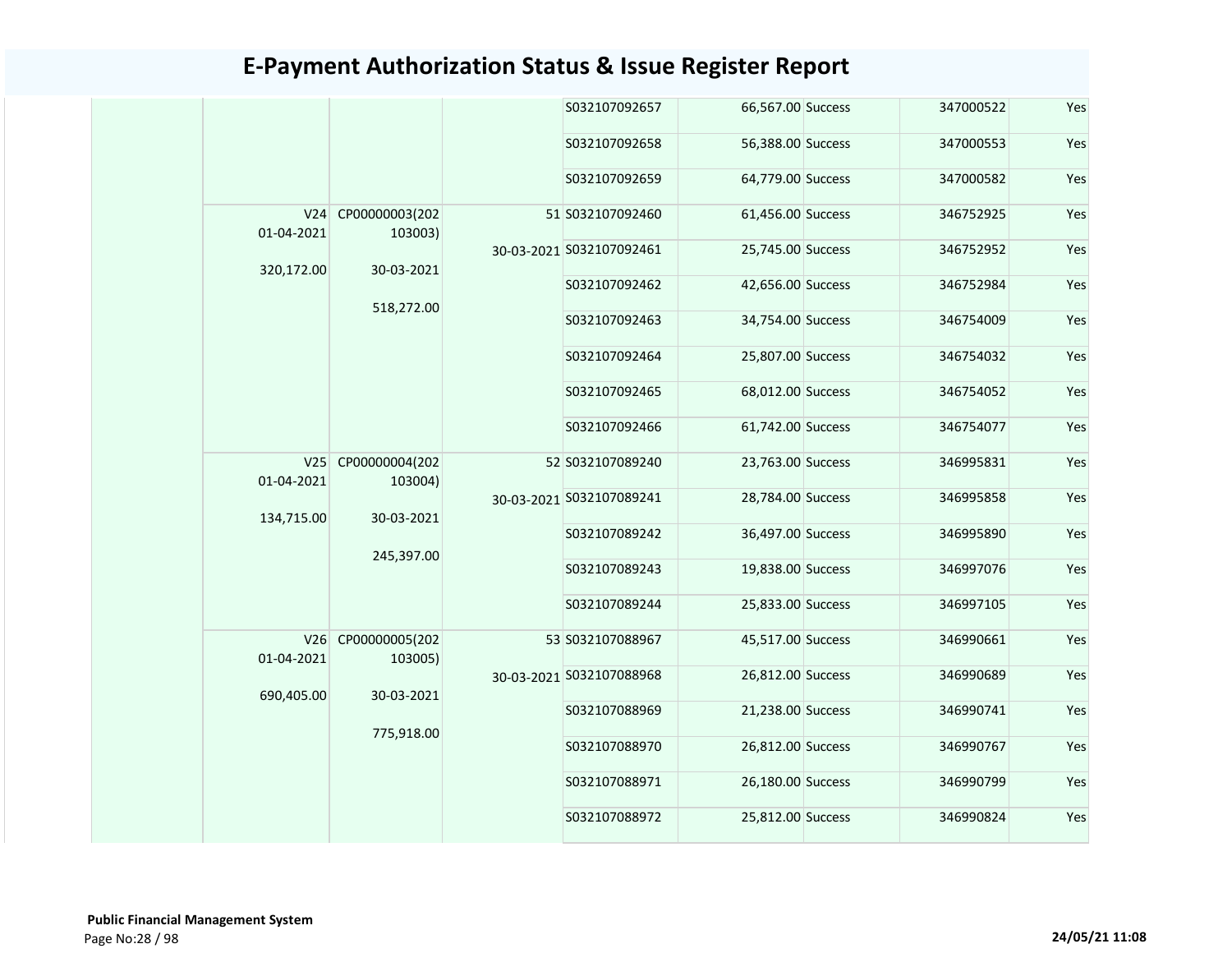|                                    |                                                              |                               |                  | S032107088973            | 19,884.00 Success |               | 346990871 | Yes |
|------------------------------------|--------------------------------------------------------------|-------------------------------|------------------|--------------------------|-------------------|---------------|-----------|-----|
|                                    |                                                              |                               |                  | S032107088974            | 51,039.00 Success |               | 346990900 | Yes |
|                                    |                                                              |                               | S032107088975    | 55,874.00 Success        |                   | 346990947     | Yes       |     |
|                                    |                                                              |                               |                  | S032107088976            | 49,031.00 Success |               | 346990975 | Yes |
|                                    |                                                              |                               |                  | S032107088977            | 49,001.00 Success |               | 346990998 | Yes |
|                                    |                                                              |                               |                  | S032107088978            | 41,041.00 Success |               | 346992025 | Yes |
|                                    |                                                              |                               |                  | S032107088979            | 28,076.00 Success |               | 346992053 | Yes |
|                                    |                                                              |                               |                  | S032107088980            | 32,845.00 Success |               | 346992081 | Yes |
|                                    |                                                              |                               |                  | S032107088981            | 49,512.00 Success |               | 346992107 | Yes |
|                                    |                                                              |                               | S032107088982    | 58,517.00 Success        |                   | 346992132     | Yes       |     |
|                                    |                                                              |                               |                  | S032107088983            | 29,971.00 Success |               | 346992173 | Yes |
|                                    |                                                              |                               |                  | S032107088984            | 53,243.00 Success |               | 346992208 | Yes |
| 225438 [Asstt<br>Accounts Officer] | 01-04-2021                                                   | V38 CP00000007(202<br>103008) | 26-03-2021       | 15 S032106530154         | 53,265.00 Success |               | 346964059 | Yes |
|                                    | 53,265.00                                                    | 25-03-2021<br>262 197 00      |                  |                          |                   |               |           |     |
|                                    | V39<br>01-04-2021                                            | CP00000008(202<br>103009)     |                  | 16 S032106529439         | 86,763.00 Success |               | 346956815 | Yes |
|                                    | 209,612.00                                                   | 25-03-2021                    |                  | 26-03-2021 S032106529440 |                   | 50.00 Success | 346956865 | Yes |
|                                    |                                                              |                               |                  | S032106529441            | 60,681.00 Success |               | 346956890 | Yes |
|                                    | 398,922.00<br>CP00000009(202<br>V40<br>01-04-2021<br>103010) |                               |                  | S032106529442            | 62,118.00 Success |               | 346956909 | Yes |
|                                    |                                                              |                               | 17 S032106530211 |                          | 50.00 Success     | 346964448     | Yes       |     |
|                                    | 79,339.00                                                    | 25-03-2021                    |                  | 26-03-2021 S032106530212 | 26,837.00 Success |               | 346964493 | Yes |
|                                    |                                                              |                               |                  |                          |                   |               |           |     |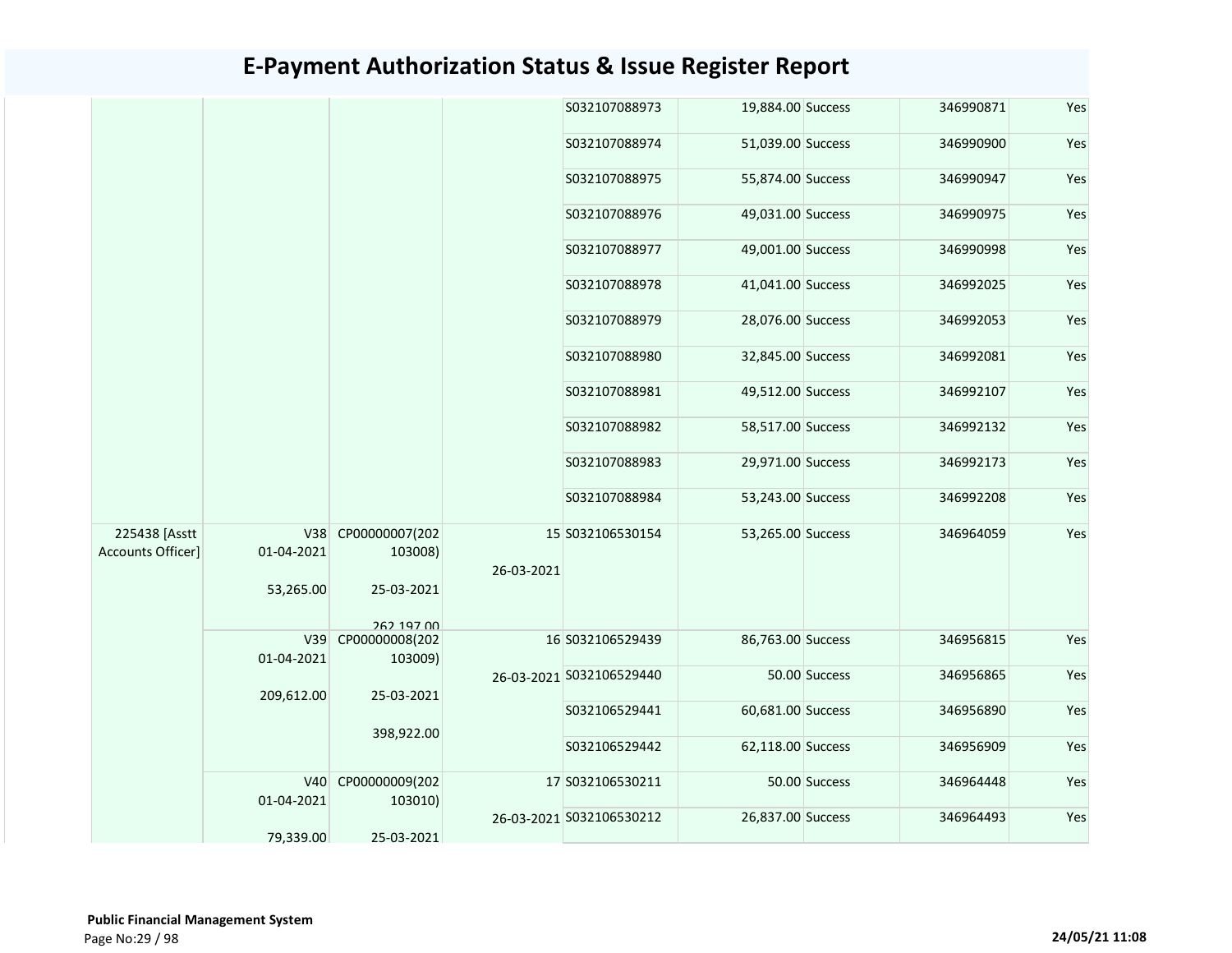|            | 214 989 00                    |            | S032106530213            | 52,452.00 Success |                | 346964515 | Yes |
|------------|-------------------------------|------------|--------------------------|-------------------|----------------|-----------|-----|
| 01-04-2021 | V41 CP00000010(202<br>103012) |            | 18 S032106529684         | 69,247.00 Success |                | 346960088 | Yes |
|            |                               |            | 26-03-2021 S032106529685 |                   | 50.00 Success  | 346960110 | Yes |
| 199,712.00 | 25-03-2021                    |            | S032106529686            | 70,688.00 Success |                | 346960128 | Yes |
|            | 244,491.00                    |            | S032106529687            | 59,727.00 Success |                | 346960156 | Yes |
|            | V42 CP00000011(202            |            | 19 S032106529822         | 36,760.00 Success |                | 346960552 | Yes |
| 01-04-2021 | 103011)                       |            | 26-03-2021 S032106529823 | 26,052.00 Success |                | 346960605 | Yes |
| 384,103.00 | 25-03-2021                    |            | S032106529824            | 51,002.00 Success |                | 346960630 | Yes |
|            | 714,864.00                    |            | S032106529825            | 46,182.00 Success |                | 346960653 | Yes |
|            |                               |            | S032106529826            | 45,785.00 Success |                | 346960681 | Yes |
|            |                               |            | S032106529827            | 31,329.00 Success |                | 346960713 | Yes |
|            |                               |            | S032106529828            | 31,935.00 Success |                | 346960755 | Yes |
|            |                               |            | S032106529829            |                   | 800.00 Success | 346960780 | Yes |
|            |                               |            | S032106529830            | 8,982.00 Success  |                | 346960805 | Yes |
|            |                               |            | S032106529831            | 40,873.00 Success |                | 346960831 | Yes |
|            |                               |            | S032106529832            | 29,405.00 Success |                | 346960853 | Yes |
|            |                               |            | S032106529833            | 34,998.00 Success |                | 346960875 | Yes |
|            | V43 CP00000012(202            |            | 20 S032106529476         | 61,678.00 Success |                | 346958312 | Yes |
| 01-04-2021 | 103013)                       |            | 26-03-2021 S032106529477 | 59,182.00 Success |                | 346958342 | Yes |
|            | 686,970.00<br>25-03-2021      |            | S032106529478            | 45,369.00 Success |                | 346958365 | Yes |
|            |                               | 760,668.00 | S032106529479            | 45,369.00 Success |                | 346958393 | Yes |
|            |                               |            |                          |                   |                |           |     |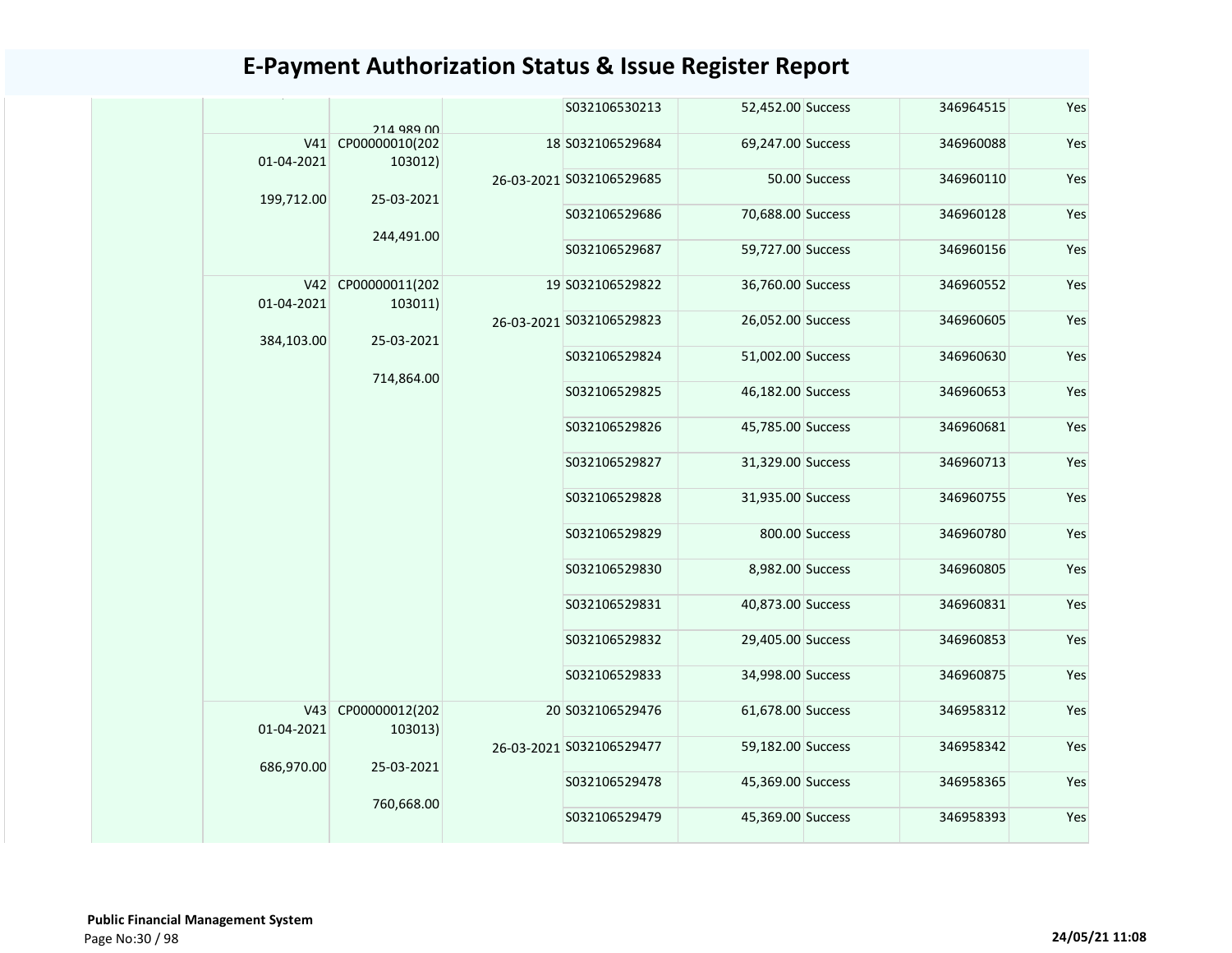|                |                               |            |                                       |            | S032106529480    | 28,838.00 Success  | 346958424 | Yes |
|----------------|-------------------------------|------------|---------------------------------------|------------|------------------|--------------------|-----------|-----|
|                |                               |            |                                       |            | S032106529481    | 28,338.00 Success  | 346958451 | Yes |
|                |                               |            |                                       |            | S032106529482    | 26,732.00 Success  | 346958474 | Yes |
|                |                               |            |                                       |            | S032106529483    | 26,732.00 Success  | 346958493 | Yes |
|                |                               |            |                                       |            | S032106529484    | 41,358.00 Success  | 346958508 | Yes |
|                |                               |            |                                       |            | S032106529485    | 28,338.00 Success  | 346958534 | Yes |
|                |                               |            |                                       |            | S032106529486    | 27,655.00 Success  | 346958560 | Yes |
|                |                               |            |                                       |            | S032106529487    | 59,598.00 Success  | 346958601 | Yes |
|                |                               |            |                                       |            | S032106529488    | 1,200.00 Success   | 346958622 | Yes |
|                |                               |            |                                       |            | S032106529489    | 41,852.00 Success  | 346958644 | Yes |
|                |                               |            |                                       |            | S032106529490    | 61,678.00 Success  | 346958670 | Yes |
|                |                               |            |                                       |            | S032106529491    | 42,935.00 Success  | 346958693 | Yes |
|                |                               |            |                                       |            | S032106529492    | 60,118.00 Success  | 346958716 | Yes |
| $\overline{2}$ | <b>Issue Date: 05-04-2021</b> |            |                                       |            |                  | 207,897.00         |           |     |
|                | 225427 [Under<br>Secretary]   | 05-04-2021 | V48 CP00000028(GPF<br>$_2$ 202104002) | 05-04-2021 | 59 S032108434805 | 100,000.00 Success | 379017224 | Yes |
|                |                               | 100,000.00 | 01-04-2021<br>100,000,00              |            |                  |                    |           |     |
|                |                               | V49        | CP00000044(202                        |            | 60 S032108434775 | 107,897.00 Success | 379017097 | Yes |
|                |                               | 05-04-2021 | 104001)                               |            |                  |                    |           |     |
|                |                               |            |                                       | 05-04-2021 |                  |                    |           |     |
|                |                               | 107,897.00 | 05-04-2021                            |            |                  |                    |           |     |
|                |                               |            | 120 517 00                            |            |                  |                    |           |     |
| 3              | <b>Issue Date: 07-04-2021</b> |            |                                       |            |                  | 2,545.00           |           |     |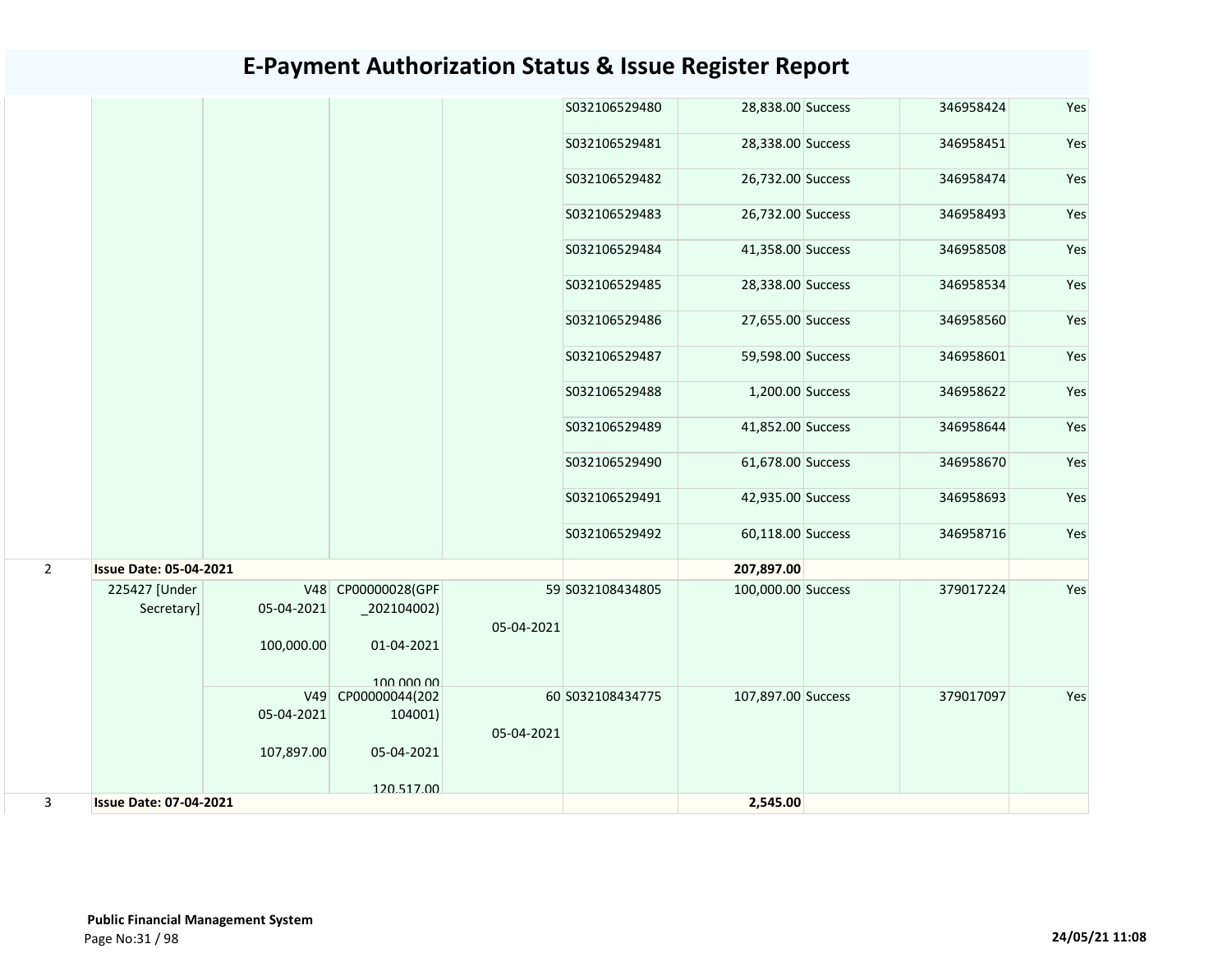|           | 200880 [Asstt<br>Accounts Officer]        | V64<br>07-04-2021<br>2,545.00 | CP00000005<br>07-04-2021<br>2.545.00                        | 07-04-2021 | 84 S032108490464         | 2,545.00 Success   | 410123637 | Yes |
|-----------|-------------------------------------------|-------------------------------|-------------------------------------------------------------|------------|--------------------------|--------------------|-----------|-----|
| $\pmb{4}$ | <b>Issue Date: 08-04-2021</b>             |                               |                                                             |            |                          | 5,535,414.00       |           |     |
|           | 206942 [Under<br>Secretary                | <b>V68</b><br>08-04-2021      | CP00000001                                                  |            | 83 S032108509218         | 67,500.00 Success  | 423571679 | Yes |
|           | Department of<br><b>Industrial Policy</b> | 498,789.00                    | 06-04-2021                                                  |            | 07-04-2021 S032108509219 | 60,669.00 Success  | 423571688 | Yes |
|           | and Promotion<br>Ministry of              |                               | 554,210.00                                                  |            | S032108509220            | 33,750.00 Success  | 423571699 | Yes |
|           | Commerce and<br><b>Industry New</b>       |                               |                                                             |            | S032108509221            | 157,500.00 Success | 423571713 | Yes |
|           | Delhi]                                    |                               |                                                             |            | S032108509222            | 23,670.00 Success  | 423571723 | Yes |
|           |                                           |                               |                                                             |            | S032108509223            | 54,000.00 Success  | 423571733 | Yes |
|           |                                           |                               |                                                             |            | S032108509224            | 45,000.00 Success  | 423571742 | Yes |
|           |                                           |                               |                                                             |            | S032108509225            | 56,700.00 Success  | 423571760 | Yes |
|           | 225427 [Under<br>Secretary]               | 08-04-2021                    | V65 CP00000027(GPF<br>$_2$ 02104001)                        | 07-04-2021 | 79 S032108510127         | 880,179.00 Success | 423594141 | Yes |
|           |                                           | 880,179.00                    | 01-04-2021<br>880 179 00                                    |            |                          |                    |           |     |
|           |                                           | 08-04-2021                    | V67 CP00000045(EPC<br>2021040001)                           | 06-04-2021 | 74 S032108509154         | 50,148.00 Success  | 423571464 | Yes |
|           |                                           | 50,148.00                     | 05-04-2021                                                  |            |                          |                    |           |     |
|           |                                           | 08-04-2021                    | 50 148 00<br>V69 CP00000047(GPF<br>$\left[202104004\right)$ |            | 81 S032108509766         | 20,000.00 Success  | 423574367 | Yes |
|           |                                           | 20,000.00                     | 06-04-2021                                                  | 07-04-2021 |                          |                    |           |     |
|           |                                           |                               | 20,000,00                                                   |            |                          |                    |           |     |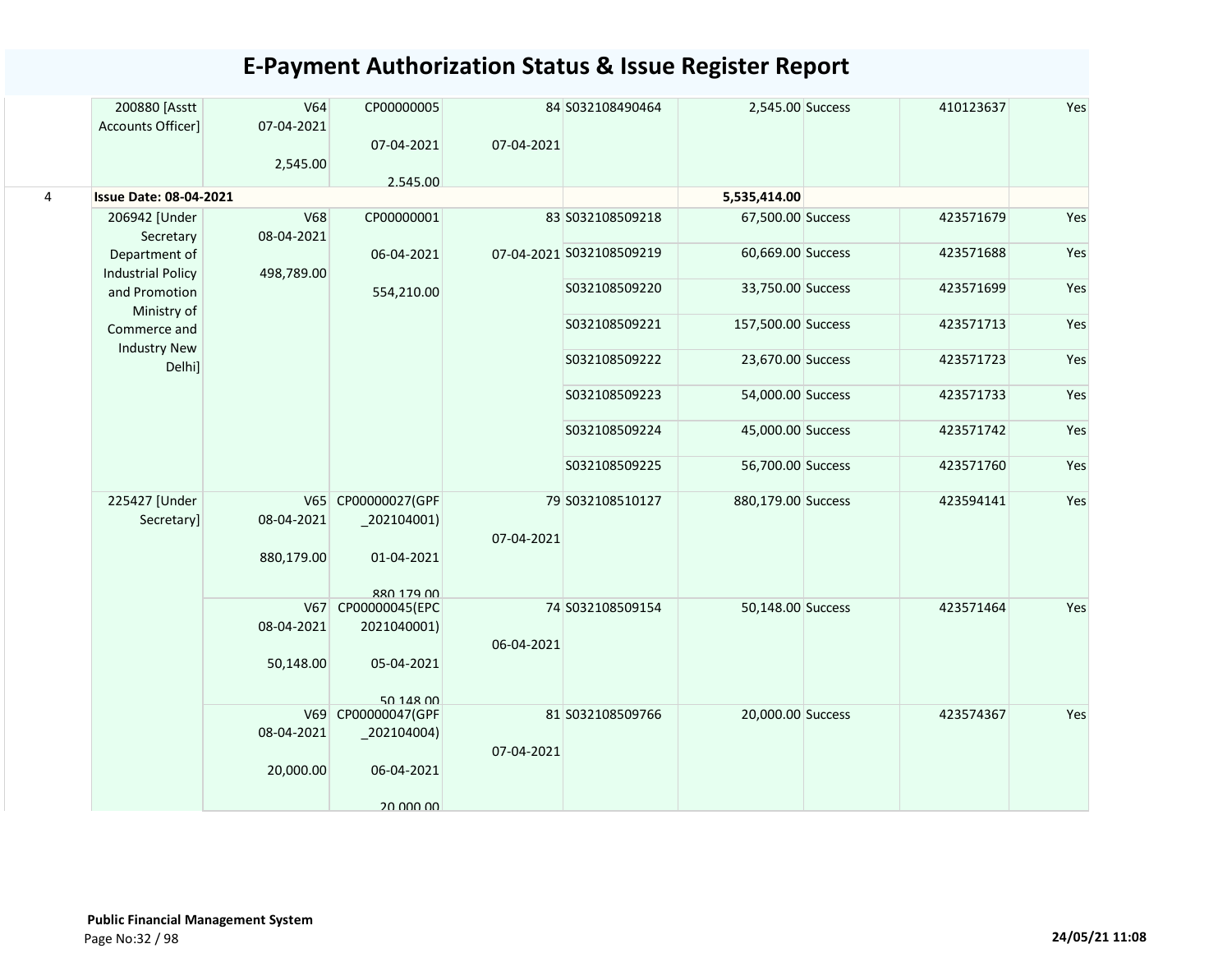| 08-04-2021<br>$_2$ 02104005)<br>07-04-2021<br>100,000.00<br>06-04-2021<br>100,000,00<br>CP00000051(EFR<br>76 S032108508227<br>27,000.00 Success<br>Yes<br>V71<br>423571077<br>08-04-2021<br>2021040003)<br>07-04-2021<br>27,000.00<br>07-04-2021<br>27 000 00<br>V72<br>CP00000052(EFR<br>77 S032108509259<br>27,000.00 Success<br>423571953<br>Yes<br>08-04-2021<br>2021040002)<br>07-04-2021<br>27,000.00<br>07-04-2021<br>27 000 00<br>V74 CP00000046(GPF<br>Yes<br>80 S032108509512<br>2,800,000.00 Success<br>427053097<br>08-04-2021<br>$_2$ 02104003)<br>07-04-2021<br>2,800,000.00<br>06-04-2021<br>2.800.000.00<br>V76<br>CP00000039<br>87 S032108530510<br>Yes<br>22,581.00 Success<br>427719876<br>08-04-2021<br>05-04-2021<br>08-04-2021<br>22,581.00<br>22.581.00<br>V77<br>Yes<br>CP00000040<br>88 S032108529453<br>22,642.00 Success<br>427747893<br>08-04-2021<br>05-04-2021<br>08-04-2021<br>22,642.00<br>22.642.00<br>V78<br>CP00000041<br>20,206.00 Success<br>427751011<br>Yes<br>89 S032108529682<br>08-04-2021<br>05-04-2021<br>08-04-2021<br>20,206.00 |  | V70 CP00000049(GPF | 82 S032108509982 | 100,000.00 Success | 423574547 | Yes |
|-------------------------------------------------------------------------------------------------------------------------------------------------------------------------------------------------------------------------------------------------------------------------------------------------------------------------------------------------------------------------------------------------------------------------------------------------------------------------------------------------------------------------------------------------------------------------------------------------------------------------------------------------------------------------------------------------------------------------------------------------------------------------------------------------------------------------------------------------------------------------------------------------------------------------------------------------------------------------------------------------------------------------------------------------------------------------------|--|--------------------|------------------|--------------------|-----------|-----|
|                                                                                                                                                                                                                                                                                                                                                                                                                                                                                                                                                                                                                                                                                                                                                                                                                                                                                                                                                                                                                                                                               |  |                    |                  |                    |           |     |
|                                                                                                                                                                                                                                                                                                                                                                                                                                                                                                                                                                                                                                                                                                                                                                                                                                                                                                                                                                                                                                                                               |  |                    |                  |                    |           |     |
|                                                                                                                                                                                                                                                                                                                                                                                                                                                                                                                                                                                                                                                                                                                                                                                                                                                                                                                                                                                                                                                                               |  |                    |                  |                    |           |     |
|                                                                                                                                                                                                                                                                                                                                                                                                                                                                                                                                                                                                                                                                                                                                                                                                                                                                                                                                                                                                                                                                               |  |                    |                  |                    |           |     |
|                                                                                                                                                                                                                                                                                                                                                                                                                                                                                                                                                                                                                                                                                                                                                                                                                                                                                                                                                                                                                                                                               |  |                    |                  |                    |           |     |
|                                                                                                                                                                                                                                                                                                                                                                                                                                                                                                                                                                                                                                                                                                                                                                                                                                                                                                                                                                                                                                                                               |  |                    |                  |                    |           |     |
|                                                                                                                                                                                                                                                                                                                                                                                                                                                                                                                                                                                                                                                                                                                                                                                                                                                                                                                                                                                                                                                                               |  |                    |                  |                    |           |     |
|                                                                                                                                                                                                                                                                                                                                                                                                                                                                                                                                                                                                                                                                                                                                                                                                                                                                                                                                                                                                                                                                               |  |                    |                  |                    |           |     |
|                                                                                                                                                                                                                                                                                                                                                                                                                                                                                                                                                                                                                                                                                                                                                                                                                                                                                                                                                                                                                                                                               |  |                    |                  |                    |           |     |
|                                                                                                                                                                                                                                                                                                                                                                                                                                                                                                                                                                                                                                                                                                                                                                                                                                                                                                                                                                                                                                                                               |  |                    |                  |                    |           |     |
|                                                                                                                                                                                                                                                                                                                                                                                                                                                                                                                                                                                                                                                                                                                                                                                                                                                                                                                                                                                                                                                                               |  |                    |                  |                    |           |     |
|                                                                                                                                                                                                                                                                                                                                                                                                                                                                                                                                                                                                                                                                                                                                                                                                                                                                                                                                                                                                                                                                               |  |                    |                  |                    |           |     |
|                                                                                                                                                                                                                                                                                                                                                                                                                                                                                                                                                                                                                                                                                                                                                                                                                                                                                                                                                                                                                                                                               |  |                    |                  |                    |           |     |
|                                                                                                                                                                                                                                                                                                                                                                                                                                                                                                                                                                                                                                                                                                                                                                                                                                                                                                                                                                                                                                                                               |  |                    |                  |                    |           |     |
|                                                                                                                                                                                                                                                                                                                                                                                                                                                                                                                                                                                                                                                                                                                                                                                                                                                                                                                                                                                                                                                                               |  |                    |                  |                    |           |     |
|                                                                                                                                                                                                                                                                                                                                                                                                                                                                                                                                                                                                                                                                                                                                                                                                                                                                                                                                                                                                                                                                               |  |                    |                  |                    |           |     |
|                                                                                                                                                                                                                                                                                                                                                                                                                                                                                                                                                                                                                                                                                                                                                                                                                                                                                                                                                                                                                                                                               |  |                    |                  |                    |           |     |
|                                                                                                                                                                                                                                                                                                                                                                                                                                                                                                                                                                                                                                                                                                                                                                                                                                                                                                                                                                                                                                                                               |  |                    |                  |                    |           |     |
|                                                                                                                                                                                                                                                                                                                                                                                                                                                                                                                                                                                                                                                                                                                                                                                                                                                                                                                                                                                                                                                                               |  |                    |                  |                    |           |     |
|                                                                                                                                                                                                                                                                                                                                                                                                                                                                                                                                                                                                                                                                                                                                                                                                                                                                                                                                                                                                                                                                               |  |                    |                  |                    |           |     |
|                                                                                                                                                                                                                                                                                                                                                                                                                                                                                                                                                                                                                                                                                                                                                                                                                                                                                                                                                                                                                                                                               |  |                    |                  |                    |           |     |
|                                                                                                                                                                                                                                                                                                                                                                                                                                                                                                                                                                                                                                                                                                                                                                                                                                                                                                                                                                                                                                                                               |  |                    |                  |                    |           |     |
|                                                                                                                                                                                                                                                                                                                                                                                                                                                                                                                                                                                                                                                                                                                                                                                                                                                                                                                                                                                                                                                                               |  |                    |                  |                    |           |     |
|                                                                                                                                                                                                                                                                                                                                                                                                                                                                                                                                                                                                                                                                                                                                                                                                                                                                                                                                                                                                                                                                               |  |                    |                  |                    |           |     |
|                                                                                                                                                                                                                                                                                                                                                                                                                                                                                                                                                                                                                                                                                                                                                                                                                                                                                                                                                                                                                                                                               |  |                    |                  |                    |           |     |
|                                                                                                                                                                                                                                                                                                                                                                                                                                                                                                                                                                                                                                                                                                                                                                                                                                                                                                                                                                                                                                                                               |  |                    |                  |                    |           |     |
|                                                                                                                                                                                                                                                                                                                                                                                                                                                                                                                                                                                                                                                                                                                                                                                                                                                                                                                                                                                                                                                                               |  |                    |                  |                    |           |     |
|                                                                                                                                                                                                                                                                                                                                                                                                                                                                                                                                                                                                                                                                                                                                                                                                                                                                                                                                                                                                                                                                               |  |                    |                  |                    |           |     |
|                                                                                                                                                                                                                                                                                                                                                                                                                                                                                                                                                                                                                                                                                                                                                                                                                                                                                                                                                                                                                                                                               |  |                    |                  |                    |           |     |
|                                                                                                                                                                                                                                                                                                                                                                                                                                                                                                                                                                                                                                                                                                                                                                                                                                                                                                                                                                                                                                                                               |  |                    |                  |                    |           |     |
|                                                                                                                                                                                                                                                                                                                                                                                                                                                                                                                                                                                                                                                                                                                                                                                                                                                                                                                                                                                                                                                                               |  |                    |                  |                    |           |     |
|                                                                                                                                                                                                                                                                                                                                                                                                                                                                                                                                                                                                                                                                                                                                                                                                                                                                                                                                                                                                                                                                               |  |                    |                  |                    |           |     |
| 20.206.00                                                                                                                                                                                                                                                                                                                                                                                                                                                                                                                                                                                                                                                                                                                                                                                                                                                                                                                                                                                                                                                                     |  |                    |                  |                    |           |     |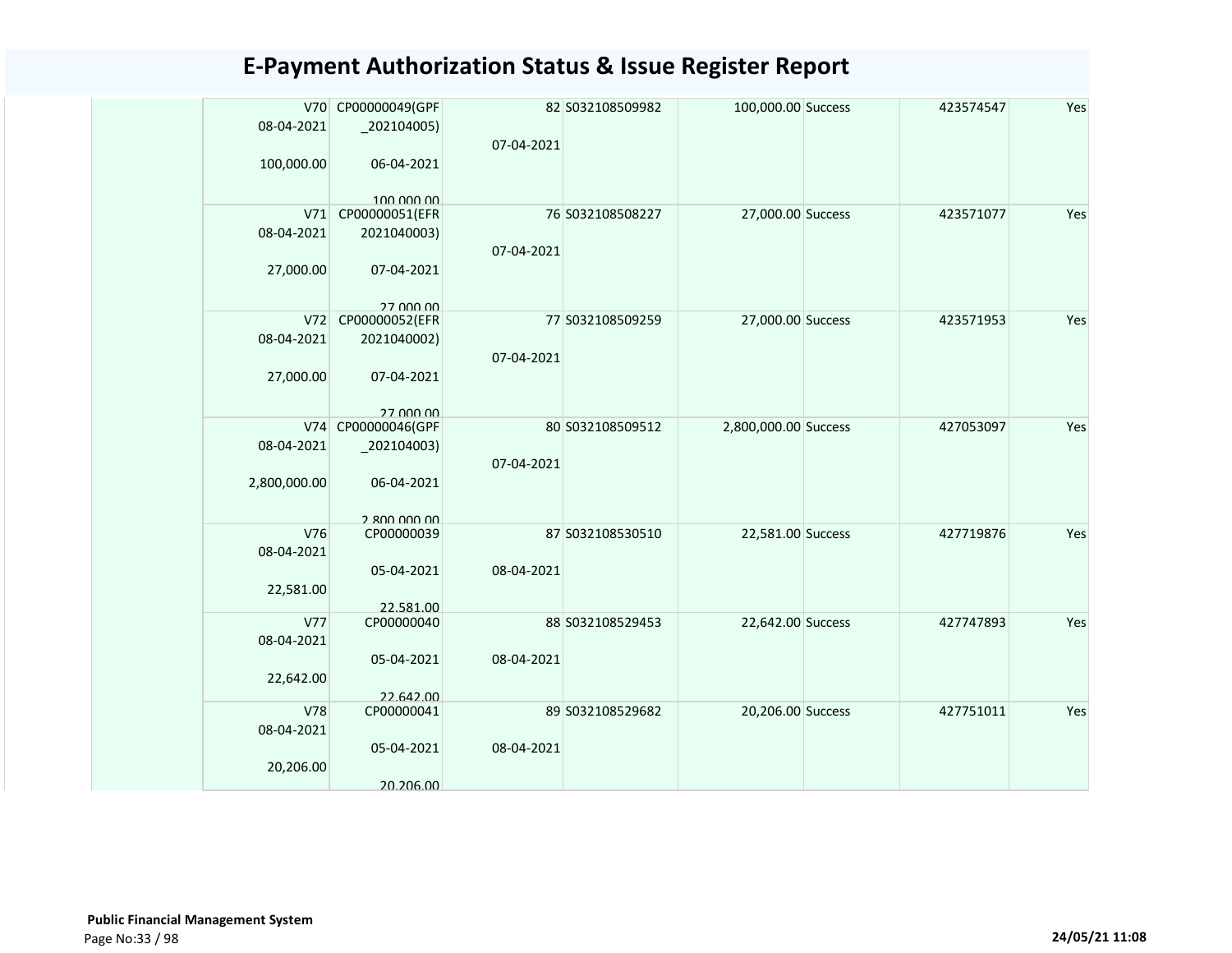| V79<br>08-04-2021        | CP00000042                   |            | 90 S032108530329         | 31,257.00 Success |                | 427751089 | Yes |
|--------------------------|------------------------------|------------|--------------------------|-------------------|----------------|-----------|-----|
| 31,257.00                | 05-04-2021                   | 08-04-2021 |                          |                   |                |           |     |
|                          | 31.257.00                    |            |                          |                   |                |           |     |
| <b>V80</b><br>08-04-2021 | CP00000043                   |            | 91 S032108530467         | 23,543.00 Success |                | 427751283 | Yes |
| 23,543.00                | 05-04-2021                   | 08-04-2021 |                          |                   |                |           |     |
| V81                      | 23.543.00<br>CP00000048(EFR  |            | 93 S032108522341         | 54,000.00 Success |                | 427742918 | Yes |
| 08-04-2021               | 2021040004)                  |            |                          |                   |                |           |     |
|                          |                              | 08-04-2021 |                          |                   |                |           |     |
| 54,000.00                | 06-04-2021<br>54 000 00      |            |                          |                   |                |           |     |
| V83                      | CP00000050(EPC               |            | 95 S032108523959         | 14,145.00 Success |                | 427747005 | Yes |
| 08-04-2021               | 2021040007)                  |            |                          |                   |                |           |     |
|                          |                              |            | 08-04-2021 S032108523960 | 26,226.00 Success |                | 427747013 | Yes |
| 99,438.00                | 06-04-2021                   |            | S032108523961            | 21,762.00 Success |                | 427747025 | Yes |
|                          | 99,438.00                    |            |                          |                   |                |           |     |
|                          |                              |            | S032108523962            | 5,842.00 Success  |                | 427747043 | Yes |
|                          |                              |            | S032108523963            | 24,533.00 Success |                | 427747048 | Yes |
|                          |                              |            | S032108523964            | 6,930.00 Success  |                | 427747054 | Yes |
| V84                      | CP00000054(EFR               |            | 96 S032108524813         | 54,000.00 Success |                | 427754785 | Yes |
| 08-04-2021               | 2021040011)                  |            |                          |                   |                |           |     |
|                          |                              |            | 08-04-2021 S032108524814 | 27,000.00 Success |                | 427754789 | Yes |
| 81.000.00<br>V85         | 07-04-2021<br>CP00000055(EPC |            | 97 S032108525271         | 13,230.00 Success |                | 427754882 | Yes |
|                          |                              |            |                          |                   |                |           |     |
| 08-04-2021               | 2021040006)                  |            |                          | 6,993.00 Success  |                | 427754891 | Yes |
|                          |                              |            | 08-04-2021 S032108525272 |                   |                |           |     |
| 89,058.00                | 07-04-2021                   |            |                          |                   |                |           |     |
|                          |                              |            | S032108525273            | 10,372.00 Success |                | 427754894 | Yes |
|                          | 89,058.00                    |            | S032108525274            | 31,746.00 Success |                | 427754904 | Yes |
|                          |                              |            |                          |                   |                |           |     |
|                          |                              |            | S032108525275            |                   | 714.00 Success | 427754911 | Yes |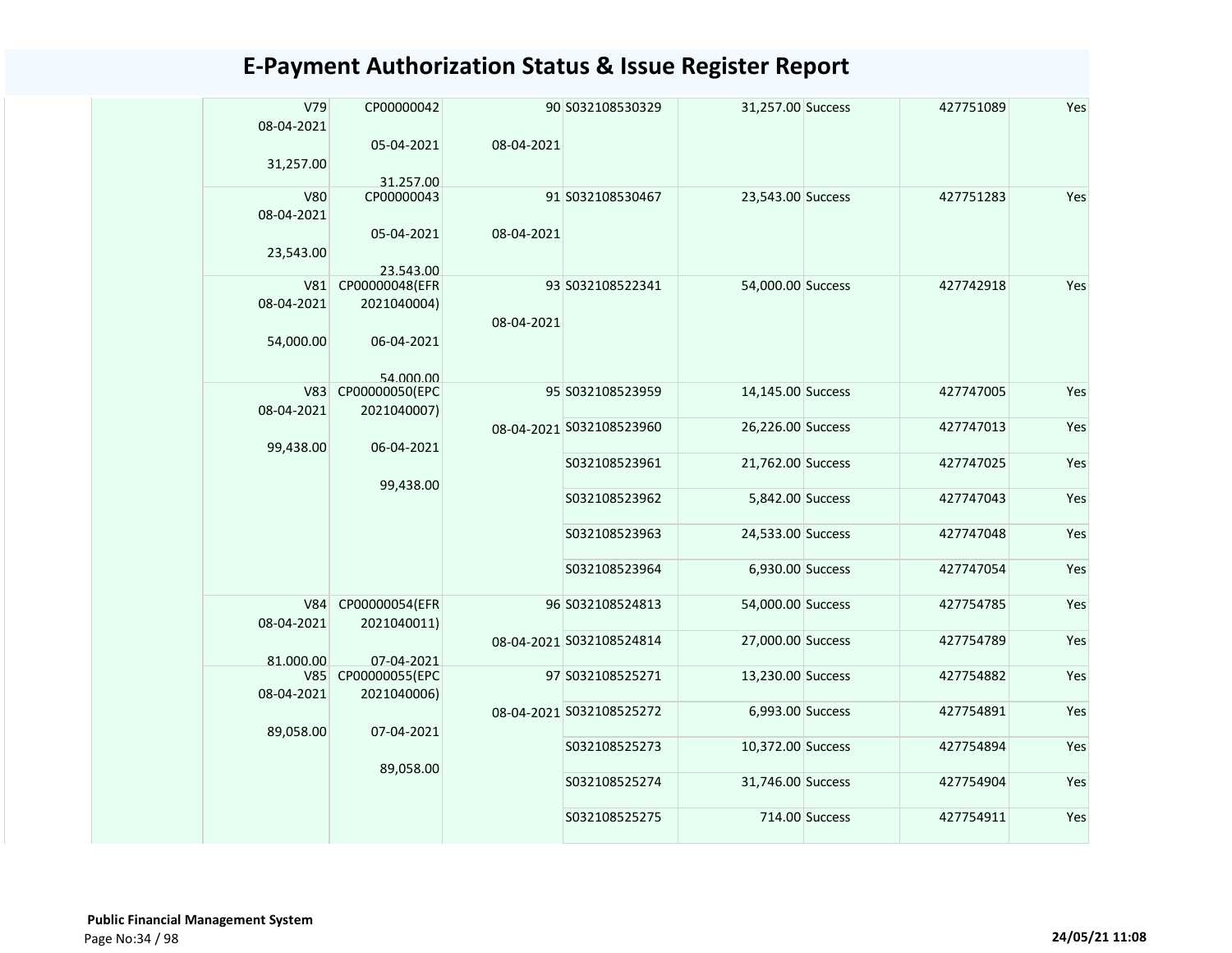|                          |                                            |            | S032108525276            | 18,243.00 Success | 427754914 | Yes |
|--------------------------|--------------------------------------------|------------|--------------------------|-------------------|-----------|-----|
|                          |                                            |            | S032108525277            | 7,760.00 Success  | 427754920 | Yes |
| <b>V86</b><br>08-04-2021 | CP00000056(EFR<br>2021040005)              |            | 98 S032108525315         | 27,000.00 Success | 427747145 | Yes |
| 108,000.00               | 07-04-2021                                 |            | 08-04-2021 S032108525316 | 27,000.00 Success | 427747151 | Yes |
|                          | 108 000 00                                 |            | S032108525317            | 54,000.00 Success | 427747158 | Yes |
| <b>V87</b><br>08-04-2021 | CP00000057(EFR<br>2021040008)              |            | 99 S032108525393         | 27,000.00 Success | 427747254 | Yes |
|                          |                                            | 08-04-2021 |                          |                   |           |     |
| 27,000.00                | 07-04-2021                                 |            |                          |                   |           |     |
| <b>V88</b><br>08-04-2021 | 27 000 00<br>CP00000058(EFR<br>2021040010) |            | 100 S032108525779        | 27,000.00 Success | 427758027 | Yes |
|                          |                                            |            | 08-04-2021 S032108525780 | 54,000.00 Success | 427758031 | Yes |
| 81.000.00<br>V89         | 07-04-2021<br>CP00000059(EFR               |            | 101 S032108525907        | 54,000.00 Success | 427747356 | Yes |
| 08-04-2021               | 2021040009)                                |            |                          |                   |           |     |
| 135,000.00               | 07-04-2021                                 |            | 08-04-2021 S032108525908 | 54,000.00 Success | 427747365 | Yes |
|                          | 135 000 00                                 |            | S032108525909            | 27,000.00 Success | 427747374 | Yes |
| V90                      | CP00000061(EFR                             |            | 103 S032108528653        | 27,000.00 Success | 427747480 | Yes |
| 08-04-2021               | 2021040013)                                |            |                          |                   |           |     |
| 27,000.00                | 07-04-2021                                 | 08-04-2021 |                          |                   |           |     |
|                          | 27,000,00                                  |            |                          |                   |           |     |
|                          | V91 CP00000062(EFR                         |            | 104 S032108528844        | 27,000.00 Success | 427747616 | Yes |
| 08-04-2021               | 2021040014)                                | 08-04-2021 |                          |                   |           |     |
| 27,000.00                | 08-04-2021                                 |            |                          |                   |           |     |
|                          | 27,000,00                                  |            |                          |                   |           |     |
| V92                      | CP00000063(EPC                             |            | 105 S032108528948        | 11,280.00 Success | 427747740 | Yes |
| 08-04-2021               | 2021040012)                                |            | 08-04-2021 S032108528949 | 8,351.00 Success  | 427747746 | Yes |
| 40,393.00                | 08-04-2021                                 |            |                          |                   |           |     |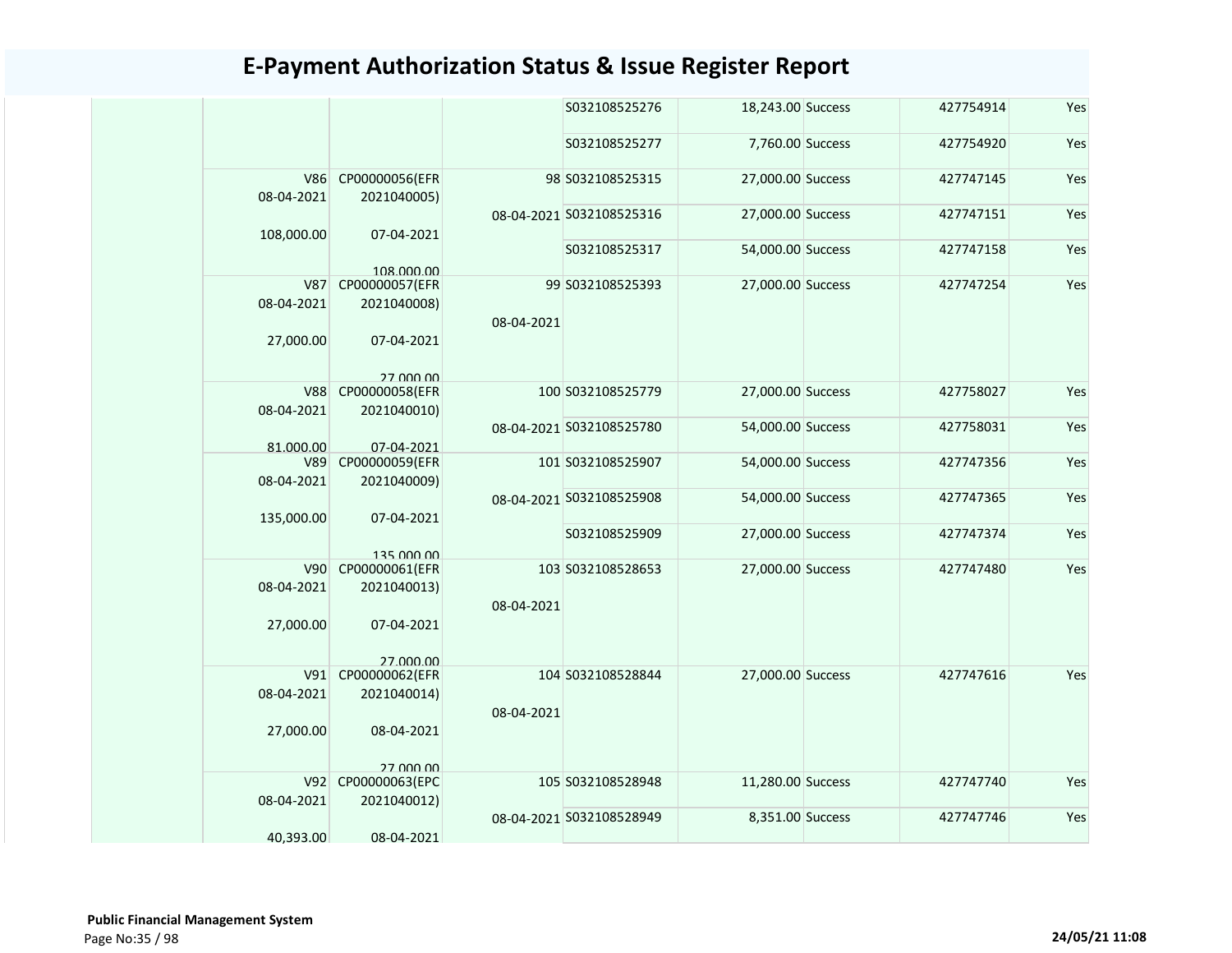|   |                               |                               |                                         |            | S032108528950            |                    | 122.00 Success | 427747756 | Yes |
|---|-------------------------------|-------------------------------|-----------------------------------------|------------|--------------------------|--------------------|----------------|-----------|-----|
|   |                               |                               | 40,393.00                               |            | S032108528951            | 11,280.00 Success  |                | 427747766 | Yes |
|   |                               |                               |                                         |            | S032108528952            | 9,360.00 Success   |                | 427747791 | Yes |
|   |                               | 08-04-2021                    | V93 CP00000060(GPF<br>$_2$ 02104006)    | 08-04-2021 | 102 S032108530604        | 140,000.00 Success |                | 427751400 | Yes |
|   |                               | 140,000.00                    | 07-04-2021                              |            |                          |                    |                |           |     |
|   | 225428 [Section<br>Officer]   | V66<br>08-04-2021             | 140,000,00<br>CP00000013(202<br>104001) |            | 78 S032108509291         | 55,131.00 Success  |                | 423574169 | Yes |
|   |                               | 55,131.00                     | 05-04-2021                              | 07-04-2021 |                          |                    |                |           |     |
|   |                               |                               | 58 231 00                               |            |                          |                    |                |           |     |
|   | 225429 [Section<br>Officer]   | V <sub>73</sub><br>08-04-2021 | CP00000009                              |            | 85 S032108509023         | 27,398.00 Success  |                | 423571258 | Yes |
|   |                               | 27,398.00                     | 07-04-2021<br>27.398.00                 | 07-04-2021 |                          |                    |                |           |     |
|   |                               | <b>V82</b><br>08-04-2021      | CP00000008                              |            | 92 S032108530399         | 20,651.00 Success  |                | 427751181 | Yes |
|   |                               | 20,651.00                     | 06-04-2021                              | 08-04-2021 |                          |                    |                |           |     |
| 5 | <b>Issue Date: 09-04-2021</b> |                               | 20.651.00                               |            |                          | 3,337,805.00       |                |           |     |
|   | 225427 [Under                 | V100                          | CP00000068(EFR                          |            | 112 S032108560995        | 27,000.00 Success  |                | 436785396 | Yes |
|   | Secretary]                    | 09-04-2021                    | 2021040015)                             | 09-04-2021 |                          |                    |                |           |     |
|   |                               | 27,000.00                     | 08-04-2021                              |            |                          |                    |                |           |     |
|   |                               |                               | 27,000,00                               |            |                          |                    |                |           |     |
|   |                               | 09-04-2021                    | V101 CP00000070(EFR<br>2021040019)      |            | 113 S032108560954        | 54,000.00 Success  |                | 436776339 | Yes |
|   |                               |                               |                                         |            | 09-04-2021 S032108560955 | 27,000.00 Success  |                | 436776342 | Yes |
|   |                               | 81.000.00<br>V102             | 08-04-2021<br>CP00000071                |            | 114 S032108560314        | 36,000.00 Success  |                | 436785164 | Yes |
|   |                               | 09-04-2021                    |                                         |            |                          |                    |                |           |     |
|   |                               | 140,517.00                    | 08-04-2021                              |            | 09-04-2021 S032108560315 | 32,517.00 Success  |                | 436785193 | Yes |
|   |                               |                               |                                         |            |                          |                    |                |           |     |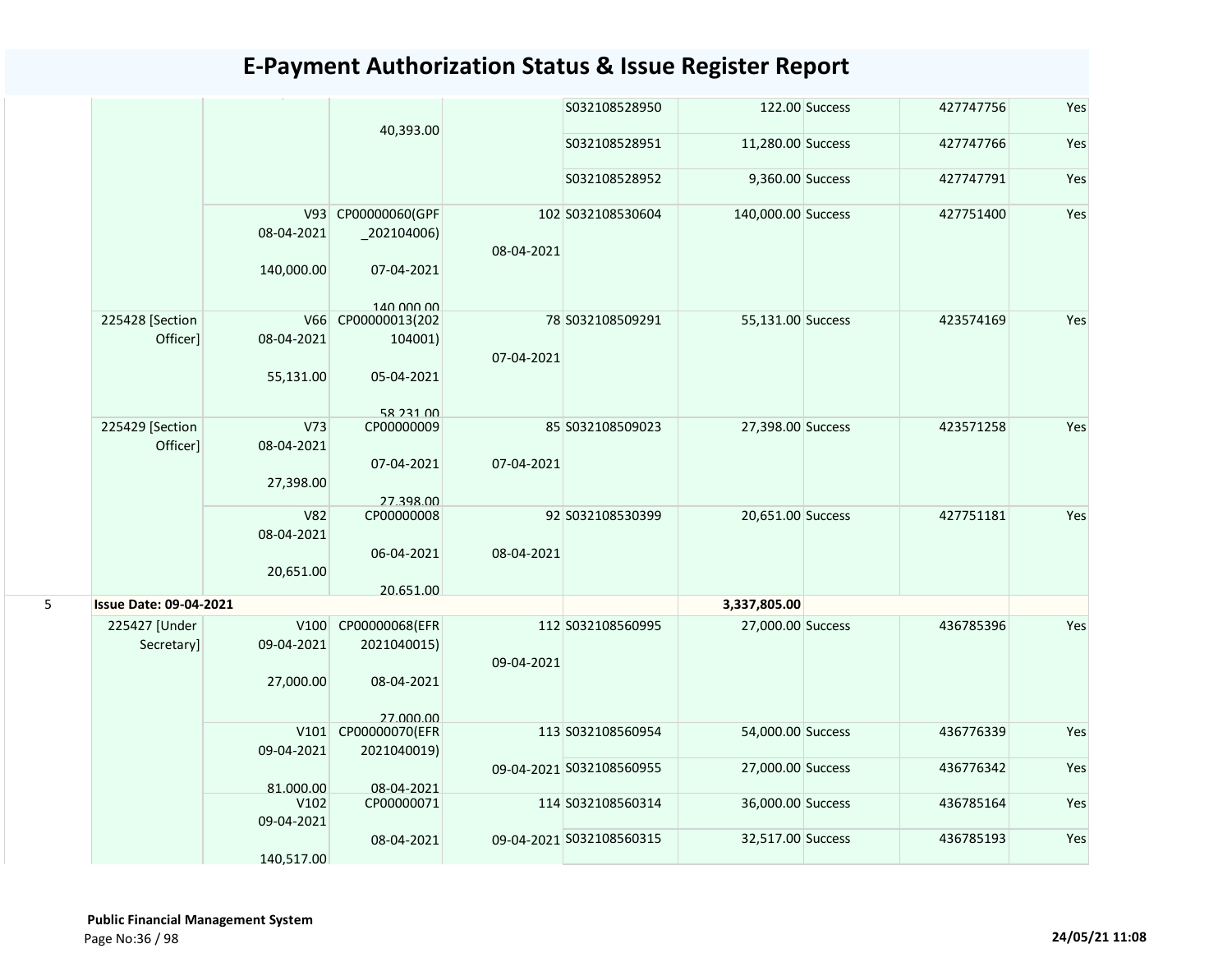|            | 156,129.00              |            | S032108560316     | 36,000.00 Success | 436785203 | Yes |
|------------|-------------------------|------------|-------------------|-------------------|-----------|-----|
|            |                         |            | S032108560317     | 36,000.00 Success | 436785286 | Yes |
| V103       | CP00000072              |            | 117 S032108561272 | 6,990.00 Success  | 436785482 | Yes |
| 09-04-2021 |                         |            |                   |                   |           |     |
|            | 08-04-2021              | 09-04-2021 |                   |                   |           |     |
| 6,990.00   |                         |            |                   |                   |           |     |
|            | 6.990.00                |            |                   |                   |           |     |
| V104       | CP00000073              |            | 118 S032108563946 | 18,000.00 Success | 436776527 | Yes |
| 09-04-2021 |                         |            |                   |                   |           |     |
|            | 08-04-2021              | 09-04-2021 |                   |                   |           |     |
| 18,000.00  |                         |            |                   |                   |           |     |
| V105       | 18.000.00<br>CP00000074 |            | 119 S032108563975 | 49,719.00 Success | 436761564 | Yes |
| 09-04-2021 |                         |            |                   |                   |           |     |
|            | 08-04-2021              | 09-04-2021 |                   |                   |           |     |
| 49,719.00  |                         |            |                   |                   |           |     |
|            | 49.719.00               |            |                   |                   |           |     |
| V108       | CP00000075(EFR          |            | 120 S032108564048 | 27,000.00 Success | 455404365 | Yes |
| 09-04-2021 | 2021040020)             |            |                   |                   |           |     |
|            |                         | 09-04-2021 |                   |                   |           |     |
| 27,000.00  | 09-04-2021              |            |                   |                   |           |     |
|            |                         |            |                   |                   |           |     |
|            | 27 000 00               |            |                   |                   |           |     |
| V109       | CP00000076(EFR          |            | 121 S032108564166 | 27,000.00 Success | 436761668 | Yes |
| 09-04-2021 | 2021040017)             |            |                   |                   |           |     |
|            |                         | 09-04-2021 |                   |                   |           |     |
| 27,000.00  | 09-04-2021              |            |                   |                   |           |     |
|            | 27 000 00               |            |                   |                   |           |     |
| V110       | CP00000078(EFR          |            | 122 S032108560872 | 27,000.00 Success | 436761483 | Yes |
| 09-04-2021 | 2021040022)             |            |                   |                   |           |     |
|            |                         | 09-04-2021 |                   |                   |           |     |
| 27,000.00  | 09-04-2021              |            |                   |                   |           |     |
|            |                         |            |                   |                   |           |     |
|            | 27 000 00               |            |                   |                   |           |     |
| V111       | CP00000079(EFR          |            | 124 S032108560795 | 54,000.00 Success | 436761392 | Yes |
| 09-04-2021 | 2021040021)             |            |                   |                   |           |     |
|            |                         | 09-04-2021 |                   |                   |           |     |
| 54,000.00  | 09-04-2021              |            |                   |                   |           |     |
|            | 54 000 00               |            |                   |                   |           |     |
|            |                         |            |                   |                   |           |     |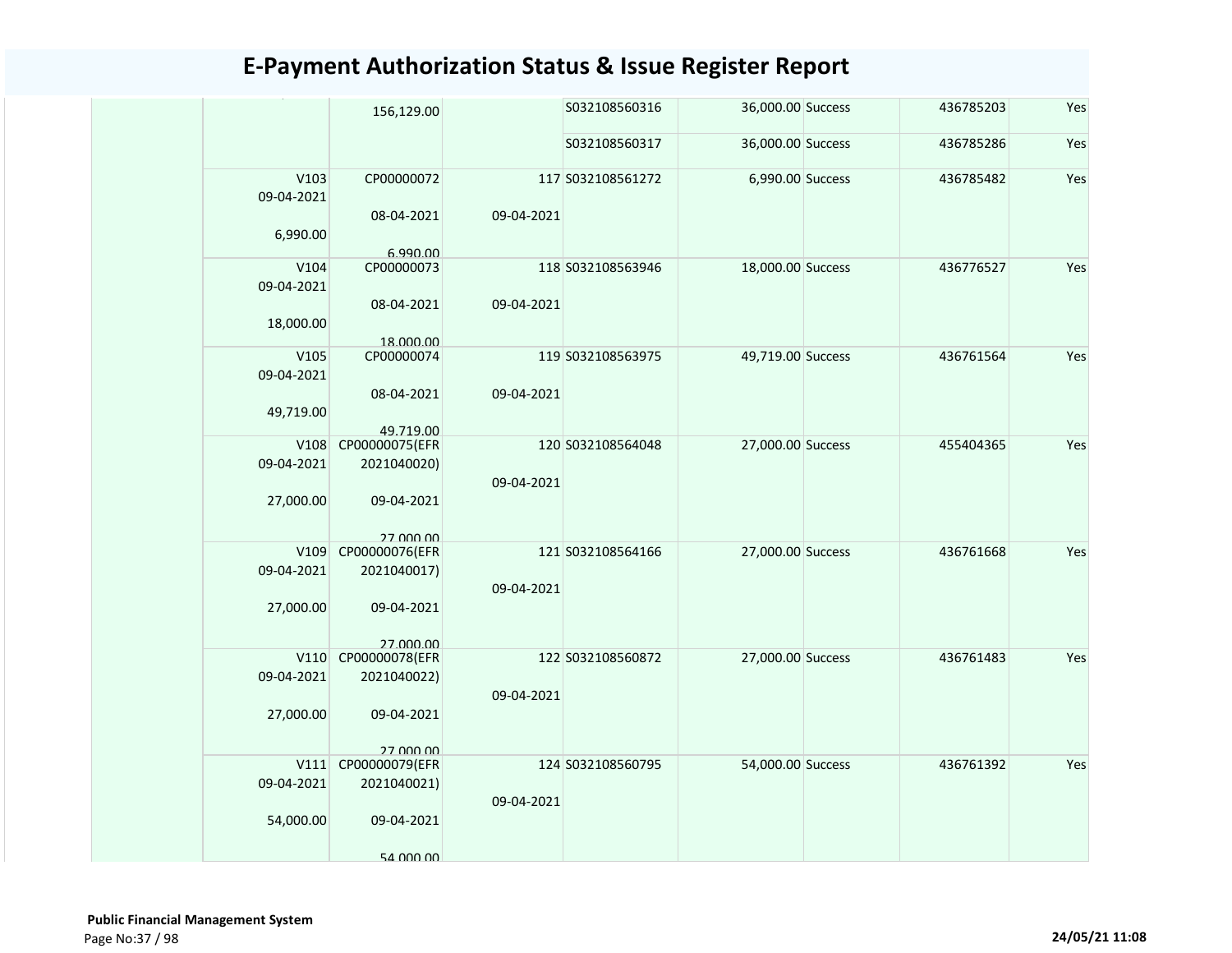|                             | V112<br>09-04-2021<br>27,000.00 | CP00000080(EFR<br>2021040018)<br>09-04-2021 | 09-04-2021 | 123 S032108560824 | 27,000.00 Success    |                | 436776233 | Yes |
|-----------------------------|---------------------------------|---------------------------------------------|------------|-------------------|----------------------|----------------|-----------|-----|
|                             |                                 | 27 000 00                                   |            |                   |                      |                |           |     |
|                             | V115                            | CP00000099                                  |            | 129 S032108564658 |                      | 299.00 Success | 455404439 | Yes |
|                             | 09-04-2021                      |                                             |            |                   |                      |                |           |     |
|                             | 299.00                          | 09-04-2021<br>299.00                        | 09-04-2021 |                   |                      |                |           |     |
|                             | V94                             | CP00000053                                  |            | 94 S032108530826  | 1,744,490.00 Success |                | 430420554 | Yes |
|                             | 09-04-2021                      | 07-04-2021                                  | 08-04-2021 |                   |                      |                |           |     |
|                             | 1,744,490.00                    | 1.744.490.00                                |            |                   |                      |                |           |     |
|                             | V96                             | CP00000065                                  |            | 110 S032108564538 | 10,000.00 Success    |                | 436776633 | Yes |
|                             | 09-04-2021                      |                                             |            |                   |                      |                |           |     |
|                             | 10,000.00                       | 08-04-2021<br>10.000.00                     | 09-04-2021 |                   |                      |                |           |     |
|                             | V97                             | CP00000064(GPF                              |            | 109 S032108565455 | 20,000.00 Success    |                | 436776842 | Yes |
|                             | 09-04-2021                      | $_2$ 202104012)                             |            |                   |                      |                |           |     |
|                             | 20,000.00                       | 08-04-2021                                  | 09-04-2021 |                   |                      |                |           |     |
|                             |                                 |                                             |            |                   |                      |                |           |     |
|                             |                                 | 20,000,00                                   |            |                   |                      |                |           |     |
|                             | 09-04-2021                      | V98 CP00000066(GPF                          |            | 111 S032108565489 | 205,500.00 Success   |                | 436761984 | Yes |
|                             |                                 | $_2$ 202104013)                             | 09-04-2021 |                   |                      |                |           |     |
|                             | 205,500.00                      | 08-04-2021                                  |            |                   |                      |                |           |     |
|                             |                                 | 205 500 00                                  |            |                   |                      |                |           |     |
| 225428 [Section<br>Officer] | V95<br>09-04-2021               | CP00000014                                  |            | 108 S032108561048 | 56,675.00 Success    |                | 436776439 | Yes |
|                             |                                 | 08-04-2021                                  | 09-04-2021 |                   |                      |                |           |     |
|                             | 56,675.00                       | 56.675.00                                   |            |                   |                      |                |           |     |
| 225429 [Section             | V106                            | CP00000011                                  |            | 116 S032108559603 | 7,250.00 Success     |                | 436761298 | Yes |
| Officer]                    | 09-04-2021                      |                                             |            |                   |                      |                |           |     |
|                             | 7,250.00                        | 08-04-2021                                  | 09-04-2021 |                   |                      |                |           |     |
|                             |                                 | 7.250.00                                    |            |                   |                      |                |           |     |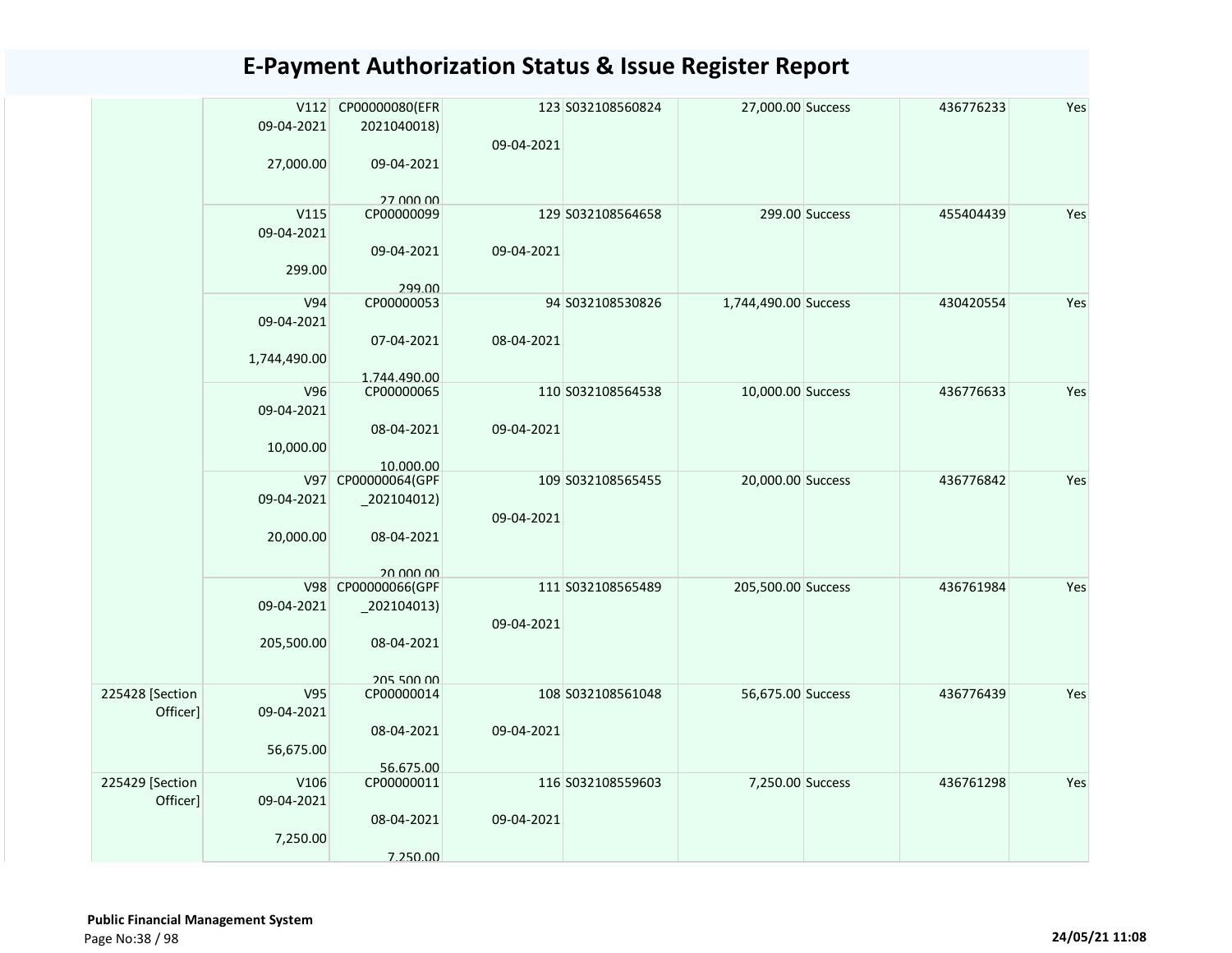|   |                                           |                    | V107 CP00000012(GPF      |            | 125 S032108565411 | 107,000.00 Success   | 436761878 | Yes |
|---|-------------------------------------------|--------------------|--------------------------|------------|-------------------|----------------------|-----------|-----|
|   |                                           | 09-04-2021         | $_2$ 202104001)          |            |                   |                      |           |     |
|   |                                           | 107,000.00         | 09-04-2021               | 09-04-2021 |                   |                      |           |     |
|   |                                           |                    |                          |            |                   |                      |           |     |
|   |                                           |                    | 107 000 00               |            |                   |                      |           |     |
|   |                                           | V113               | CP00000014               |            | 127 S032108564768 | 37,563.00 Success    | 436761759 | Yes |
|   |                                           | 09-04-2021         |                          |            |                   |                      |           |     |
|   |                                           | 37,563.00          | 09-04-2021               | 09-04-2021 |                   |                      |           |     |
|   |                                           |                    | 38.881.00                |            |                   |                      |           |     |
|   |                                           | V114               | CP00000013               |            | 126 S032108564725 | 150,442.00 Success   | 436776727 | Yes |
|   |                                           | 09-04-2021         |                          |            |                   |                      |           |     |
|   |                                           |                    | 09-04-2021               | 09-04-2021 |                   |                      |           |     |
|   |                                           | 150,442.00         |                          |            |                   |                      |           |     |
|   |                                           | V99                | 156.400.00<br>CP00000010 |            | 115 S032108565556 | 479,700.00 Success   | 436776928 | Yes |
|   |                                           | 09-04-2021         |                          |            |                   |                      |           |     |
|   |                                           |                    | 08-04-2021               | 09-04-2021 |                   |                      |           |     |
|   |                                           | 479,700.00         |                          |            |                   |                      |           |     |
|   |                                           |                    | 479.700.00               |            |                   |                      |           |     |
|   | 225438 [Asstt<br><b>Accounts Officer]</b> | V116<br>09-04-2021 | CP00000015               |            | 132 S032108567293 | 33,660.00 Success    | 436785891 | Yes |
|   |                                           |                    | 09-04-2021               | 09-04-2021 |                   |                      |           |     |
|   |                                           | 33,660.00          |                          |            |                   |                      |           |     |
|   |                                           |                    | 33.660.00                |            |                   |                      |           |     |
| 6 | <b>Issue Date: 12-04-2021</b>             |                    |                          |            |                   | 3,780,695.00         |           |     |
|   | 200880 [Asstt                             | V117               | CP00000008               |            | 154 S032108671168 | 801,100.00 Success   | 468250673 | Yes |
|   | Accounts Officer]                         | 12-04-2021         | 09-04-2021               | 12-04-2021 |                   |                      |           |     |
|   |                                           | 801,100.00         |                          |            |                   |                      |           |     |
|   |                                           |                    | 801.100.00               |            |                   |                      |           |     |
|   |                                           | V118               | CP00000007               |            | 131 S032108670935 | 25,120.00 Success    | 468365775 | Yes |
|   |                                           | 12-04-2021         |                          |            |                   |                      |           |     |
|   |                                           |                    | 09-04-2021               | 09-04-2021 |                   |                      |           |     |
|   |                                           | 25,120.00          |                          |            |                   |                      |           |     |
|   |                                           | V119               | 25.120.00<br>CP00000009  |            | 155 S032108671017 | 2,374,475.00 Success | 469458739 | Yes |
|   |                                           | 12-04-2021         |                          |            |                   |                      |           |     |
|   |                                           |                    | 12-04-2021               | 12-04-2021 |                   |                      |           |     |
|   |                                           | 2,374,475.00       |                          |            |                   |                      |           |     |
|   |                                           |                    | 2.374.475.00             |            |                   |                      |           |     |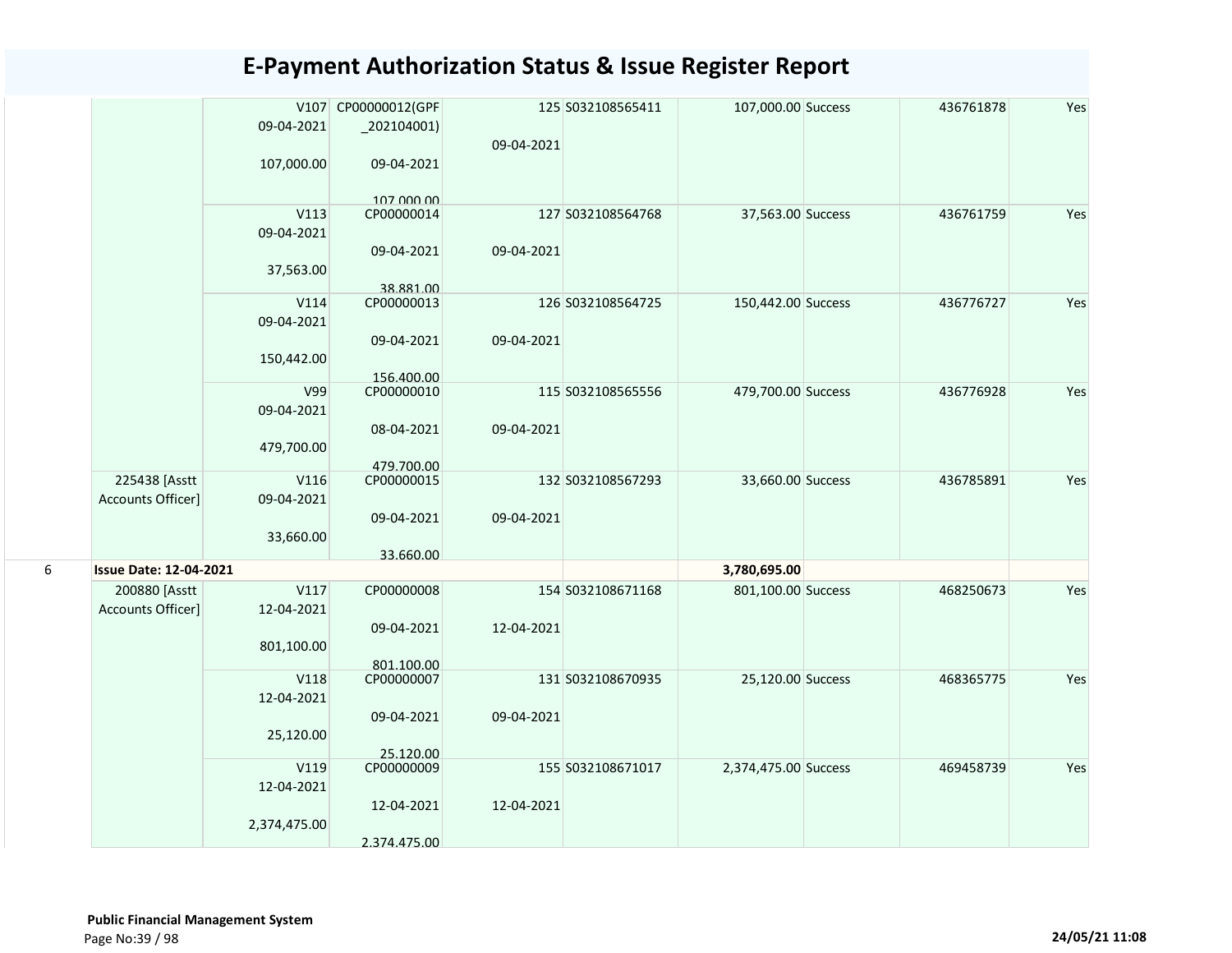|                | 225427 [Under<br>Secretary]   | 12-04-2021<br>220,000.00        | V120 CP00000081(GPF<br>$_2$ 202104014)<br>09-04-2021<br>220 000 00 | 12-04-2021 | 134 S032108679626 | 220,000.00 Success | 469860667 | Yes |
|----------------|-------------------------------|---------------------------------|--------------------------------------------------------------------|------------|-------------------|--------------------|-----------|-----|
|                |                               | 12-04-2021<br>360,000.00        | V121 CP00000083(GPF<br>$_2$ 202104015)<br>09-04-2021               | 12-04-2021 | 135 S032108679661 | 360,000.00 Success | 469860745 | Yes |
| $\overline{7}$ | <b>Issue Date: 15-04-2021</b> |                                 | 360,000,00                                                         |            |                   | 2,503,475.00       |           |     |
|                | 225427 [Under<br>Secretary]   | V122<br>15-04-2021<br>14,794.00 | CP00000091<br>09-04-2021<br>15.049.00                              | 12-04-2021 | 148 S032108732797 | 14,794.00 Success  | 505324015 | Yes |
|                |                               | V123<br>15-04-2021<br>8,560.00  | CP00000089<br>09-04-2021<br>8.710.00                               | 12-04-2021 | 147 S032108730445 | 8,560.00 Success   | 505320896 | Yes |
|                |                               | V124<br>15-04-2021<br>11,000.00 | CP00000082<br>09-04-2021<br>11.000.00                              | 12-04-2021 | 144 S032108727096 | 11,000.00 Success  | 505320749 | Yes |
|                |                               | V125<br>15-04-2021<br>4,776.00  | CP00000095<br>09-04-2021<br>4.942.00                               | 12-04-2021 | 151 S032108733070 | 4,776.00 Success   | 505324391 | Yes |
|                |                               | V126<br>15-04-2021<br>23,886.00 | CP00000096<br>09-04-2021<br>24.724.00                              | 12-04-2021 | 152 S032108733144 | 23,886.00 Success  | 505324499 | Yes |
|                |                               | V130<br>15-04-2021<br>4,219.00  | CP00000105<br>12-04-2021<br>4.219.00                               | 13-04-2021 | 167 S032108733908 | 4,219.00 Success   | 505327950 | Yes |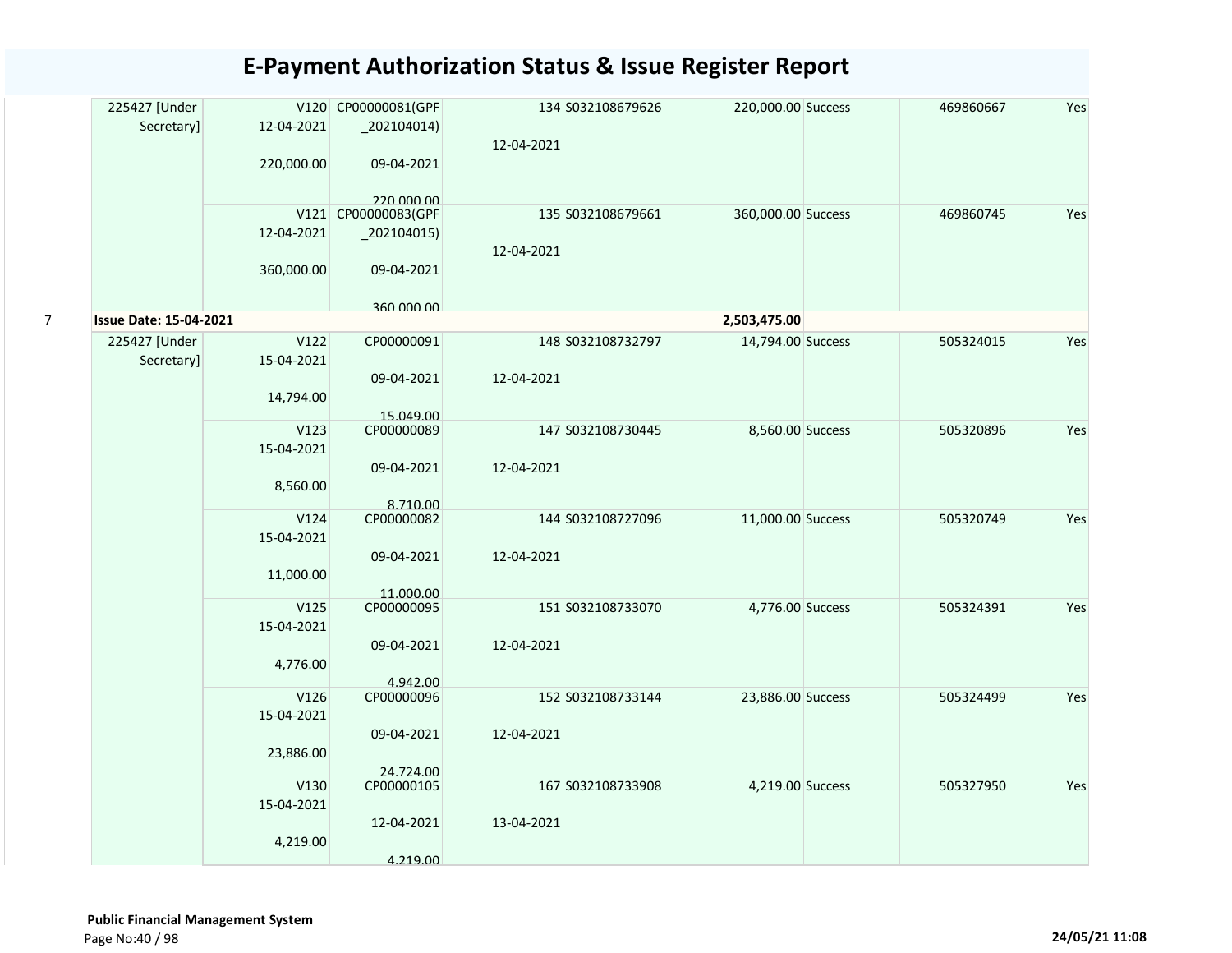| V131<br>15-04-2021 | CP00000088             |            | 138 S032108726243 | 14,112.00 Success |                | 505320146 | Yes |
|--------------------|------------------------|------------|-------------------|-------------------|----------------|-----------|-----|
| 14,112.00          | 09-04-2021             | 12-04-2021 |                   |                   |                |           |     |
|                    | 14.112.00              |            |                   |                   |                |           |     |
| V132               | CP00000098             |            | 153 S032108733217 | 5,456.00 Success  |                | 505324620 | Yes |
| 15-04-2021         |                        |            |                   |                   |                |           |     |
|                    | 09-04-2021             | 12-04-2021 |                   |                   |                |           |     |
| 5,456.00           |                        |            |                   |                   |                |           |     |
|                    | 5.554.00               |            |                   |                   |                |           |     |
| V133               | CP00000086             |            | 145 S032108730085 | 4,480.00 Success  |                | 505295455 | Yes |
| 15-04-2021         |                        |            |                   |                   |                |           |     |
|                    | 09-04-2021             | 12-04-2021 |                   |                   |                |           |     |
| 4,480.00           |                        |            |                   |                   |                |           |     |
| V134               | 4.529.00<br>CP00000090 |            | 139 S032108726210 | 4,740.00 Success  |                | 505320015 | Yes |
| 15-04-2021         |                        |            |                   |                   |                |           |     |
|                    | 09-04-2021             | 12-04-2021 |                   |                   |                |           |     |
| 4,740.00           |                        |            |                   |                   |                |           |     |
|                    | 4.740.00               |            |                   |                   |                |           |     |
| V135               | CP00000092             |            | 140 S032108726303 | 2,837.00 Success  |                | 505320270 | Yes |
| 15-04-2021         |                        |            |                   |                   |                |           |     |
|                    | 09-04-2021             | 12-04-2021 |                   |                   |                |           |     |
| 2,837.00           |                        |            |                   |                   |                |           |     |
|                    | 2.837.00               |            |                   |                   |                |           |     |
| V136               | CP00000087             |            | 146 S032108730167 | 18,187.00 Success |                | 505295583 | Yes |
| 15-04-2021         |                        |            |                   |                   |                |           |     |
|                    | 09-04-2021             | 12-04-2021 |                   |                   |                |           |     |
| 18,187.00          |                        |            |                   |                   |                |           |     |
|                    | 18.500.00              |            |                   |                   |                |           |     |
| V137               | CP00000094             |            | 150 S032108733047 |                   | 737.00 Success | 505324262 | Yes |
| 15-04-2021         | 09-04-2021             |            |                   |                   |                |           |     |
| 737.00             |                        | 12-04-2021 |                   |                   |                |           |     |
|                    | 750.00                 |            |                   |                   |                |           |     |
| V138               | CP00000093             |            | 149 S032108732851 | 9,476.00 Failed   |                | 505324139 | Yes |
| 15-04-2021         |                        |            |                   |                   |                |           |     |
|                    | 09-04-2021             | 12-04-2021 |                   |                   |                |           |     |
| 9,476.00           |                        |            |                   |                   |                |           |     |
|                    | 9.609.00               |            |                   |                   |                |           |     |
| V139               | CP00000084             |            | 136 S032108725708 | 34,965.00 Success |                | 505317558 | Yes |
| 15-04-2021         |                        |            |                   |                   |                |           |     |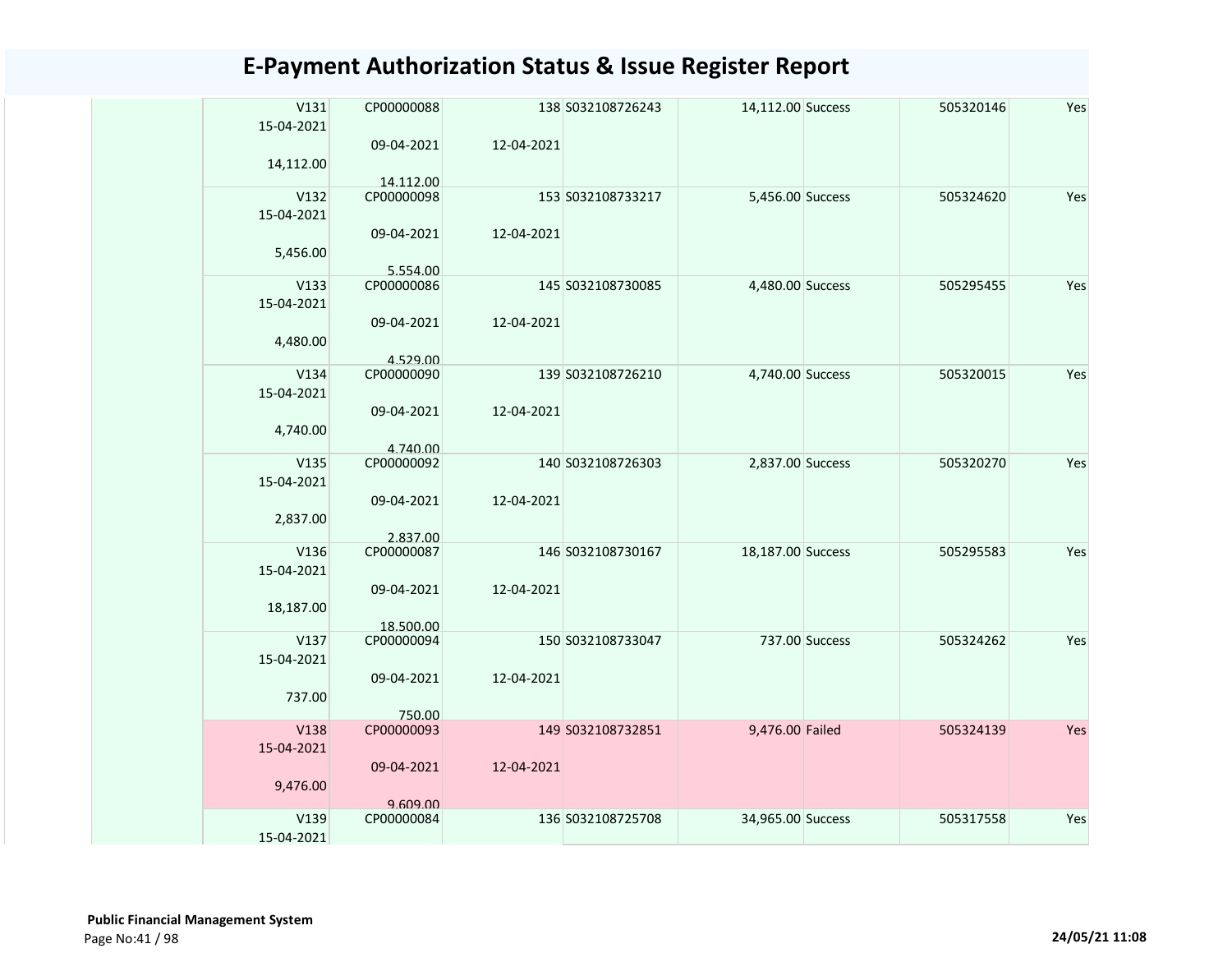|  | 724,750.00         | 09-04-2021     |            | 12-04-2021 S032108725709 | 59,400.00 Success | 505317570 | Yes |
|--|--------------------|----------------|------------|--------------------------|-------------------|-----------|-----|
|  |                    | 805,274.00     |            | S032108725710            | 59,400.00 Success | 505317577 | Yes |
|  |                    |                |            | S032108725711            | 42,681.00 Success | 505317584 | Yes |
|  |                    |                |            | S032108725712            | 55,888.00 Success | 505317589 | Yes |
|  |                    |                |            | S032108725713            | 29,509.00 Success | 505317593 | Yes |
|  |                    |                |            | S032108725714            | 45,000.00 Success | 505317598 | Yes |
|  |                    |                |            | S032108725715            | 54,000.00 Success | 505317615 | Yes |
|  |                    |                |            | S032108725716            | 37,859.00 Success | 505317630 | Yes |
|  |                    |                |            | S032108725717            | 48,996.00 Success | 505317638 | Yes |
|  |                    |                |            | S032108725718            | 54,000.00 Success | 505317646 | Yes |
|  |                    |                |            | S032108725719            | 54,000.00 Success | 505317654 | Yes |
|  |                    |                |            | S032108725720            | 36,000.00 Success | 505317661 | Yes |
|  |                    |                |            | S032108725721            | 59,052.00 Success | 505317670 | Yes |
|  |                    |                |            | S032108725722            | 54,000.00 Success | 505317676 | Yes |
|  | V140<br>15-04-2021 | CP00000085     |            | 137 S032108725655        | 25,338.00 Success | 505317438 | Yes |
|  |                    | 09-04-2021     | 12-04-2021 |                          |                   |           |     |
|  | 25,338.00          |                |            |                          |                   |           |     |
|  |                    | 25.830.00      |            |                          |                   |           |     |
|  | V141               | CP00000077(EFR |            | 133 S032108725788        | 54,000.00 Success | 505317774 | Yes |
|  | 15-04-2021         | 2021040023)    |            |                          |                   |           |     |
|  | 54,000.00          | 09-04-2021     | 12-04-2021 |                          |                   |           |     |
|  |                    | 54 000 00      |            |                          |                   |           |     |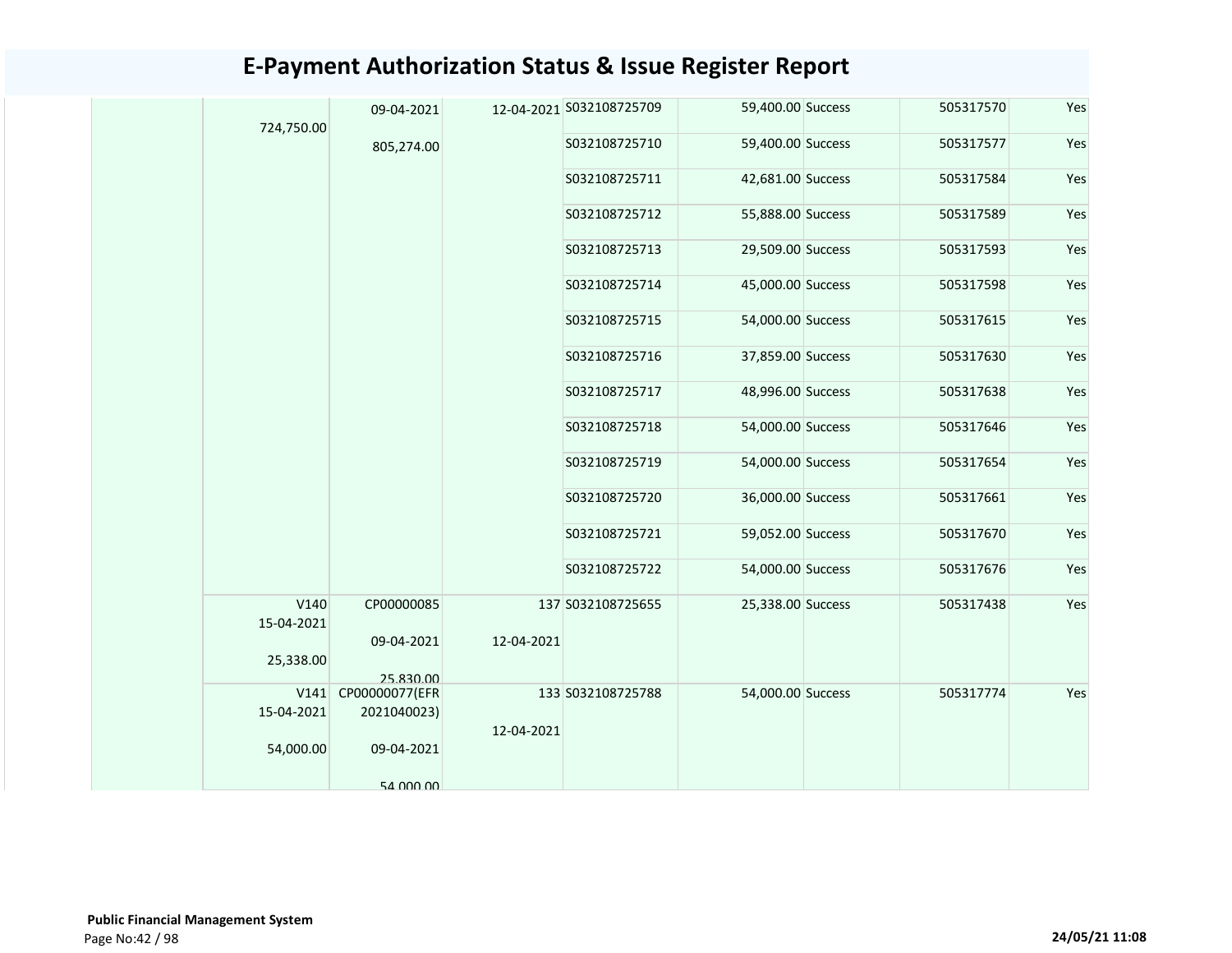| V142<br>15-04-2021 | CP00000102              |            | 164 S032108734647        | 8,336.00 Success  | 505295907 | Yes |
|--------------------|-------------------------|------------|--------------------------|-------------------|-----------|-----|
| 8,336.00           | 12-04-2021              | 13-04-2021 |                          |                   |           |     |
|                    | 8.336.00                |            |                          |                   |           |     |
| V143<br>15-04-2021 | CP00000103              |            | 165 S032108734738        | 28,296.00 Success | 505331188 | Yes |
| 28,296.00          | 12-04-2021              | 13-04-2021 |                          |                   |           |     |
|                    | 28.296.00               |            |                          |                   |           |     |
| V144               | CP00000104              |            | 166 S032108734674        | 8,866.00 Success  | 505331066 | Yes |
| 15-04-2021         |                         |            |                          |                   |           |     |
|                    | 12-04-2021              | 13-04-2021 |                          |                   |           |     |
| 8,866.00           |                         |            |                          |                   |           |     |
|                    | 8.866.00                |            |                          |                   |           |     |
| V145               | CP00000097(EFR          |            | 141 S032108725586        | 27,000.00 Success | 505317317 | Yes |
| 15-04-2021         | 2021040024)             |            |                          |                   |           |     |
|                    |                         |            | 12-04-2021 S032108725587 | 27,000.00 Success | 505317324 | Yes |
| 81,000.00          | 09-04-2021              |            |                          |                   |           |     |
|                    |                         |            | S032108725588            | 27,000.00 Success | 505317330 | Yes |
|                    | 81 000 00               |            |                          |                   |           |     |
| V146               | CP00000100(EFR          |            | 142 S032108725576        | 27,000.00 Success | 505295334 | Yes |
| 15-04-2021         | 2021040025)             |            |                          |                   |           |     |
|                    |                         |            | 12-04-2021 S032108725577 | 27,000.00 Success | 505295343 | Yes |
| 108,000.00         | 09-04-2021              |            |                          |                   |           |     |
|                    |                         |            | S032108725578            | 27,000.00 Success | 505295346 | Yes |
|                    |                         |            |                          |                   |           |     |
|                    | 108,000.00              |            | S032108725579            | 27,000.00 Success | 505295354 | Yes |
|                    |                         |            |                          |                   |           |     |
| V147               | CP00000101(EFR          |            | 143 S032108725566        | 27,000.00 Success | 505317182 | Yes |
| 15-04-2021         | 2021040026)             |            |                          |                   |           |     |
|                    |                         | 12-04-2021 |                          |                   |           |     |
| 27,000.00          | 09-04-2021              |            |                          |                   |           |     |
|                    |                         |            |                          |                   |           |     |
|                    |                         |            |                          |                   |           |     |
| V148               | 27,000,00<br>CP00000110 |            | 171 S032108734448        | 4,365.00 Success  | 505295794 | Yes |
|                    |                         |            |                          |                   |           |     |
| 15-04-2021         |                         |            |                          |                   |           |     |
|                    | 12-04-2021              | 13-04-2021 |                          |                   |           |     |
| 4,365.00           |                         |            |                          |                   |           |     |
|                    | 4.365.00                |            |                          |                   |           |     |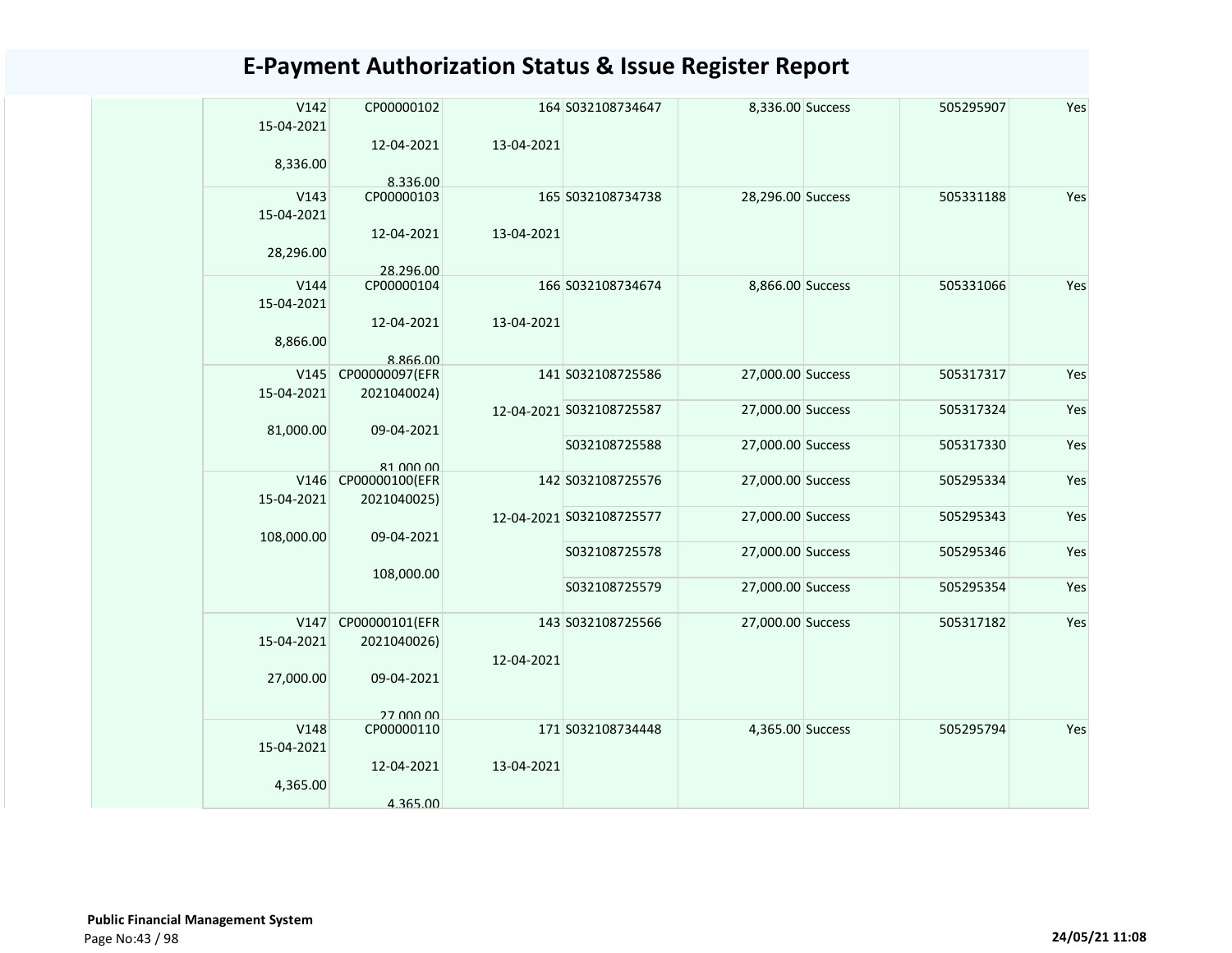|  | V149       | CP00000119 |            | 179 S032108733850        |                   | 680.00 Success | 505327731 | Yes |
|--|------------|------------|------------|--------------------------|-------------------|----------------|-----------|-----|
|  | 15-04-2021 |            |            |                          |                   |                |           |     |
|  |            | 13-04-2021 | 13-04-2021 |                          |                   |                |           |     |
|  | 680.00     |            |            |                          |                   |                |           |     |
|  |            | 680.00     |            |                          |                   |                |           |     |
|  | V150       | CP00000117 |            | 178 S032108733837        | 16,076.00 Success |                | 505327634 | Yes |
|  | 15-04-2021 |            |            |                          |                   |                |           |     |
|  |            | 13-04-2021 | 13-04-2021 |                          |                   |                |           |     |
|  | 16,076.00  |            |            |                          |                   |                |           |     |
|  |            | 16.076.00  |            |                          |                   |                |           |     |
|  | V151       | CP00000112 |            | 174 S032108733717        | 1,058.00 Success  |                | 505327218 | Yes |
|  | 15-04-2021 |            |            |                          |                   |                |           |     |
|  |            | 13-04-2021 | 13-04-2021 |                          |                   |                |           |     |
|  | 1,058.00   |            |            |                          |                   |                |           |     |
|  |            | 1.058.00   |            |                          |                   |                |           |     |
|  | V152       | CP00000106 |            | 168 S032108733397        | 1,520.00 Success  |                | 505324739 | Yes |
|  | 15-04-2021 |            |            |                          |                   |                |           |     |
|  |            | 12-04-2021 | 13-04-2021 |                          |                   |                |           |     |
|  | 1,520.00   |            |            |                          |                   |                |           |     |
|  |            | 1.520.00   |            |                          |                   |                |           |     |
|  | V153       | CP00000107 |            | 169 S032108733874        | 24,000.00 Success |                | 505327833 | Yes |
|  | 15-04-2021 |            |            |                          |                   |                |           |     |
|  |            | 12-04-2021 | 13-04-2021 |                          |                   |                |           |     |
|  | 24,000.00  |            |            |                          |                   |                |           |     |
|  |            | 24.000.00  |            |                          |                   |                |           |     |
|  | V154       | CP00000108 |            | 172 S032108733572        | 38,323.00 Success |                | 505324959 | Yes |
|  | 15-04-2021 |            |            |                          |                   |                |           |     |
|  |            | 12-04-2021 | 13-04-2021 |                          |                   |                |           |     |
|  | 38,323.00  |            |            |                          |                   |                |           |     |
|  |            | 42.581.00  |            |                          |                   |                |           |     |
|  | V155       | CP00000113 |            | 175 S032108733732        | 1,769.00 Success  |                | 505327330 | Yes |
|  | 15-04-2021 |            |            |                          |                   |                |           |     |
|  |            | 13-04-2021 | 13-04-2021 |                          |                   |                |           |     |
|  | 1,769.00   |            |            |                          |                   |                |           |     |
|  |            | 1.769.00   |            |                          |                   |                |           |     |
|  | V156       | CP00000111 |            | 173 S032108733646        | 6,000.00 Success  |                | 505327077 | Yes |
|  | 15-04-2021 |            |            |                          |                   |                |           |     |
|  |            | 13-04-2021 |            | 13-04-2021 S032108733647 | 12,000.00 Success |                | 505327081 | Yes |
|  | 33,000.00  |            |            |                          |                   |                |           |     |
|  |            |            |            | S032108733648            | 6,000.00 Success  |                | 505327085 | Yes |
|  |            | 33,000.00  |            |                          |                   |                |           |     |
|  |            |            |            | S032108733649            | 3,000.00 Success  |                | 505327094 | Yes |
|  |            |            |            |                          |                   |                |           |     |
|  |            |            |            |                          |                   |                |           |     |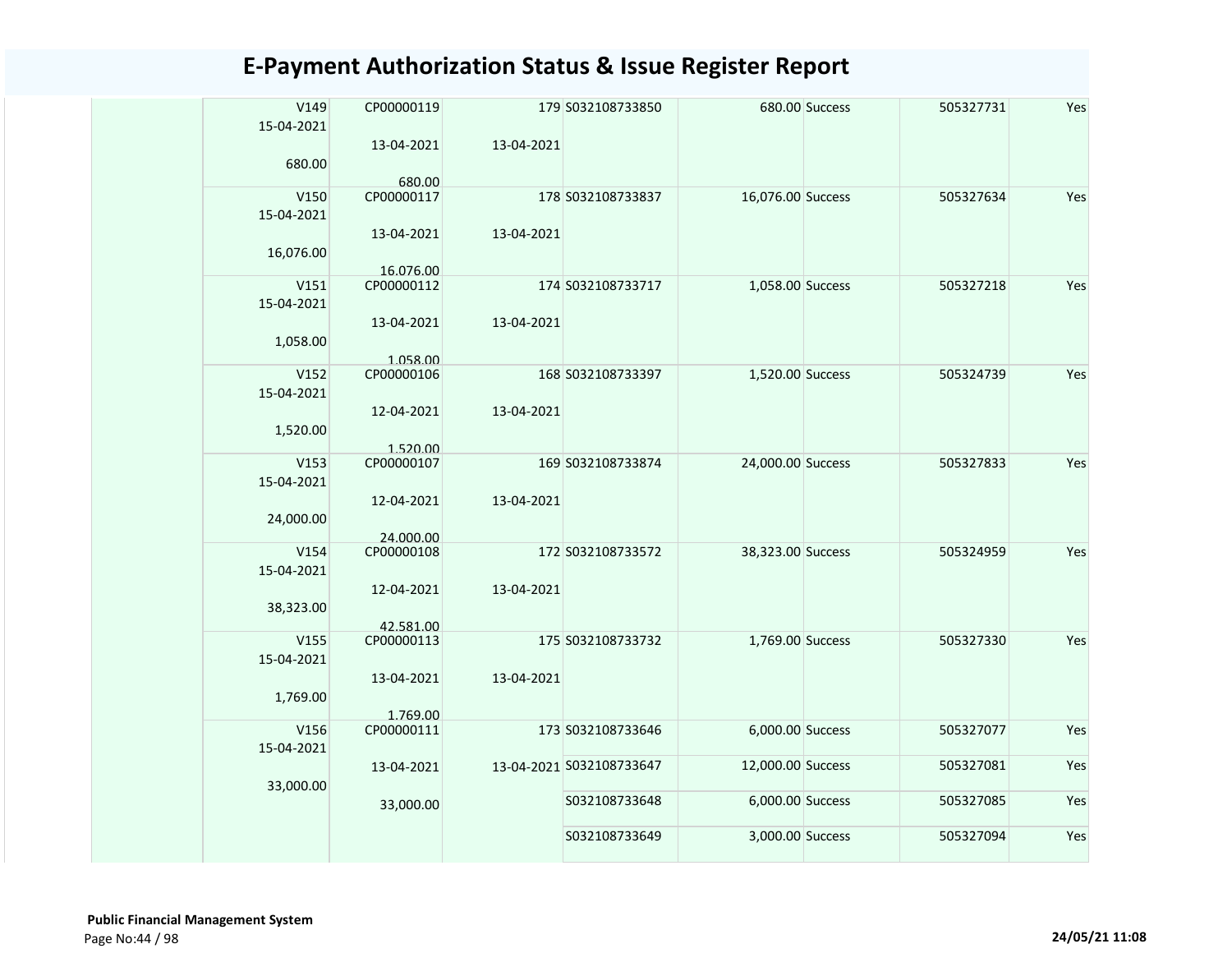|   |                               |                    |                         |            | S032108733650     | 6,000.00 Success   | 505327102 | Yes |
|---|-------------------------------|--------------------|-------------------------|------------|-------------------|--------------------|-----------|-----|
|   |                               | V157<br>15-04-2021 | CP00000114              |            | 176 S032108733756 | 7,935.00 Success   | 505327438 | Yes |
|   |                               |                    | 13-04-2021              | 13-04-2021 |                   |                    |           |     |
|   |                               | 7,935.00           |                         |            |                   |                    |           |     |
|   |                               | V158               | 8.072.00<br>CP00000115  |            | 177 S032108733783 |                    |           | Yes |
|   |                               | 15-04-2021         |                         |            |                   | 100,706.00 Success | 505327532 |     |
|   |                               |                    | 13-04-2021              | 13-04-2021 |                   |                    |           |     |
|   |                               | 100,706.00         |                         |            |                   |                    |           |     |
|   |                               |                    | 100.706.00              |            |                   |                    |           |     |
|   |                               | V159               | CP00000121              |            | 180 S032108733537 | 28,150.00 Success  | 505324846 | Yes |
|   |                               | 15-04-2021         | 13-04-2021              | 13-04-2021 |                   |                    |           |     |
|   |                               | 28,150.00          |                         |            |                   |                    |           |     |
|   |                               |                    | 28.150.00               |            |                   |                    |           |     |
|   |                               | V160               | CP00000122              |            | 181 S032108733500 | 41,495.00 Success  | 505295683 | Yes |
|   |                               | 15-04-2021         |                         |            |                   |                    |           |     |
|   |                               |                    | 13-04-2021              | 13-04-2021 |                   |                    |           |     |
|   |                               | 41,495.00          | 42.464.00               |            |                   |                    |           |     |
|   |                               | V162               | CP00000123              |            | 188 S032108746792 | 951,552.00 Success | 506307432 | Yes |
|   |                               | 15-04-2021         |                         |            |                   |                    |           |     |
|   |                               |                    | 13-04-2021              | 15-04-2021 |                   |                    |           |     |
|   |                               | 951,552.00         | 991.200.00              |            |                   |                    |           |     |
|   | 225429 [Section               | V127               | CP00000015              |            | 161 S032108726436 | 24,000.00 Success  | 505320362 | Yes |
|   | Officer]                      | 15-04-2021         |                         |            |                   |                    |           |     |
|   |                               |                    | 12-04-2021              | 12-04-2021 |                   |                    |           |     |
|   |                               | 24,000.00          |                         |            |                   |                    |           |     |
|   |                               | V128               | 24.000.00<br>CP00000017 |            | 158 S032108726687 | 18,000.00 Success  | 505320600 | Yes |
|   |                               | 15-04-2021         |                         |            |                   |                    |           |     |
|   |                               |                    | 12-04-2021              | 12-04-2021 |                   |                    |           |     |
|   |                               | 18,000.00          |                         |            |                   |                    |           |     |
|   |                               | V129               | 18.000.00<br>CP00000018 |            | 159 S032108726606 | 18,000.00 Success  | 505320467 | Yes |
|   |                               | 15-04-2021         |                         |            |                   |                    |           |     |
|   |                               |                    | 12-04-2021              | 12-04-2021 |                   |                    |           |     |
|   |                               | 18,000.00          |                         |            |                   |                    |           |     |
| 8 | <b>Issue Date: 19-04-2021</b> |                    | 18.000.00               |            |                   | 4,786,421.00       |           |     |
|   |                               |                    |                         |            |                   |                    |           |     |

 **Public Financial Management System**  Page No:45 / 98 **24/05/21 11:08**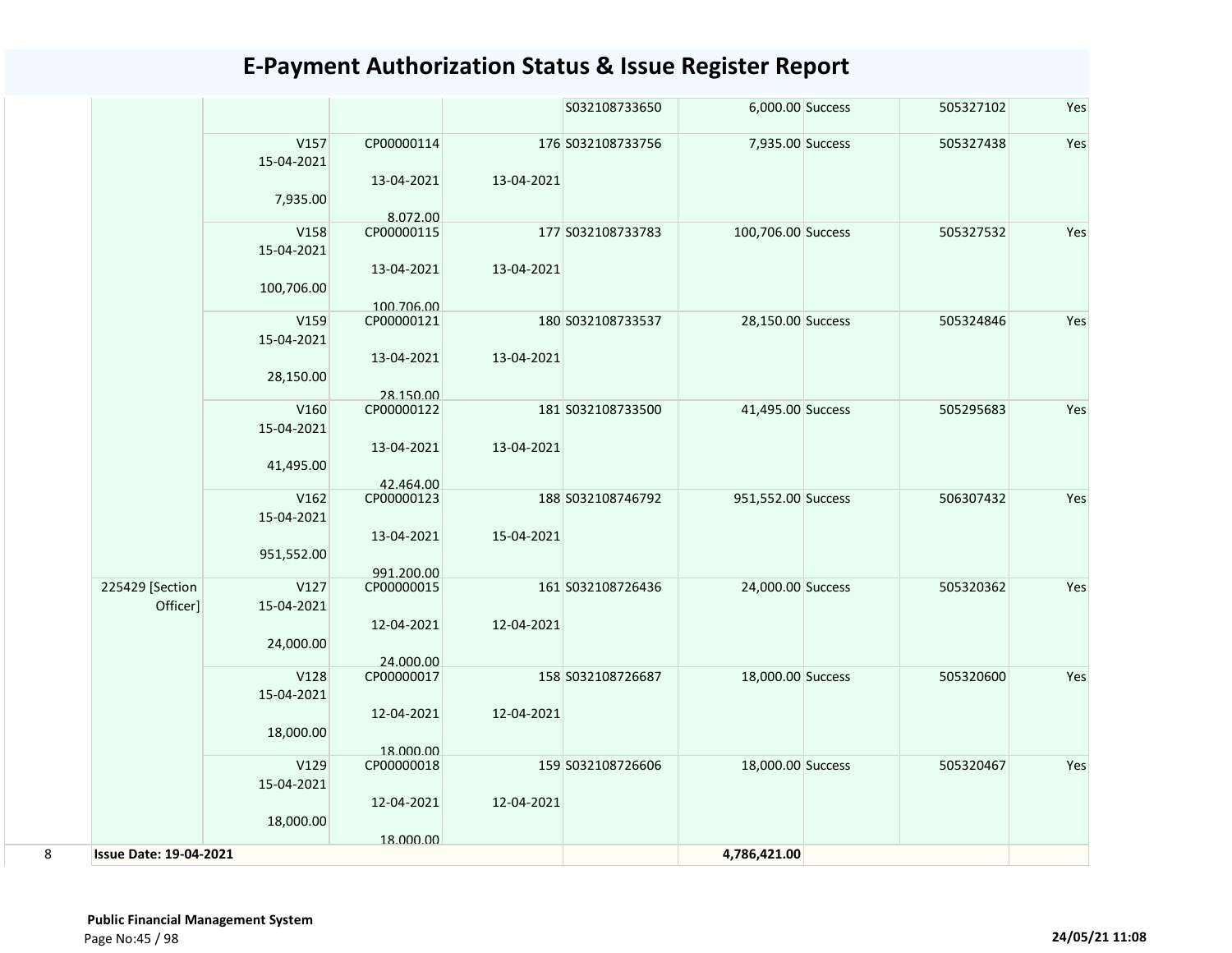| 206886 [Asst<br>Administrative         | V168<br>19-04-2021 | CP00000002               |            | 192 S042100268561        | 40,500.00 Success | 556723612 | Yes |
|----------------------------------------|--------------------|--------------------------|------------|--------------------------|-------------------|-----------|-----|
| Officer Copyright<br>Office New Delhi] | 429,164.00         | 12-04-2021               |            | 15-04-2021 S042100268562 | 40,500.00 Success | 556723625 | Yes |
|                                        |                    | 476,854.00               |            | S042100268563            | 37,887.00 Success | 556723632 | Yes |
|                                        |                    |                          |            | S042100268564            | 39,193.00 Success | 556723636 | Yes |
|                                        |                    |                          |            | S042100268565            | 40,500.00 Success | 556723640 | Yes |
|                                        |                    |                          |            | S042100268566            | 39,193.00 Success | 556723660 | Yes |
|                                        |                    |                          |            | S042100268567            | 39,189.00 Success | 556723673 | Yes |
|                                        |                    |                          |            | S042100268568            | 35,275.00 Success | 556723686 | Yes |
|                                        |                    |                          |            | S042100268569            | 37,887.00 Success | 556723694 | Yes |
|                                        |                    |                          |            | S042100268570            | 39,847.00 Success | 556723703 | Yes |
|                                        |                    |                          |            | S042100268571            | 39,193.00 Success | 556723714 | Yes |
|                                        | V178<br>19-04-2021 | CP00000003<br>13-04-2021 | 15-04-2021 | 193 S042100262881        | 9,446.00 Success  | 556770058 | Yes |
|                                        | 9,446.00           | 9.446.00                 |            |                          |                   |           |     |
|                                        | V179<br>19-04-2021 | CP00000004               |            | 194 S042100262191        | 3,245.00 Success  | 556766839 | Yes |
|                                        | 3,245.00           | 13-04-2021<br>3.245.00   | 15-04-2021 |                          |                   |           |     |
|                                        | V180<br>19-04-2021 | CP00000005               |            | 195 S042100262815        | 34,626.00 Success | 556806292 | Yes |
|                                        | 34,626.00          | 13-04-2021               | 15-04-2021 |                          |                   |           |     |
| 225427 [Under                          | V163               | 35.998.00<br>CP00000069  |            | 225 S042100275924        | 34,252.00 Success | 556727583 | Yes |
| Secretary]                             | 19-04-2021         |                          |            |                          |                   |           |     |
|                                        | 34,252.00          | 08-04-2021               | 16-04-2021 |                          |                   |           |     |
|                                        |                    | 34.951.00                |            |                          |                   |           |     |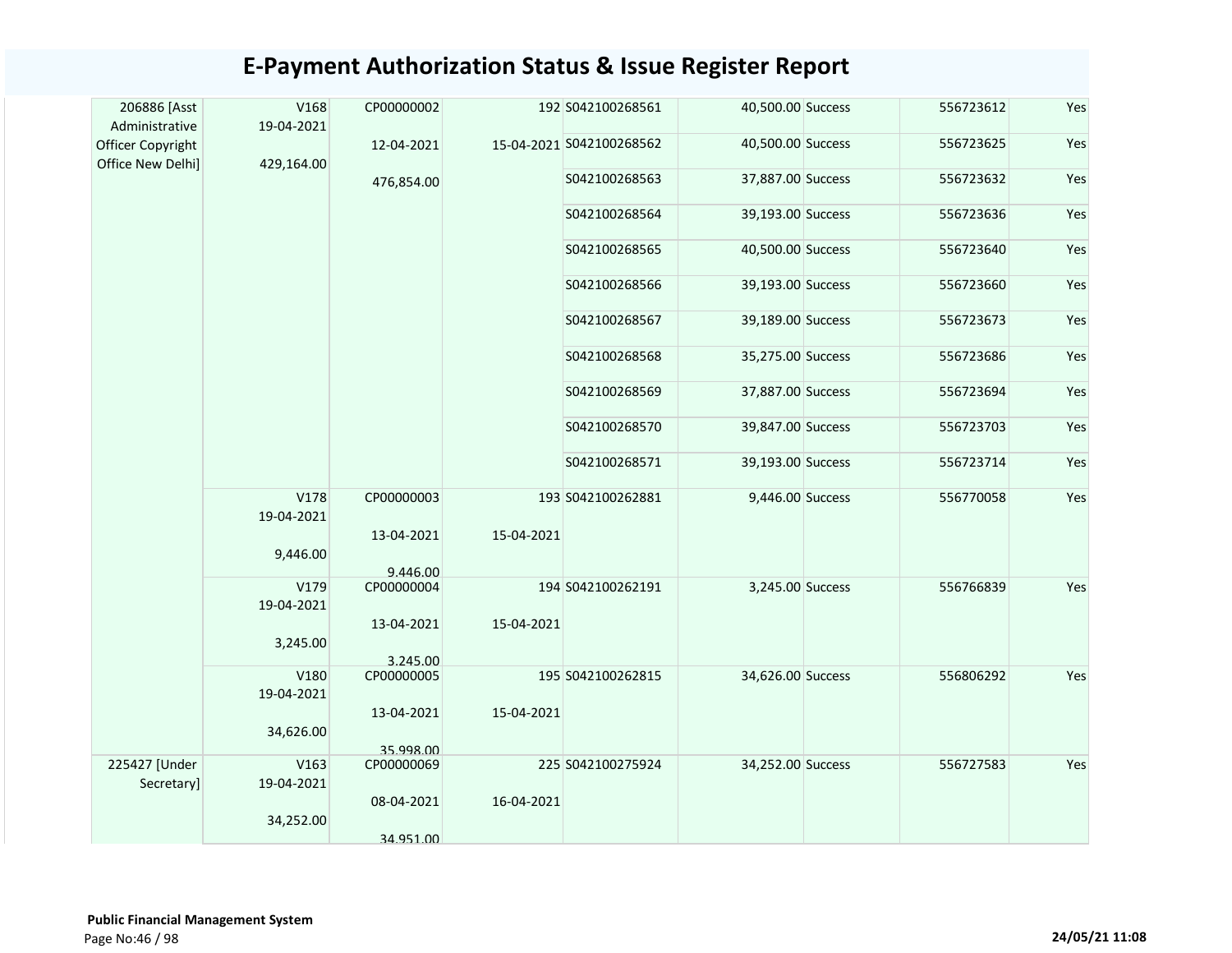| V165<br>19-04-2021 | CP00000116               |            | 183 S042100268265        | 1,984.00 Success   | 556734386 | Yes |
|--------------------|--------------------------|------------|--------------------------|--------------------|-----------|-----|
| 1,984.00           | 13-04-2021<br>1.984.00   | 15-04-2021 |                          |                    |           |     |
| V166<br>19-04-2021 | CP00000120               |            | 185 S042100268617        | 183,462.00 Success | 556723846 | Yes |
| 183,462.00         | 13-04-2021               | 15-04-2021 |                          |                    |           |     |
|                    | 183.462.00               |            |                          |                    |           |     |
| V167<br>19-04-2021 | CP00000118               |            | 184 S042100268201        | 30,124.00 Success  | 556734274 | Yes |
| 30,124.00          | 13-04-2021               | 15-04-2021 |                          |                    |           |     |
| V169               | 30.124.00<br>CP00000172  |            | 222 S042100272622        | 4,000.00 Success   | 556727458 | Yes |
| 19-04-2021         |                          |            |                          |                    |           |     |
| 11,000.00          | 15-04-2021               |            | 15-04-2021 S042100272623 | 3,500.00 Success   | 556727464 | Yes |
|                    | 11,000.00                |            | S042100272624            | 3,500.00 Success   | 556727470 | Yes |
| V170<br>19-04-2021 | CP00000170               |            | 220 S042100271592        | 27,424.00 Success  | 556723978 | Yes |
| 27,424.00          | 15-04-2021<br>28.480.00  | 15-04-2021 |                          |                    |           |     |
| V171<br>19-04-2021 | CP00000167               |            | 217 S042100272391        | 452,964.00 Success | 556727192 | Yes |
| 452,964.00         | 15-04-2021<br>460.774.00 | 15-04-2021 |                          |                    |           |     |
| V172<br>19-04-2021 | CP00000162               |            | 216 S042100271618        | 62,915.00 Success  | 556727082 | Yes |
| 62,915.00          | 15-04-2021               | 15-04-2021 |                          |                    |           |     |
| V173               | 64.000.00<br>CP00000168  |            | 218 S042100272444        | 53,360.00 Success  | 556727328 | Yes |
| 19-04-2021         |                          |            |                          |                    |           |     |
| 53,360.00          | 15-04-2021               | 15-04-2021 |                          |                    |           |     |
|                    | 54.280.00                |            |                          |                    |           |     |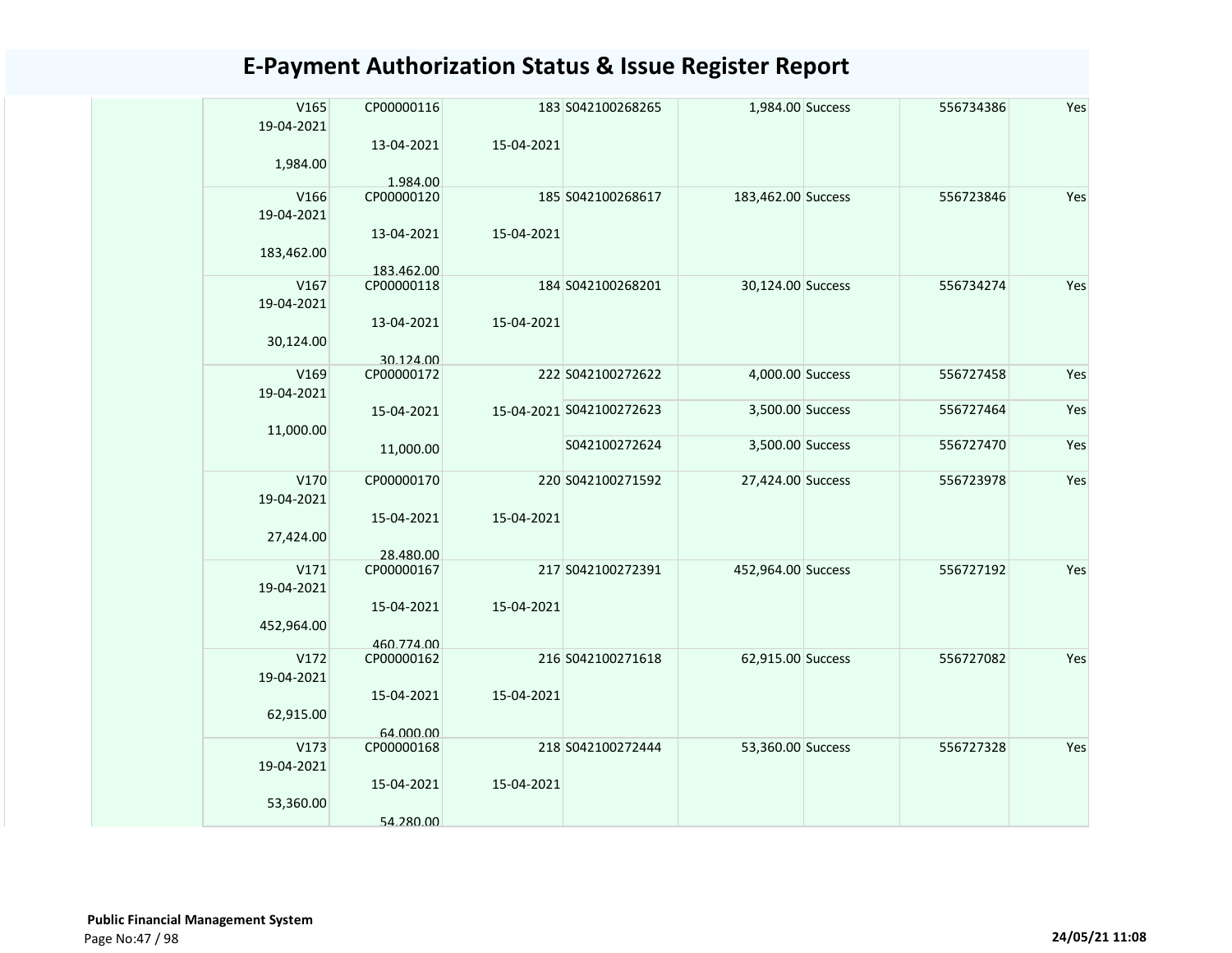| V174<br>19-04-2021 | CP00000141              |            | 190 S042100264052        | 29,066.00 Success  | 556723346 | Yes |
|--------------------|-------------------------|------------|--------------------------|--------------------|-----------|-----|
| 29,066.00          | 15-04-2021              | 15-04-2021 |                          |                    |           |     |
|                    | 29.066.00               |            |                          |                    |           |     |
| V175<br>19-04-2021 | CP00000142              |            | 191 S042100264094        | 40,000.00 Success  | 556723488 | Yes |
| 40,000.00          | 15-04-2021<br>40.000.00 | 15-04-2021 |                          |                    |           |     |
| V176               | CP00000175              |            | 224 S042100269442        | 4,486.00 Success   | 556734492 | Yes |
|                    |                         |            |                          |                    |           |     |
| 19-04-2021         |                         |            |                          |                    |           |     |
|                    | 15-04-2021              | 15-04-2021 |                          |                    |           |     |
| 4,486.00           |                         |            |                          |                    |           |     |
|                    | 4.486.00                |            |                          |                    |           |     |
| V177               | CP00000171              |            | 221 S042100271376        | 1,533.00 Success   | 556806611 | Yes |
| 19-04-2021         |                         |            |                          |                    |           |     |
|                    | 15-04-2021              |            | 15-04-2021 S042100271377 | 3,116.00 Success   | 556806619 | Yes |
|                    |                         |            |                          |                    |           |     |
| 5,945.00           |                         |            |                          |                    |           |     |
|                    | 5,945.00                |            | S042100271378            | 1,296.00 Success   | 556806626 | Yes |
|                    |                         |            |                          |                    |           |     |
| V182               | CP00000169              |            | 219 S042100272464        | 136,892.00 Success | 556806744 | Yes |
| 19-04-2021         |                         |            |                          |                    |           |     |
|                    | 15-04-2021              | 15-04-2021 |                          |                    |           |     |
|                    |                         |            |                          |                    |           |     |
| 136,892.00         |                         |            |                          |                    |           |     |
|                    | 136.892.00              |            |                          |                    |           |     |
| V183               | CP00000143              |            | 186 S042100262862        | 2,775.00 Success   | 556766953 | Yes |
| 19-04-2021         |                         |            |                          |                    |           |     |
|                    | 15-04-2021              | 15-04-2021 |                          |                    |           |     |
| 2,775.00           |                         |            |                          |                    |           |     |
|                    | 2.775.00                |            |                          |                    |           |     |
| V185               | CP00000144              |            | 187 S042100262849        | 3,750.00 Success   | 556750675 | Yes |
| 19-04-2021         |                         |            |                          |                    |           |     |
|                    |                         |            |                          |                    |           |     |
|                    | 15-04-2021              | 15-04-2021 |                          |                    |           |     |
| 3,750.00           |                         |            |                          |                    |           |     |
|                    | 3.750.00                |            |                          |                    |           |     |
| V186               | CP00000126(511          |            | 199 S042100272758        | 1,150.00 Success   | 556793067 | Yes |
| 19-04-2021         | 687735942727-           |            |                          |                    |           |     |
|                    | 1B1)                    | 15-04-2021 |                          |                    |           |     |
|                    |                         |            |                          |                    |           |     |
| 1,150.00           |                         |            |                          |                    |           |     |
|                    | 13-04-2021              |            |                          |                    |           |     |
|                    |                         |            |                          |                    |           |     |
|                    | 1 170 00                |            |                          |                    |           |     |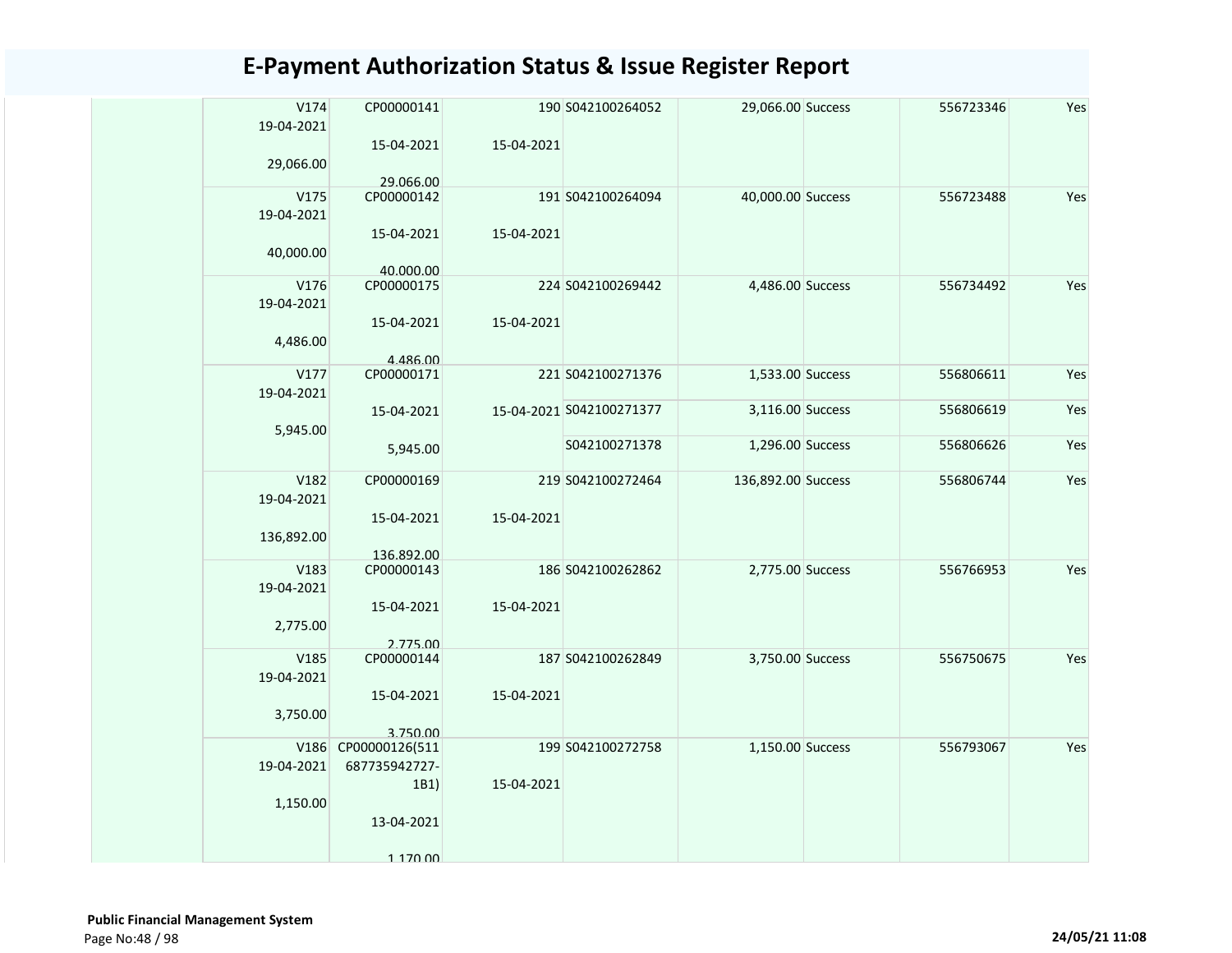|            | V187 CP00000127(511           |            | 200 S042100273669 | 2,458.00 Success  |                | 556834718 | Yes |
|------------|-------------------------------|------------|-------------------|-------------------|----------------|-----------|-----|
| 19-04-2021 | 687700691623-                 |            |                   |                   |                |           |     |
|            | 1B1)                          | 15-04-2021 |                   |                   |                |           |     |
| 2,458.00   |                               |            |                   |                   |                |           |     |
|            | 13-04-2021                    |            |                   |                   |                |           |     |
|            |                               |            |                   |                   |                |           |     |
|            | 250000                        |            |                   |                   |                |           |     |
|            | V188 CP00000128(511           |            | 201 S042100269792 |                   | 590.00 Success | 556770538 | Yes |
| 19-04-2021 | 687729506018-                 |            |                   |                   |                |           |     |
|            | 1B1)                          | 15-04-2021 |                   |                   |                |           |     |
| 590.00     |                               |            |                   |                   |                |           |     |
|            | 13-04-2021                    |            |                   |                   |                |           |     |
|            |                               |            |                   |                   |                |           |     |
|            | 600.00<br>V189 CP00000129(511 |            | 202 S042100269843 | 2,122.00 Success  |                | 556750946 | Yes |
| 19-04-2021 | 687737882720-                 |            |                   |                   |                |           |     |
|            | 1B1)                          | 15-04-2021 |                   |                   |                |           |     |
| 2,122.00   |                               |            |                   |                   |                |           |     |
|            | 13-04-2021                    |            |                   |                   |                |           |     |
|            |                               |            |                   |                   |                |           |     |
|            | 2.16000                       |            |                   |                   |                |           |     |
|            | V190 CP00000130(511           |            | 203 S042100269847 |                   | 295.00 Success | 556770659 | Yes |
| 19-04-2021 | 687733378278-                 |            |                   |                   |                |           |     |
|            | 1B1)                          | 15-04-2021 |                   |                   |                |           |     |
| 295.00     |                               |            |                   |                   |                |           |     |
|            | 13-04-2021                    |            |                   |                   |                |           |     |
|            |                               |            |                   |                   |                |           |     |
|            | 300 00                        |            |                   |                   |                |           |     |
| 19-04-2021 | V191 CP00000131(511           |            | 204 S042100270509 |                   | 354.00 Success | 556788848 | Yes |
|            | 687730494354-                 |            |                   |                   |                |           |     |
|            | 1B1)                          | 15-04-2021 |                   |                   |                |           |     |
| 354.00     |                               |            |                   |                   |                |           |     |
|            | 13-04-2021                    |            |                   |                   |                |           |     |
|            | 360.00                        |            |                   |                   |                |           |     |
| V195       | CP00000174                    |            | 229 S042100276996 | 14,850.00 Success |                | 556793536 | Yes |
| 19-04-2021 |                               |            |                   |                   |                |           |     |
|            | 15-04-2021                    | 16-04-2021 |                   |                   |                |           |     |
| 14,850.00  |                               |            |                   |                   |                |           |     |
|            | 14.850.00                     |            |                   |                   |                |           |     |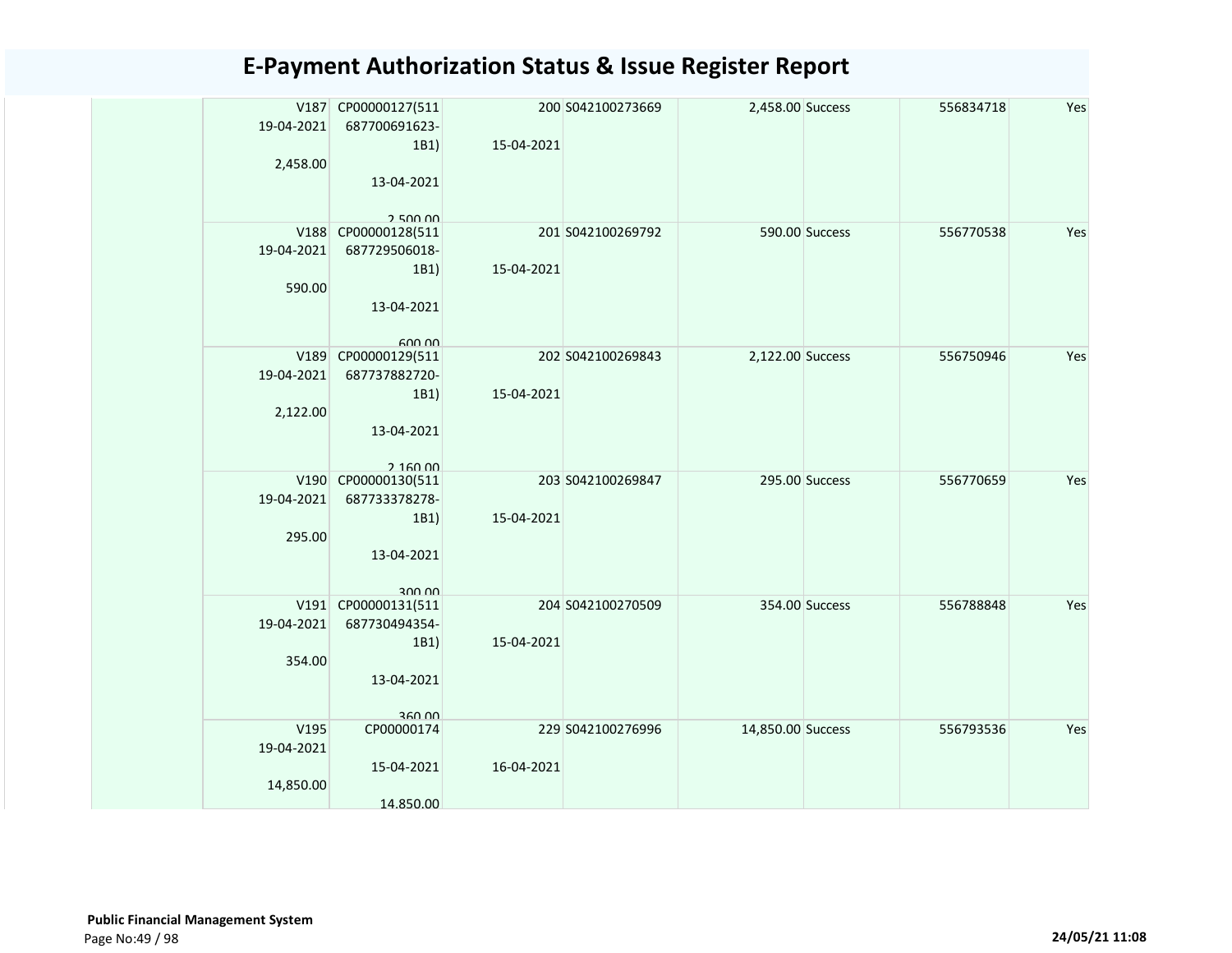|            | V196 CP00000148(511          |            | 236 S042100280410 | 50,813.00 Success  | 556773817 | Yes |
|------------|------------------------------|------------|-------------------|--------------------|-----------|-----|
| 19-04-2021 | 687734604600-                |            |                   |                    |           |     |
|            | 1B1)                         | 16-04-2021 |                   |                    |           |     |
| 50,813.00  |                              |            |                   |                    |           |     |
|            | 15-04-2021                   |            |                   |                    |           |     |
|            | $51$ 620 00                  |            |                   |                    |           |     |
| V197       | CP00000150(511               |            | 238 S042100274863 | 24,478.00 Success  | 556773015 | Yes |
| 19-04-2021 | 687789128568-                |            |                   |                    |           |     |
|            | 1B1)                         | 16-04-2021 |                   |                    |           |     |
| 24,478.00  |                              |            |                   |                    |           |     |
|            | 15-04-2021                   |            |                   |                    |           |     |
|            |                              |            |                   |                    |           |     |
|            | 24 Q00 00                    |            |                   |                    |           |     |
|            | V198 CP00000151(511          |            | 239 S042100281019 | 23,343.00 Success  | 556773932 | Yes |
| 19-04-2021 | 687766279991-                |            |                   |                    |           |     |
| 23,343.00  | 1B1)                         | 16-04-2021 |                   |                    |           |     |
|            | 15-04-2021                   |            |                   |                    |           |     |
|            |                              |            |                   |                    |           |     |
|            | <b>23 745 00</b>             |            |                   |                    |           |     |
| V199       | CP00000152(511               |            | 240 S042100281626 | 199,336.00 Success | 556797106 | Yes |
| 19-04-2021 | 687720049172-                |            |                   |                    |           |     |
|            | 1B1)                         | 16-04-2021 |                   |                    |           |     |
| 199,336.00 |                              |            |                   |                    |           |     |
|            | 15-04-2021                   |            |                   |                    |           |     |
|            |                              |            |                   |                    |           |     |
| V200       | 202 500 00<br>CP00000173(EFR |            | 223 S042100268527 | 54,000.00 Success  | 556770427 | Yes |
| 19-04-2021 | 2021040028)                  |            |                   |                    |           |     |
|            |                              | 15-04-2021 |                   |                    |           |     |
| 54,000.00  | 15-04-2021                   |            |                   |                    |           |     |
|            |                              |            |                   |                    |           |     |
|            | 54 000 00                    |            |                   |                    |           |     |
| V201       | CP00000180                   |            | 256 S042100275072 | 34,452.00 Failed   | 556773138 | Yes |
| 19-04-2021 |                              |            |                   |                    |           |     |
|            | 16-04-2021                   | 16-04-2021 |                   |                    |           |     |
| 34,452.00  |                              |            |                   |                    |           |     |
|            | 34.452.00                    |            |                   |                    |           |     |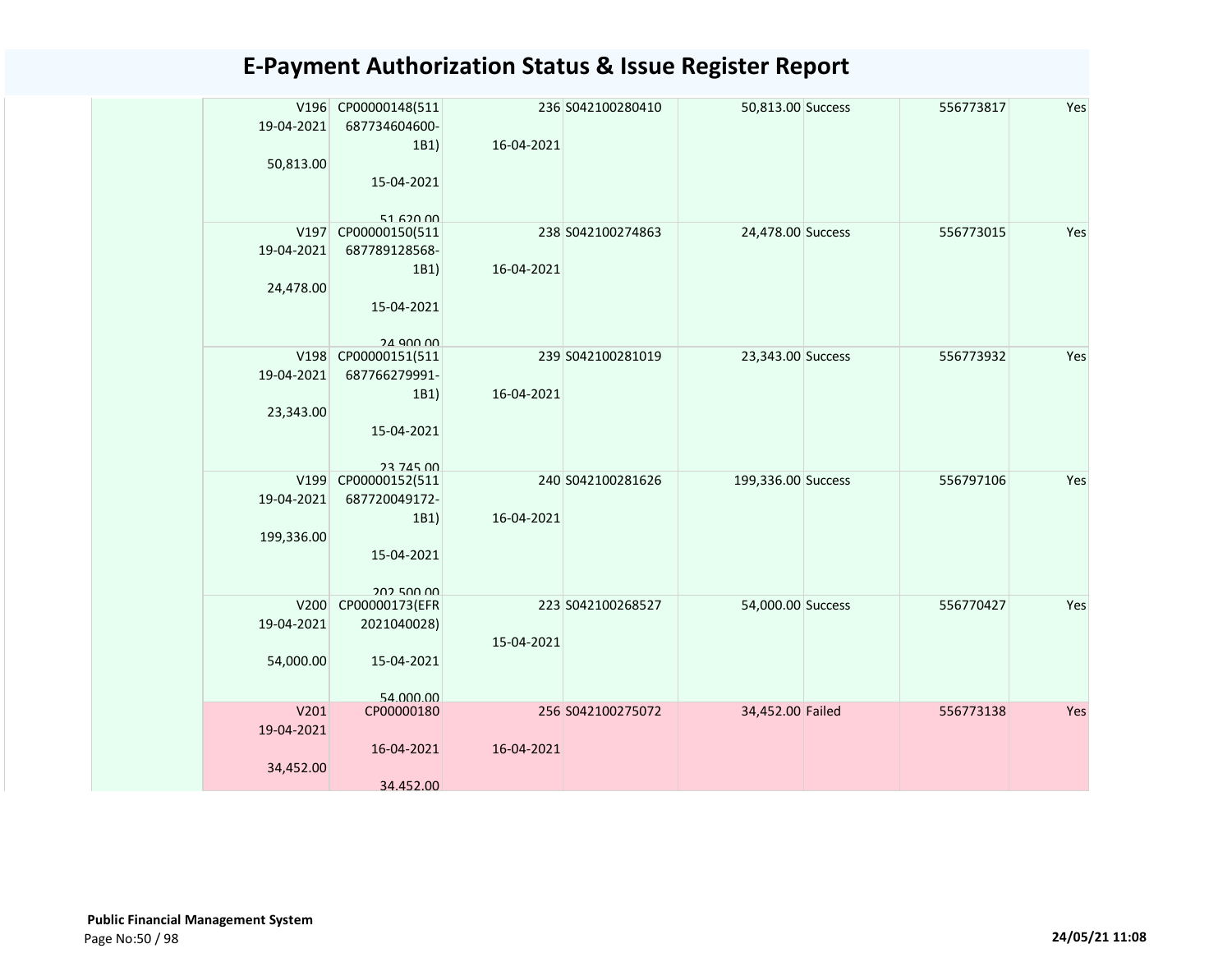| V202<br>19-04-2021 | CP00000182                   |            | 255 S042100275582        | 717,124.00 Success | 556773263 | Yes |
|--------------------|------------------------------|------------|--------------------------|--------------------|-----------|-----|
|                    | 16-04-2021                   | 16-04-2021 |                          |                    |           |     |
| 717,124.00         |                              |            |                          |                    |           |     |
| V203               | 739.045.00<br>CP00000177(EFR |            | 251 S042100264002        | 27,000.00 Success  | 556834344 | Yes |
| 19-04-2021         | 2021040031)                  |            |                          |                    |           |     |
|                    |                              |            | 16-04-2021 S042100264003 | 27,000.00 Success  | 556834354 | Yes |
| 54.000.00          | 16-04-2021                   |            |                          |                    |           |     |
| V204               | CP00000178(EFR               |            | 248 S042100263314        | 54,000.00 Success  | 556834166 | Yes |
| 19-04-2021         | 2021040030)                  |            |                          |                    |           |     |
|                    |                              |            | 16-04-2021 S042100263315 | 54,000.00 Success  | 556834181 | Yes |
| 243,000.00         | 16-04-2021                   |            | S042100263316            | 54,000.00 Success  | 556834190 | Yes |
|                    | 243,000.00                   |            |                          |                    |           |     |
|                    |                              |            | S042100263317            | 27,000.00 Success  | 556834210 | Yes |
|                    |                              |            |                          |                    |           |     |
|                    |                              |            | S042100263318            | 54,000.00 Success  | 556834214 | Yes |
| V205               | CP00000179(EFR               |            | 254 S042100263110        | 27,000.00 Success  | 556770200 | Yes |
| 19-04-2021         | 2021040029)                  |            |                          |                    |           |     |
|                    |                              | 16-04-2021 |                          |                    |           |     |
| 27,000.00          | 16-04-2021                   |            |                          |                    |           |     |
|                    |                              |            |                          |                    |           |     |
|                    | 27 000 00                    |            |                          |                    |           |     |
| V206<br>19-04-2021 | CP00000181                   |            | 257 S042100274947        | 8,763.00 Success   | 556793331 | Yes |
|                    | 16-04-2021                   | 16-04-2021 |                          |                    |           |     |
| 8,763.00           |                              |            |                          |                    |           |     |
|                    | 8.763.00                     |            |                          |                    |           |     |
| V207               | CP00000124(511               |            | 197 S042100272679        | 7,028.00 Success   | 556834606 | Yes |
| 19-04-2021         | 687746930124-                |            |                          |                    |           |     |
|                    | 1B1)                         | 15-04-2021 |                          |                    |           |     |
| 7,028.00           |                              |            |                          |                    |           |     |
|                    | 13-04-2021                   |            |                          |                    |           |     |
|                    | 7 149 00                     |            |                          |                    |           |     |
|                    |                              |            |                          |                    |           |     |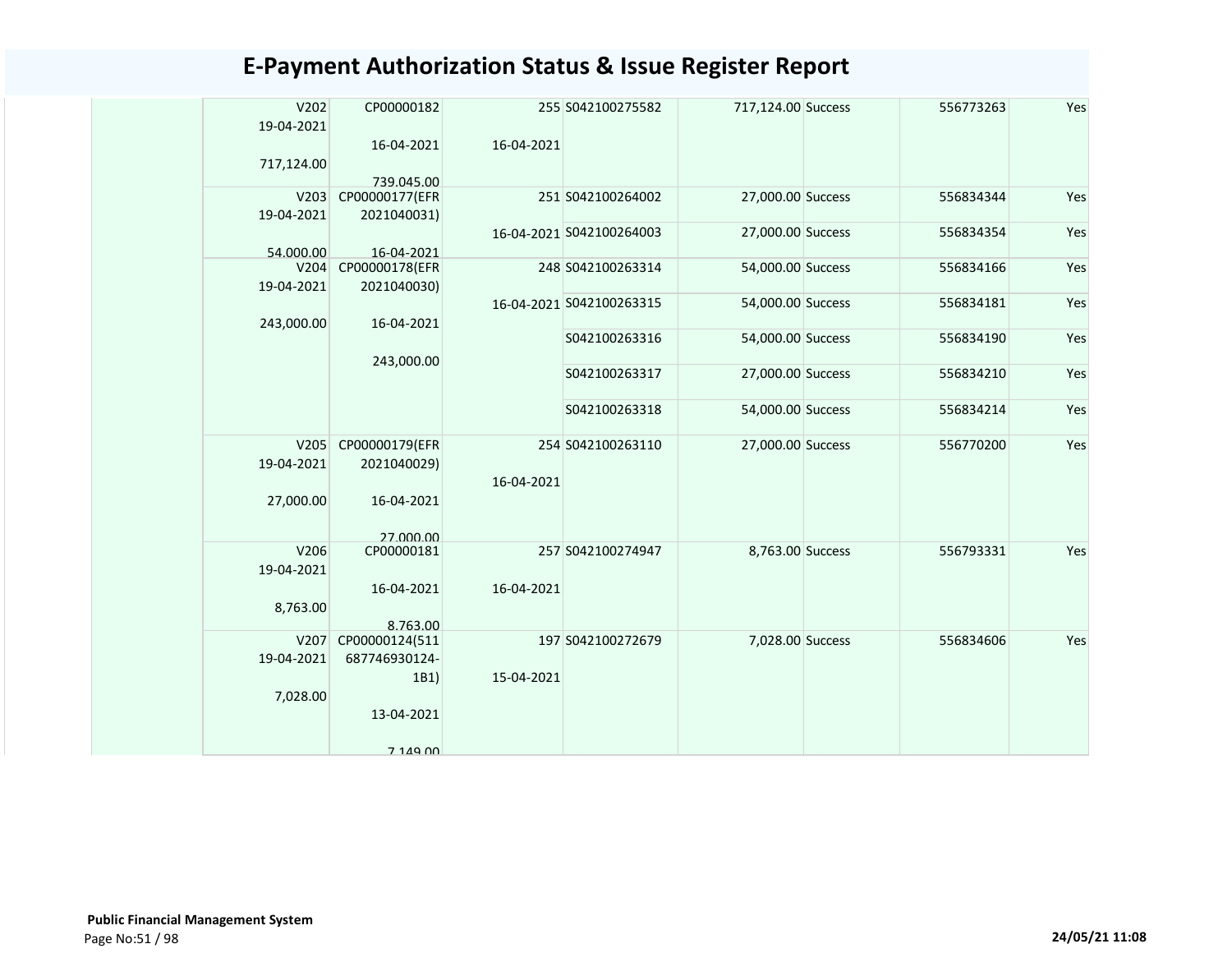|            | V208 CP00000125(511   |            | 198 S042100272708 | 3,438.00 Success |                | 556788958 | Yes |
|------------|-----------------------|------------|-------------------|------------------|----------------|-----------|-----|
| 19-04-2021 | 687798075571-<br>1B1) | 15-04-2021 |                   |                  |                |           |     |
| 3,438.00   |                       |            |                   |                  |                |           |     |
|            | 13-04-2021            |            |                   |                  |                |           |     |
|            |                       |            |                   |                  |                |           |     |
|            | 350000                |            |                   |                  |                |           |     |
|            | V209 CP00000132(511   |            | 205 S042100270623 |                  | 689.00 Success | 556770774 | Yes |
| 19-04-2021 | 687788012113-         |            |                   |                  |                |           |     |
|            | 1B1)                  | 15-04-2021 |                   |                  |                |           |     |
| 689.00     |                       |            |                   |                  |                |           |     |
|            | 13-04-2021            |            |                   |                  |                |           |     |
|            | 700.00                |            |                   |                  |                |           |     |
|            | V210 CP00000133(511   |            | 206 S042100270772 |                  | 885.00 Success | 556806400 | Yes |
| 19-04-2021 | 687751306419-         |            |                   |                  |                |           |     |
|            | 1B1)                  | 15-04-2021 |                   |                  |                |           |     |
| 885.00     |                       |            |                   |                  |                |           |     |
|            | 13-04-2021            |            |                   |                  |                |           |     |
|            | $Q0$ $Q0$             |            |                   |                  |                |           |     |
|            | V211 CP00000134(511   |            | 207 S042100271181 | 1,249.00 Success |                | 556806504 | Yes |
| 19-04-2021 | 687712270323-         |            |                   |                  |                |           |     |
|            | 1B1)                  | 15-04-2021 |                   |                  |                |           |     |
| 1,249.00   |                       |            |                   |                  |                |           |     |
|            | 13-04-2021            |            |                   |                  |                |           |     |
|            | 15000                 |            |                   |                  |                |           |     |
|            | V212 CP00000135(511   |            | 208 S042100272487 | 1,770.00 Success |                | 556806851 | Yes |
| 19-04-2021 | 687776487966-         |            |                   |                  |                |           |     |
|            | 1B1)                  | 15-04-2021 |                   |                  |                |           |     |
| 1,770.00   |                       |            |                   |                  |                |           |     |
|            | 13-04-2021            |            |                   |                  |                |           |     |
|            | 1 800 00              |            |                   |                  |                |           |     |
|            | V213 CP00000136(511   |            | 209 S042100272544 | 1,476.00 Success |                | 556834472 | Yes |
| 19-04-2021 | 687712571231-         |            |                   |                  |                |           |     |
|            | 1B1)                  | 15-04-2021 |                   |                  |                |           |     |
| 1,476.00   |                       |            |                   |                  |                |           |     |
|            | 13-04-2021            |            |                   |                  |                |           |     |
|            |                       |            |                   |                  |                |           |     |
|            | 1 500 00              |            |                   |                  |                |           |     |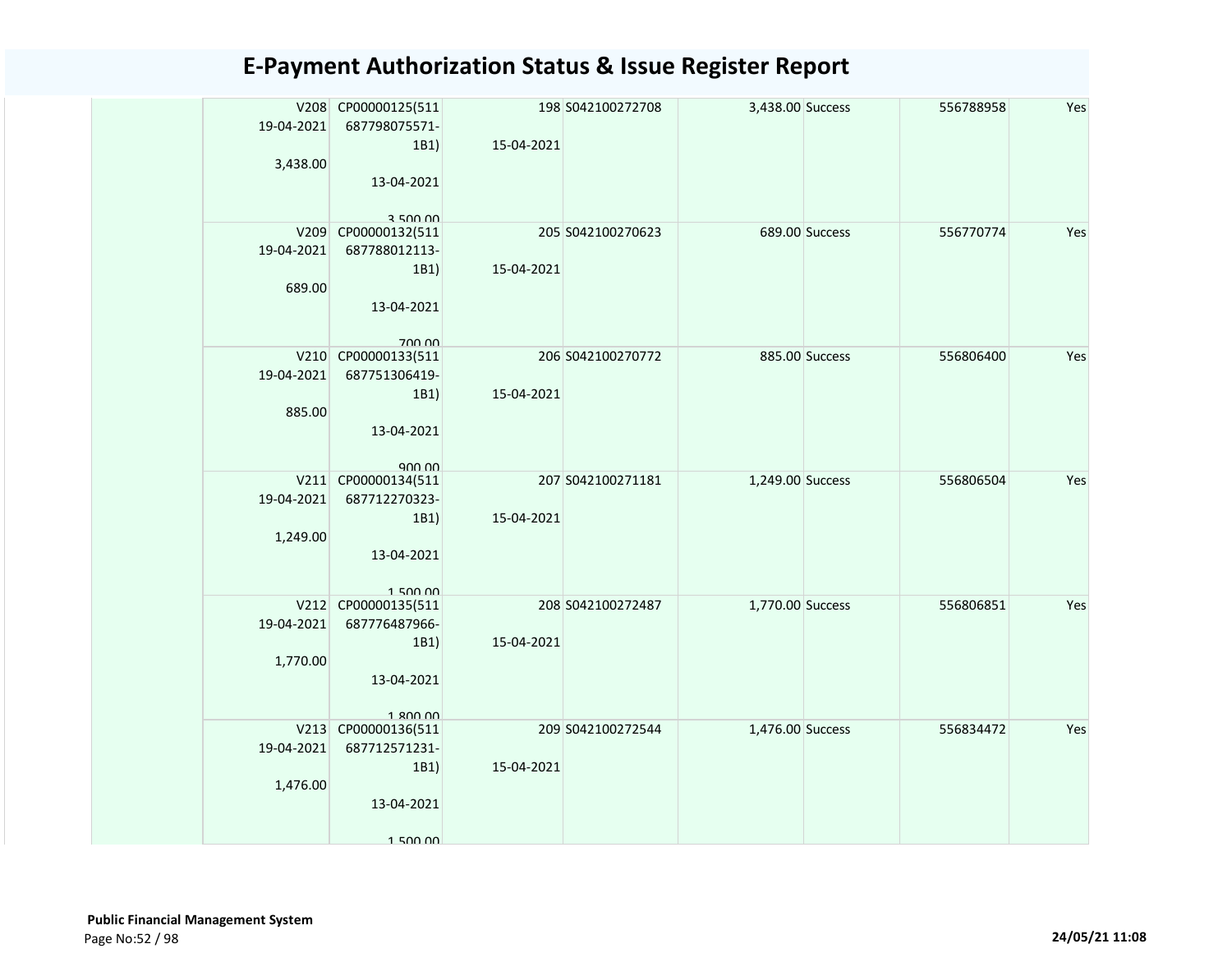| 19-04-2021 | V214 CP00000137(511<br>687799933399- |            | 210 S042100273871 | 2,161.00 Success  |                | 556823489 | Yes |
|------------|--------------------------------------|------------|-------------------|-------------------|----------------|-----------|-----|
|            | 1B1)                                 | 15-04-2021 |                   |                   |                |           |     |
| 2,161.00   |                                      |            |                   |                   |                |           |     |
|            | 13-04-2021                           |            |                   |                   |                |           |     |
|            |                                      |            |                   |                   |                |           |     |
|            | 2.200.00                             |            |                   |                   |                |           |     |
|            | V215 CP00000138(511                  |            | 211 S042100273958 | 1,945.00 Success  |                | 556834849 | Yes |
| 19-04-2021 | 687745440497-                        |            |                   |                   |                |           |     |
|            | 1B1)                                 | 15-04-2021 |                   |                   |                |           |     |
| 1,945.00   |                                      |            |                   |                   |                |           |     |
|            | 13-04-2021                           |            |                   |                   |                |           |     |
|            | $1$ QRN $n$                          |            |                   |                   |                |           |     |
|            | V216 CP00000139(511                  |            | 212 S042100274007 |                   | 393.00 Success | 556823580 | Yes |
| 19-04-2021 | 687776492275-                        |            |                   |                   |                |           |     |
|            | 1B1)                                 | 15-04-2021 |                   |                   |                |           |     |
| 393.00     |                                      |            |                   |                   |                |           |     |
|            | 13-04-2021                           |            |                   |                   |                |           |     |
|            |                                      |            |                   |                   |                |           |     |
|            | $A \cap \cap \cap$                   |            | 213 S042100274061 |                   | 235.00 Success | 556834974 | Yes |
| 19-04-2021 | V217 CP00000140(511<br>687788963771- |            |                   |                   |                |           |     |
|            | 1B1)                                 | 15-04-2021 |                   |                   |                |           |     |
| 235.00     |                                      |            |                   |                   |                |           |     |
|            | 13-04-2021                           |            |                   |                   |                |           |     |
|            |                                      |            |                   |                   |                |           |     |
|            | <b>230 UU</b>                        |            |                   |                   |                |           |     |
|            | V219 CP00000145(511                  |            | 214 S042100274092 | 1,180.00 Success  |                | 556770886 | Yes |
| 19-04-2021 | 687795863037-                        |            |                   |                   |                |           |     |
|            | 1B1)                                 | 15-04-2021 |                   |                   |                |           |     |
| 1,180.00   |                                      |            |                   |                   |                |           |     |
|            | 15-04-2021                           |            |                   |                   |                |           |     |
|            |                                      |            |                   |                   |                |           |     |
|            | 1,200,00<br>V220 CP00000146(511      |            | 215 S042100274831 | 50,813.00 Success |                | 556793193 | Yes |
| 19-04-2021 | 687742645098-                        |            |                   |                   |                |           |     |
|            | 1B1)                                 | 15-04-2021 |                   |                   |                |           |     |
| 50,813.00  |                                      |            |                   |                   |                |           |     |
|            | 15-04-2021                           |            |                   |                   |                |           |     |
|            |                                      |            |                   |                   |                |           |     |
|            | 51 620 00                            |            |                   |                   |                |           |     |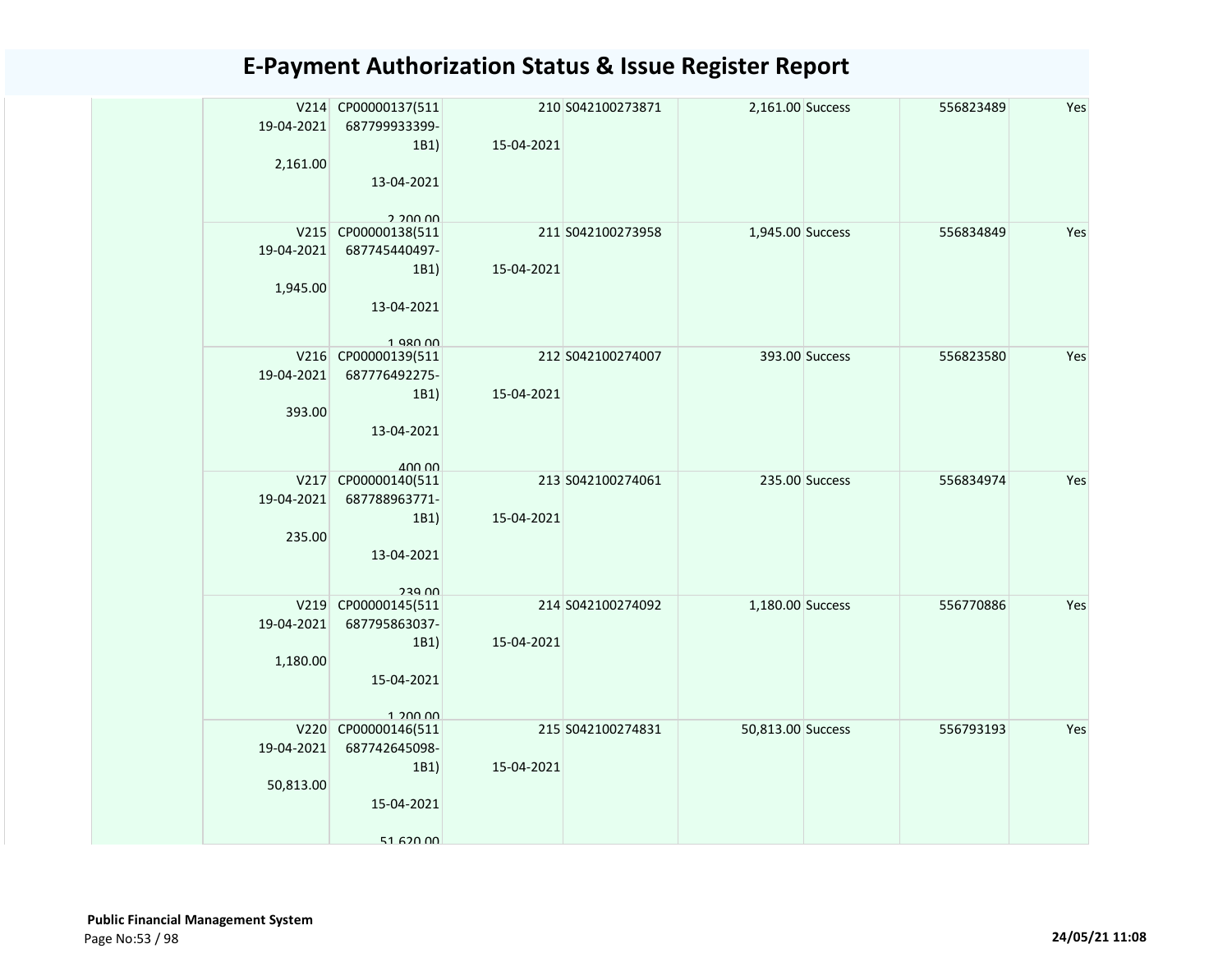|            | V221 CP00000147(GPF              |            | 196 S042100262055 | 30,000.00 Success |                | 556766729 | Yes |
|------------|----------------------------------|------------|-------------------|-------------------|----------------|-----------|-----|
| 19-04-2021 | $_2$ 202104021)                  |            |                   |                   |                |           |     |
|            |                                  | 15-04-2021 |                   |                   |                |           |     |
| 30,000.00  | 15-04-2021                       |            |                   |                   |                |           |     |
|            |                                  |            |                   |                   |                |           |     |
|            | 30 000 00                        |            |                   |                   |                |           |     |
|            | V222 CP00000149(511              |            | 237 S042100280620 | 11,108.00 Success |                | 556793992 | Yes |
| 19-04-2021 | 687774133280-                    |            |                   |                   |                |           |     |
|            | 1B1)                             | 16-04-2021 |                   |                   |                |           |     |
| 11,108.00  |                                  |            |                   |                   |                |           |     |
|            | 15-04-2021                       |            |                   |                   |                |           |     |
|            |                                  |            |                   |                   |                |           |     |
|            | 11 300 00<br>V223 CP00000153(511 |            | 241 S042100281703 |                   | 295.00 Success | 556776059 | Yes |
| 19-04-2021 | 687730846043-                    |            |                   |                   |                |           |     |
|            | 1B1)                             | 16-04-2021 |                   |                   |                |           |     |
| 295.00     |                                  |            |                   |                   |                |           |     |
|            | 15-04-2021                       |            |                   |                   |                |           |     |
|            |                                  |            |                   |                   |                |           |     |
|            | 300,00                           |            |                   |                   |                |           |     |
|            | V224 CP00000154(511              |            | 242 S042100281870 |                   | 295.00 Success | 556797217 | Yes |
| 19-04-2021 | 687748533489-                    |            |                   |                   |                |           |     |
|            | 1B1)                             | 16-04-2021 |                   |                   |                |           |     |
| 295.00     |                                  |            |                   |                   |                |           |     |
|            | 15-04-2021                       |            |                   |                   |                |           |     |
|            |                                  |            |                   |                   |                |           |     |
|            | 300.00<br>V225 CP00000155(511    |            | 243 S042100281934 |                   | 566.00 Success | 556797329 | Yes |
| 19-04-2021 | 687766200403-                    |            |                   |                   |                |           |     |
|            | 1B1)                             | 16-04-2021 |                   |                   |                |           |     |
| 566.00     |                                  |            |                   |                   |                |           |     |
|            | 15-04-2021                       |            |                   |                   |                |           |     |
|            |                                  |            |                   |                   |                |           |     |
|            | 575.00                           |            |                   |                   |                |           |     |
|            | V226 CP00000156(511              |            | 244 S042100281986 | 1,277.00 Success  |                | 556797429 | Yes |
| 19-04-2021 | 687774042411-                    |            |                   |                   |                |           |     |
|            | 1B1)                             | 16-04-2021 |                   |                   |                |           |     |
| 1,277.00   |                                  |            |                   |                   |                |           |     |
|            | 15-04-2021                       |            |                   |                   |                |           |     |
|            |                                  |            |                   |                   |                |           |     |
|            | 1 299 NO                         |            |                   |                   |                |           |     |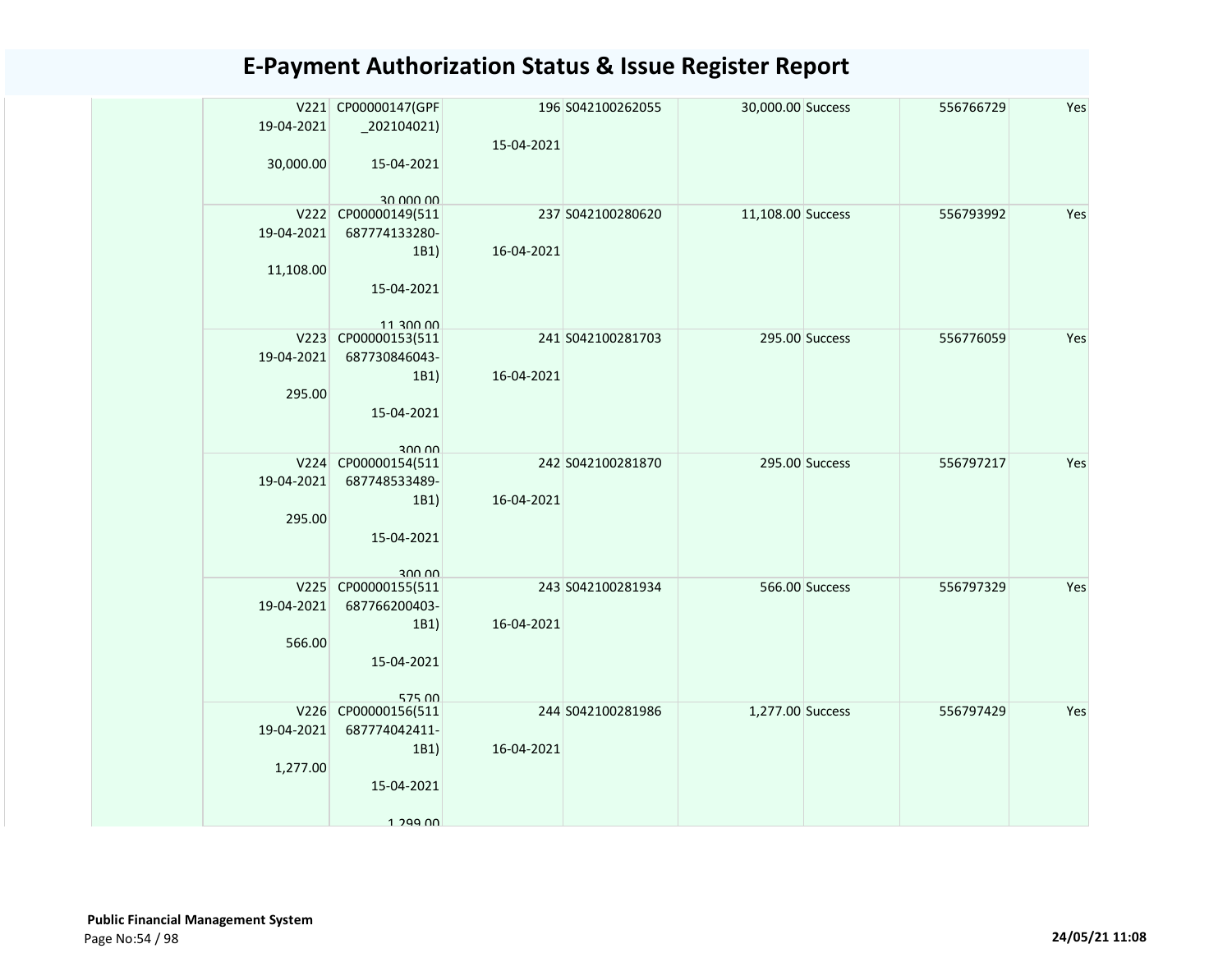| 19-04-2021 | V227 CP00000157(511<br>687772554091- |            | 245 S042100282059 | 178,259.00 Success | 556838079 | Yes |
|------------|--------------------------------------|------------|-------------------|--------------------|-----------|-----|
|            | 1B1)                                 | 16-04-2021 |                   |                    |           |     |
| 178,259.00 | 15-04-2021                           |            |                   |                    |           |     |
|            |                                      |            |                   |                    |           |     |
|            | 181 500 00                           |            |                   |                    |           |     |
|            | V228 CP00000158(511                  |            | 246 S042100282097 | 167,324.00 Success | 556838206 | Yes |
| 19-04-2021 | 687769150452-                        |            |                   |                    |           |     |
|            | 1B1)                                 | 16-04-2021 |                   |                    |           |     |
| 167,324.00 |                                      |            |                   |                    |           |     |
|            | 15-04-2021                           |            |                   |                    |           |     |
|            | 170 208 00                           |            |                   |                    |           |     |
|            | V229 CP00000159(511                  |            | 247 S042100282177 | 169,872.00 Success | 556838310 | Yes |
| 19-04-2021 | 687761920620-                        |            |                   |                    |           |     |
|            | 1B1)                                 | 16-04-2021 |                   |                    |           |     |
| 169,872.00 |                                      |            |                   |                    |           |     |
|            | 15-04-2021                           |            |                   |                    |           |     |
|            |                                      |            |                   |                    |           |     |
| V230       | 177 ROO OO<br>CP00000160(511         |            | 235 S042100279319 | 39,440.00 Success  | 556793892 | Yes |
| 19-04-2021 | 687762173581-                        |            |                   |                    |           |     |
|            | 1B1)                                 | 16-04-2021 |                   |                    |           |     |
| 39,440.00  |                                      |            |                   |                    |           |     |
|            | 15-04-2021                           |            |                   |                    |           |     |
|            |                                      |            |                   |                    |           |     |
|            | 40 120 00<br>V231 CP00000161(511     |            | 233 S042100278687 | 88,465.00 Success  | 556773711 | Yes |
| 19-04-2021 | 687725310283-                        |            |                   |                    |           |     |
|            | 1B1)                                 | 16-04-2021 |                   |                    |           |     |
| 88,465.00  |                                      |            |                   |                    |           |     |
|            | 15-04-2021                           |            |                   |                    |           |     |
|            |                                      |            |                   |                    |           |     |
|            | 89 990 00                            |            |                   |                    |           |     |
|            | V232 CP00000163(511                  |            | 234 S042100278964 | 34,441.00 Success  | 556793790 | Yes |
| 19-04-2021 | 687713591282-                        |            |                   |                    |           |     |
| 34,441.00  | 1B1)                                 | 16-04-2021 |                   |                    |           |     |
|            | 15-04-2021                           |            |                   |                    |           |     |
|            |                                      |            |                   |                    |           |     |
|            | 34 987 00                            |            |                   |                    |           |     |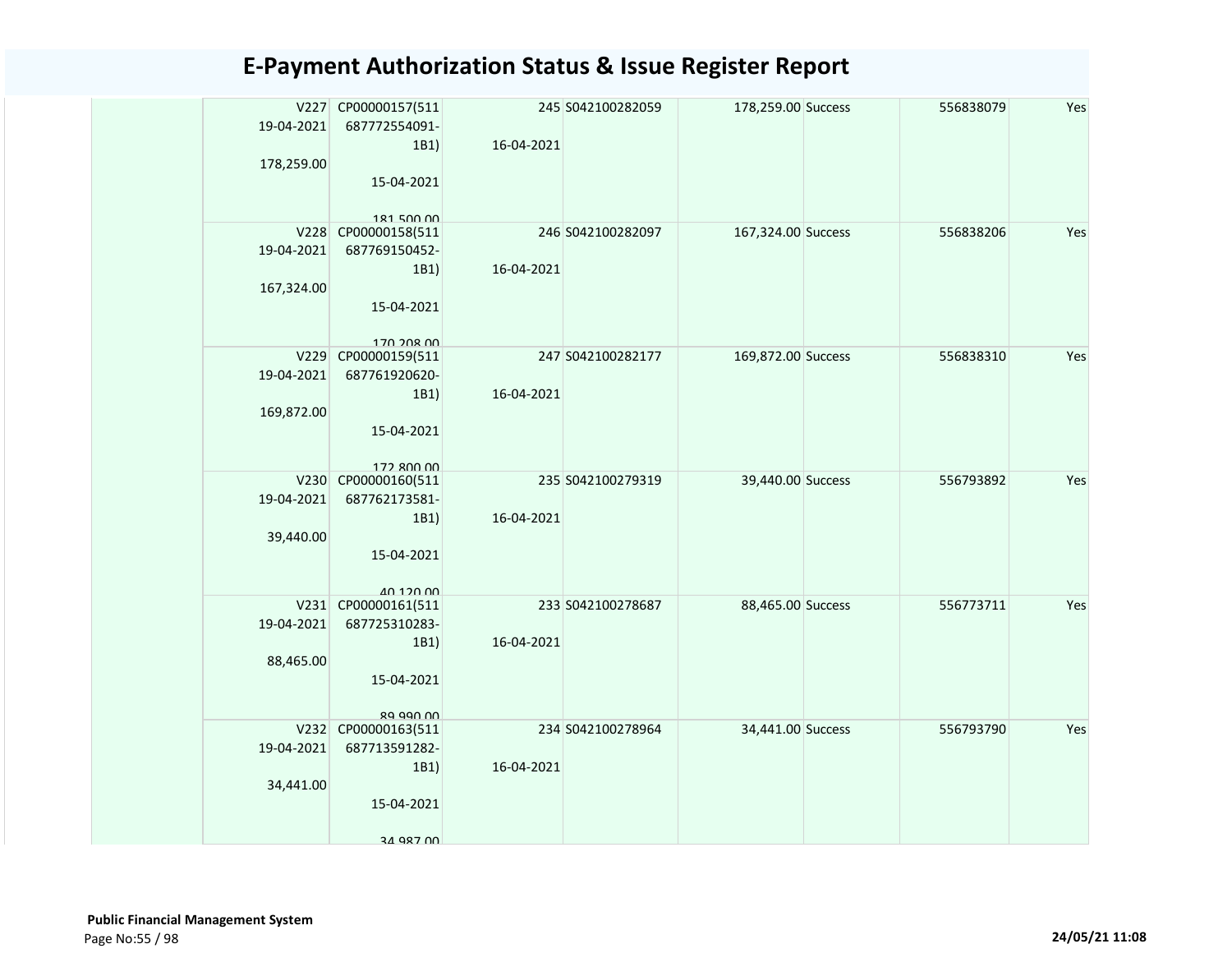|                 |            | V233 CP00000164(511               |            | 232 S042100278288 | 4,905.00 Success   | 556773615 | Yes |
|-----------------|------------|-----------------------------------|------------|-------------------|--------------------|-----------|-----|
|                 | 19-04-2021 | 687780842756-                     |            |                   |                    |           |     |
|                 |            | 1B1)                              | 16-04-2021 |                   |                    |           |     |
|                 | 4,905.00   |                                   |            |                   |                    |           |     |
|                 |            | 15-04-2021                        |            |                   |                    |           |     |
|                 |            |                                   |            |                   |                    |           |     |
|                 |            | 5.000.00                          |            |                   |                    |           |     |
|                 |            | V234 CP00000165(511               |            | 231 S042100278003 | 4,915.00 Success   | 556773501 | Yes |
|                 | 19-04-2021 | 687780815659-                     |            |                   |                    |           |     |
|                 |            |                                   | 16-04-2021 |                   |                    |           |     |
|                 |            | 1B1)                              |            |                   |                    |           |     |
|                 | 4,915.00   |                                   |            |                   |                    |           |     |
|                 |            | 15-04-2021                        |            |                   |                    |           |     |
|                 |            |                                   |            |                   |                    |           |     |
|                 |            | $\Lambda$ agg $\Lambda\Lambda$    |            |                   |                    |           | Yes |
|                 |            | V235 CP00000166(511               |            | 230 S042100277754 | 4,916.00 Success   | 556793664 |     |
|                 | 19-04-2021 | 687730225254-                     |            |                   |                    |           |     |
|                 |            | 1B1)                              | 16-04-2021 |                   |                    |           |     |
|                 | 4,916.00   |                                   |            |                   |                    |           |     |
|                 |            | 15-04-2021                        |            |                   |                    |           |     |
|                 |            |                                   |            |                   |                    |           |     |
|                 |            | 5 000 00                          |            |                   |                    |           |     |
| 225428 [Section | V164       | CP00000018                        |            | 250 S042100263270 | 10,154.00 Success  | 556723218 | Yes |
| Officer]        | 19-04-2021 |                                   |            |                   |                    |           |     |
|                 |            | 15-04-2021                        | 16-04-2021 |                   |                    |           |     |
|                 | 10,154.00  |                                   |            |                   |                    |           |     |
|                 |            | 10.154.00                         |            |                   |                    |           |     |
|                 | V181       | CP00000019                        |            | 252 S042100263151 | 40,500.00 Success  | 556770309 | Yes |
|                 | 19-04-2021 |                                   |            |                   |                    |           |     |
|                 |            | 15-04-2021                        | 16-04-2021 |                   |                    |           |     |
|                 | 40,500.00  |                                   |            |                   |                    |           |     |
|                 |            | 45.000.00                         |            |                   |                    |           |     |
|                 | V184       | CP00000017                        |            | 253 S042100262970 | 156,786.00 Success | 556750802 | Yes |
|                 | 19-04-2021 |                                   |            |                   |                    |           |     |
|                 |            | 15-04-2021                        | 16-04-2021 |                   |                    |           |     |
|                 |            |                                   |            |                   |                    |           |     |
|                 | 156,786.00 |                                   |            |                   |                    |           |     |
|                 |            | 162.803.00<br>V218 CP00000016(GPF |            | 189 S042100262085 | 600,000.00 Success | 556788739 | Yes |
|                 | 19-04-2021 |                                   |            |                   |                    |           |     |
|                 |            | $_2$ 02104001)                    |            |                   |                    |           |     |
|                 |            |                                   | 15-04-2021 |                   |                    |           |     |
|                 | 600,000.00 | 15-04-2021                        |            |                   |                    |           |     |
|                 |            |                                   |            |                   |                    |           |     |
|                 |            | 600 000 00                        |            |                   |                    |           |     |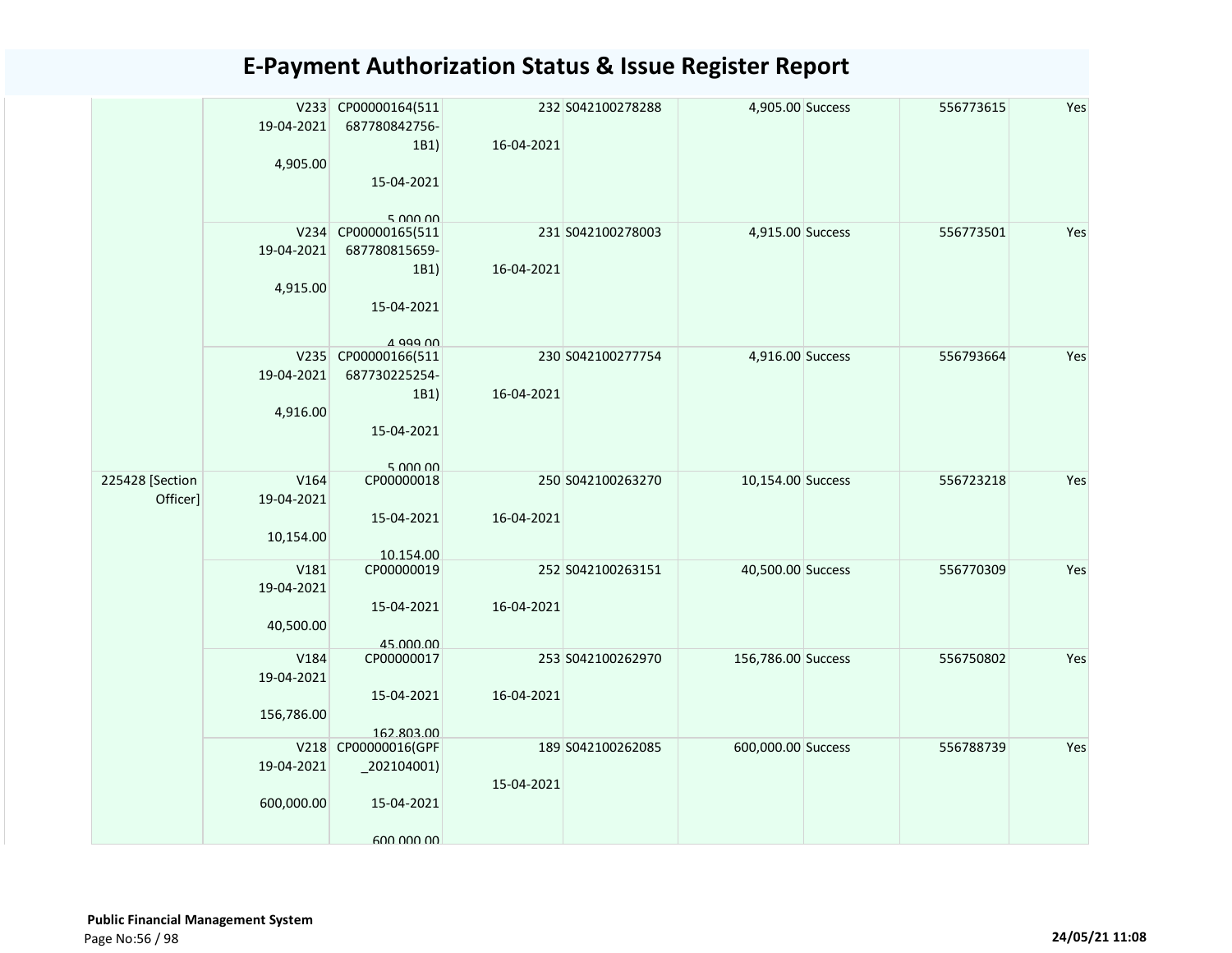|    | 225438 [Asstt<br>Accounts Officer] | V192<br>19-04-2021 | CP00000017                            |            | 228 S042100276759              | 1,735.00 Success                       | 556773389              | Yes        |
|----|------------------------------------|--------------------|---------------------------------------|------------|--------------------------------|----------------------------------------|------------------------|------------|
|    |                                    | 1,735.00           | 15-04-2021<br>1.735.00                | 16-04-2021 |                                |                                        |                        |            |
|    |                                    | V193<br>19-04-2021 | CP00000018                            |            | 227 S042100276655              | 7,276.00 Success                       | 556793429              | Yes        |
|    |                                    | 7,276.00           | 15-04-2021<br>7.276.00                | 16-04-2021 |                                |                                        |                        |            |
|    |                                    | V194<br>19-04-2021 | CP00000019                            |            | 226 S042100263234              | 45,622.00 Success                      | 556834068              | Yes        |
|    |                                    | 45,622.00          | 15-04-2021<br>47.476.00               | 16-04-2021 |                                |                                        |                        |            |
|    |                                    | 19-04-2021         | V236 CP00000020(GPF<br>$_2$ 02104001) |            | 249 S042100261784              | 100,000.00 Success                     | 556788601              | Yes        |
|    |                                    | 100,000.00         | 16-04-2021                            | 16-04-2021 |                                |                                        |                        |            |
|    |                                    |                    | 100,000,00                            |            |                                |                                        |                        |            |
| 9  | <b>Issue Date: 20-04-2021</b>      |                    |                                       |            |                                | 102,987,500.00                         |                        |            |
|    | 225427 [Under<br>Secretary]        | V237<br>20-04-2021 | CP00000183<br>16-04-2021              | 19-04-2021 | 262 S042100317283              | 102,987,500.00 Success                 | 570099774              | Yes        |
|    |                                    |                    |                                       |            |                                |                                        |                        |            |
|    |                                    | 102,987,500.00     |                                       |            |                                |                                        |                        |            |
| 10 | <b>Issue Date: 22-04-2021</b>      |                    | 102.987.500.00                        |            |                                | 22,330,499.00                          |                        |            |
|    | 225427 [Under<br>Secretary]        | V239<br>22-04-2021 | CP00000209(202<br>104007)             |            | 272 S042100942451              | 38,282.00 Success                      | 678771208              | Yes        |
|    |                                    | 1,394,372.00       | 19-04-2021                            |            | 20-04-2021 S042100942452       | 42,412.00 Success                      | 678771210              | Yes        |
|    |                                    |                    | 2,017,590.00                          |            | S042100942453                  | 29,512.00 Success                      | 678771211              | Yes        |
|    |                                    |                    |                                       |            | S042100942454                  | 25,724.00 Success                      | 678771212              | Yes        |
|    |                                    |                    |                                       |            | S042100942455                  | 33,724.00 Success                      | 678771213              | Yes        |
|    |                                    |                    |                                       |            | S042100942456<br>S042100942457 | 33,608.00 Success<br>23,724.00 Success | 678771214<br>678771215 | Yes<br>Yes |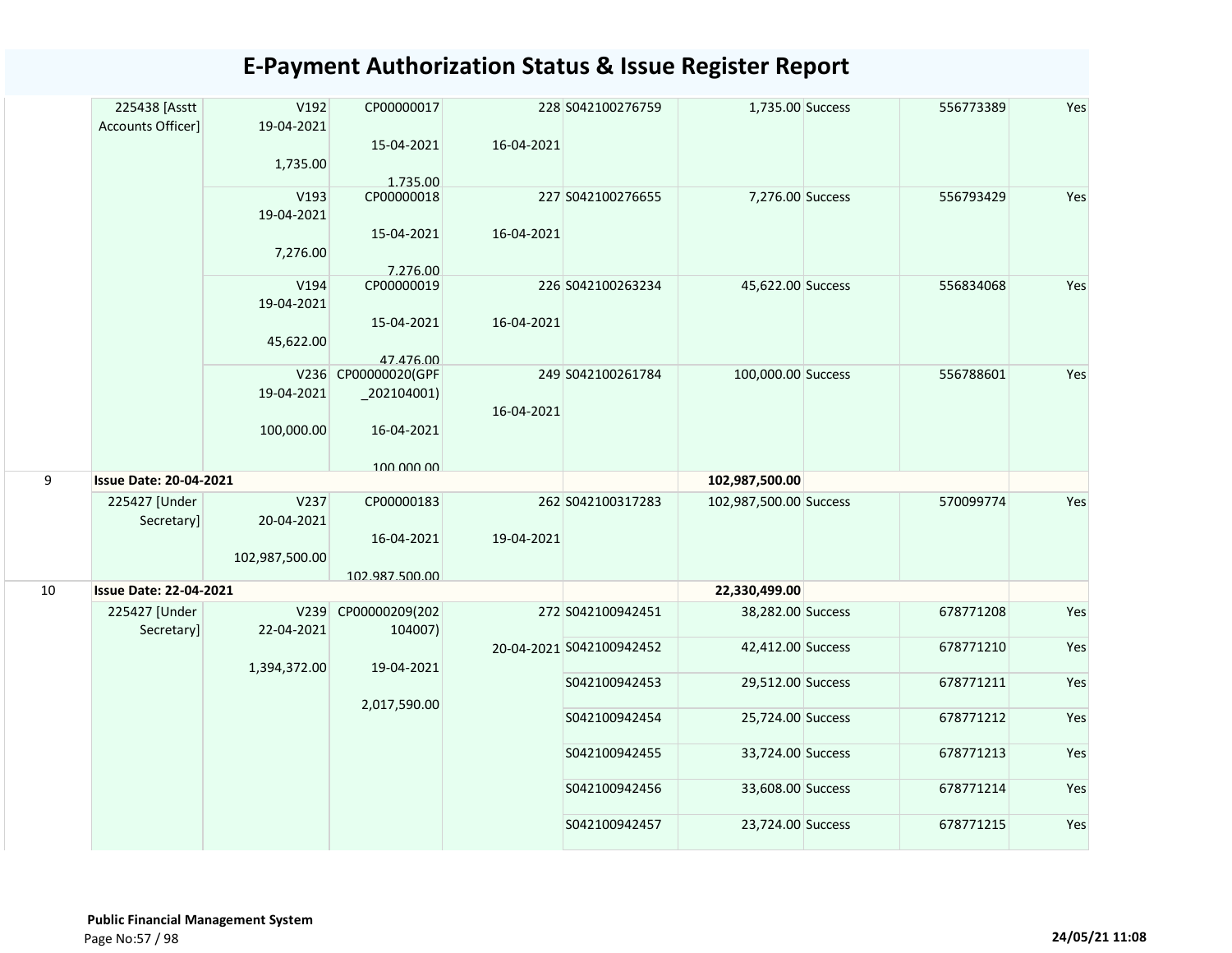| Yes | 678771216 | 35,724.00 Success | S042100942458 |
|-----|-----------|-------------------|---------------|
| Yes | 678771217 | 37,437.00 Success | S042100942459 |
| Yes | 678771218 | 30,799.00 Success | S042100942460 |
| Yes | 678771219 | 20,318.00 Success | S042100942461 |
| Yes | 678771220 | 38,282.00 Success | S042100942462 |
| Yes | 678771221 | 33,532.00 Success | S042100942463 |
| Yes | 678771222 | 33,532.00 Success | S042100942464 |
| Yes | 678771223 | 43,532.00 Success | S042100942465 |
| Yes | 678771224 | 40,282.00 Success | S042100942466 |
| Yes | 678771225 | 41,627.00 Success | S042100942467 |
| Yes | 678771226 | 29,512.00 Success | S042100942468 |
| Yes | 678771227 | 38,532.00 Success | S042100942469 |
| Yes | 678771228 | 33,282.00 Success | S042100942470 |
| Yes | 678771229 | 38,512.00 Success | S042100942471 |
| Yes | 678771230 | 37,122.00 Success | S042100942472 |
| Yes | 678771231 | 19,512.00 Success | S042100942473 |
| Yes | 678771232 | 38,282.00 Success | S042100942474 |
| Yes | 678771233 | 29,512.00 Success | S042100942475 |
| Yes | 678771234 | 35,083.00 Success | S042100942476 |
| Yes | 678771235 | 32,799.00 Success | S042100942477 |
| Yes | 678771236 | 49,532.00 Success | S042100942478 |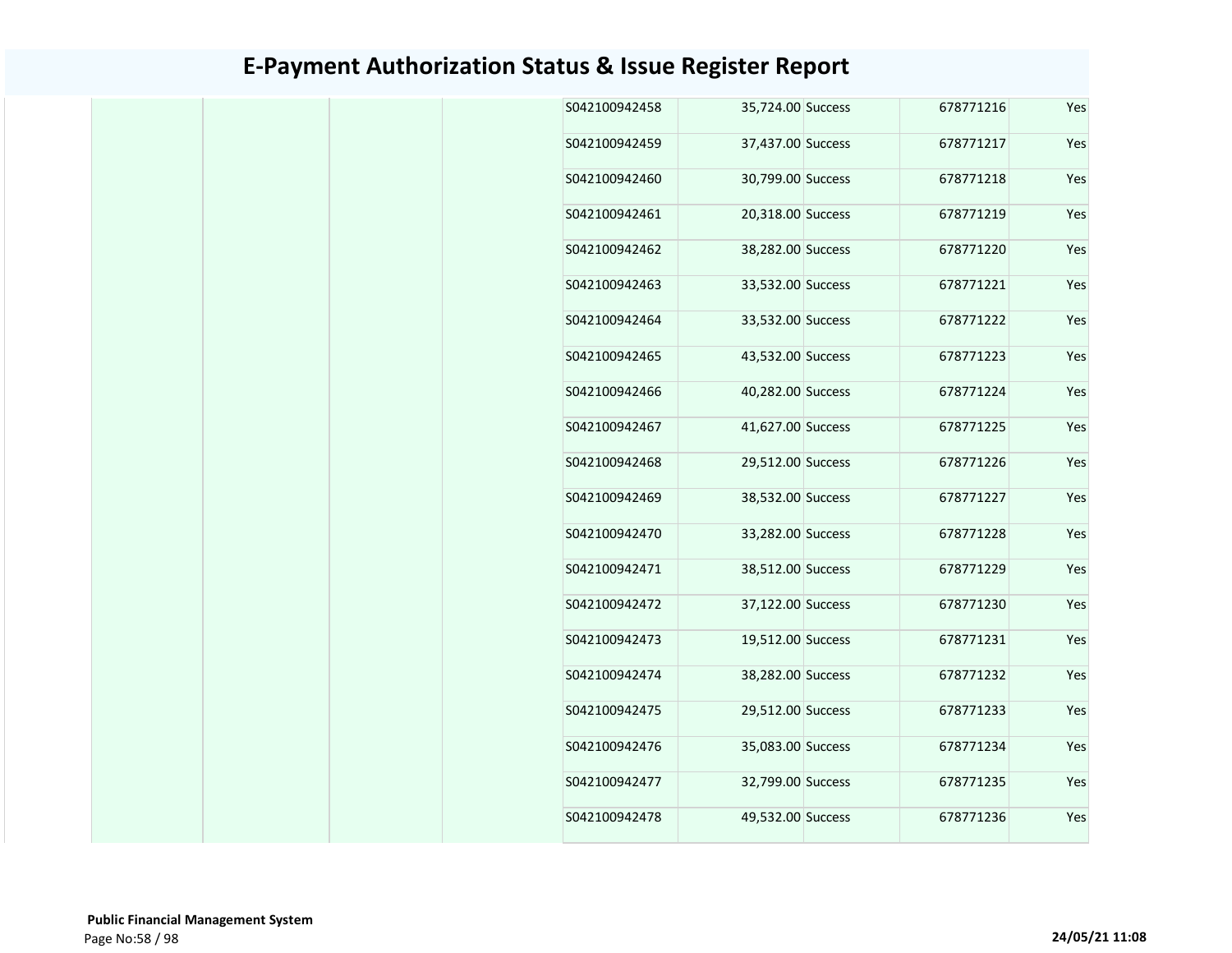| 41,772.00 Success<br>S042100942479<br>678771237<br>41,417.00 Success<br>S042100942480<br>678771238<br>26,491.00 Success<br>S042100942481<br>678771239<br>S042100942482<br>24,512.00 Success<br>678771240<br>S042100942483<br>38,282.00 Success<br>678771241<br>34,833.00 Success<br>S042100942484<br>678771242<br>S042100942485<br>38,512.00 Success<br>678771243<br>30,799.00 Success<br>678771244<br>S042100942486<br>S042100942487<br>27,437.00 Success<br>678771245<br>S042100942488<br>29,416.00 Success<br>678771246<br>50,494.00 Success<br>S042100942489<br>678771247<br>46,676.00 Success<br>S042100942490<br>678771248 |  |  |  |     |
|----------------------------------------------------------------------------------------------------------------------------------------------------------------------------------------------------------------------------------------------------------------------------------------------------------------------------------------------------------------------------------------------------------------------------------------------------------------------------------------------------------------------------------------------------------------------------------------------------------------------------------|--|--|--|-----|
|                                                                                                                                                                                                                                                                                                                                                                                                                                                                                                                                                                                                                                  |  |  |  | Yes |
|                                                                                                                                                                                                                                                                                                                                                                                                                                                                                                                                                                                                                                  |  |  |  | Yes |
|                                                                                                                                                                                                                                                                                                                                                                                                                                                                                                                                                                                                                                  |  |  |  | Yes |
|                                                                                                                                                                                                                                                                                                                                                                                                                                                                                                                                                                                                                                  |  |  |  | Yes |
|                                                                                                                                                                                                                                                                                                                                                                                                                                                                                                                                                                                                                                  |  |  |  | Yes |
|                                                                                                                                                                                                                                                                                                                                                                                                                                                                                                                                                                                                                                  |  |  |  | Yes |
|                                                                                                                                                                                                                                                                                                                                                                                                                                                                                                                                                                                                                                  |  |  |  | Yes |
|                                                                                                                                                                                                                                                                                                                                                                                                                                                                                                                                                                                                                                  |  |  |  | Yes |
|                                                                                                                                                                                                                                                                                                                                                                                                                                                                                                                                                                                                                                  |  |  |  | Yes |
|                                                                                                                                                                                                                                                                                                                                                                                                                                                                                                                                                                                                                                  |  |  |  | Yes |
|                                                                                                                                                                                                                                                                                                                                                                                                                                                                                                                                                                                                                                  |  |  |  | Yes |
|                                                                                                                                                                                                                                                                                                                                                                                                                                                                                                                                                                                                                                  |  |  |  | Yes |
| V240 CP00000210(202<br>273 S042100938427<br>35,568.00 Success<br>678726715<br>22-04-2021<br>104030)                                                                                                                                                                                                                                                                                                                                                                                                                                                                                                                              |  |  |  | Yes |
| 40,653.00 Success<br>678726716<br>20-04-2021 S042100938428<br>113,771.00<br>19-04-2021                                                                                                                                                                                                                                                                                                                                                                                                                                                                                                                                           |  |  |  | Yes |
| S042100938429<br>37,550.00 Success<br>678726717                                                                                                                                                                                                                                                                                                                                                                                                                                                                                                                                                                                  |  |  |  | Yes |
| 124 674 00<br>V241 CP00000211(202<br>26,812.00 Success<br>274 S042100938452<br>678726719<br>22-04-2021<br>104029)                                                                                                                                                                                                                                                                                                                                                                                                                                                                                                                |  |  |  | Yes |
| 29,339.00 Success<br>678726720<br>20-04-2021 S042100938453                                                                                                                                                                                                                                                                                                                                                                                                                                                                                                                                                                       |  |  |  | Yes |
| 144,418.00<br>19-04-2021<br>S042100938454<br>29,589.00 Success<br>678726721                                                                                                                                                                                                                                                                                                                                                                                                                                                                                                                                                      |  |  |  | Yes |
| 157,867.00<br>S042100938455<br>29,339.00 Success<br>678726722                                                                                                                                                                                                                                                                                                                                                                                                                                                                                                                                                                    |  |  |  | Yes |
| S042100938456<br>29,339.00 Success<br>678726723                                                                                                                                                                                                                                                                                                                                                                                                                                                                                                                                                                                  |  |  |  | Yes |
| V242 CP00000212(202<br>275 S042100938490<br>155,170.00 Success<br>678726725<br>22-04-2021<br>104028)                                                                                                                                                                                                                                                                                                                                                                                                                                                                                                                             |  |  |  | Yes |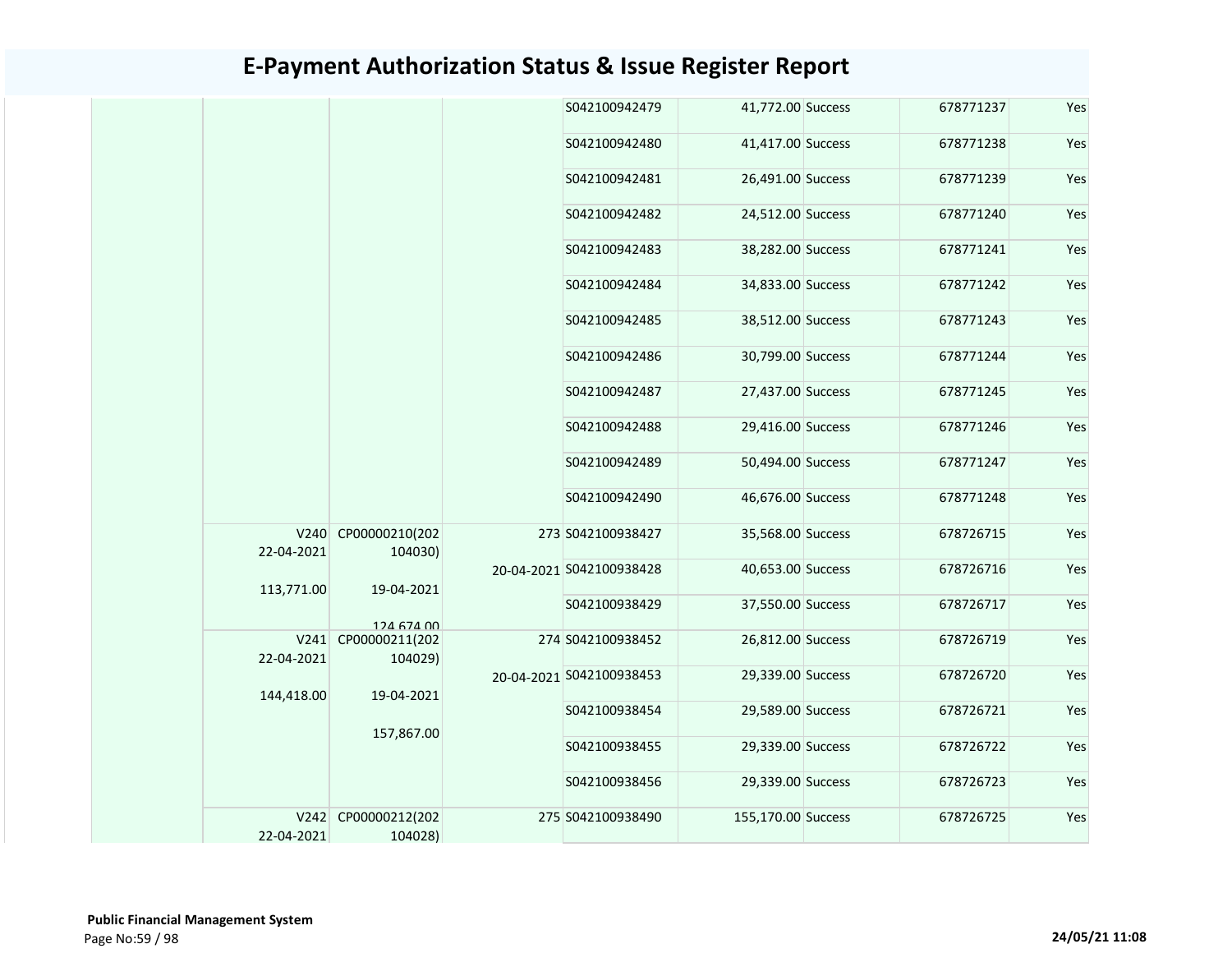|  | 534,544.00         | 19-04-2021                |  | 20-04-2021 S042100938491 | 25,647.00 Success | 678726726 | Yes |               |                   |           |     |
|--|--------------------|---------------------------|--|--------------------------|-------------------|-----------|-----|---------------|-------------------|-----------|-----|
|  |                    | 581,504.00                |  | S042100938492            | 55,677.00 Success | 678726727 | Yes |               |                   |           |     |
|  |                    |                           |  | S042100938493            | 28,375.00 Success | 678726728 | Yes |               |                   |           |     |
|  |                    |                           |  |                          |                   |           |     | S042100938494 | 67,452.00 Success | 678726729 | Yes |
|  |                    |                           |  | S042100938495            | 30,715.00 Success | 678726730 | Yes |               |                   |           |     |
|  |                    |                           |  | S042100938496            | 68,704.00 Success | 678726731 | Yes |               |                   |           |     |
|  |                    |                           |  | S042100938497            | 29,077.00 Success | 678726732 | Yes |               |                   |           |     |
|  |                    |                           |  | S042100938498            | 73,727.00 Success | 678726733 | Yes |               |                   |           |     |
|  | V243<br>22-04-2021 | CP00000213(202<br>104027) |  | 276 S042100938515        | 38,342.00 Success | 678726737 | Yes |               |                   |           |     |
|  | 187,333.00         | 19-04-2021<br>235,070.00  |  | 20-04-2021 S042100938516 | 36,532.00 Success | 678726738 | Yes |               |                   |           |     |
|  |                    |                           |  | S042100938517            | 45,462.00 Success | 678726739 | Yes |               |                   |           |     |
|  |                    |                           |  | S042100938518            | 28,515.00 Success | 678726741 | Yes |               |                   |           |     |
|  |                    |                           |  | S042100938519            | 38,482.00 Success | 678726742 | Yes |               |                   |           |     |
|  | V244<br>22-04-2021 | CP00000214(202<br>104019) |  | 277 S042100938633        | 27,062.00 Success | 678726744 | Yes |               |                   |           |     |
|  | 830,236.00         | 19-04-2021                |  | 20-04-2021 S042100938634 | 26,812.00 Success | 678726745 | Yes |               |                   |           |     |
|  |                    | 910,711.00                |  | S042100938635            | 26,812.00 Success | 678726746 | Yes |               |                   |           |     |
|  |                    |                           |  | S042100938636            | 26,812.00 Success | 678726747 | Yes |               |                   |           |     |
|  |                    |                           |  | S042100938637            | 21,208.00 Success | 678726748 | Yes |               |                   |           |     |
|  |                    |                           |  | S042100938638            | 26,812.00 Success | 678726749 | Yes |               |                   |           |     |
|  |                    |                           |  | S042100938639            | 25,812.00 Success | 678726750 | Yes |               |                   |           |     |
|  |                    |                           |  | S042100938640            | 26,812.00 Success | 678726751 | Yes |               |                   |           |     |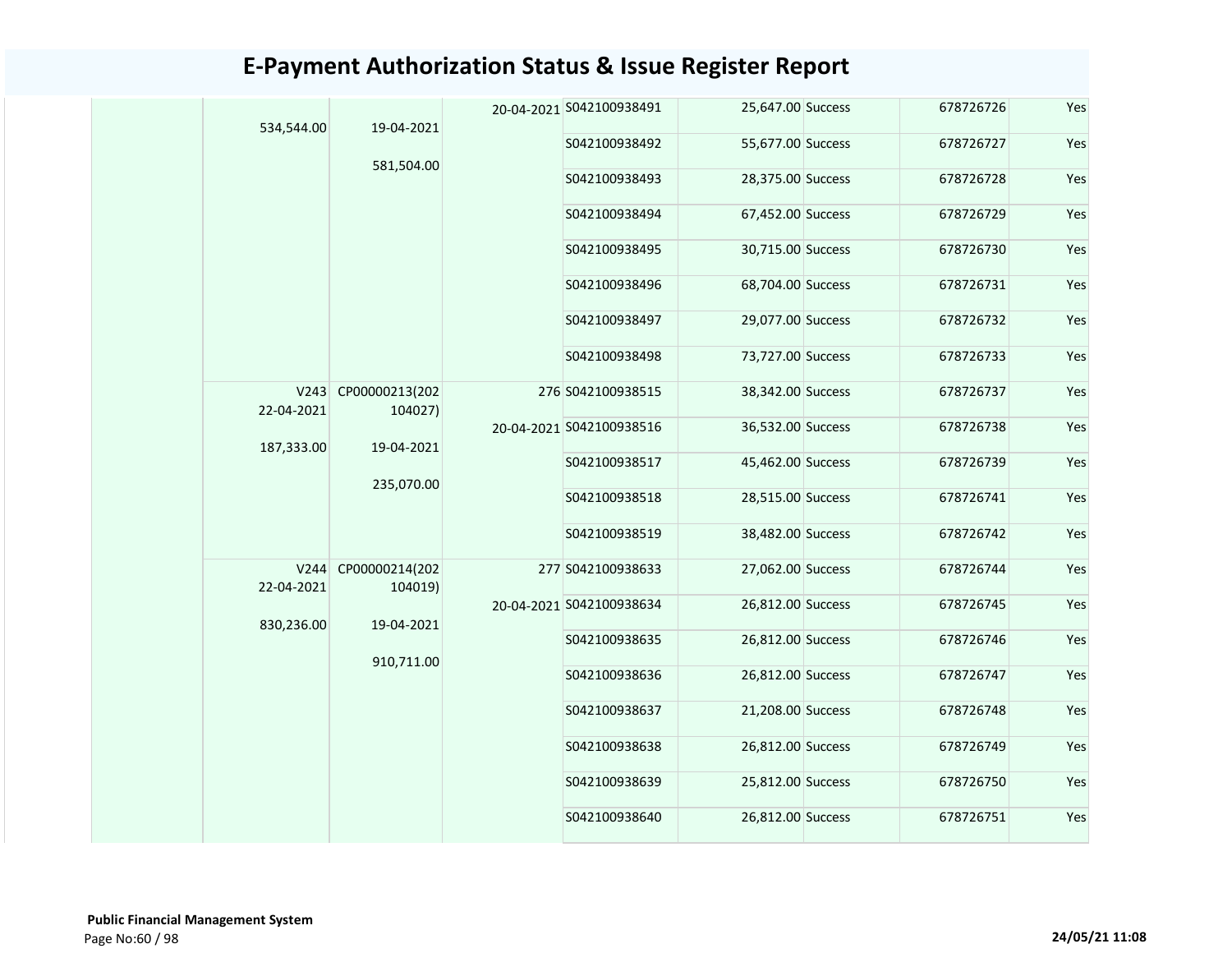| 678726752 |  | S042100938641                                                                                                                                                                                                                                                                                                                                                                                                                                         |
|-----------|--|-------------------------------------------------------------------------------------------------------------------------------------------------------------------------------------------------------------------------------------------------------------------------------------------------------------------------------------------------------------------------------------------------------------------------------------------------------|
| 678726753 |  | S042100938642                                                                                                                                                                                                                                                                                                                                                                                                                                         |
| 678726754 |  | S042100938643                                                                                                                                                                                                                                                                                                                                                                                                                                         |
| 678726755 |  | S042100938644                                                                                                                                                                                                                                                                                                                                                                                                                                         |
| 678726756 |  | S042100938645                                                                                                                                                                                                                                                                                                                                                                                                                                         |
| 678726757 |  | S042100938646                                                                                                                                                                                                                                                                                                                                                                                                                                         |
| 678726759 |  | S042100938647                                                                                                                                                                                                                                                                                                                                                                                                                                         |
| 678726760 |  | S042100938648                                                                                                                                                                                                                                                                                                                                                                                                                                         |
| 678726761 |  | S042100938649                                                                                                                                                                                                                                                                                                                                                                                                                                         |
| 678726762 |  | S042100938650                                                                                                                                                                                                                                                                                                                                                                                                                                         |
| 678726763 |  | S042100938651                                                                                                                                                                                                                                                                                                                                                                                                                                         |
| 678726764 |  | S042100938652                                                                                                                                                                                                                                                                                                                                                                                                                                         |
| 678726765 |  | S042100938653                                                                                                                                                                                                                                                                                                                                                                                                                                         |
| 678726767 |  | S042100938654                                                                                                                                                                                                                                                                                                                                                                                                                                         |
| 678726768 |  | S042100938655                                                                                                                                                                                                                                                                                                                                                                                                                                         |
| 678726769 |  | S042100938656                                                                                                                                                                                                                                                                                                                                                                                                                                         |
| 678726770 |  | S042100938657                                                                                                                                                                                                                                                                                                                                                                                                                                         |
| 678726771 |  | S042100938658                                                                                                                                                                                                                                                                                                                                                                                                                                         |
| 678726772 |  | S042100938659                                                                                                                                                                                                                                                                                                                                                                                                                                         |
| 678726773 |  | S042100938660                                                                                                                                                                                                                                                                                                                                                                                                                                         |
| 678726774 |  | S042100938661                                                                                                                                                                                                                                                                                                                                                                                                                                         |
|           |  | 26,812.00 Success<br>25,812.00 Success<br>25,812.00 Success<br>26,812.00 Success<br>25,812.00 Success<br>26,812.00 Success<br>26,812.00 Success<br>26,812.00 Success<br>26,812.00 Success<br>26,812.00 Success<br>26,812.00 Success<br>26,812.00 Success<br>21,236.00 Success<br>25,232.00 Success<br>26,812.00 Success<br>26,812.00 Success<br>26,812.00 Success<br>26,812.00 Success<br>26,812.00 Success<br>26,180.00 Success<br>19,576.00 Success |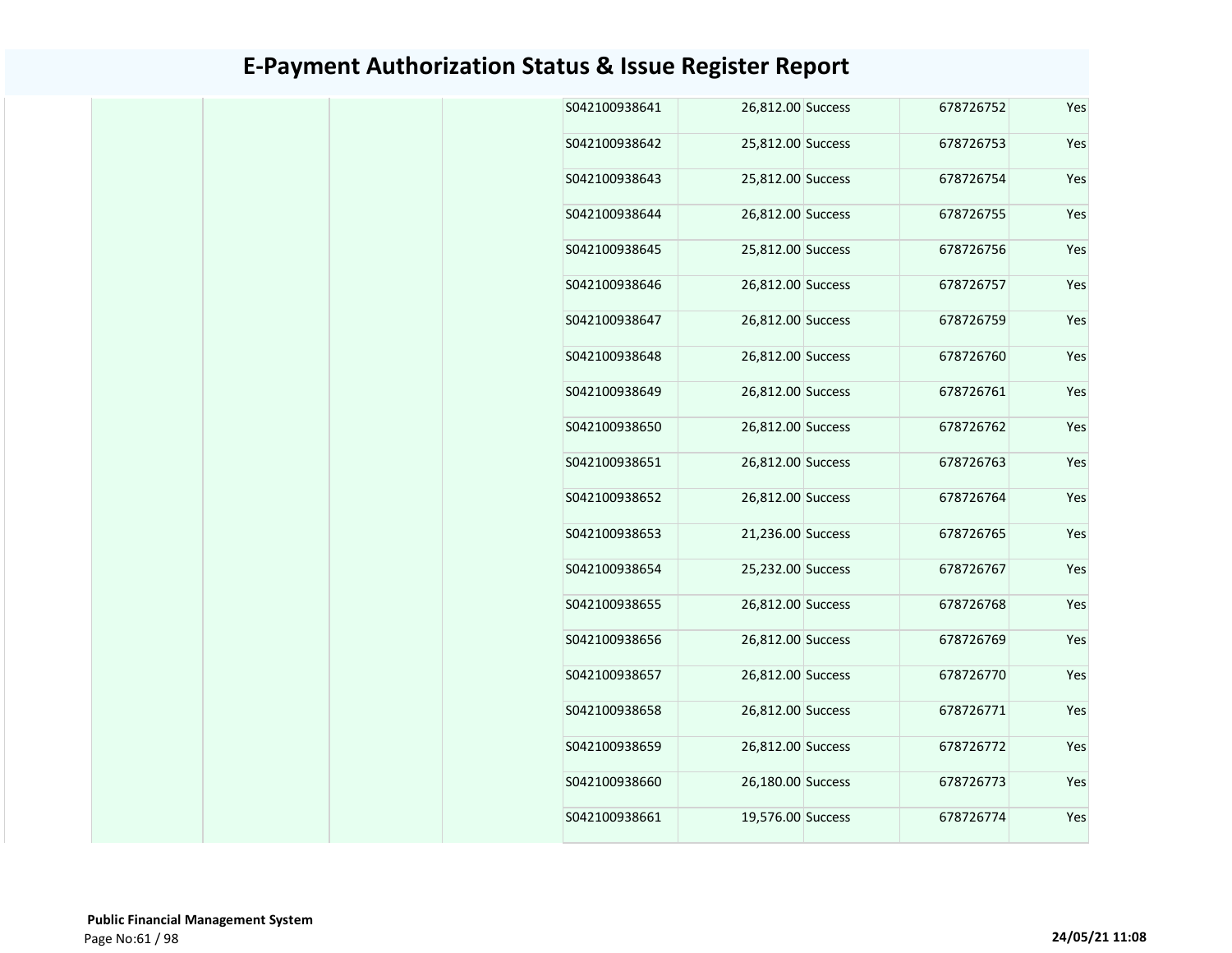|                    |                           |            | S042100938662            | 26,812.00 Success  | 678726775 | Yes |
|--------------------|---------------------------|------------|--------------------------|--------------------|-----------|-----|
|                    |                           |            | S042100938663            | 26,180.00 Success  | 678726776 | Yes |
|                    |                           |            | S042100938664            | 24,074.00 Success  | 678726777 | Yes |
| V245<br>22-04-2021 | CP00000215(202<br>104018) |            | 278 S042100938781        | 52,032.00 Success  | 678726779 | Yes |
|                    |                           |            | 20-04-2021 S042100938782 | 58,666.00 Success  | 678726780 | Yes |
| 216,828.00         | 19-04-2021                |            | S042100938783            | 70,563.00 Success  | 678726781 | Yes |
|                    | 365,088.00                |            | S042100938784            | 35,567.00 Success  | 678726782 | Yes |
| V246<br>22-04-2021 | CP00000216(202<br>104004) |            | 279 S042100938807        | 126,149.00 Success | 678726784 | Yes |
|                    |                           | 19-04-2021 | 20-04-2021 S042100938808 | 74,850.00 Success  | 678726785 | Yes |
| 456,560.00         | 980,370.00                |            | S042100938809            | 121,911.00 Success | 678726786 | Yes |
|                    |                           |            | S042100938810            | 81,739.00 Success  | 678726788 | Yes |
|                    |                           |            | S042100938811            | 51,911.00 Success  | 678726789 | Yes |
| V247<br>22-04-2021 | CP00000217(202<br>104008) |            | 280 S042100938865        | 129,181.00 Success | 678726791 | Yes |
| 689,388.00         | 19-04-2021                |            | 20-04-2021 S042100938866 | 92,996.00 Success  | 678726792 | Yes |
|                    |                           |            | S042100938867            | 98,961.00 Success  | 678726793 | Yes |
|                    | 876,541.00                |            | S042100938868            | 76,904.00 Success  | 678726794 | Yes |
|                    |                           |            | S042100938869            | 82,611.00 Success  | 678726795 | Yes |
|                    |                           |            | S042100938870            | 129,538.00 Success | 678726796 | Yes |
|                    |                           |            | S042100938871            | 79,197.00 Success  | 678726797 | Yes |
| V248<br>22-04-2021 | CP00000218(202<br>104009) |            | 281 S042100938937        | 73,674.00 Success  | 678726799 | Yes |
| 869,259.00         | 19-04-2021                |            | 20-04-2021 S042100938938 | 42,934.00 Success  | 678726800 | Yes |
|                    |                           |            |                          |                    |           |     |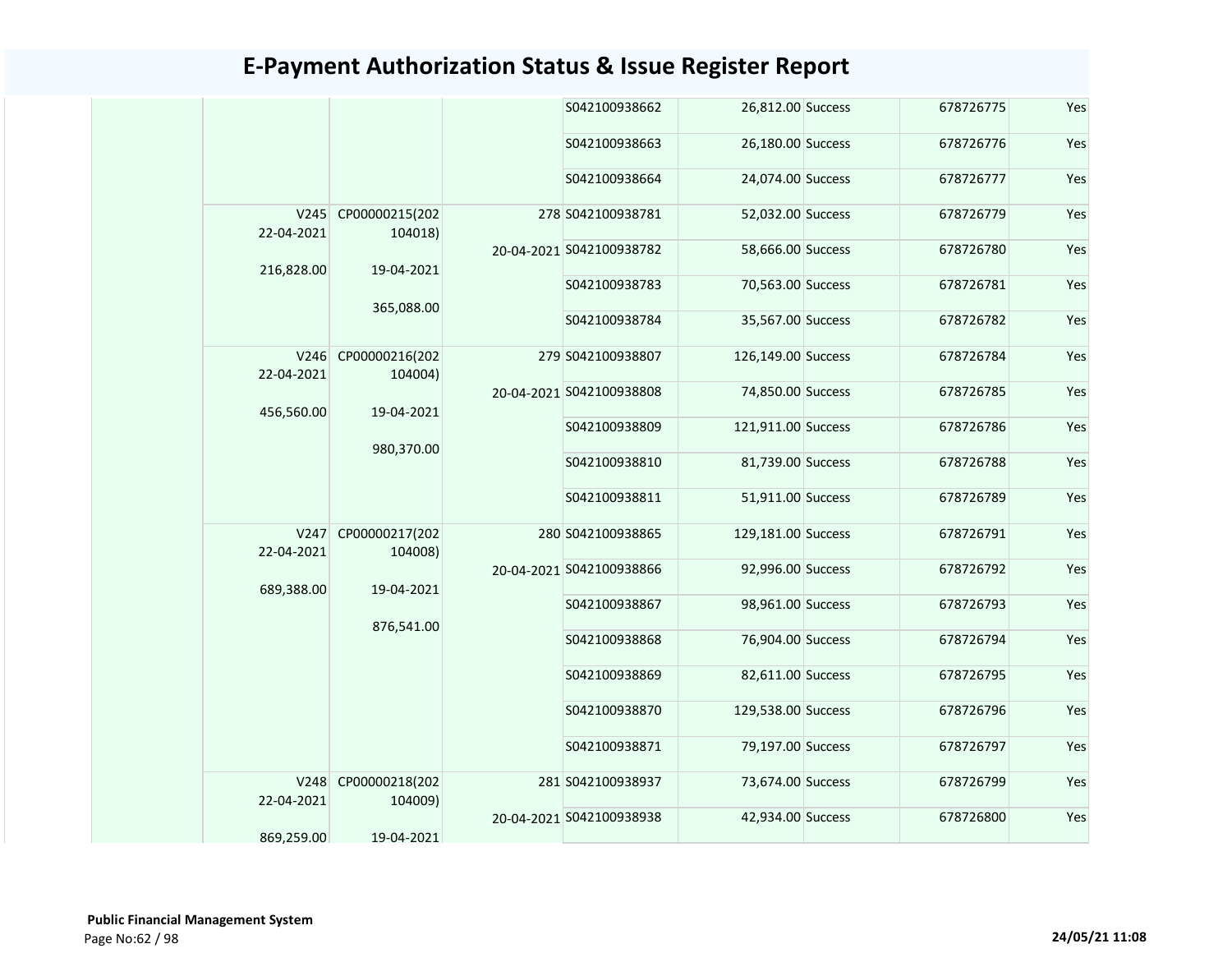|                    |                           |                            | S042100938939            | 48,393.00 Success  | 678726801 | Yes |
|--------------------|---------------------------|----------------------------|--------------------------|--------------------|-----------|-----|
|                    | 1,372,319.00              |                            | S042100938940            | 83,268.00 Success  | 678726802 | Yes |
|                    |                           |                            | S042100938941            | 68,822.00 Success  | 678726803 | Yes |
|                    |                           |                            | S042100938942            | 68,367.00 Success  | 678726804 | Yes |
|                    |                           |                            | S042100938943            | 64,430.00 Success  | 678726805 | Yes |
|                    |                           |                            | S042100938944            | 87,540.00 Success  | 678726806 | Yes |
|                    |                           |                            | S042100938945            | 70,827.00 Success  | 678726807 | Yes |
|                    |                           |                            | S042100938946            | 40,337.00 Success  | 678726808 | Yes |
|                    |                           |                            | S042100938947            | 79,819.00 Success  | 678726809 | Yes |
|                    |                           |                            | S042100938948            | 86,540.00 Success  | 678726810 | Yes |
|                    |                           |                            | S042100938949            | 54,308.00 Success  | 678726811 | Yes |
| V249<br>22-04-2021 | CP00000219(202<br>104016) | 19-04-2021<br>2,709,246.00 | 282 S042100939824        | 59,367.00 Success  | 678726816 | Yes |
|                    |                           |                            | 20-04-2021 S042100939825 | 111,358.00 Success | 678726817 | Yes |
| 1,569,029.00       |                           |                            | S042100939826            | 69,507.00 Success  | 678726818 | Yes |
|                    |                           |                            | S042100939827            | 77,892.00 Success  | 678726819 | Yes |
|                    |                           |                            | S042100939828            | 94,198.00 Success  | 678726820 | Yes |
|                    |                           |                            | S042100939829            | 59,992.00 Success  | 678726821 | Yes |
|                    |                           |                            | S042100939830            | 62,208.00 Success  | 678726822 | Yes |
|                    |                           |                            | S042100939831            | 84,367.00 Success  | 678726823 | Yes |
|                    |                           |                            | S042100939832            | 44,722.00 Success  | 678726824 | Yes |
|                    |                           |                            | S042100939833            | 76,880.00 Success  | 678726825 | Yes |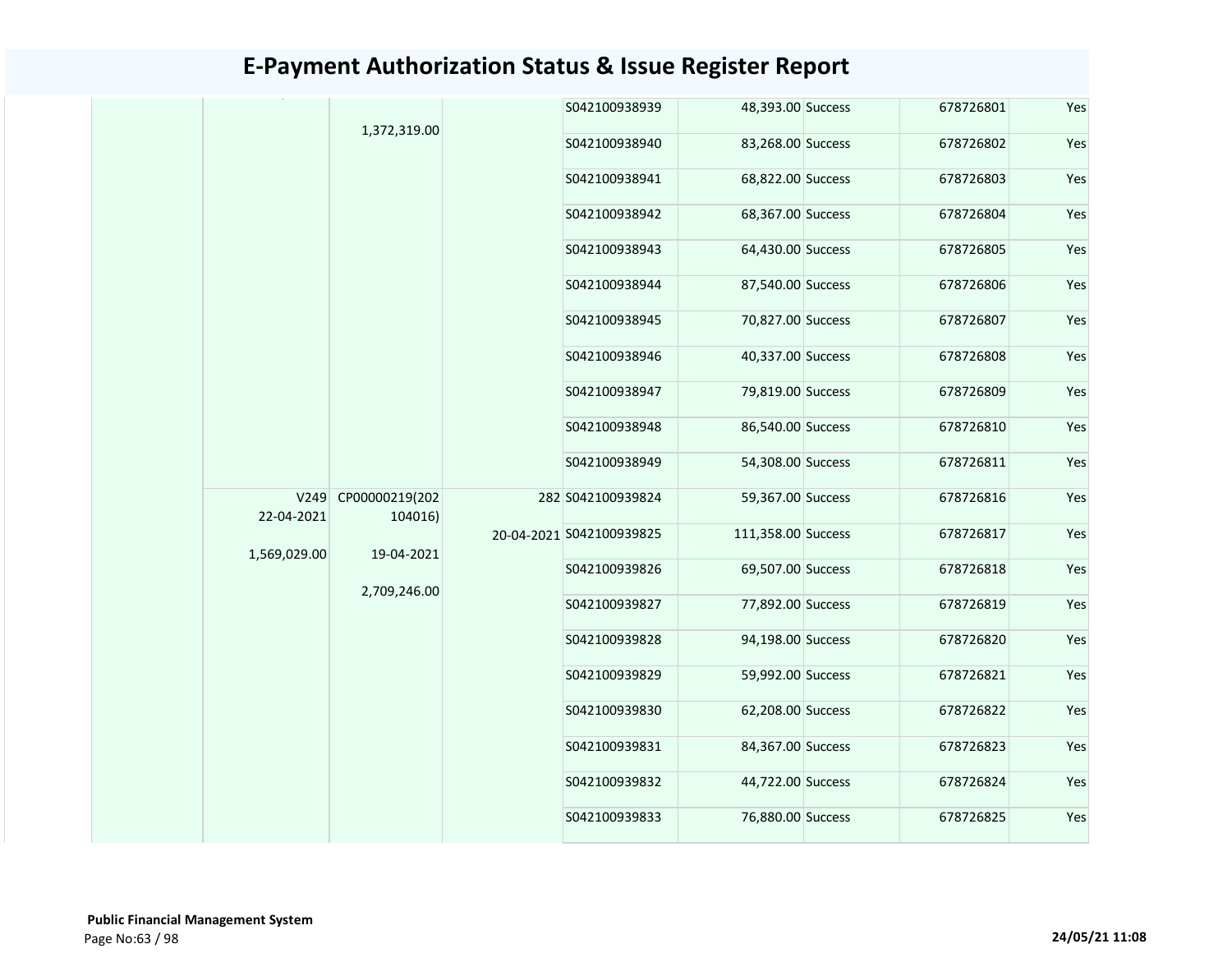|  |              |                                              | S042100939834 | 101,898.00 Success       | 678726826          | Yes       |     |
|--|--------------|----------------------------------------------|---------------|--------------------------|--------------------|-----------|-----|
|  |              |                                              |               | S042100939835            | 55,552.00 Success  | 678726827 | Yes |
|  |              |                                              |               | S042100939836            | 92,538.00 Success  | 678726828 | Yes |
|  |              |                                              |               | S042100939837            | 58,642.00 Success  | 678726829 | Yes |
|  |              |                                              |               | S042100939838            | 59,922.00 Success  | 678726830 | Yes |
|  |              |                                              |               | S042100939839            | 56,012.00 Success  | 678726831 | Yes |
|  |              |                                              |               | S042100939840            | 34,133.00 Success  | 678726832 | Yes |
|  |              |                                              |               | S042100939841            | 100,305.00 Success | 678726833 | Yes |
|  |              |                                              |               | S042100939842            | 61,558.00 Success  | 678726834 | Yes |
|  |              |                                              |               | S042100939843            | 96,558.00 Success  | 678726835 | Yes |
|  |              |                                              |               | S042100939844            | 46,498.00 Success  | 678726836 | Yes |
|  |              |                                              | S042100939845 | 64,922.00 Success        | 678726838          | Yes       |     |
|  | 22-04-2021   | V250 CP00000220(202<br>104013)<br>19-04-2021 |               | 283 S042100939970        | 74,319.00 Success  | 678771077 | Yes |
|  | 1,781,266.00 |                                              |               | 20-04-2021 S042100939971 | 73,279.00 Success  | 678771078 | Yes |
|  |              | 2,125,711.00                                 |               | S042100939972            | 78,063.00 Success  | 678771079 | Yes |
|  |              |                                              |               | S042100939973            | 75,983.00 Success  | 678771080 | Yes |
|  |              |                                              |               | S042100939974            | 78,727.00 Success  | 678771081 | Yes |
|  |              |                                              |               | S042100939975            | 65,538.00 Success  | 678771082 | Yes |
|  |              |                                              |               | S042100939976            | 76,399.00 Success  | 678771083 | Yes |
|  |              |                                              |               | S042100939977            | 75,359.00 Success  | 678771084 | Yes |
|  |              |                                              |               | S042100939978            | 74,319.00 Success  | 678771085 | Yes |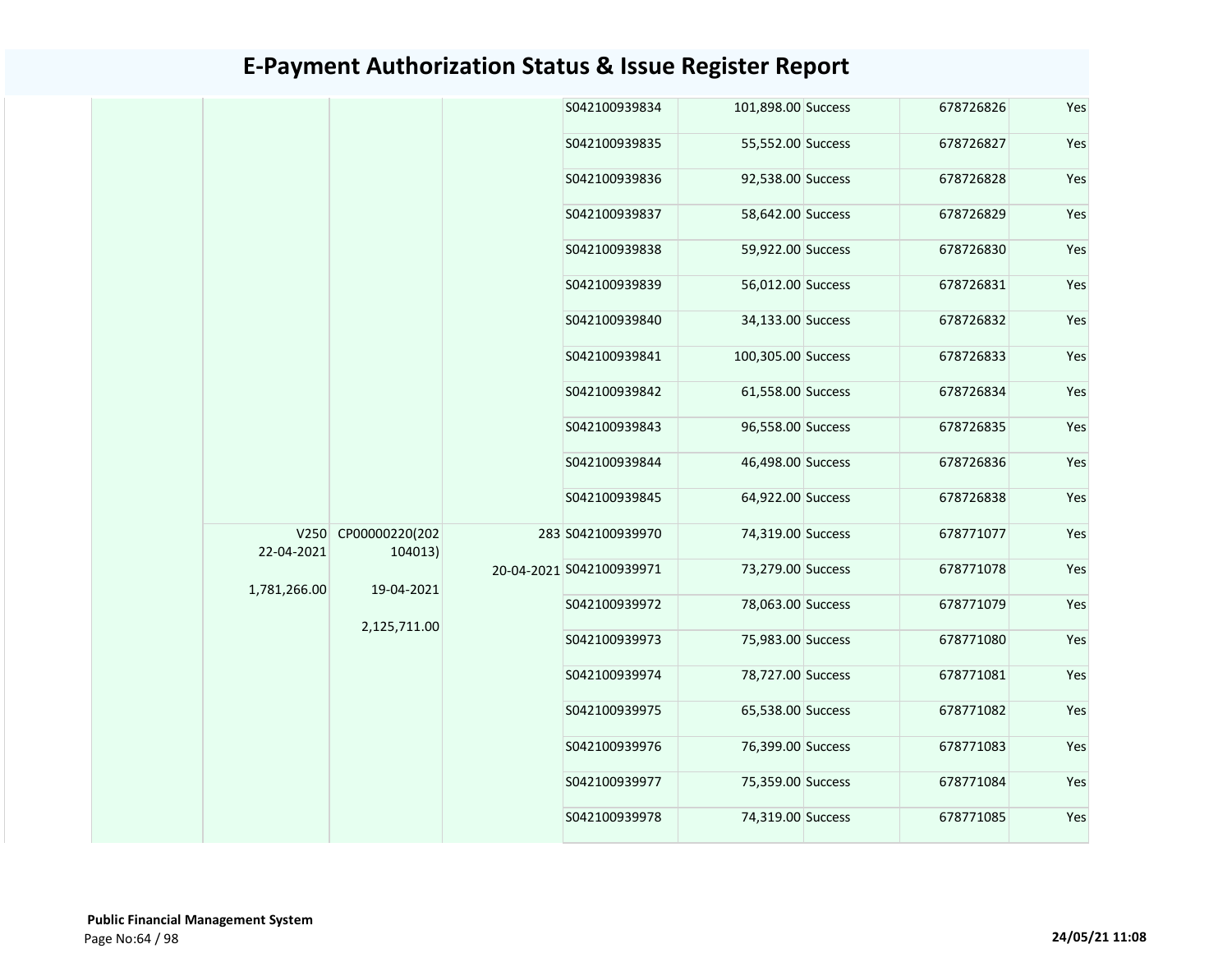|  |              |                            |  | S042100939979                                |                                               | 678771086                                                                                                                                                                                                                                                                                                                                                                                                                                                 | Yes       |
|--|--------------|----------------------------|--|----------------------------------------------|-----------------------------------------------|-----------------------------------------------------------------------------------------------------------------------------------------------------------------------------------------------------------------------------------------------------------------------------------------------------------------------------------------------------------------------------------------------------------------------------------------------------------|-----------|
|  |              |                            |  | S042100939980                                |                                               | 678771087                                                                                                                                                                                                                                                                                                                                                                                                                                                 | Yes       |
|  |              |                            |  | S042100939981                                |                                               | 678771088                                                                                                                                                                                                                                                                                                                                                                                                                                                 | Yes       |
|  |              |                            |  | S042100939982                                |                                               | 678771089                                                                                                                                                                                                                                                                                                                                                                                                                                                 | Yes       |
|  |              |                            |  | S042100939983                                |                                               | 678771090                                                                                                                                                                                                                                                                                                                                                                                                                                                 | Yes       |
|  |              |                            |  | S042100939984                                |                                               | 678771091                                                                                                                                                                                                                                                                                                                                                                                                                                                 | Yes       |
|  |              |                            |  | S042100939985                                |                                               | 678771092                                                                                                                                                                                                                                                                                                                                                                                                                                                 | Yes       |
|  |              |                            |  | S042100939986                                |                                               | 678771093                                                                                                                                                                                                                                                                                                                                                                                                                                                 | Yes       |
|  |              |                            |  | S042100939987                                |                                               | 678771094                                                                                                                                                                                                                                                                                                                                                                                                                                                 | Yes       |
|  |              |                            |  | S042100939988                                |                                               | 678771095                                                                                                                                                                                                                                                                                                                                                                                                                                                 | Yes       |
|  |              |                            |  | S042100939989                                |                                               | 678771096                                                                                                                                                                                                                                                                                                                                                                                                                                                 | Yes       |
|  |              |                            |  | S042100939990                                |                                               | 678771097                                                                                                                                                                                                                                                                                                                                                                                                                                                 | Yes       |
|  |              |                            |  | S042100939991                                |                                               | 678771098                                                                                                                                                                                                                                                                                                                                                                                                                                                 | Yes       |
|  |              |                            |  | S042100939992                                |                                               | 678771099                                                                                                                                                                                                                                                                                                                                                                                                                                                 | Yes       |
|  |              |                            |  | S042100939993                                |                                               | 678771100                                                                                                                                                                                                                                                                                                                                                                                                                                                 | Yes       |
|  |              |                            |  |                                              |                                               | 678771103                                                                                                                                                                                                                                                                                                                                                                                                                                                 | Yes       |
|  |              |                            |  |                                              |                                               | 678771104                                                                                                                                                                                                                                                                                                                                                                                                                                                 | Yes       |
|  |              |                            |  | S042100940867                                |                                               | 678771105                                                                                                                                                                                                                                                                                                                                                                                                                                                 | Yes       |
|  | 5,622,246.00 |                            |  | S042100940868                                |                                               | 678771106                                                                                                                                                                                                                                                                                                                                                                                                                                                 | Yes       |
|  |              |                            |  |                                              | S042100940869                                 |                                                                                                                                                                                                                                                                                                                                                                                                                                                           | 678771107 |
|  |              |                            |  | S042100940870                                |                                               | 678771108                                                                                                                                                                                                                                                                                                                                                                                                                                                 | Yes       |
|  |              | 22-04-2021<br>3,273,742.00 |  | V251 CP00000221(202<br>104015)<br>19-04-2021 | 284 S042100940865<br>20-04-2021 S042100940866 | 76,399.00 Success<br>79,519.00 Success<br>65,515.00 Success<br>77,959.00 Success<br>74,359.00 Success<br>75,399.00 Success<br>74,969.00 Success<br>70,107.00 Success<br>74,319.00 Success<br>75,359.00 Success<br>75,411.00 Success<br>78,063.00 Success<br>73,279.00 Success<br>73,319.00 Success<br>65,304.00 Success<br>95,811.00 Success<br>151,166.00 Success<br>171,195.00 Success<br>82,958.00 Success<br>180,082.00 Success<br>119,237.00 Success |           |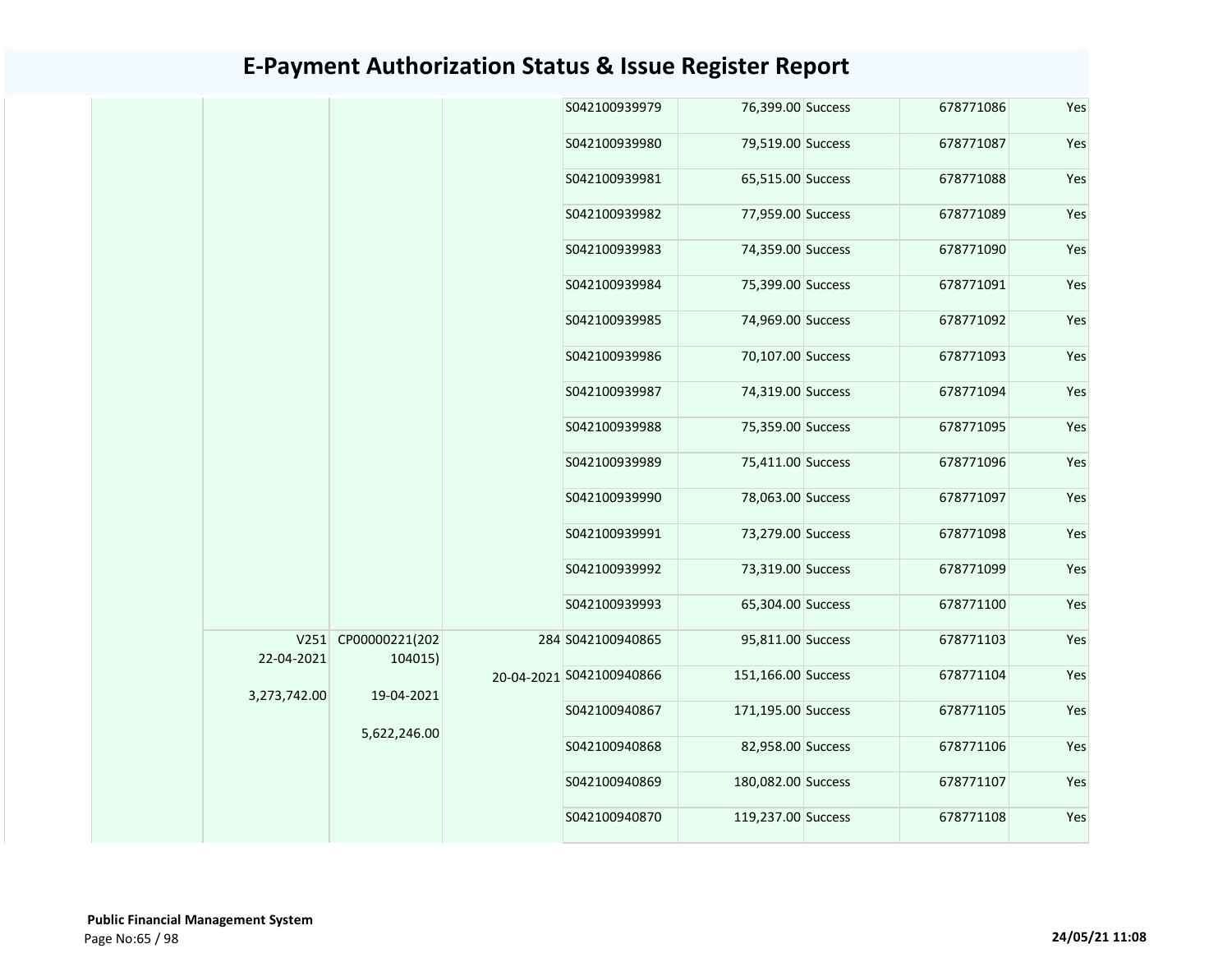| Yes | 678771109 | 68,042.00 Success  | S042100940871 |
|-----|-----------|--------------------|---------------|
| Yes | 678771110 | 49,571.00 Success  | S042100940872 |
| Yes | 678771111 | 122,224.00 Success | S042100940873 |
| Yes | 678771112 | 81,842.00 Success  | S042100940874 |
| Yes | 678771113 | 94,571.00 Success  | S042100940875 |
| Yes | 678771115 | 99,385.00 Success  | S042100940876 |
| Yes | 678771116 | 175,706.00 Success | S042100940877 |
| Yes | 678771117 | 135,086.00 Success | S042100940878 |
| Yes | 678771118 | 150,894.00 Success | S042100940879 |
| Yes | 678771119 | 33,199.00 Success  | S042100940880 |
| Yes | 678771120 | 138,546.00 Success | S042100940881 |
| Yes | 678771121 | 70,335.00 Success  | S042100940882 |
| Yes | 678771122 | 202,882.00 Success | S042100940883 |
| Yes | 678771123 | 155,028.00 Success | S042100940884 |
| Yes | 678771125 | 63,546.00 Success  | S042100940885 |
| Yes | 678771126 | 100,075.00 Success | S042100940886 |
| Yes | 678771127 | 170,666.00 Success | S042100940887 |
| Yes | 678771128 | 94,433.00 Success  | S042100940888 |
| Yes | 678771129 | 167,537.00 Success | S042100940889 |
| Yes | 678771130 | 139,002.00 Success | S042100940890 |
| Yes | 678771131 | 160,723.00 Success | S042100940891 |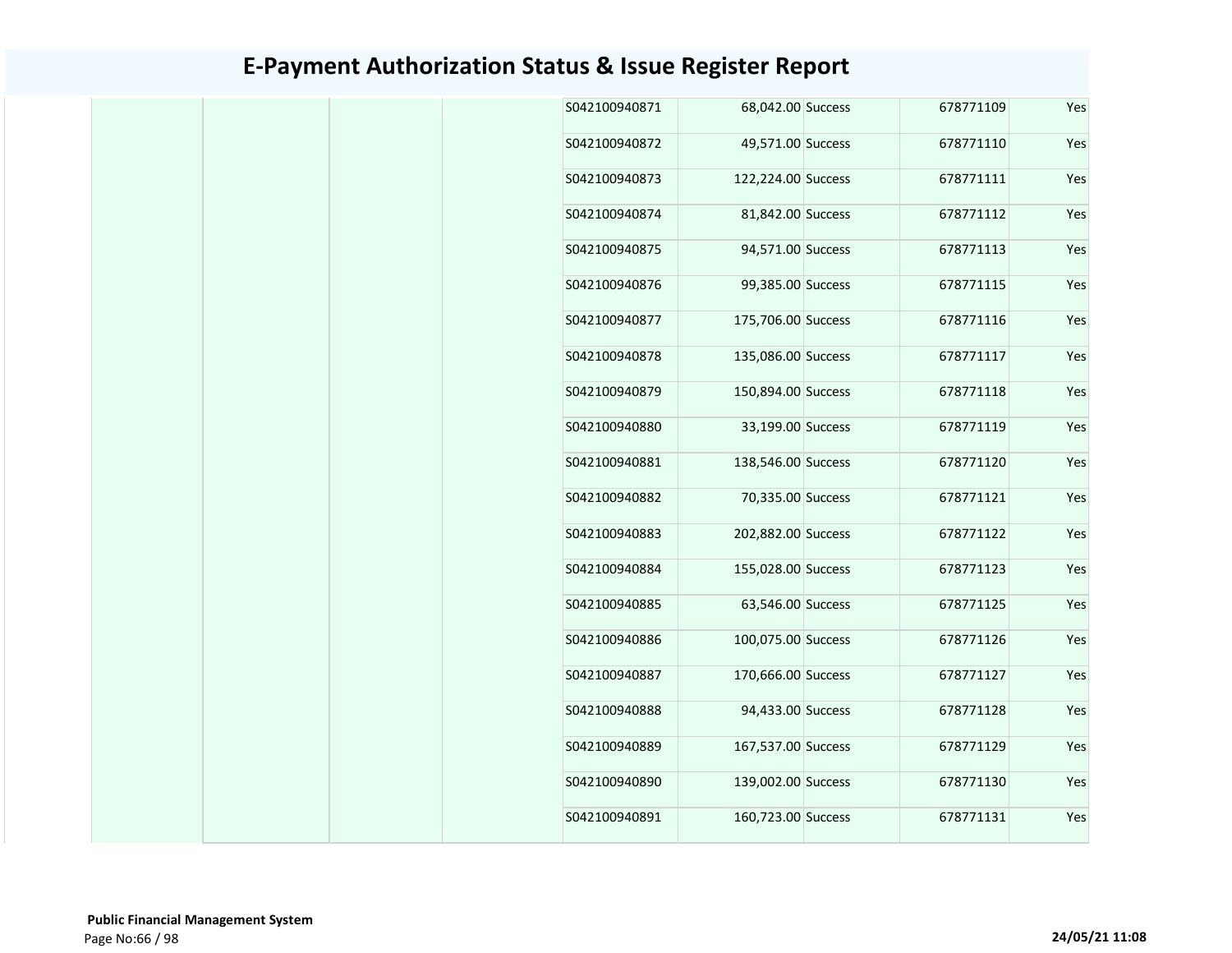### 63,638.00 Success 678771135 Yes 66,339.00 Success 678771136 Yes S042100941113 63,739.00 Success 678771137 Yes S042100941114 62,699.00 Success 678771138 Yes S042100941115 60,119.00 Success 678771139 Yes S042100941116 59,079.00 Success 678771140 Yes S042100941117 63,239.00 Success 678771141 Yes S042100941118 65,018.00 Success 678771142 Yes S042100941119 74,319.00 Success 678771143 Yes S042100941120 75,359.00 Success 678771144 Yes S042100941121 77,959.00 Success 678771145 Yes S042100941122 74,319.00 Success 678771147 Yes S042100941123 74,319.00 Success 678771148 Yes S042100941124 75,359.00 Success 678771149 Yes S042100941125 75,359.00 Success 678771150 Yes S042100941126 74,319.00 Success 678771151 Yes S042100941127 75,359.00 Success 678771152 Yes S042100941128 60,426.00 Success 678771153 Yes S042100941129 66,198.00 Success 678771154 Yes S042100941130 64,638.00 Success 678771155 Yes S042100941131 64,638.00 Success 678771156 Yes V252 CP00000222(202 22-04-2021 2,154,765.00 104014) 19-04-2021 2,511,344.00 285 S042100941111 20-04-2021 S042100941112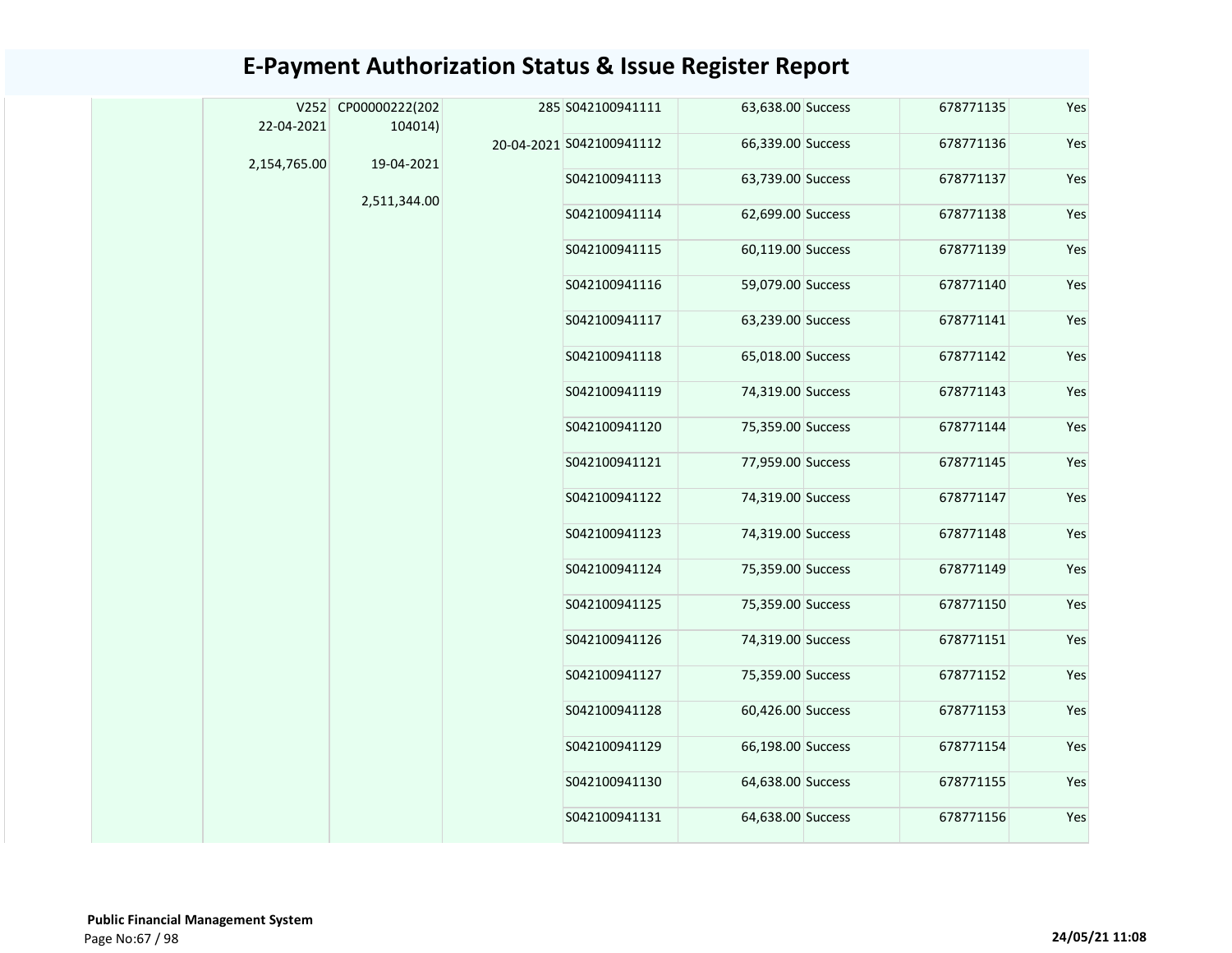|  |  |                                                                          |                   | S042100941132            | 58,814.00 Success | 678771157     | Yes               |               |                   |           |     |
|--|--|--------------------------------------------------------------------------|-------------------|--------------------------|-------------------|---------------|-------------------|---------------|-------------------|-----------|-----|
|  |  |                                                                          |                   | S042100941133            | 64,638.00 Success | 678771158     | Yes               |               |                   |           |     |
|  |  |                                                                          |                   |                          |                   | S042100941134 | 65,678.00 Success | 678771159     | Yes               |           |     |
|  |  |                                                                          |                   | S042100941135            | 66,718.00 Success | 678771160     | Yes               |               |                   |           |     |
|  |  |                                                                          |                   | S042100941136            | 66,198.00 Success | 678771161     | Yes               |               |                   |           |     |
|  |  |                                                                          |                   |                          |                   | S042100941137 | 66,848.00 Success | 678771162     | Yes               |           |     |
|  |  |                                                                          |                   | S042100941138            | 64,638.00 Success | 678771163     | Yes               |               |                   |           |     |
|  |  |                                                                          |                   | S042100941139            | 66,718.00 Success | 678771164     | Yes               |               |                   |           |     |
|  |  |                                                                          |                   | S042100941140            | 65,158.00 Success | 678771165     | Yes               |               |                   |           |     |
|  |  |                                                                          |                   |                          |                   |               |                   | S042100941141 | 66,198.00 Success | 678771166 | Yes |
|  |  | V253 CP00000223(202<br>22-04-2021<br>104012)<br>488,947.00<br>19-04-2021 |                   |                          |                   | S042100941142 | 66,718.00 Success | 678771167     | Yes               |           |     |
|  |  |                                                                          | 286 S042100942521 | 21,125.00 Success        | 678771251         | Yes           |                   |               |                   |           |     |
|  |  |                                                                          |                   | 20-04-2021 S042100942522 | 46,256.00 Success | 678771252     | Yes               |               |                   |           |     |
|  |  |                                                                          | S042100942523     | 37,756.00 Success        | 678771253         | Yes           |                   |               |                   |           |     |
|  |  | 706,070.00                                                               |                   | S042100942524            | 37,629.00 Success | 678771254     | Yes               |               |                   |           |     |
|  |  |                                                                          |                   | S042100942525            | 41,421.00 Success | 678771255     | Yes               |               |                   |           |     |
|  |  |                                                                          |                   | S042100942526            | 33,315.00 Success | 678771257     | Yes               |               |                   |           |     |
|  |  |                                                                          |                   | S042100942527            | 44,107.00 Success | 678771258     | Yes               |               |                   |           |     |
|  |  |                                                                          |                   | S042100942528            | 26,120.00 Success | 678771259     | Yes               |               |                   |           |     |
|  |  |                                                                          |                   | S042100942529            | 35,256.00 Success | 678771260     | Yes               |               |                   |           |     |
|  |  |                                                                          | S042100942530     | 30,150.00 Success        | 678771262         | Yes           |                   |               |                   |           |     |
|  |  |                                                                          |                   |                          |                   |               |                   |               |                   |           |     |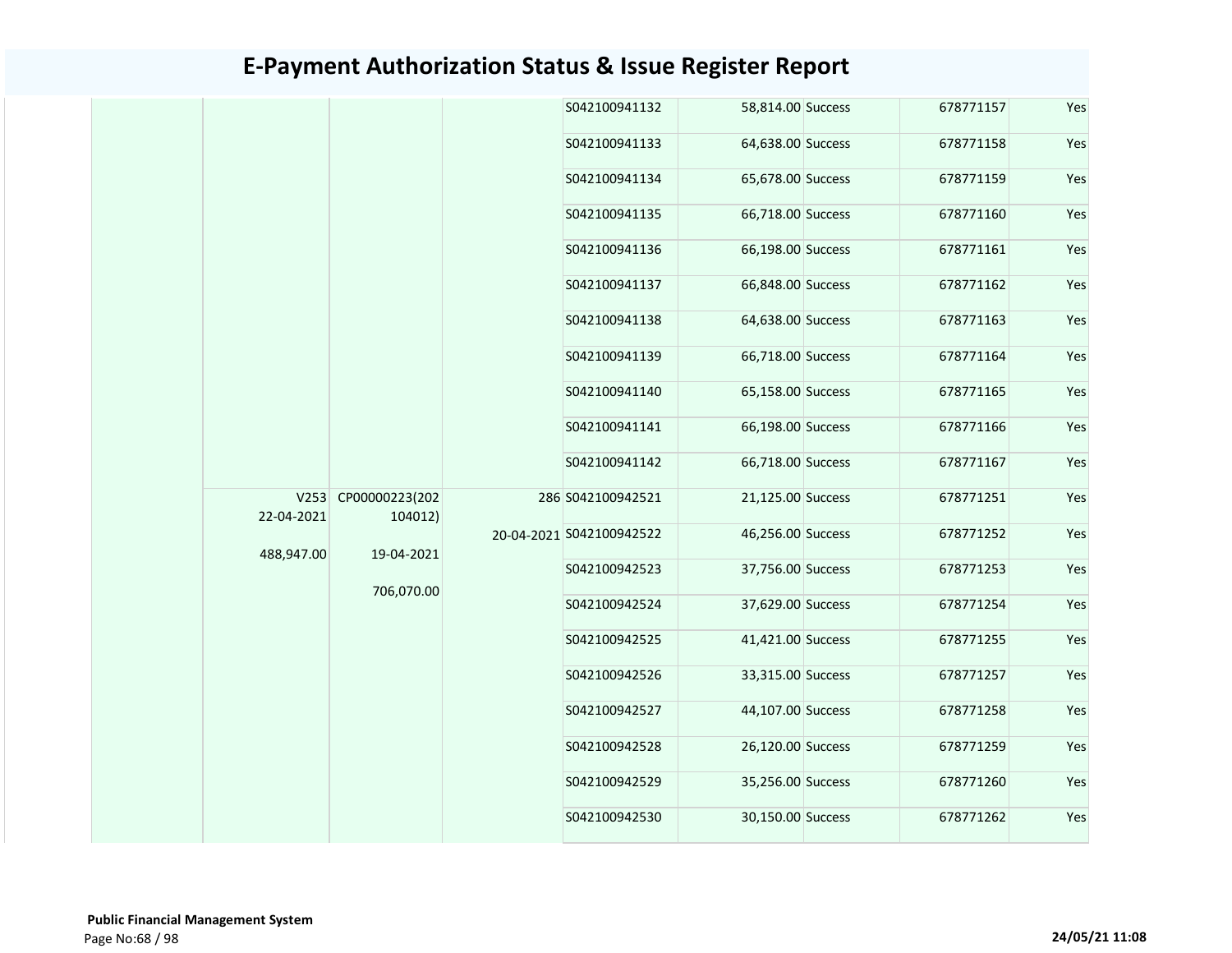|              |                                |               | S042100942531            | 26,150.00 Success  | 678771263         | Yes       |     |  |  |  |
|--------------|--------------------------------|---------------|--------------------------|--------------------|-------------------|-----------|-----|--|--|--|
|              |                                |               | S042100942532            | 25,256.00 Success  | 678771264         | Yes       |     |  |  |  |
|              |                                |               | S042100942533            | 45,256.00 Success  | 678771265         | Yes       |     |  |  |  |
|              |                                | S042100942534 | 39,150.00 Success        | 678771266          | Yes               |           |     |  |  |  |
| 22-04-2021   | V254 CP00000224(202<br>104011) |               | 287 S042100942040        | 58,527.00 Success  | 678771170         | Yes       |     |  |  |  |
|              |                                |               | 20-04-2021 S042100942041 | 72,875.00 Success  | 678771171         | Yes       |     |  |  |  |
| 1,328,392.00 | 19-04-2021<br>2,326,372.00     |               |                          | S042100942042      | 43,421.00 Success | 678771172 | Yes |  |  |  |
|              |                                |               |                          |                    |                   |           |     |  |  |  |
|              |                                |               | S042100942043            | 76,223.00 Success  | 678771173         | Yes       |     |  |  |  |
|              |                                |               | S042100942044            | 52,799.00 Success  | 678771174         | Yes       |     |  |  |  |
|              |                                |               | S042100942045            | 79,438.00 Success  | 678771177         | Yes       |     |  |  |  |
|              |                                |               | S042100942046            | 142,258.00 Success | 678771178         | Yes       |     |  |  |  |
|              |                                |               | S042100942047            | 60,142.00 Success  | 678771179         | Yes       |     |  |  |  |
|              |                                |               | S042100942048            | 28,542.00 Success  | 678771180         | Yes       |     |  |  |  |
|              |                                |               | S042100942049            | 39,238.00 Success  | 678771181         | Yes       |     |  |  |  |
|              |                                |               | S042100942050            | 65,900.00 Success  | 678771182         | Yes       |     |  |  |  |
|              |                                |               | S042100942051            | 91,183.00 Success  | 678771183         | Yes       |     |  |  |  |
|              |                                |               | S042100942052            | 76,358.00 Success  | 678771184         | Yes       |     |  |  |  |
|              |                                |               | S042100942053            | 38,042.00 Success  | 678771185         | Yes       |     |  |  |  |
|              |                                |               | S042100942054            | 71,630.00 Success  | 678771186         | Yes       |     |  |  |  |
|              |                                |               | S042100942055            | 172,541.00 Success | 678771187         | Yes       |     |  |  |  |
|              |                                |               | S042100942056            | 81,295.00 Success  | 678771188         | Yes       |     |  |  |  |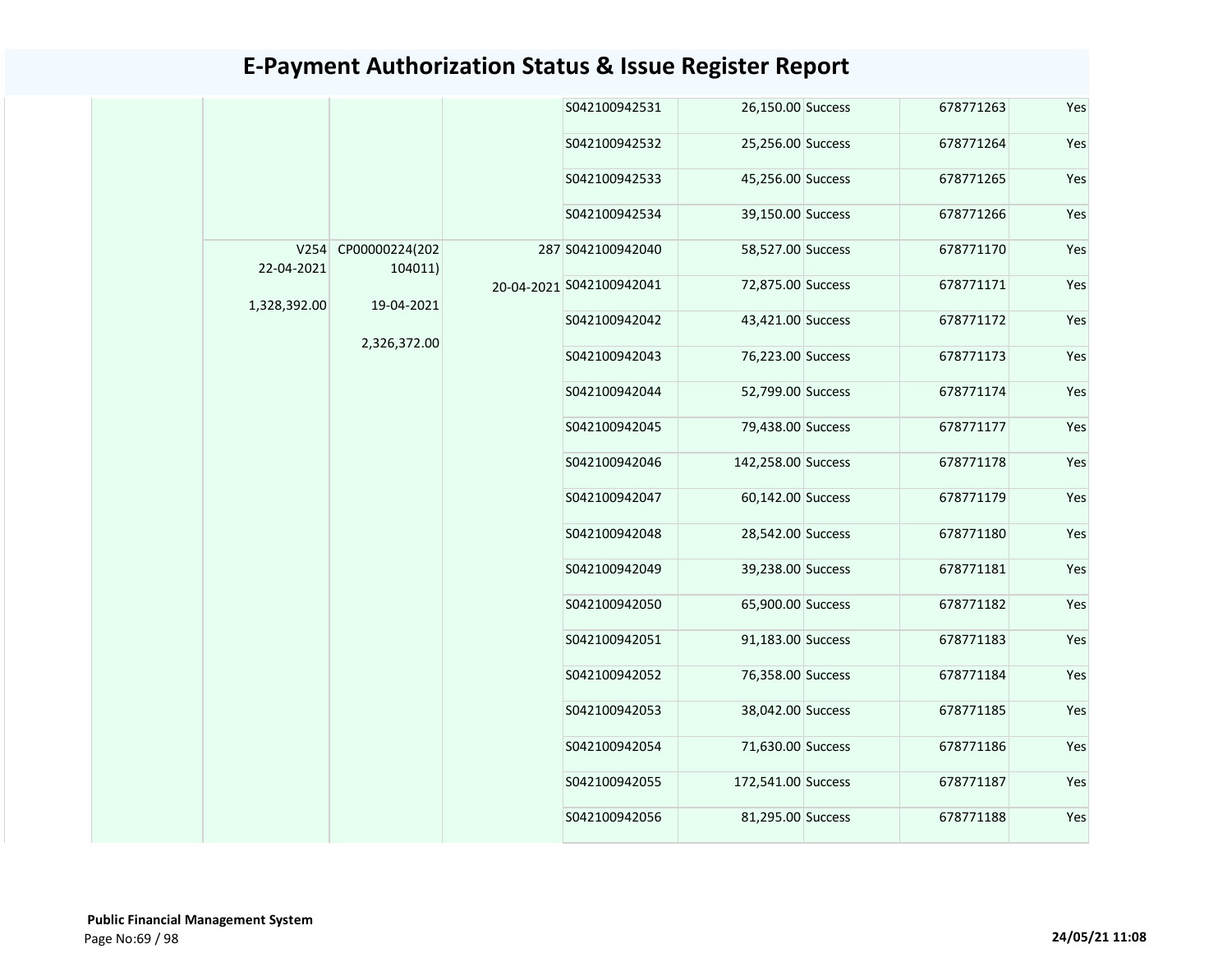|                    |                                |            | S042100942057            | 77,980.00 Success | 678771189 | Yes |
|--------------------|--------------------------------|------------|--------------------------|-------------------|-----------|-----|
| 22-04-2021         | V255 CP00000225(202<br>104010) |            | 288 S042100942219        | 31,192.00 Success | 678771191 | Yes |
|                    |                                |            | 20-04-2021 S042100942220 | 21,532.00 Success | 678771192 | Yes |
| 500,282.00         | 19-04-2021                     |            | S042100942221            | 45,487.00 Success | 678771193 | Yes |
|                    | 838,405.00                     |            | S042100942222            | 31,128.00 Success | 678771194 | Yes |
|                    |                                |            | S042100942223            | 40,050.00 Success | 678771195 | Yes |
|                    |                                |            | S042100942224            | 41,742.00 Success | 678771196 | Yes |
|                    |                                |            | S042100942225            | 30,437.00 Success | 678771197 | Yes |
|                    |                                |            | S042100942226            | 31,807.00 Success | 678771198 | Yes |
|                    |                                |            | S042100942227            | 45,754.00 Success | 678771199 | Yes |
|                    |                                |            | S042100942228            | 27,057.00 Success | 678771200 | Yes |
|                    |                                |            | S042100942229            | 26,949.00 Success | 678771201 | Yes |
|                    |                                |            | S042100942230            | 23,896.00 Success | 678771202 | Yes |
|                    |                                |            | S042100942231            | 27,437.00 Success | 678771203 | Yes |
|                    |                                |            | S042100942232            | 26,514.00 Success | 678771204 | Yes |
|                    |                                |            | S042100942233            | 27,404.00 Success | 678771205 | Yes |
|                    |                                |            | S042100942234            | 21,896.00 Success | 678771206 | Yes |
| V256<br>22-04-2021 | CP00000184                     |            | 263 S042100928069        | 7,479.00 Success  | 596218191 | Yes |
| 7,479.00           | 16-04-2021                     | 19-04-2021 |                          |                   |           |     |
|                    | 7.741.00                       |            |                          |                   |           |     |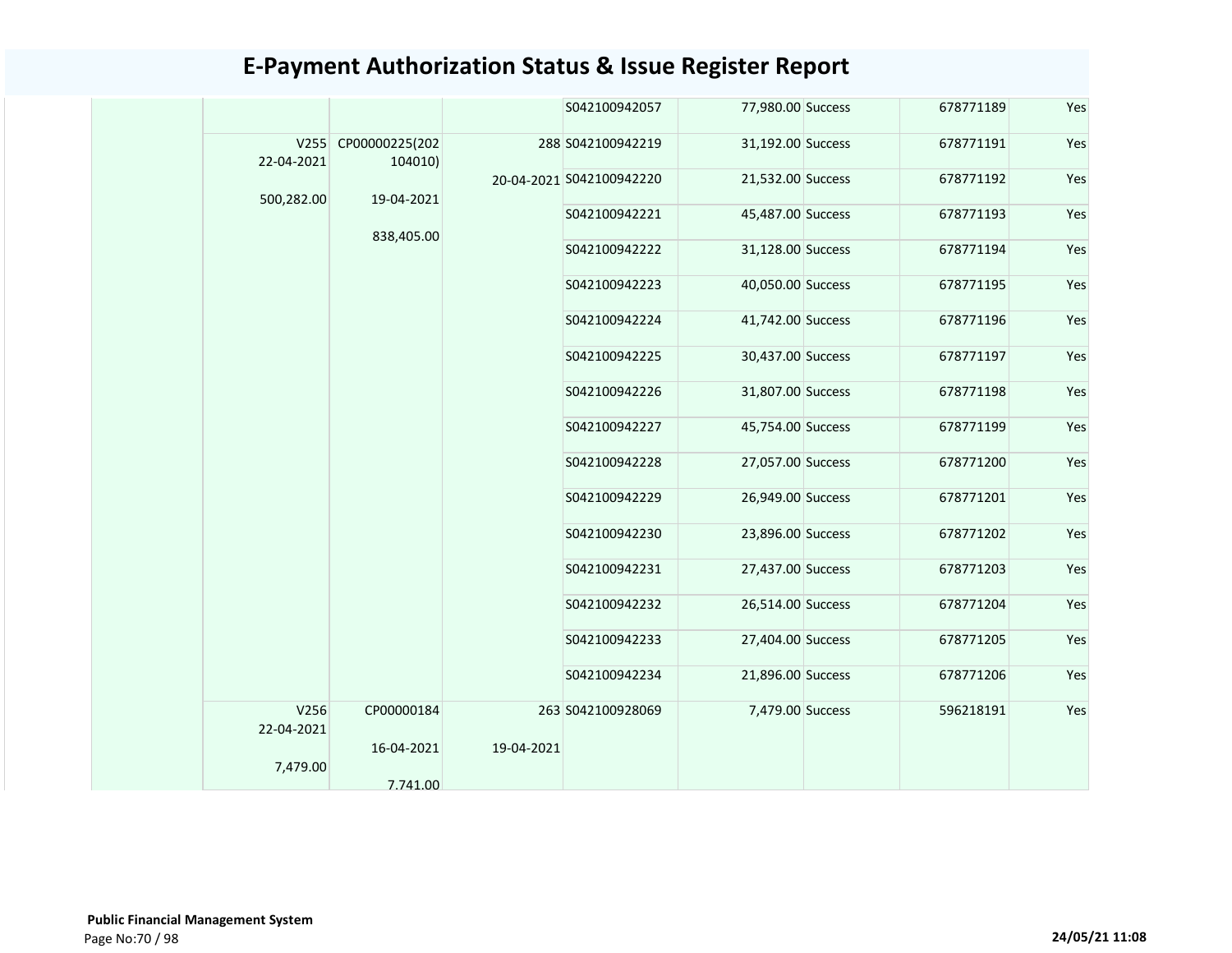|            | V257 CP00000185(511         |            | 269 S042100924835 | 117,967.00 Success | 596218109 | Yes |
|------------|-----------------------------|------------|-------------------|--------------------|-----------|-----|
| 22-04-2021 | 687744094862-               |            |                   |                    |           |     |
|            | 1B1)                        | 19-04-2021 |                   |                    |           |     |
| 117,967.00 |                             |            |                   |                    |           |     |
|            | 17-04-2021                  |            |                   |                    |           |     |
|            | 120,000,00                  |            |                   |                    |           |     |
| V258       | CP00000186(511              |            | 268 S042100925306 | 57,017.00 Success  | 596218139 | Yes |
| 22-04-2021 | 687768899674-               |            |                   |                    |           |     |
|            | 1B1)                        | 19-04-2021 |                   |                    |           |     |
| 57,017.00  |                             |            |                   |                    |           |     |
|            | 17-04-2021                  |            |                   |                    |           |     |
|            |                             |            |                   |                    |           |     |
|            | 58 000 00                   |            |                   |                    |           |     |
| V259       | CP00000187(511              |            | 267 S042100926147 | 28,509.00 Success  | 596213342 | Yes |
| 22-04-2021 | 687706583522-               |            |                   |                    |           |     |
|            | 1B1)                        | 19-04-2021 |                   |                    |           |     |
| 28,509.00  | 17-04-2021                  |            |                   |                    |           |     |
|            |                             |            |                   |                    |           |     |
|            | 29 UUU UU                   |            |                   |                    |           |     |
| V260       | CP00000188(511              |            | 266 S042100927689 | 70,780.00 Success  | 596218161 | Yes |
| 22-04-2021 | 687749988469-               |            |                   |                    |           |     |
|            | 1B1)                        | 19-04-2021 |                   |                    |           |     |
| 70,780.00  |                             |            |                   |                    |           |     |
|            | 17-04-2021                  |            |                   |                    |           |     |
|            |                             |            |                   |                    |           |     |
| V261       | 72 000 00<br>CP00000189(511 |            | 265 S042100927877 | 27,526.00 Success  | 596202565 | Yes |
| 22-04-2021 | 687789702243-               |            |                   |                    |           |     |
|            | 1B1)                        | 19-04-2021 |                   |                    |           |     |
| 27,526.00  |                             |            |                   |                    |           |     |
|            | 17-04-2021                  |            |                   |                    |           |     |
|            |                             |            |                   |                    |           |     |
|            | 28 000 00                   |            |                   |                    |           |     |
| V262       | CP00000195                  |            | 258 S042100920620 | 130,000.00 Success | 596218080 | Yes |
| 22-04-2021 |                             |            |                   |                    |           |     |
|            | 19-04-2021                  | 19-04-2021 |                   |                    |           |     |
| 130,000.00 |                             |            |                   |                    |           |     |
|            | 130.000.00                  |            |                   |                    |           |     |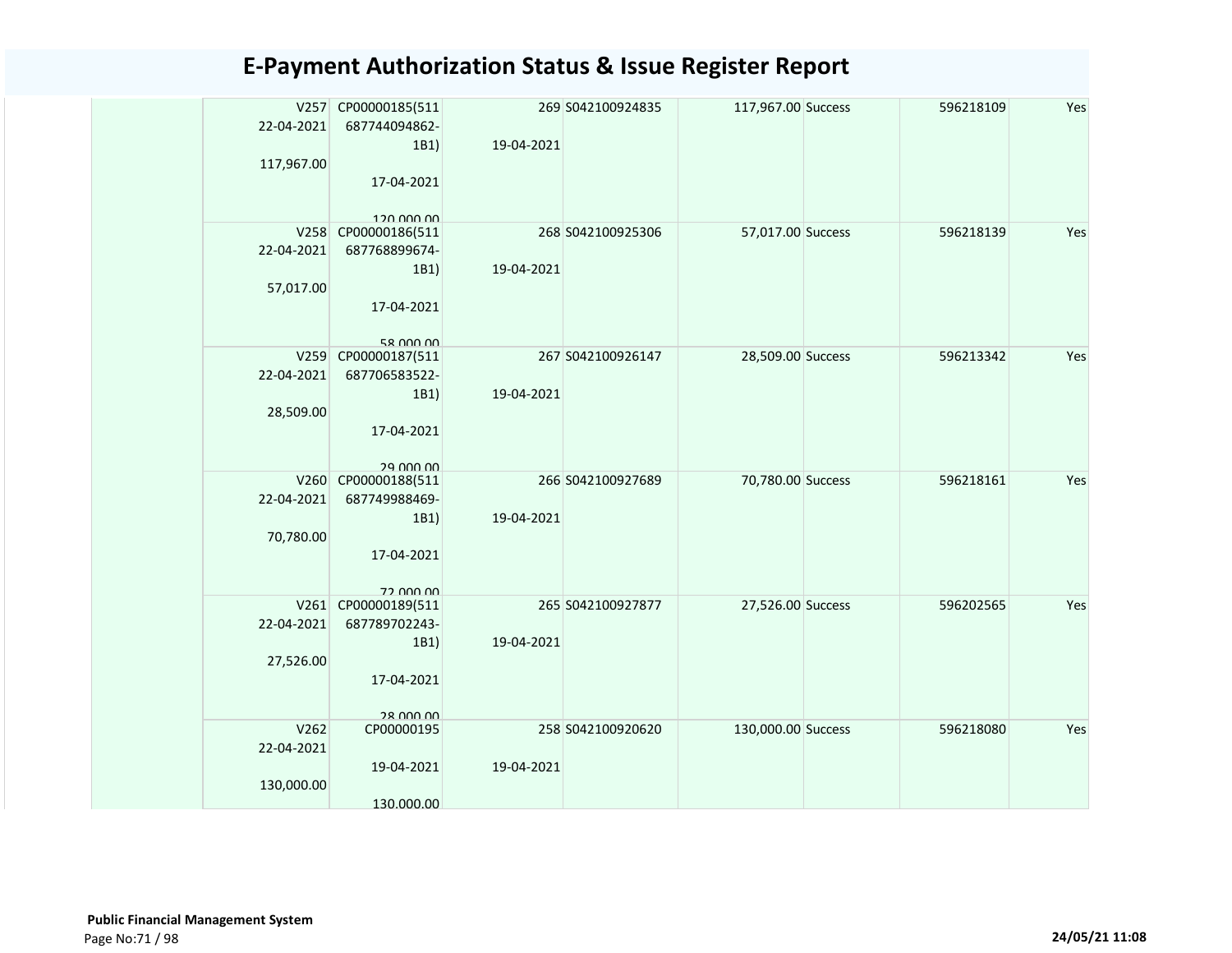|                 | V265<br>22-04-2021 | CP00000206              |            | 300 S042100933263        | 1,999.00 Success   | 596218237 | Yes |
|-----------------|--------------------|-------------------------|------------|--------------------------|--------------------|-----------|-----|
|                 | 1,999.00           | 19-04-2021              | 20-04-2021 |                          |                    |           |     |
|                 |                    | 1.999.00                |            |                          |                    |           |     |
|                 | V266               | CP00000203              |            | 297 S042100934871        | 12,286.00 Success  | 596218307 | Yes |
|                 | 22-04-2021         |                         |            |                          |                    |           |     |
|                 |                    | 19-04-2021              | 20-04-2021 |                          |                    |           |     |
|                 | 12,286.00          |                         |            |                          |                    |           |     |
|                 |                    |                         |            |                          |                    |           |     |
|                 | V267               | 12.286.00<br>CP00000205 |            | 299 S042100935795        | 40,841.00 Success  | 596218335 | Yes |
|                 | 22-04-2021         |                         |            |                          |                    |           |     |
|                 |                    | 19-04-2021              | 20-04-2021 |                          |                    |           |     |
|                 |                    |                         |            |                          |                    |           |     |
|                 | 40,841.00          |                         |            |                          |                    |           |     |
|                 | V268               | 40.841.00<br>CP00000207 |            | 301 S042100935870        |                    | 596218358 | Yes |
|                 |                    |                         |            |                          | 957,064.00 Success |           |     |
|                 | 22-04-2021         |                         |            |                          |                    |           |     |
|                 |                    | 19-04-2021              | 20-04-2021 |                          |                    |           |     |
|                 | 957,064.00         |                         |            |                          |                    |           |     |
|                 |                    | 976.596.00              |            |                          |                    |           |     |
|                 | V269               | CP00000208(GPF          |            | 302 S042100935934        | 40,000.00 Success  | 596218385 | Yes |
|                 | 22-04-2021         | 202104022               |            |                          |                    |           |     |
|                 |                    |                         | 20-04-2021 |                          |                    |           |     |
|                 | 40,000.00          | 19-04-2021              |            |                          |                    |           |     |
|                 |                    |                         |            |                          |                    |           |     |
|                 |                    | 40,000,00               |            |                          |                    |           |     |
| 225429 [Section | V238               | CP00000021              |            | 271 S042100919457        | 708,945.00 Success | 692403148 | Yes |
| Officer]        | 22-04-2021         |                         |            |                          |                    |           |     |
|                 |                    | 19-04-2021              | 20-04-2021 |                          |                    |           |     |
|                 | 708,945.00         |                         |            |                          |                    |           |     |
|                 |                    | 708.945.00              |            |                          |                    |           |     |
|                 | V274               | CP00000023(202          |            | 289 S042100933297        | 109,375.00 Success | 678726648 | Yes |
|                 | 22-04-2021         | 104001)                 |            |                          |                    |           |     |
|                 |                    |                         |            | 20-04-2021 S042100933298 | 136,165.00 Success | 678726649 | Yes |
|                 | 1,304,480.00       | 20-04-2021              |            |                          |                    |           |     |
|                 |                    |                         |            | S042100933299            | 76,812.00 Success  | 678726650 | Yes |
|                 |                    | 1,772,209.00            |            |                          |                    |           |     |
|                 |                    |                         |            | S042100933300            | 90,498.00 Success  | 678726651 | Yes |
|                 |                    |                         |            |                          |                    |           |     |
|                 |                    |                         |            | S042100933301            | 234,221.00 Success | 678726652 | Yes |
|                 |                    |                         |            |                          |                    |           |     |
|                 |                    |                         |            | S042100933302            | 145,804.00 Success | 678726653 | Yes |
|                 |                    |                         |            |                          |                    |           |     |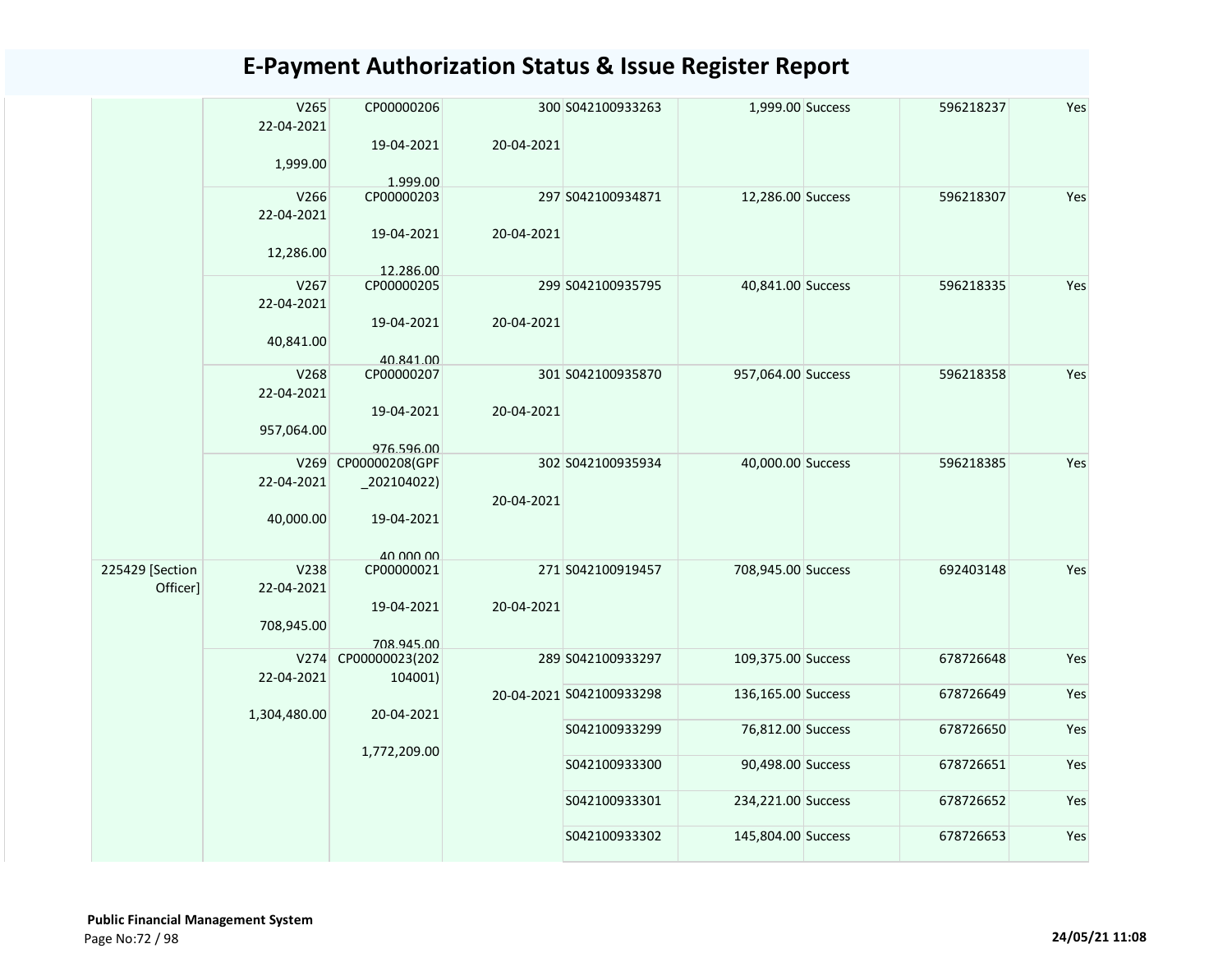|  |                            |                                                              | S042100933303 |                                               | 678726654                                                                                                                                                                                                                                                                                                                                                                                                                                               | Yes |
|--|----------------------------|--------------------------------------------------------------|---------------|-----------------------------------------------|---------------------------------------------------------------------------------------------------------------------------------------------------------------------------------------------------------------------------------------------------------------------------------------------------------------------------------------------------------------------------------------------------------------------------------------------------------|-----|
|  |                            |                                                              | S042100933304 |                                               | 678726655                                                                                                                                                                                                                                                                                                                                                                                                                                               | Yes |
|  |                            |                                                              | S042100933305 |                                               | 678726656                                                                                                                                                                                                                                                                                                                                                                                                                                               | Yes |
|  |                            |                                                              | S042100933306 |                                               | 678726657                                                                                                                                                                                                                                                                                                                                                                                                                                               | Yes |
|  |                            |                                                              | S042100933307 |                                               | 678726658                                                                                                                                                                                                                                                                                                                                                                                                                                               | Yes |
|  |                            |                                                              |               |                                               | 678726661                                                                                                                                                                                                                                                                                                                                                                                                                                               | Yes |
|  |                            |                                                              |               |                                               | 678726662                                                                                                                                                                                                                                                                                                                                                                                                                                               | Yes |
|  |                            |                                                              | S042100933367 |                                               | 678726663                                                                                                                                                                                                                                                                                                                                                                                                                                               | Yes |
|  |                            |                                                              | S042100933368 |                                               | 678726664                                                                                                                                                                                                                                                                                                                                                                                                                                               | Yes |
|  |                            |                                                              | S042100933369 |                                               | 678726665                                                                                                                                                                                                                                                                                                                                                                                                                                               | Yes |
|  |                            |                                                              | S042100933370 |                                               | 678726666                                                                                                                                                                                                                                                                                                                                                                                                                                               | Yes |
|  |                            |                                                              | S042100933371 |                                               | 678726667                                                                                                                                                                                                                                                                                                                                                                                                                                               | Yes |
|  |                            |                                                              | S042100933372 |                                               | 678726668                                                                                                                                                                                                                                                                                                                                                                                                                                               | Yes |
|  |                            |                                                              | S042100933373 |                                               | 678726669                                                                                                                                                                                                                                                                                                                                                                                                                                               | Yes |
|  |                            |                                                              | S042100933374 |                                               | 678726670                                                                                                                                                                                                                                                                                                                                                                                                                                               | Yes |
|  |                            |                                                              | S042100933375 |                                               | 678726671                                                                                                                                                                                                                                                                                                                                                                                                                                               | Yes |
|  |                            |                                                              | S042100933376 |                                               | 678726673                                                                                                                                                                                                                                                                                                                                                                                                                                               | Yes |
|  |                            |                                                              | S042100933377 |                                               | 678726674                                                                                                                                                                                                                                                                                                                                                                                                                                               | Yes |
|  |                            |                                                              | S042100933378 |                                               | 678726675                                                                                                                                                                                                                                                                                                                                                                                                                                               | Yes |
|  |                            |                                                              | S042100933379 |                                               | 678726676                                                                                                                                                                                                                                                                                                                                                                                                                                               | Yes |
|  |                            | S042100933380                                                |               | 678726677                                     | Yes                                                                                                                                                                                                                                                                                                                                                                                                                                                     |     |
|  | 22-04-2021<br>1,117,699.00 | V275 CP00000024(202<br>104006)<br>20-04-2021<br>1,351,844.00 |               | 290 S042100933365<br>20-04-2021 S042100933366 | 128,646.00 Success<br>65,387.00 Success<br>171,814.00 Success<br>66,871.00 Success<br>78,887.00 Success<br>64,351.00 Success<br>64,923.00 Success<br>61,189.00 Success<br>59,109.00 Success<br>81,392.00 Success<br>82,893.00 Success<br>90,856.00 Success<br>67,596.00 Success<br>84,790.00 Success<br>87,376.00 Success<br>50,608.00 Success<br>64,109.00 Success<br>70,773.00 Success<br>66,567.00 Success<br>56,388.00 Success<br>64,779.00 Success |     |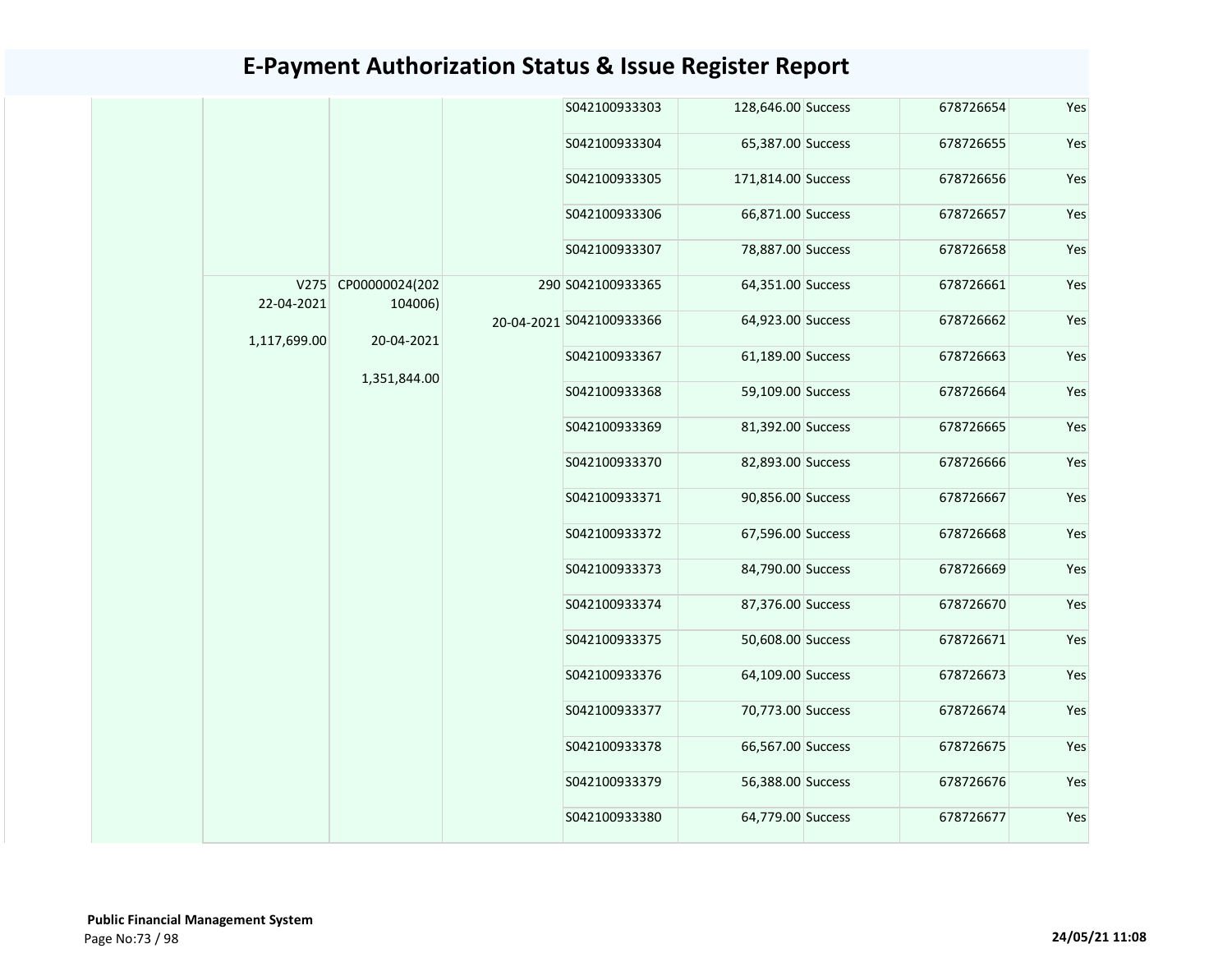| 22-04-2021         | V276 CP00000025(202<br>104003) |  | 291 S042100933429        | 63,804.00 Success | 678726680     | Yes               |           |     |
|--------------------|--------------------------------|--|--------------------------|-------------------|---------------|-------------------|-----------|-----|
| 260,778.00         | 20-04-2021                     |  | 20-04-2021 S042100933430 | 25,745.00 Success | 678726681     | Yes               |           |     |
|                    |                                |  | S042100933431            | 42,656.00 Success | 678726682     | Yes               |           |     |
|                    | 458,598.00                     |  | S042100933432            | 34,754.00 Success | 678726683     | Yes               |           |     |
|                    |                                |  | S042100933433            | 25,807.00 Success | 678726684     | Yes               |           |     |
|                    |                                |  | S042100933434            | 68,012.00 Success | 678726685     | Yes               |           |     |
| V277<br>22-04-2021 | CP00000026(202<br>104004)      |  | 292 S042100933601        | 23,763.00 Success | 678726688     | Yes               |           |     |
| 134,715.00         | 20-04-2021                     |  | 20-04-2021 S042100933602 | 28,784.00 Success | 678726689     | Yes               |           |     |
|                    | 245,397.00                     |  | S042100933603            | 36,497.00 Success | 678726690     | Yes               |           |     |
|                    |                                |  | S042100933604            | 19,838.00 Success | 678726691     | Yes               |           |     |
|                    |                                |  | S042100933605            | 25,833.00 Success | 678726692     | Yes               |           |     |
| V278<br>22-04-2021 | CP00000027(202<br>104005)      |  | 293 S042100933635        | 45,517.00 Success | 678726694     | Yes               |           |     |
| 692,485.00         | 20-04-2021                     |  | 20-04-2021 S042100933636 | 26,812.00 Success | 678726695     | Yes               |           |     |
|                    | 775,918.00                     |  | S042100933637            | 21,238.00 Success | 678726696     | Yes               |           |     |
|                    |                                |  | S042100933638            | 26,812.00 Success | 678726697     | Yes               |           |     |
|                    |                                |  | S042100933639            | 26,180.00 Success | 678726698     | Yes               |           |     |
|                    |                                |  | S042100933640            | 25,812.00 Success | 678726700     | Yes               |           |     |
|                    |                                |  | S042100933641            | 19,884.00 Success | 678726701     | Yes               |           |     |
|                    |                                |  |                          |                   | S042100933642 | 51,039.00 Success | 678726702 | Yes |
|                    |                                |  | S042100933643            | 55,874.00 Success | 678726703     | Yes               |           |     |
|                    |                                |  | S042100933644            | 49,031.00 Success | 678726704     | Yes               |           |     |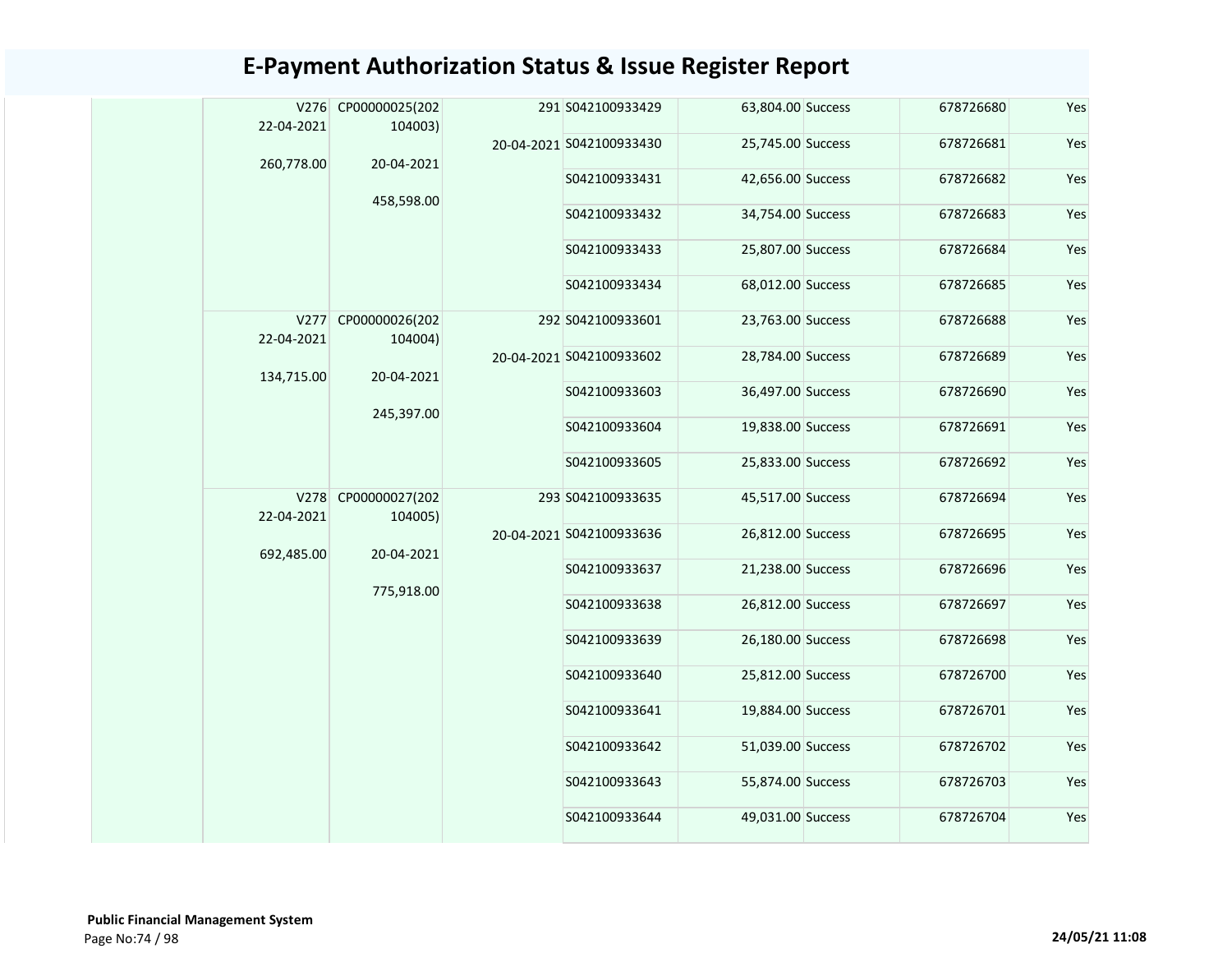|                                           |                    |                         |            | S042100933645     | 49,001.00 Success |                | 678726705 | Yes |
|-------------------------------------------|--------------------|-------------------------|------------|-------------------|-------------------|----------------|-----------|-----|
|                                           |                    |                         |            | S042100933646     | 41,041.00 Success |                | 678726706 | Yes |
|                                           |                    |                         |            | S042100933647     | 28,076.00 Success |                | 678726707 | Yes |
|                                           |                    |                         |            | S042100933648     | 32,845.00 Success |                | 678726708 | Yes |
|                                           |                    |                         |            | S042100933649     | 51,592.00 Success |                | 678726709 | Yes |
|                                           |                    |                         |            | S042100933650     | 58,517.00 Success |                | 678726710 | Yes |
|                                           |                    |                         |            | S042100933651     | 29,971.00 Success |                | 678726711 | Yes |
|                                           |                    |                         |            | S042100933652     | 53,243.00 Success |                | 678726712 | Yes |
| 225438 [Asstt<br><b>Accounts Officer]</b> | V263<br>22-04-2021 | CP00000021              |            | 295 S042100934451 | 13,720.00 Success |                | 596218262 | Yes |
|                                           | 13,720.00          | 19-04-2021<br>13.720.00 | 20-04-2021 |                   |                   |                |           |     |
|                                           | V264<br>22-04-2021 | CP00000022              |            | 296 S042100934589 | 22,807.00 Success |                | 596218280 | Yes |
|                                           | 22,807.00          | 19-04-2021<br>23.200.00 | 20-04-2021 |                   |                   |                |           |     |
|                                           | V270<br>22-04-2021 | CP00000026              |            | 294 S042100936073 | 48,221.00 Success |                | 596218409 | Yes |
|                                           | 48,221.00          | 20-04-2021<br>53.579.00 | 20-04-2021 |                   |                   |                |           |     |
|                                           | V271<br>22-04-2021 | CP00000023              |            | 303 S042100930565 |                   | 620.00 Success | 596213368 | Yes |
|                                           | 620.00             | 20-04-2021              | 20-04-2021 |                   |                   |                |           |     |
|                                           |                    | 620.00                  |            |                   |                   |                |           |     |
|                                           | V272<br>22-04-2021 | CP00000024              |            | 304 S042100930418 |                   | 774.00 Success | 596218217 | Yes |
|                                           | 774.00             | 20-04-2021              | 20-04-2021 |                   |                   |                |           |     |
|                                           |                    | 774.00                  |            |                   |                   |                |           |     |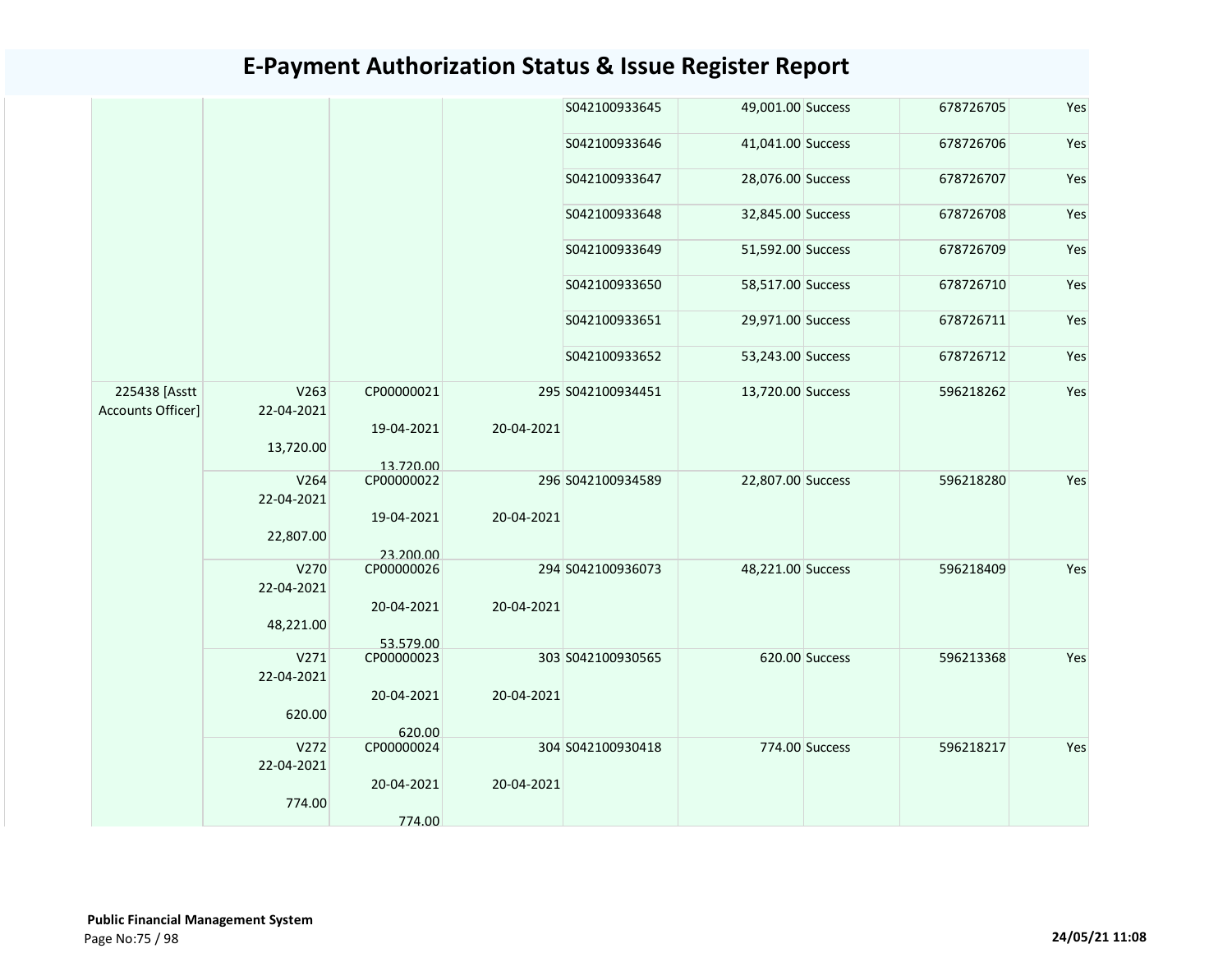|    |                                    | V273<br>22-04-2021 | CP00000025          |            | 305 S042100930636        |                          | 655.00 Success | 596202596     | Yes |
|----|------------------------------------|--------------------|---------------------|------------|--------------------------|--------------------------|----------------|---------------|-----|
|    |                                    | 655.00             | 20-04-2021          | 20-04-2021 |                          |                          |                |               |     |
|    |                                    |                    | 655.00              |            |                          |                          |                |               |     |
| 11 | <b>Issue Date: 23-04-2021</b>      |                    |                     |            |                          | 2,462,732,787.00         |                |               |     |
|    | 225427 [Under                      | V279               | CP00000190          |            | 316 S042100943971        | 5,540,896.00 Success     |                | 607331516     | Yes |
|    | Secretary]                         | 23-04-2021         |                     |            |                          |                          |                |               |     |
|    |                                    |                    | 19-04-2021          | 22-04-2021 |                          |                          |                |               |     |
|    |                                    | 5,540,896.00       |                     |            |                          |                          |                |               |     |
|    |                                    |                    | 5.540.896.00        |            |                          |                          |                |               |     |
|    |                                    | V281               | CP00000238          |            | 327 S042100944168        | 2,455,800,000.00 Success |                | U000000862243 | Yes |
|    |                                    | 23-04-2021         |                     |            |                          |                          |                | 454           |     |
|    |                                    | 2,455,800,000.00   | 22-04-2021          | 22-04-2021 |                          |                          |                |               |     |
|    |                                    |                    | 2,455,800,000.00    |            |                          |                          |                |               |     |
|    |                                    |                    |                     |            |                          |                          |                |               |     |
|    | 225429 [Section                    | V280               | CP00000020          |            | 270 S042100919596        | 1,391,891.00 Success     |                | 692403154     | Yes |
|    | Officer]                           | 23-04-2021         |                     |            |                          |                          |                |               |     |
|    |                                    |                    | 19-04-2021          | 20-04-2021 |                          |                          |                |               |     |
|    |                                    | 1,391,891.00       |                     |            |                          |                          |                |               |     |
| 12 | <b>Issue Date: 27-04-2021</b>      |                    | 1.391.891.00        |            |                          | 169,039,325.00           |                |               |     |
|    |                                    |                    |                     |            |                          |                          |                |               |     |
|    | 200880 [Asstt<br>Accounts Officer] | 27-04-2021         | V312 CP00000010(202 |            | 261 S042101185015        | 47,421.00 Success        |                | 678785824     | Yes |
|    |                                    |                    | 104003)             |            | 19-04-2021 S042101185016 | 45,369.00 Success        |                | 678785825     | Yes |
|    |                                    | 369,725.00         | 19-04-2021          |            |                          |                          |                |               |     |
|    |                                    |                    |                     |            | S042101185017            | 27,595.00 Success        |                | 678785826     | Yes |
|    |                                    |                    | 425,996.00          |            |                          |                          |                |               |     |
|    |                                    |                    |                     |            | S042101185018            |                          | 560.00 Success | 678785827     | Yes |
|    |                                    |                    |                     |            |                          |                          |                |               |     |
|    |                                    |                    |                     |            | S042101185019            | 27,888.00 Success        |                | 678785828     | Yes |
|    |                                    |                    |                     |            | S042101185020            | 59,598.00 Success        |                | 678785829     | Yes |
|    |                                    |                    |                     |            |                          |                          |                |               |     |
|    |                                    |                    |                     |            | S042101185021            | 40,608.00 Success        |                | 678785830     | Yes |
|    |                                    |                    |                     |            | S042101185022            | 60,638.00 Success        |                | 678785831     | Yes |
|    |                                    |                    |                     |            |                          |                          |                |               |     |
|    |                                    |                    |                     |            | S042101185023            | 60,048.00 Success        |                | 678785833     | Yes |
|    |                                    |                    | V313 CP00000011(202 |            | 260 S042101183907        | 36,964.00 Success        |                | 678785810     | Yes |
|    |                                    | 27-04-2021         | 104002)             |            |                          |                          |                |               |     |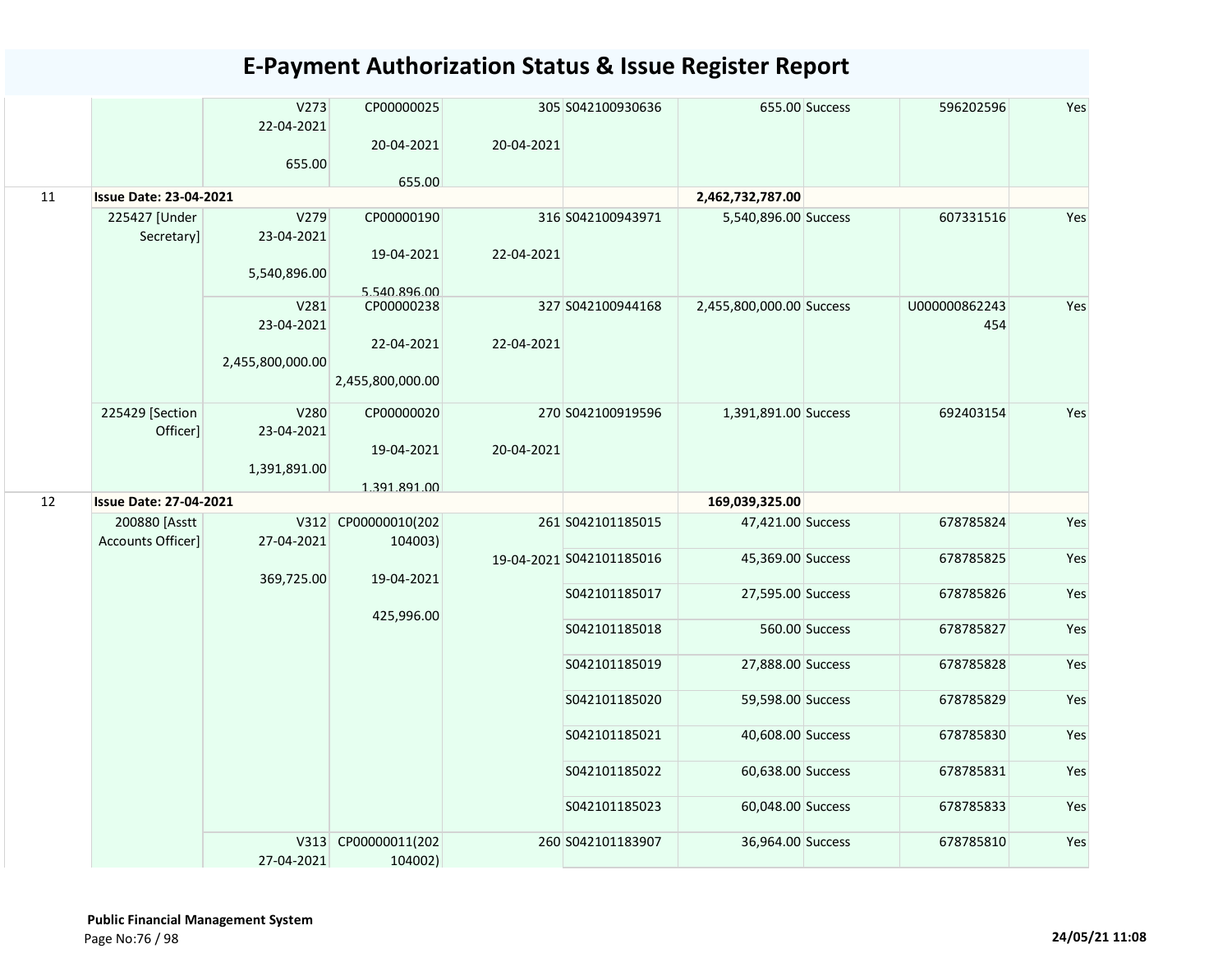|                                | 131,991.00         | 19-04-2021                         |            | 19-04-2021 S042101183908 |                    | 240.00 Success | 678785811 | Yes |
|--------------------------------|--------------------|------------------------------------|------------|--------------------------|--------------------|----------------|-----------|-----|
|                                |                    |                                    |            | S042101183909            | 55,082.00 Success  |                | 678785812 | Yes |
|                                |                    | 221,031.00                         |            | S042101183910            | 39,705.00 Success  |                | 678785814 | Yes |
|                                |                    |                                    |            |                          |                    |                |           |     |
|                                | V314               | CP00000012(202                     |            | 259 S042101183862        | 60,943.00 Success  |                | 678785804 | Yes |
|                                | 27-04-2021         | 104001)                            |            | 19-04-2021 S042101183863 |                    | 50.00 Success  | 678785805 | Yes |
|                                | 113,257.00         | 19-04-2021                         |            |                          |                    |                |           |     |
|                                |                    |                                    |            | S042101183864            |                    | 50.00 Success  | 678785806 | Yes |
|                                |                    | 220,287.00                         |            | S042101183865            | 52,214.00 Success  |                | 678785807 | Yes |
|                                |                    |                                    |            |                          |                    |                |           |     |
| 206886 [Asst<br>Administrative | V315<br>27-04-2021 | CP00000006(202                     |            | 344 S042101186121        | 114,766.00 Success |                | 678785836 | Yes |
| Officer Copyright              |                    | 104001)                            | 23-04-2021 |                          |                    |                |           |     |
| Office New Delhi]              | 114,766.00         | 19-04-2021                         |            |                          |                    |                |           |     |
|                                |                    |                                    |            |                          |                    |                |           |     |
| 225427 [Under                  |                    | 278 286 00<br>V282 CP00000228(ELE2 |            | 308 S042101182852        | 14,625.00 Success  |                | 651841995 | Yes |
| Secretary]                     | 27-04-2021         | 021040034)                         |            |                          |                    |                |           |     |
|                                | 14,625.00          | 20-04-2021                         | 22-04-2021 |                          |                    |                |           |     |
|                                |                    |                                    |            |                          |                    |                |           |     |
|                                |                    | 14 625 00                          |            |                          |                    |                |           |     |
|                                | V283               | CP00000229(EFR                     |            | 307 S042101182910        | 27,000.00 Success  |                | 651848023 | Yes |
|                                | 27-04-2021         | 2021040033)                        | 22-04-2021 |                          |                    |                |           |     |
|                                | 27,000.00          | 20-04-2021                         |            |                          |                    |                |           |     |
|                                |                    |                                    |            |                          |                    |                |           |     |
|                                |                    | 27,000,00<br>V284 CP00000230(ELE2  |            | 306 S042101183770        | 14,625.00 Success  |                | 651848044 | Yes |
|                                | 27-04-2021         | 021040032)                         |            |                          |                    |                |           |     |
|                                |                    |                                    |            | 22-04-2021 S042101183771 | 24,999.00 Success  |                | 651848048 | Yes |
|                                | 53,703.00          | 20-04-2021                         |            | S042101183772            | 14,079.00 Success  |                | 651848059 | Yes |
|                                |                    | 53 703 00                          |            |                          |                    |                |           |     |
|                                | V291               | CP00000239(202                     |            | 339 S042101177107        | 56,844.00 Success  |                | 678785540 | Yes |
|                                | 27-04-2021         | 104032)                            |            | 22-04-2021 S042101177108 | 56,844.00 Success  |                | 678785542 | Yes |
|                                | 1,766,134.00       | 22-04-2021                         |            |                          |                    |                |           |     |
|                                |                    |                                    |            |                          |                    |                |           |     |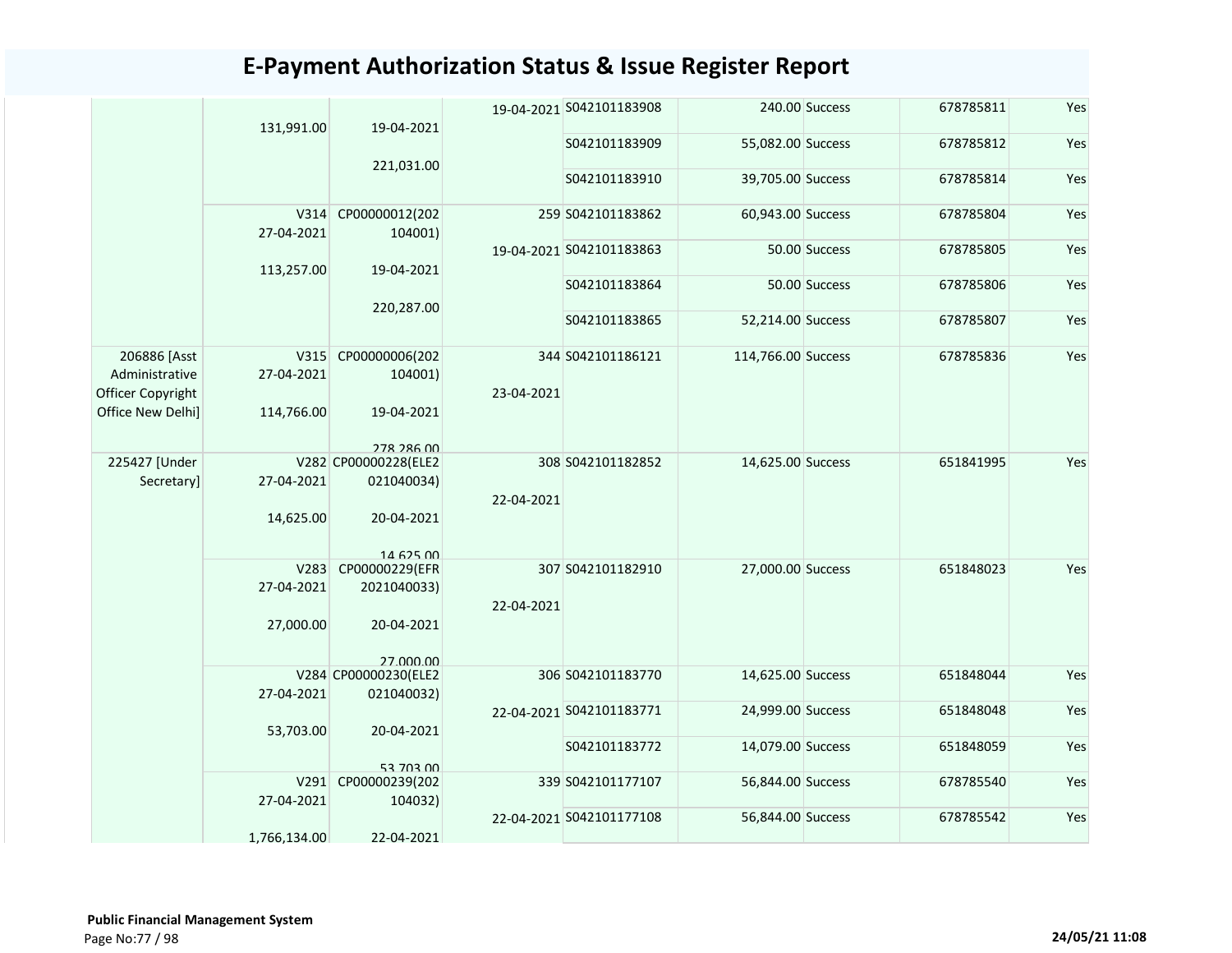|              | S042101177109 | 40,007.00 Success | 678785543 | Yes |
|--------------|---------------|-------------------|-----------|-----|
| 1,985,800.00 | S042101177110 | 45,179.00 Success | 678785544 | Yes |
|              | S042101177111 | 41,041.00 Success | 678785545 | Yes |
|              | S042101177112 | 72,796.00 Success | 678785546 | Yes |
|              | S042101177113 | 49,474.00 Success | 678785547 | Yes |
|              | S042101177114 | 49,964.00 Success | 678785549 | Yes |
|              | S042101177115 | 49,964.00 Success | 678785550 | Yes |
|              | S042101177116 | 49,514.00 Success | 678785552 | Yes |
|              | S042101177117 | 36,795.00 Success | 678785553 | Yes |
|              | S042101177118 | 28,368.00 Success | 678785554 | Yes |
|              | S042101177119 | 47,580.00 Success | 678785555 | Yes |
|              | S042101177120 | 69,687.00 Success | 678785556 | Yes |
|              | S042101177121 | 57,368.00 Success | 678785557 | Yes |
|              | S042101177122 | 49,053.00 Success | 678785558 | Yes |
|              | S042101177123 | 56,283.00 Success | 678785562 | Yes |
|              | S042101177124 | 53,693.00 Success | 678785565 | Yes |
|              | S042101177125 | 45,352.00 Success | 678785569 | Yes |
|              | S042101177126 | 49,467.00 Success | 678785572 | Yes |
|              | S042101177127 | 54,221.00 Success | 678785576 | Yes |
|              | S042101177128 | 44,532.00 Success | 678785577 | Yes |
|              | S042101177129 | 44,532.00 Success | 678785579 | Yes |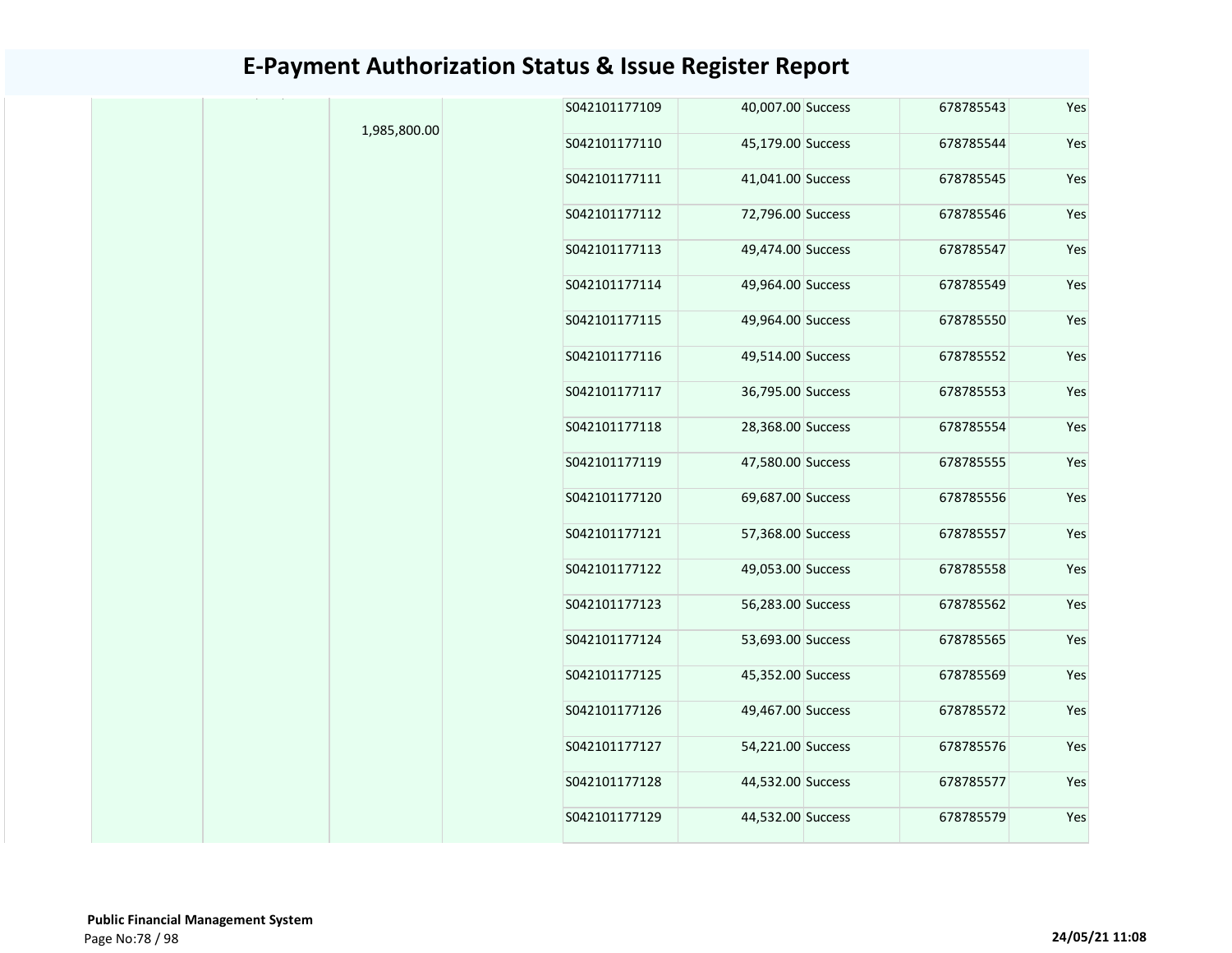|  |              |                                |              | S042101177130            | 21,436.00 Success | 678785582 | Yes |
|--|--------------|--------------------------------|--------------|--------------------------|-------------------|-----------|-----|
|  |              |                                |              | S042101177131            | 35,678.00 Success | 678785586 | Yes |
|  |              |                                |              | S042101177132            | 61,056.00 Success | 678785590 | Yes |
|  |              |                                |              | S042101177133            | 53,092.00 Success | 678785593 | Yes |
|  |              |                                |              | S042101177134            | 41,041.00 Success | 678785596 | Yes |
|  |              |                                |              | S042101177135            | 33,783.00 Success | 678785600 | Yes |
|  |              |                                |              | S042101177136            | 41,041.00 Success | 678785602 | Yes |
|  |              |                                |              | S042101177137            | 41,291.00 Success | 678785607 | Yes |
|  |              |                                |              | S042101177138            | 40,007.00 Success | 678785608 | Yes |
|  |              |                                |              | S042101177139            | 56,316.00 Success | 678785614 | Yes |
|  |              |                                |              | S042101177140            | 44,532.00 Success | 678785616 | Yes |
|  |              |                                |              | S042101177141            | 64,678.00 Success | 678785619 | Yes |
|  |              |                                |              | S042101177142            | 43,618.00 Success | 678785622 | Yes |
|  |              |                                |              | S042101177143            | 40,007.00 Success | 678785623 | Yes |
|  | 27-04-2021   | V292 CP00000240(202<br>104005) |              | 336 S042101178167        | 36,652.00 Success | 678785695 | Yes |
|  | 2,042,798.00 | 22-04-2021                     |              | 22-04-2021 S042101178168 | 56,462.00 Success | 678785696 | Yes |
|  |              |                                |              | S042101178169            | 74,176.00 Success | 678785697 | Yes |
|  |              |                                | 3,096,225.00 | S042101178170            | 46,878.00 Success | 678785698 | Yes |
|  |              |                                |              | S042101178171            | 48,691.00 Success | 678785699 | Yes |
|  |              |                                |              | S042101178172            | 52,001.00 Success | 678785700 | Yes |
|  |              |                                |              | S042101178173            | 51,652.00 Success | 678785701 | Yes |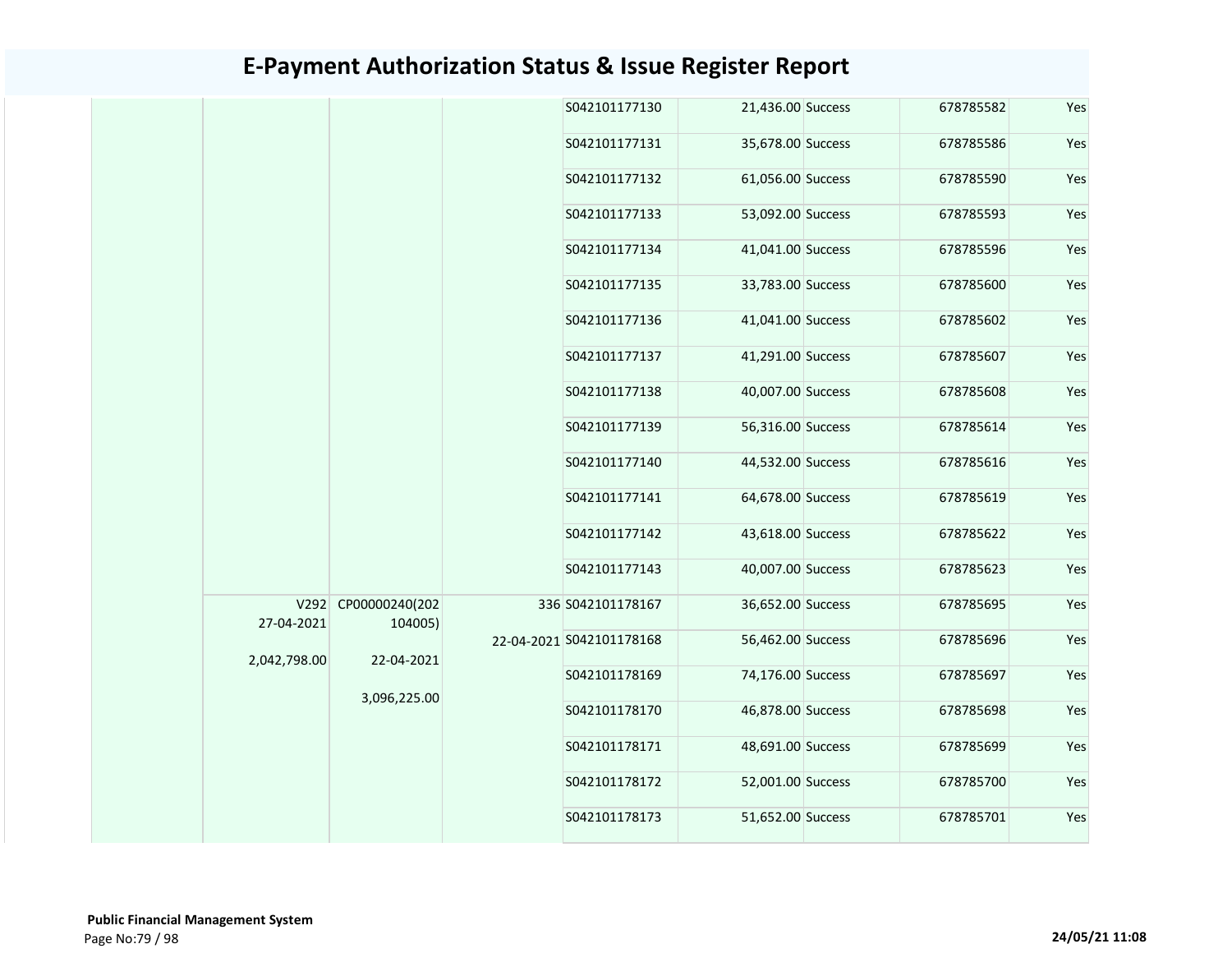| 24,084.00 Success<br>678785702<br>Yes<br>Yes<br>53,312.00 Success<br>678785703<br>Yes<br>41,375.00 Success<br>678785704<br>Yes<br>66,684.00 Success<br>678785705<br>53,518.00 Success<br>678785706<br>Yes<br>47,862.00 Success<br>Yes<br>678785707<br>Yes<br>64,536.00 Success<br>678785708<br>38,387.00 Success<br>678785709<br>Yes<br>Yes<br>48,412.00 Success<br>678785710<br>Yes<br>40,124.00 Success<br>678785711<br>47,862.00 Success<br>Yes<br>678785712<br>Yes<br>52,982.00 Success<br>678785713<br>46,652.00 Success<br>678785714<br>Yes<br>Yes<br>53,048.00 Success<br>678785717<br>47,528.00 Success<br>678785718<br>Yes<br>58,126.00 Success<br>Yes<br>678785719<br>Yes<br>57,771.00 Success<br>678785720<br>Yes<br>19,100.00 Success<br>678785721<br>Yes<br>42,521.00 Success<br>678785723<br>47,001.00 Success<br>Yes<br>678785725<br>678785726<br>Yes<br>76,332.00 Success |  |  |               |
|-------------------------------------------------------------------------------------------------------------------------------------------------------------------------------------------------------------------------------------------------------------------------------------------------------------------------------------------------------------------------------------------------------------------------------------------------------------------------------------------------------------------------------------------------------------------------------------------------------------------------------------------------------------------------------------------------------------------------------------------------------------------------------------------------------------------------------------------------------------------------------------------|--|--|---------------|
|                                                                                                                                                                                                                                                                                                                                                                                                                                                                                                                                                                                                                                                                                                                                                                                                                                                                                           |  |  | S042101178174 |
|                                                                                                                                                                                                                                                                                                                                                                                                                                                                                                                                                                                                                                                                                                                                                                                                                                                                                           |  |  | S042101178175 |
|                                                                                                                                                                                                                                                                                                                                                                                                                                                                                                                                                                                                                                                                                                                                                                                                                                                                                           |  |  | S042101178176 |
|                                                                                                                                                                                                                                                                                                                                                                                                                                                                                                                                                                                                                                                                                                                                                                                                                                                                                           |  |  | S042101178177 |
|                                                                                                                                                                                                                                                                                                                                                                                                                                                                                                                                                                                                                                                                                                                                                                                                                                                                                           |  |  | S042101178178 |
|                                                                                                                                                                                                                                                                                                                                                                                                                                                                                                                                                                                                                                                                                                                                                                                                                                                                                           |  |  | S042101178179 |
|                                                                                                                                                                                                                                                                                                                                                                                                                                                                                                                                                                                                                                                                                                                                                                                                                                                                                           |  |  | S042101178180 |
|                                                                                                                                                                                                                                                                                                                                                                                                                                                                                                                                                                                                                                                                                                                                                                                                                                                                                           |  |  | S042101178181 |
|                                                                                                                                                                                                                                                                                                                                                                                                                                                                                                                                                                                                                                                                                                                                                                                                                                                                                           |  |  | S042101178182 |
|                                                                                                                                                                                                                                                                                                                                                                                                                                                                                                                                                                                                                                                                                                                                                                                                                                                                                           |  |  | S042101178183 |
|                                                                                                                                                                                                                                                                                                                                                                                                                                                                                                                                                                                                                                                                                                                                                                                                                                                                                           |  |  | S042101178184 |
|                                                                                                                                                                                                                                                                                                                                                                                                                                                                                                                                                                                                                                                                                                                                                                                                                                                                                           |  |  | S042101178185 |
|                                                                                                                                                                                                                                                                                                                                                                                                                                                                                                                                                                                                                                                                                                                                                                                                                                                                                           |  |  | S042101178186 |
|                                                                                                                                                                                                                                                                                                                                                                                                                                                                                                                                                                                                                                                                                                                                                                                                                                                                                           |  |  | S042101178187 |
|                                                                                                                                                                                                                                                                                                                                                                                                                                                                                                                                                                                                                                                                                                                                                                                                                                                                                           |  |  | S042101178188 |
|                                                                                                                                                                                                                                                                                                                                                                                                                                                                                                                                                                                                                                                                                                                                                                                                                                                                                           |  |  | S042101178189 |
|                                                                                                                                                                                                                                                                                                                                                                                                                                                                                                                                                                                                                                                                                                                                                                                                                                                                                           |  |  | S042101178190 |
|                                                                                                                                                                                                                                                                                                                                                                                                                                                                                                                                                                                                                                                                                                                                                                                                                                                                                           |  |  | S042101178191 |
|                                                                                                                                                                                                                                                                                                                                                                                                                                                                                                                                                                                                                                                                                                                                                                                                                                                                                           |  |  | S042101178192 |
|                                                                                                                                                                                                                                                                                                                                                                                                                                                                                                                                                                                                                                                                                                                                                                                                                                                                                           |  |  | S042101178193 |
|                                                                                                                                                                                                                                                                                                                                                                                                                                                                                                                                                                                                                                                                                                                                                                                                                                                                                           |  |  | S042101178194 |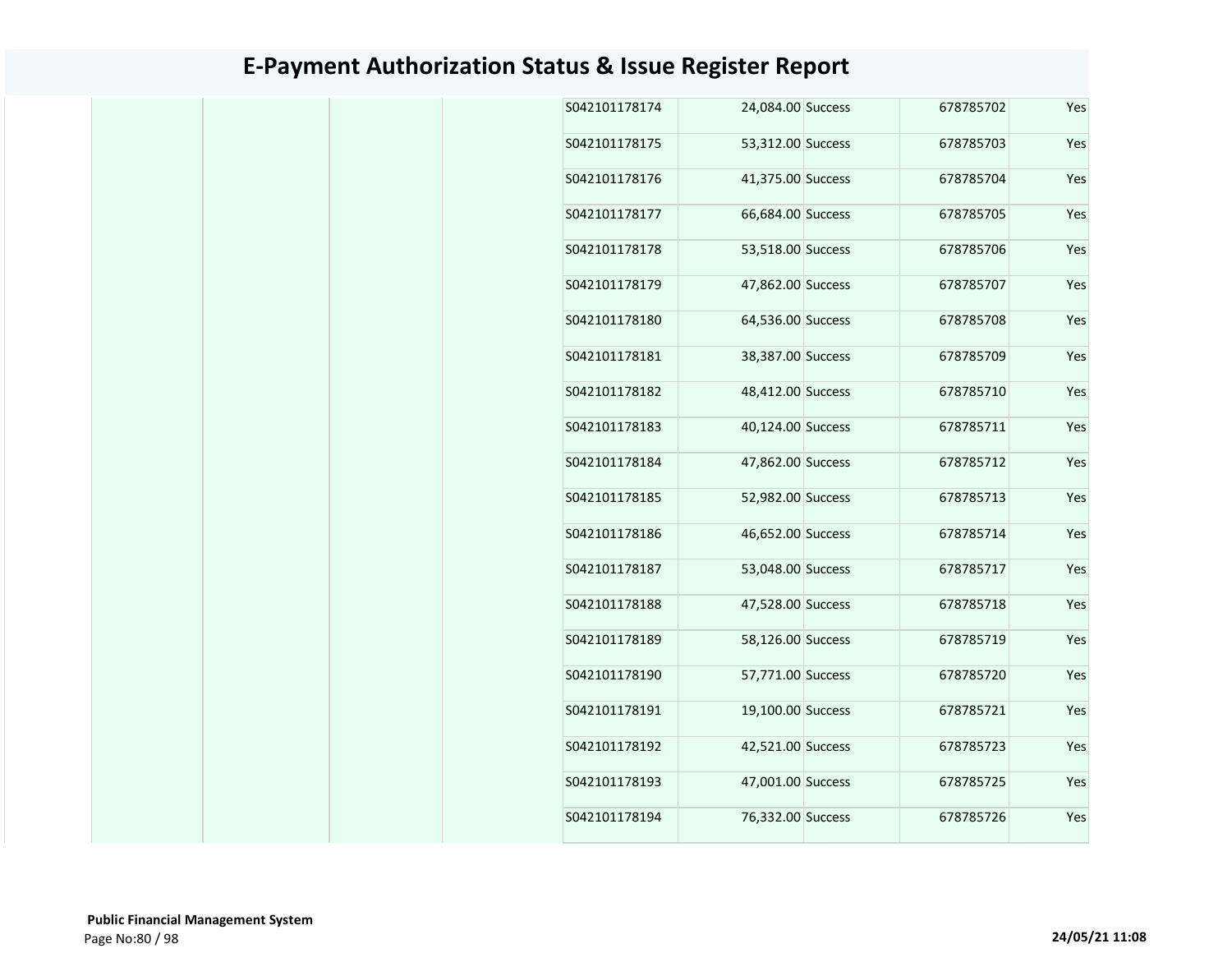|  |              |                                | S042101178195            | 51,782.00 Success | 678785727 | Yes |
|--|--------------|--------------------------------|--------------------------|-------------------|-----------|-----|
|  |              |                                | S042101178196            | 43,630.00 Success | 678785728 | Yes |
|  |              |                                | S042101178197            | 48,655.00 Success | 678785729 | Yes |
|  |              |                                | S042101178198            | 56,908.00 Success | 678785730 | Yes |
|  |              |                                | S042101178199            | 59,558.00 Success | 678785731 | Yes |
|  |              |                                | S042101178200            | 47,002.00 Success | 678785732 | Yes |
|  |              |                                | S042101178201            | 68,874.00 Success | 678785733 | Yes |
|  |              |                                | S042101178202            | 37,942.00 Success | 678785734 | Yes |
|  |              |                                | S042101178203            | 48,974.00 Success | 678785735 | Yes |
|  |              |                                | S042101178204            | 82,357.00 Success | 678785736 | Yes |
|  |              |                                | S042101178205            | 54,652.00 Success | 678785737 | Yes |
|  |              |                                | S042101178206            | 48,735.00 Success | 678785738 | Yes |
|  | 27-04-2021   | V293 CP00000241(202<br>104020) | 337 S042101176681        | 24,707.00 Success | 678785501 | Yes |
|  | 1,095,471.00 | 22-04-2021                     | 22-04-2021 S042101176682 | 29,339.00 Success | 678785502 | Yes |
|  |              | 1,212,482.00                   | S042101176683            | 29,339.00 Success | 678785503 | Yes |
|  |              |                                | S042101176684            | 28,708.00 Success | 678785504 | Yes |
|  |              |                                | S042101176685            | 30,653.00 Success | 678785505 | Yes |
|  |              |                                | S042101176686            | 39,869.00 Success | 678785506 | Yes |
|  |              |                                | S042101176687            | 38,619.00 Success | 678785507 | Yes |
|  |              |                                | S042101176688            | 32,815.00 Success | 678785508 | Yes |
|  |              |                                | S042101176689            | 31,815.00 Success | 678785509 | Yes |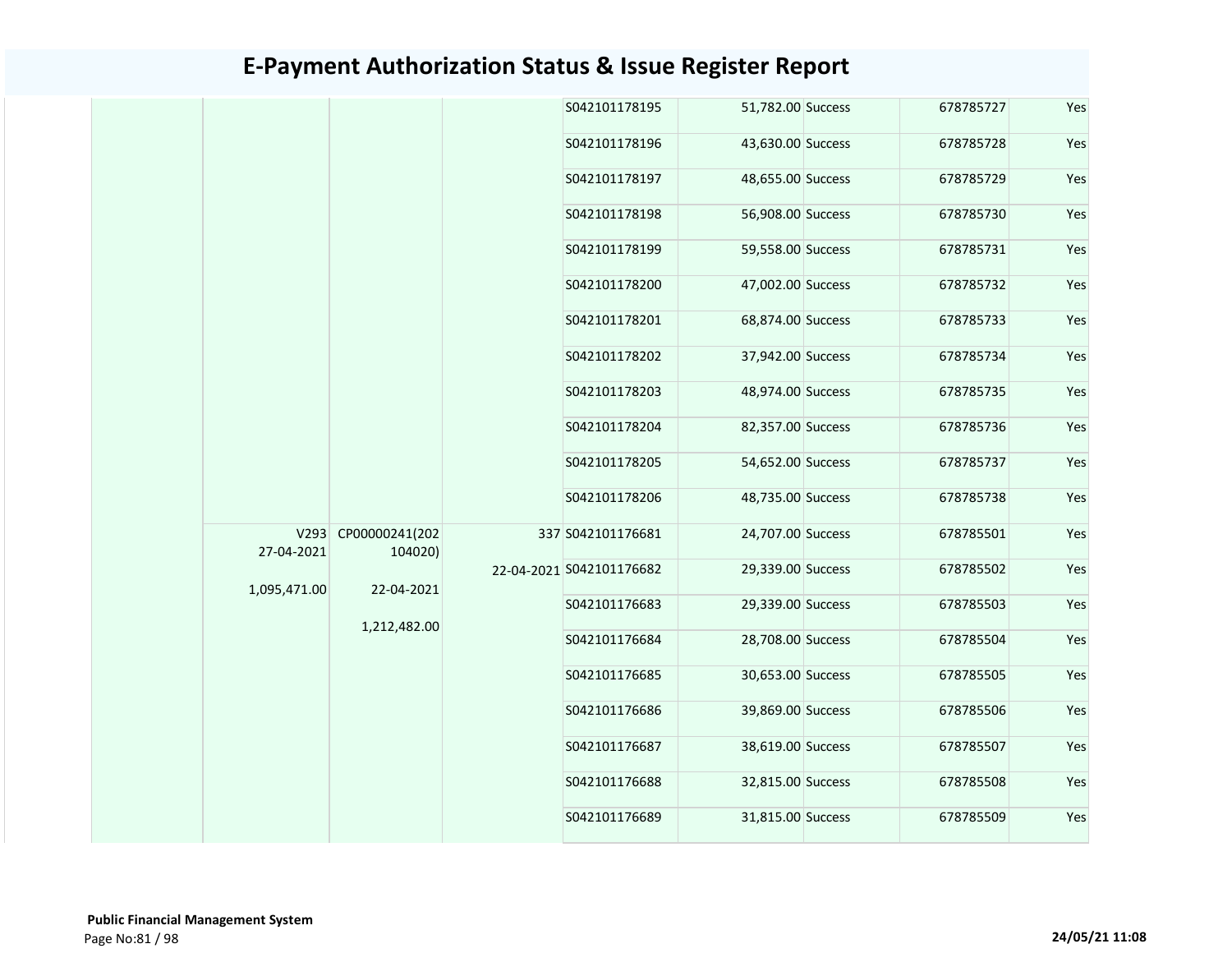| 678785510<br>S042101176690<br>29,339.00 Success<br>S042101176691<br>29,339.00 Success<br>678785511<br>S042101176692<br>29,589.00 Success<br>678785512<br>S042101176693<br>31,168.00 Success<br>678785513<br>S042101176694<br>678785514<br>29,589.00 Success<br>S042101176695<br>29,339.00 Success<br>678785515<br>S042101176696<br>28,339.00 Success<br>678785516<br>29,339.00 Success<br>S042101176697<br>678785517<br>S042101176698<br>27,444.00 Success<br>678785518<br>S042101176699<br>29,339.00 Success<br>678785519<br>23,939.00 Success<br>S042101176700<br>678785520<br>S042101176701<br>29,339.00 Success<br>678785521<br>S042101176702<br>23,738.00 Success<br>678785522<br>S042101176703<br>23,759.00 Success<br>678785523<br>S042101176704<br>29,339.00 Success<br>678785524<br>S042101176705<br>29,339.00 Success<br>678785525<br>S042101176706<br>23,116.00 Success<br>678785526<br>S042101176707<br>678785527<br>29,339.00 Success<br>S042101176708<br>678785528<br>29,339.00 Success<br>S042101176709<br>29,589.00 Success<br>678785529<br>678785530<br>S042101176710<br>29,655.00 Success |     |  |  |
|-------------------------------------------------------------------------------------------------------------------------------------------------------------------------------------------------------------------------------------------------------------------------------------------------------------------------------------------------------------------------------------------------------------------------------------------------------------------------------------------------------------------------------------------------------------------------------------------------------------------------------------------------------------------------------------------------------------------------------------------------------------------------------------------------------------------------------------------------------------------------------------------------------------------------------------------------------------------------------------------------------------------------------------------------------------------------------------------------------------|-----|--|--|
|                                                                                                                                                                                                                                                                                                                                                                                                                                                                                                                                                                                                                                                                                                                                                                                                                                                                                                                                                                                                                                                                                                             | Yes |  |  |
|                                                                                                                                                                                                                                                                                                                                                                                                                                                                                                                                                                                                                                                                                                                                                                                                                                                                                                                                                                                                                                                                                                             | Yes |  |  |
|                                                                                                                                                                                                                                                                                                                                                                                                                                                                                                                                                                                                                                                                                                                                                                                                                                                                                                                                                                                                                                                                                                             | Yes |  |  |
|                                                                                                                                                                                                                                                                                                                                                                                                                                                                                                                                                                                                                                                                                                                                                                                                                                                                                                                                                                                                                                                                                                             | Yes |  |  |
|                                                                                                                                                                                                                                                                                                                                                                                                                                                                                                                                                                                                                                                                                                                                                                                                                                                                                                                                                                                                                                                                                                             | Yes |  |  |
|                                                                                                                                                                                                                                                                                                                                                                                                                                                                                                                                                                                                                                                                                                                                                                                                                                                                                                                                                                                                                                                                                                             | Yes |  |  |
|                                                                                                                                                                                                                                                                                                                                                                                                                                                                                                                                                                                                                                                                                                                                                                                                                                                                                                                                                                                                                                                                                                             | Yes |  |  |
|                                                                                                                                                                                                                                                                                                                                                                                                                                                                                                                                                                                                                                                                                                                                                                                                                                                                                                                                                                                                                                                                                                             | Yes |  |  |
|                                                                                                                                                                                                                                                                                                                                                                                                                                                                                                                                                                                                                                                                                                                                                                                                                                                                                                                                                                                                                                                                                                             | Yes |  |  |
|                                                                                                                                                                                                                                                                                                                                                                                                                                                                                                                                                                                                                                                                                                                                                                                                                                                                                                                                                                                                                                                                                                             | Yes |  |  |
|                                                                                                                                                                                                                                                                                                                                                                                                                                                                                                                                                                                                                                                                                                                                                                                                                                                                                                                                                                                                                                                                                                             | Yes |  |  |
|                                                                                                                                                                                                                                                                                                                                                                                                                                                                                                                                                                                                                                                                                                                                                                                                                                                                                                                                                                                                                                                                                                             | Yes |  |  |
|                                                                                                                                                                                                                                                                                                                                                                                                                                                                                                                                                                                                                                                                                                                                                                                                                                                                                                                                                                                                                                                                                                             | Yes |  |  |
|                                                                                                                                                                                                                                                                                                                                                                                                                                                                                                                                                                                                                                                                                                                                                                                                                                                                                                                                                                                                                                                                                                             | Yes |  |  |
|                                                                                                                                                                                                                                                                                                                                                                                                                                                                                                                                                                                                                                                                                                                                                                                                                                                                                                                                                                                                                                                                                                             | Yes |  |  |
|                                                                                                                                                                                                                                                                                                                                                                                                                                                                                                                                                                                                                                                                                                                                                                                                                                                                                                                                                                                                                                                                                                             | Yes |  |  |
|                                                                                                                                                                                                                                                                                                                                                                                                                                                                                                                                                                                                                                                                                                                                                                                                                                                                                                                                                                                                                                                                                                             | Yes |  |  |
|                                                                                                                                                                                                                                                                                                                                                                                                                                                                                                                                                                                                                                                                                                                                                                                                                                                                                                                                                                                                                                                                                                             | Yes |  |  |
|                                                                                                                                                                                                                                                                                                                                                                                                                                                                                                                                                                                                                                                                                                                                                                                                                                                                                                                                                                                                                                                                                                             | Yes |  |  |
|                                                                                                                                                                                                                                                                                                                                                                                                                                                                                                                                                                                                                                                                                                                                                                                                                                                                                                                                                                                                                                                                                                             | Yes |  |  |
|                                                                                                                                                                                                                                                                                                                                                                                                                                                                                                                                                                                                                                                                                                                                                                                                                                                                                                                                                                                                                                                                                                             | Yes |  |  |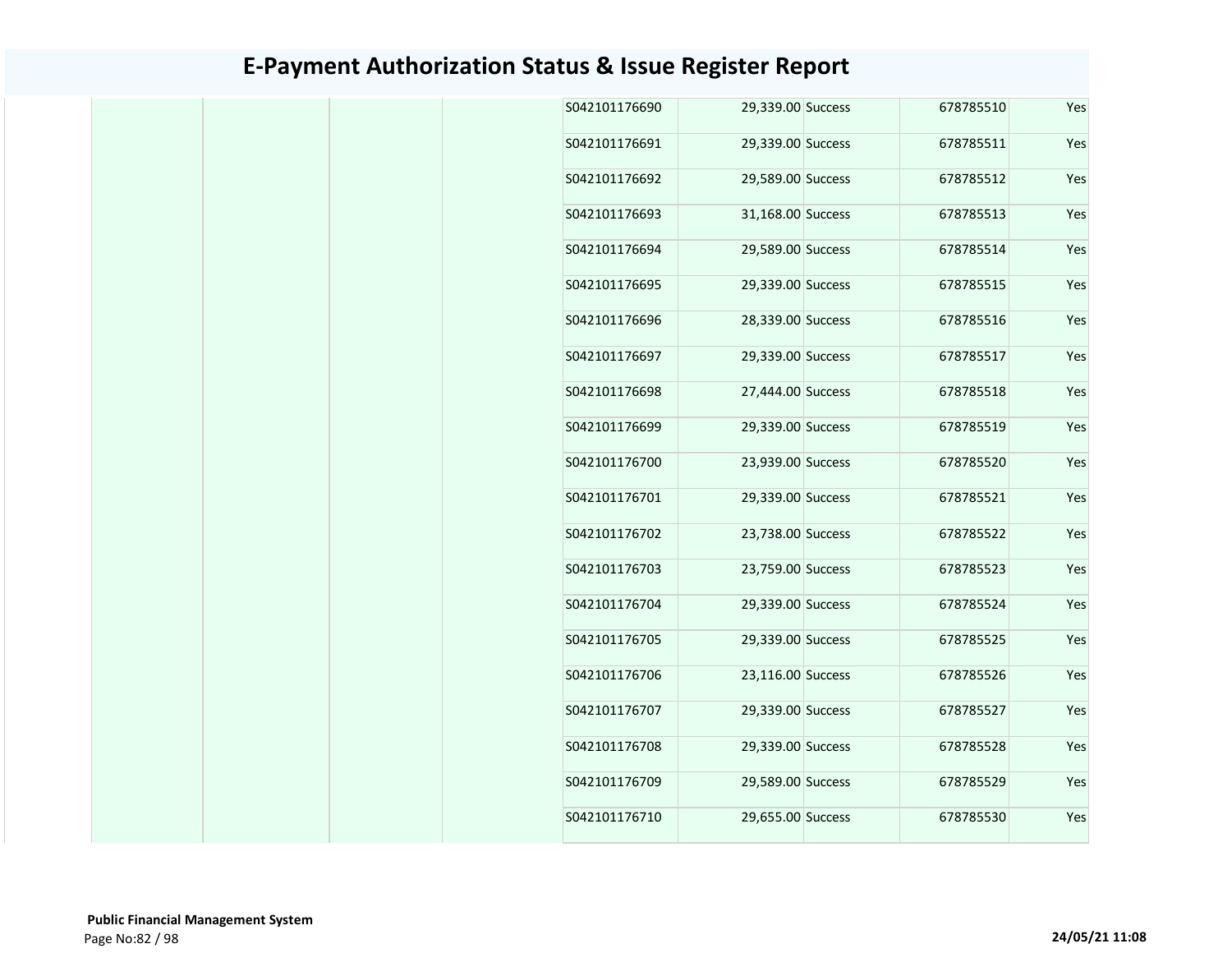|  |              |                     |               | S042101176711            | 29,339.00 Success | 678785531     | Yes               |           |     |  |               |                   |
|--|--------------|---------------------|---------------|--------------------------|-------------------|---------------|-------------------|-----------|-----|--|---------------|-------------------|
|  |              |                     |               | S042101176712            | 39,619.00 Success | 678785532     | Yes               |           |     |  |               |                   |
|  |              |                     |               | S042101176713            | 41,539.00 Success | 678785533     | Yes               |           |     |  |               |                   |
|  |              |                     |               | S042101176714            | 39,619.00 Success | 678785534     | Yes               |           |     |  |               |                   |
|  |              |                     |               | S042101176715            | 29,339.00 Success | 678785536     | Yes               |           |     |  |               |                   |
|  |              |                     |               | S042101176716            | 36,837.00 Success | 678785537     | Yes               |           |     |  |               |                   |
|  |              | V294 CP00000242(202 |               | 343 S042101177983        | 85,287.00 Success | 678785643     | Yes               |           |     |  |               |                   |
|  | 27-04-2021   | 104021)             |               | 22-04-2021 S042101177984 | 61,108.00 Success | 678785644     | Yes               |           |     |  |               |                   |
|  | 1,736,234.00 | 22-04-2021          |               | S042101177985            | 81,040.00 Success | 678785645     | Yes               |           |     |  |               |                   |
|  |              | 2,149,213.00        |               | S042101177986            | 78,303.00 Success | 678785646     | Yes               |           |     |  |               |                   |
|  |              |                     |               | S042101177987            | 75,204.00 Success | 678785647     | Yes               |           |     |  |               |                   |
|  |              |                     |               | S042101177988            | 73,682.00 Success | 678785648     | Yes               |           |     |  |               |                   |
|  |              |                     |               | S042101177989            | 87,416.00 Success | 678785649     | Yes               |           |     |  |               |                   |
|  |              |                     |               | S042101177990            | 81,026.00 Success | 678785650     | Yes               |           |     |  |               |                   |
|  |              |                     |               | S042101177991            | 76,302.00 Success | 678785651     | Yes               |           |     |  |               |                   |
|  |              |                     |               | S042101177992            | 86,025.00 Success | 678785652     | Yes               |           |     |  |               |                   |
|  |              |                     |               | S042101177993            | 86,887.00 Success | 678785653     | Yes               |           |     |  |               |                   |
|  |              |                     |               | S042101177994            | 85,706.00 Success | 678785654     | Yes               |           |     |  |               |                   |
|  |              |                     | S042101177995 | 83,666.00 Success        | 678785655         | Yes           |                   |           |     |  |               |                   |
|  |              |                     |               |                          |                   | S042101177996 | 66,164.00 Success | 678785656 | Yes |  |               |                   |
|  |              |                     |               |                          |                   |               |                   |           |     |  | S042101177997 | 80,546.00 Success |
|  |              |                     |               |                          |                   |               |                   |           |     |  |               |                   |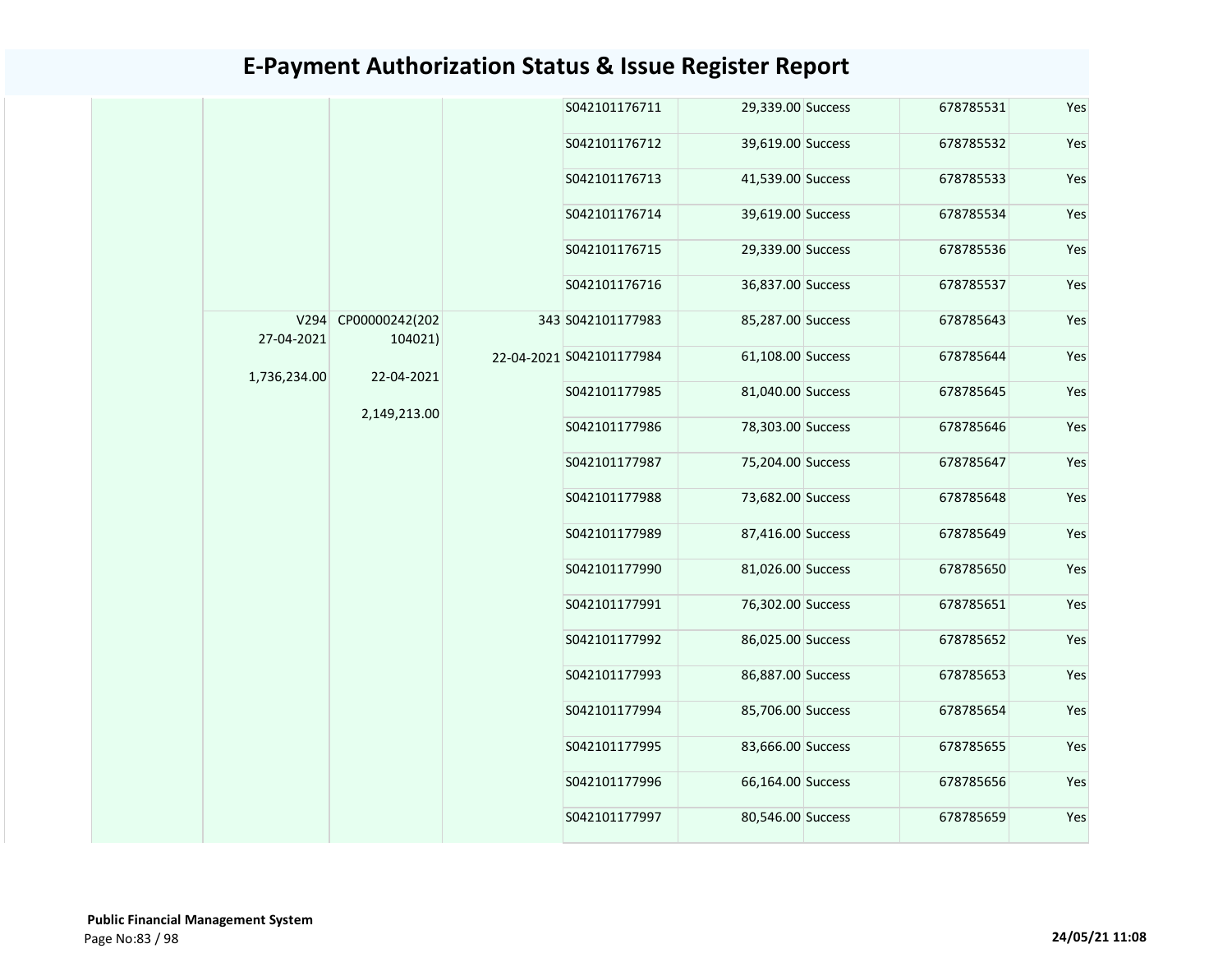|                         |                                                  |            | S042101177998            | 86,327.00 Success  | 678785660 | Yes |
|-------------------------|--------------------------------------------------|------------|--------------------------|--------------------|-----------|-----|
|                         |                                                  |            | S042101177999            | 87,571.00 Success  | 678785661 | Yes |
|                         |                                                  |            | S042101178000            | 74,111.00 Success  | 678785662 | Yes |
|                         |                                                  |            | S042101178001            | 90,581.00 Success  | 678785663 | Yes |
|                         |                                                  |            | S042101178002            | 80,677.00 Success  | 678785664 | Yes |
|                         |                                                  |            | S042101178003            | 128,605.00 Success | 678785665 | Yes |
| V295<br>27-04-2021      | CP00000243(202<br>104022)                        |            | 338 S042101166707        | 39,685.00 Success  | 678785442 | Yes |
| 213,244.00              | 22-04-2021                                       |            | 22-04-2021 S042101166708 | 29,959.00 Success  | 678785443 | Yes |
|                         |                                                  |            | S042101166709            | 31,532.00 Success  | 678785444 | Yes |
|                         | 342,108.00                                       |            | S042101166710            | 32,410.00 Success  | 678785445 | Yes |
|                         |                                                  |            | S042101166711            | 30,903.00 Success  | 678785446 | Yes |
|                         |                                                  |            | S042101166712            | 22,753.00 Success  | 678785447 | Yes |
|                         |                                                  |            | S042101166713            | 26,002.00 Success  | 678785448 | Yes |
| 27-04-2021<br>23,420.00 | V296 CP00000244(EPC<br>2021040035)<br>22-04-2021 | 23-04-2021 | 355 S042101155913        | 23,420.00 Success  | 651848856 | Yes |
|                         | 25 539 00                                        |            |                          |                    |           |     |
| V297<br>27-04-2021      | CP00000245(202<br>104017)                        |            | 335 S042101178064        | 78,466.00 Success  | 678785667 | Yes |
|                         | 22-04-2021                                       |            | 22-04-2021 S042101178065 | 95,778.00 Success  | 678785668 | Yes |
|                         | 1,409,755.00                                     |            | S042101178066            | 45,395.00 Success  | 678785669 | Yes |
|                         | 2,297,058.00                                     |            | S042101178067            | 103,047.00 Success | 678785670 | Yes |
|                         |                                                  |            | S042101178068            | 23,087.00 Success  | 678785673 | Yes |
|                         |                                                  |            |                          |                    |           |     |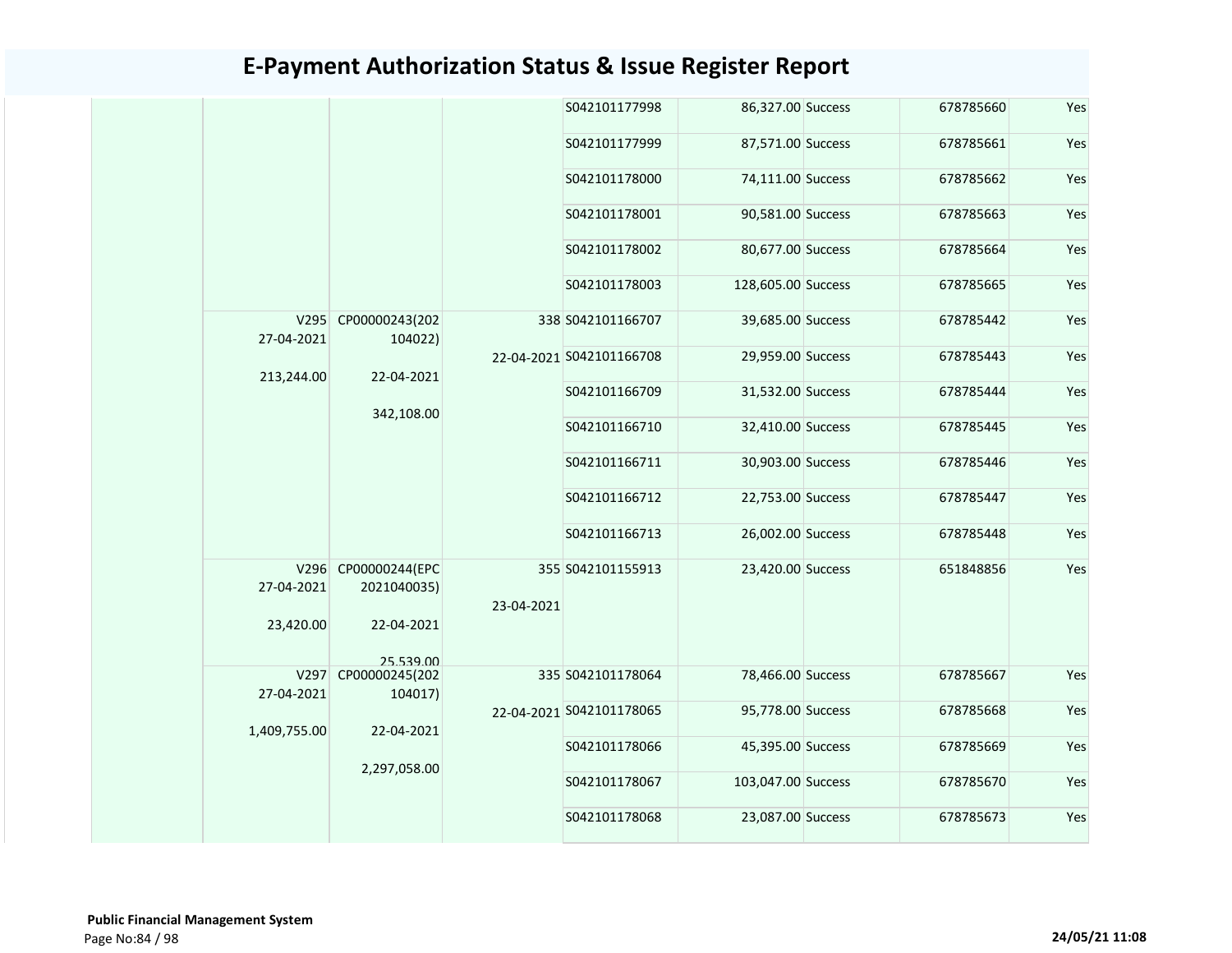|            |                                |            | S042101178069     | 9,802.00 Success  | 678785674 | Yes |
|------------|--------------------------------|------------|-------------------|-------------------|-----------|-----|
|            |                                |            | S042101178070     | 47,722.00 Success | 678785675 | Yes |
|            |                                |            | S042101178071     | 75,544.00 Success | 678785676 | Yes |
|            |                                |            | S042101178072     | 44,133.00 Success | 678785677 | Yes |
|            |                                |            | S042101178073     | 65,783.00 Success | 678785678 | Yes |
|            |                                |            | S042101178074     | 56,509.00 Success | 678785679 | Yes |
|            |                                |            | S042101178075     | 71,257.00 Success | 678785680 | Yes |
|            |                                |            | S042101178076     | 59,566.00 Success | 678785681 | Yes |
|            |                                |            | S042101178077     | 24,523.00 Success | 678785682 | Yes |
|            |                                |            | S042101178078     | 47,104.00 Success | 678785684 | Yes |
|            |                                |            | S042101178079     | 77,937.00 Success | 678785685 | Yes |
|            |                                |            | S042101178080     | 68,616.00 Success | 678785686 | Yes |
|            |                                |            | S042101178081     | 59,929.00 Success | 678785687 | Yes |
|            |                                |            | S042101178082     | 69,884.00 Success | 678785688 | Yes |
|            |                                |            | S042101178083     | 88,671.00 Success | 678785689 | Yes |
|            |                                |            | S042101178084     | 63,042.00 Success | 678785690 | Yes |
|            |                                |            | S042101178085     | 47,722.00 Success | 678785691 | Yes |
|            |                                |            | S042101178086     | 86,238.00 Success | 678785692 | Yes |
| 27-04-2021 | V298 CP00000246(202<br>104023) |            | 334 S042101164364 | 40,260.00 Success | 678785413 | Yes |
|            |                                | 22-04-2021 |                   |                   |           |     |
| 40,260.00  | 22-04-2021                     |            |                   |                   |           |     |
|            | 48 929 00                      |            |                   |                   |           |     |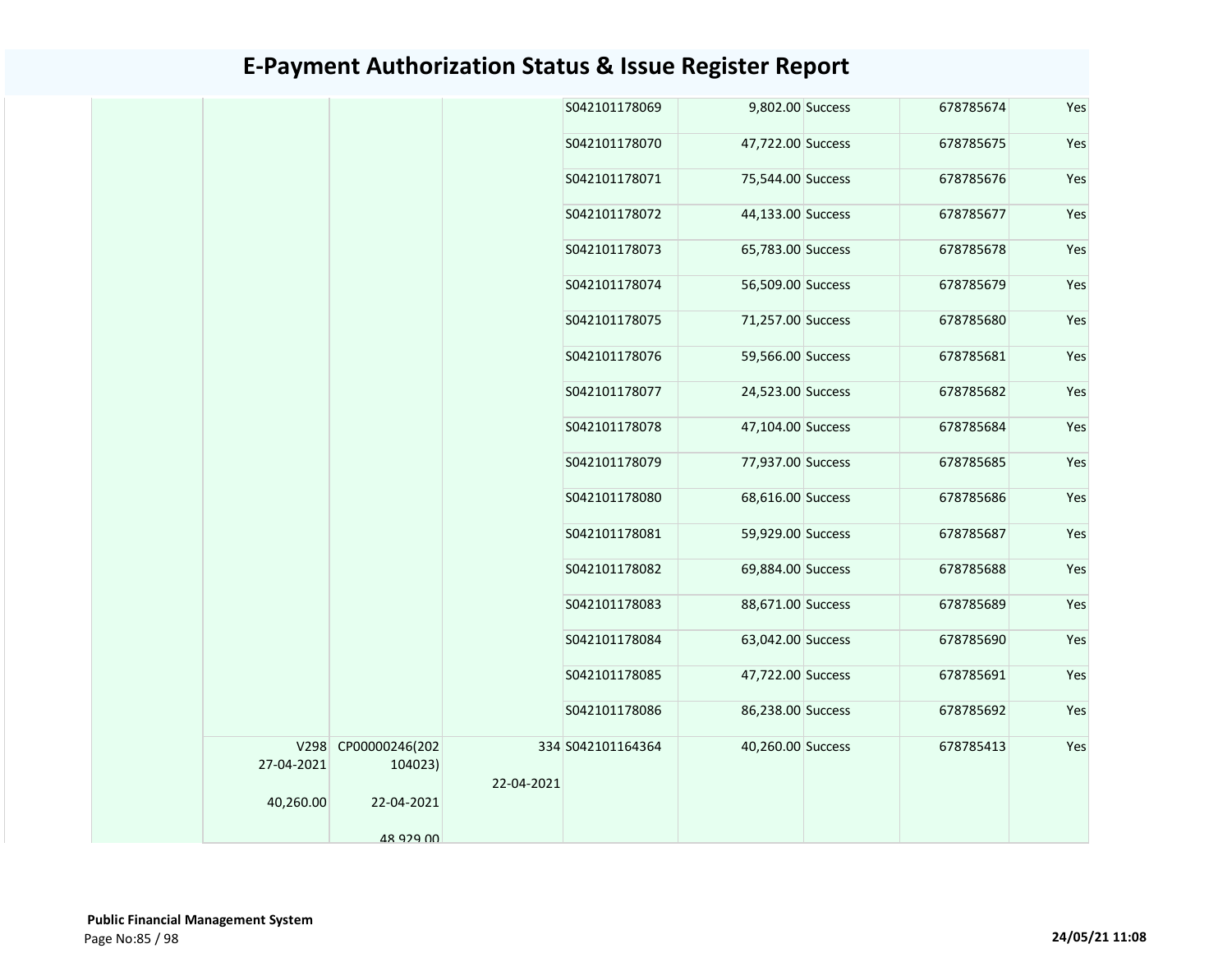|  | V299               | CP00000247(202                 |  | 342 S042101175703        | 38,020.00 Success | 678785455 | Yes |
|--|--------------------|--------------------------------|--|--------------------------|-------------------|-----------|-----|
|  | 27-04-2021         | 104024)                        |  | 22-04-2021 S042101175704 | 31,149.00 Success | 678785456 | Yes |
|  | 425,602.00         | 22-04-2021                     |  |                          |                   |           |     |
|  |                    | 604,288.00                     |  | S042101175705            | 37,256.00 Success | 678785457 | Yes |
|  |                    |                                |  | S042101175706            | 38,982.00 Success | 678785458 | Yes |
|  |                    |                                |  | S042101175707            | 39,176.00 Success | 678785459 | Yes |
|  |                    |                                |  | S042101175708            | 37,158.00 Success | 678785460 | Yes |
|  |                    |                                |  | S042101175709            | 30,462.00 Success | 678785461 | Yes |
|  |                    |                                |  | S042101175710            | 32,462.00 Success | 678785462 | Yes |
|  |                    |                                |  | S042101175711            | 33,302.00 Success | 678785463 | Yes |
|  |                    |                                |  | S042101175712            | 30,701.00 Success | 678785464 | Yes |
|  |                    |                                |  | S042101175713            | 36,732.00 Success | 678785465 | Yes |
|  |                    |                                |  | S042101175714            | 40,202.00 Success | 678785466 | Yes |
|  | 27-04-2021         | V300 CP00000248(202<br>104026) |  | 341 S042101165369        | 40,030.00 Success | 678785432 | Yes |
|  | 75.297.00          | 22-04-2021                     |  | 22-04-2021 S042101165370 | 35,267.00 Success | 678785433 | Yes |
|  | V301<br>27-04-2021 | CP00000249(202<br>104031)      |  | 340 S042101176595        | 42,722.00 Success | 678785476 | Yes |
|  | 757,951.00         | 22-04-2021                     |  | 22-04-2021 S042101176596 | 30,092.00 Success | 678785477 | Yes |
|  |                    | 979,284.00                     |  | S042101176597            | 30,130.00 Success | 678785478 | Yes |
|  |                    |                                |  | S042101176598            | 43,914.00 Success | 678785479 | Yes |
|  |                    |                                |  | S042101176599            | 46,224.00 Success | 678785480 | Yes |
|  |                    |                                |  | S042101176600            | 41,224.00 Success | 678785481 | Yes |
|  |                    |                                |  | S042101176601            | 40,283.00 Success | 678785482 | Yes |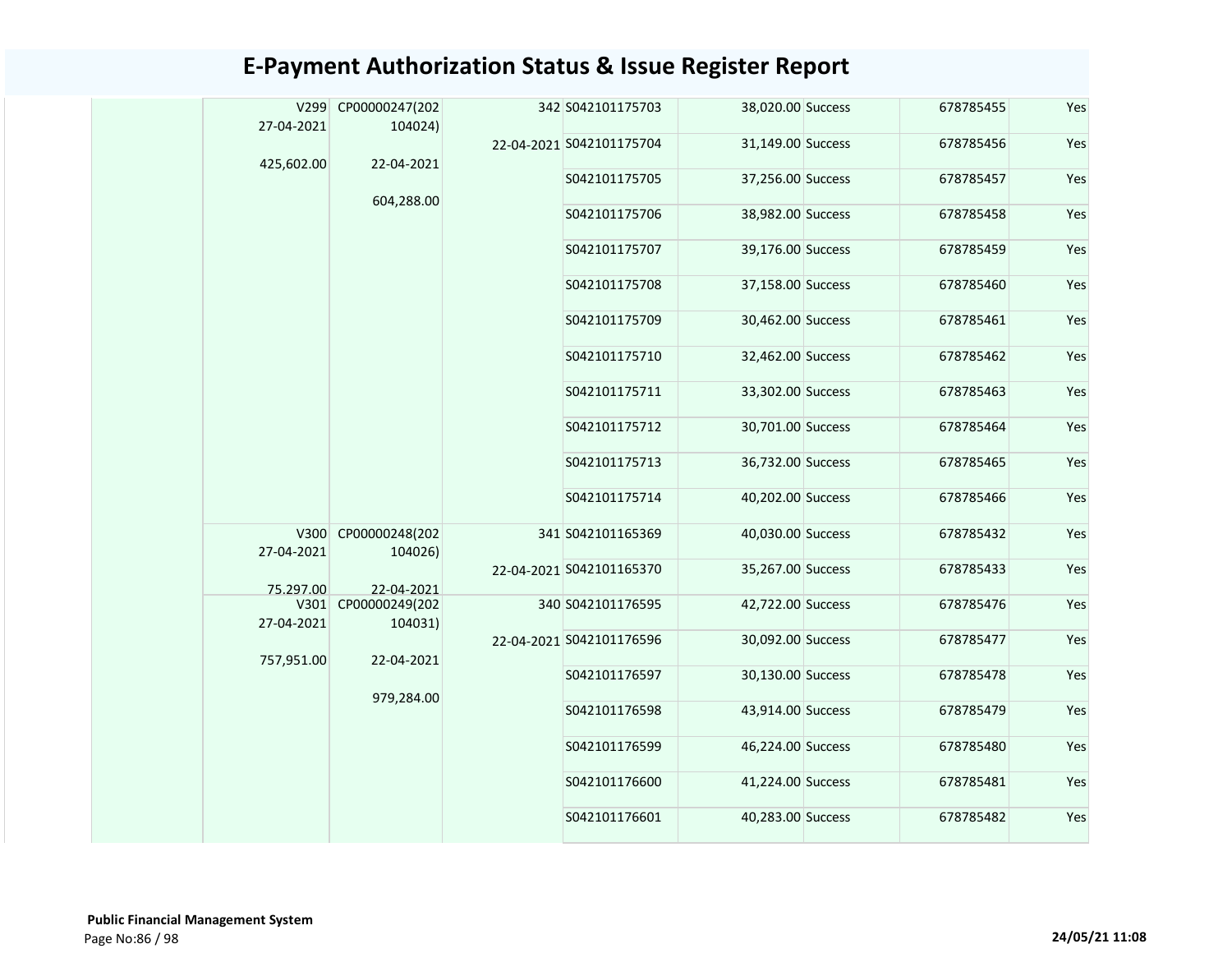|  |            |                                    |            | S042101176602     | 38,732.00 Success | 678785483 | Yes |
|--|------------|------------------------------------|------------|-------------------|-------------------|-----------|-----|
|  |            |                                    |            | S042101176603     | 41,767.00 Success | 678785484 | Yes |
|  |            |                                    |            | S042101176604     | 35,912.00 Success | 678785485 | Yes |
|  |            |                                    |            | S042101176605     | 40,592.00 Success | 678785486 | Yes |
|  |            |                                    |            | S042101176606     | 40,912.00 Success | 678785487 | Yes |
|  |            |                                    |            | S042101176607     | 35,912.00 Success | 678785488 | Yes |
|  |            |                                    |            | S042101176608     | 39,502.00 Success | 678785489 | Yes |
|  |            |                                    |            | S042101176609     | 26,818.00 Success | 678785490 | Yes |
|  |            |                                    |            | S042101176610     | 32,267.00 Success | 678785491 | Yes |
|  |            |                                    |            | S042101176611     | 22,857.00 Success | 678785492 | Yes |
|  |            |                                    |            | S042101176612     | 32,347.00 Success | 678785493 | Yes |
|  |            |                                    |            | S042101176613     | 47,052.00 Success | 678785494 | Yes |
|  |            |                                    |            | S042101176614     | 48,692.00 Success | 678785495 | Yes |
|  | 27-04-2021 | V302 CP00000256(EFR<br>2021040037) | 26-04-2021 | 361 S042101164143 | 27,000.00 Success | 651848876 | Yes |
|  | 27,000.00  | 22-04-2021                         |            |                   |                   |           |     |
|  |            | 27 000 00                          |            |                   |                   |           |     |
|  |            | V303 CP00000257(EFR                |            | 362 S042101164460 | 54,000.00 Success | 651855150 | Yes |
|  | 27-04-2021 | 2021040038)                        |            |                   |                   |           |     |
|  | 54,000.00  | 22-04-2021                         | 26-04-2021 |                   |                   |           |     |
|  |            | 54 000 00                          |            |                   |                   |           |     |
|  |            |                                    |            |                   |                   |           |     |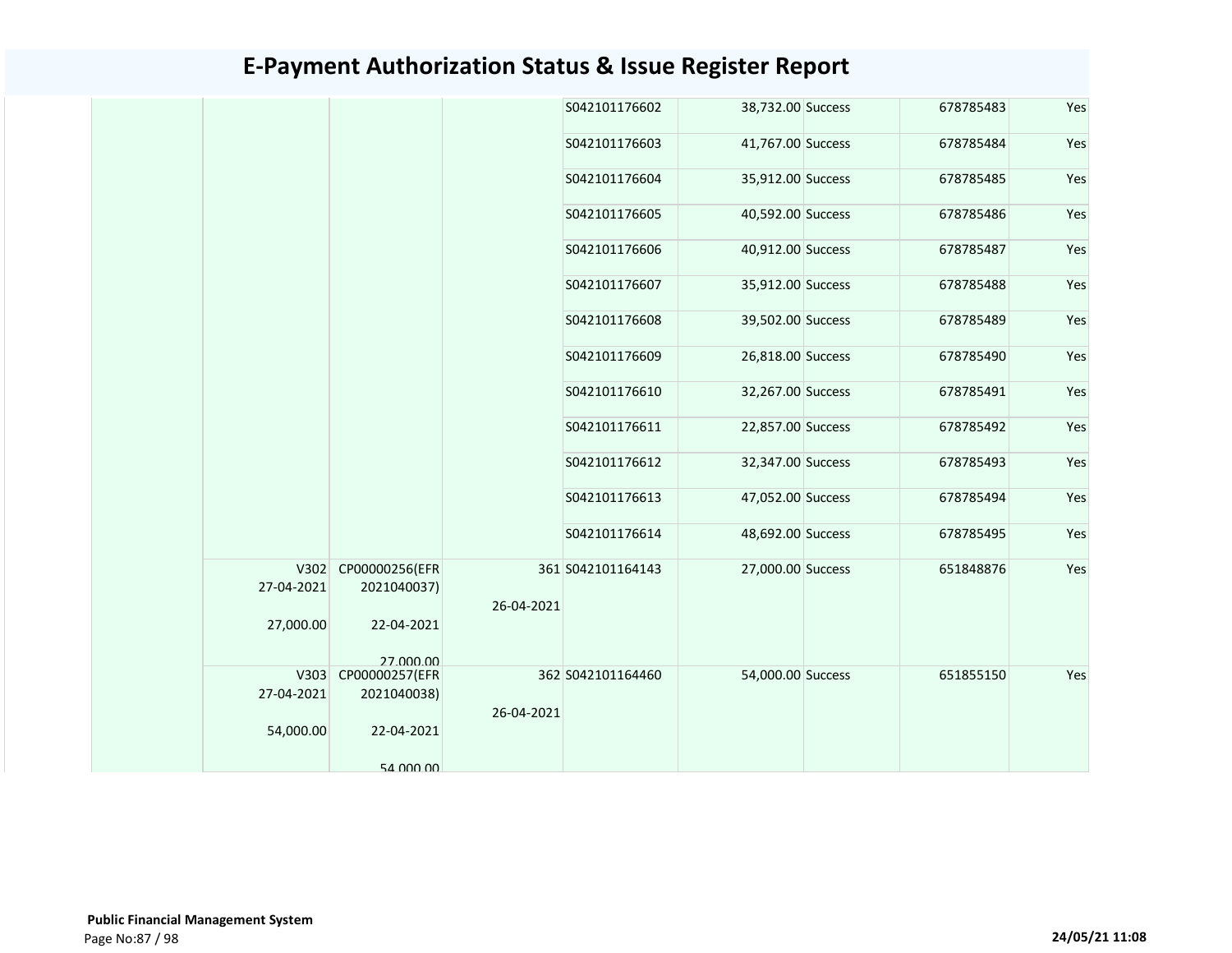|               | V311 CP00000292(GPF         |            | 390 S042101125398 | 500,000.00 Success    | 651841969 | Yes |
|---------------|-----------------------------|------------|-------------------|-----------------------|-----------|-----|
| 27-04-2021    | $_2$ 02104023)              |            |                   |                       |           |     |
|               |                             | 27-04-2021 |                   |                       |           |     |
| 500,000.00    | 27-04-2021                  |            |                   |                       |           |     |
|               |                             |            |                   |                       |           |     |
|               | 500,000,00                  |            |                   |                       |           |     |
|               | V316 CP00000232(EFR         |            | 356 S042101183049 | 27,000.00 Success     | 651855590 | Yes |
| 27-04-2021    | 2021040036)                 |            |                   |                       |           |     |
|               |                             | 23-04-2021 |                   |                       |           |     |
| 27,000.00     | 20-04-2021                  |            |                   |                       |           |     |
|               |                             |            |                   |                       |           |     |
|               | 27 000 00                   |            |                   |                       |           |     |
| V317          | CP00000227                  |            | 348 S042101180538 | 4,000,000.00 Success  | 652391530 | Yes |
| 27-04-2021    |                             |            |                   |                       |           |     |
|               | 20-04-2021                  | 23-04-2021 |                   |                       |           |     |
| 4,000,000.00  |                             |            |                   |                       |           |     |
|               | 4.000.000.00                |            |                   |                       |           |     |
| V318          | CP00000267                  |            | 384 S042101205857 | 15,000,000.00 Success | 652392327 | Yes |
| 27-04-2021    |                             |            |                   |                       |           |     |
|               | 23-04-2021                  | 27-04-2021 |                   |                       |           |     |
| 15,000,000.00 |                             |            |                   |                       |           |     |
| V319          | 15.000.000.00<br>CP00000268 |            | 350 S042101195341 | 1,800,000.00 Success  | 652391653 | Yes |
| 27-04-2021    |                             |            |                   |                       |           |     |
|               |                             |            |                   |                       |           |     |
|               | 23-04-2021                  | 23-04-2021 |                   |                       |           |     |
| 1,800,000.00  |                             |            |                   |                       |           |     |
| V320          | 1.800.000.00<br>CP00000269  |            | 351 S042101214880 | 3,000,000.00 Success  | 652392614 | Yes |
| 27-04-2021    |                             |            |                   |                       |           |     |
|               | 23-04-2021                  | 23-04-2021 |                   |                       |           |     |
| 3,000,000.00  |                             |            |                   |                       |           |     |
|               | 3.000.000.00                |            |                   |                       |           |     |
| V321          | CP00000270                  |            | 349 S042101215211 | 1,500,000.00 Success  | 652392907 | Yes |
| 27-04-2021    |                             |            |                   |                       |           |     |
|               | 23-04-2021                  | 23-04-2021 |                   |                       |           |     |
| 1,500,000.00  |                             |            |                   |                       |           |     |
|               | 1.500.000.00                |            |                   |                       |           |     |
| V322          | CP00000272                  |            | 386 S042101206077 | 10,000,000.00 Success | 652392468 | Yes |
| 27-04-2021    |                             |            |                   |                       |           |     |
|               | 23-04-2021                  | 27-04-2021 |                   |                       |           |     |
| 10,000,000.00 |                             |            |                   |                       |           |     |
|               | 10.000.000.00               |            |                   |                       |           |     |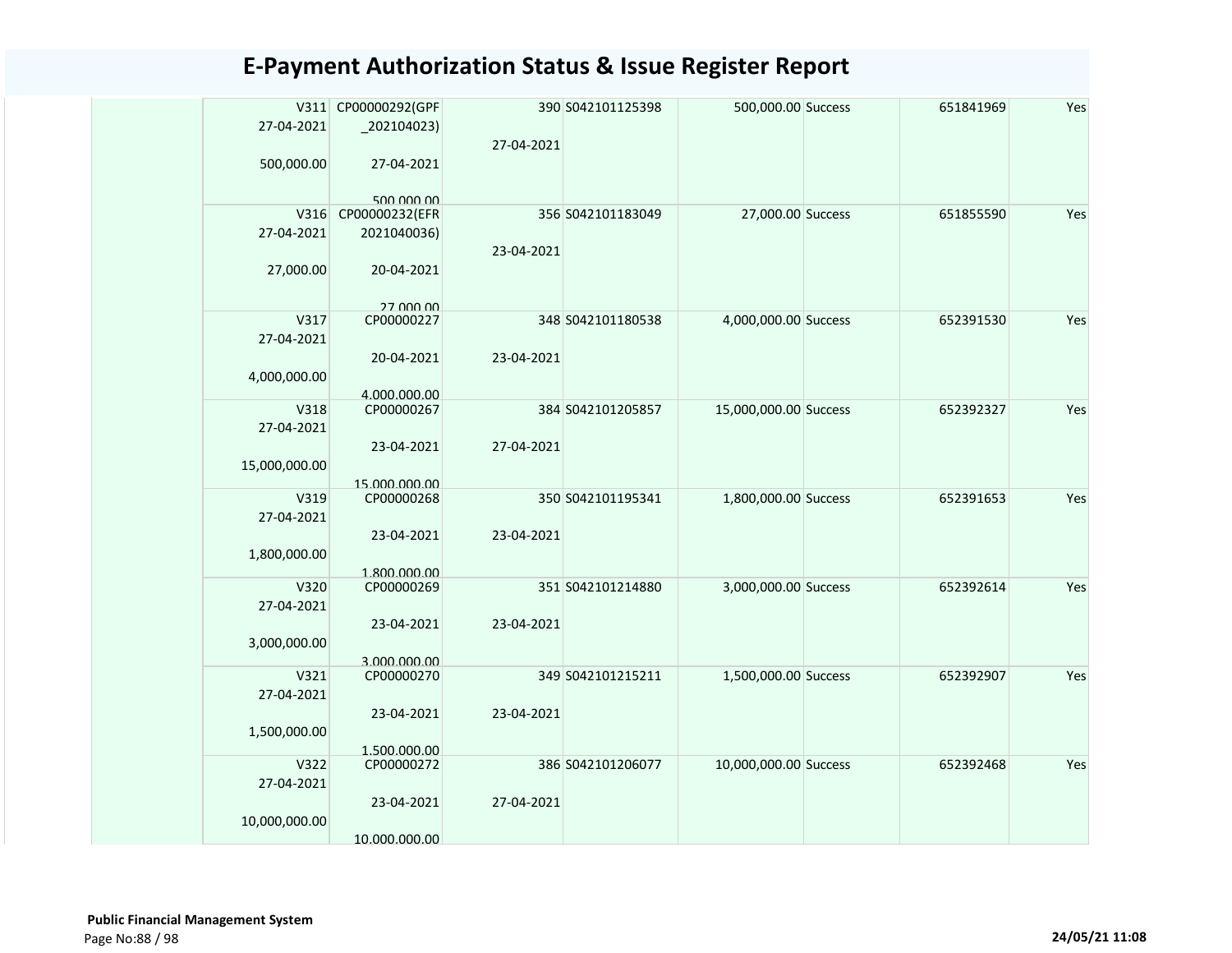|                 | V323<br>27-04-2021 | CP00000273                  |            | 385 S042101204724        | 7,800,000.00 Success  | 652392191 | Yes |
|-----------------|--------------------|-----------------------------|------------|--------------------------|-----------------------|-----------|-----|
|                 |                    | 23-04-2021                  | 27-04-2021 |                          |                       |           |     |
|                 | 7,800,000.00       | 7.800.000.00                |            |                          |                       |           |     |
|                 | V324               | CP00000274                  |            | 388 S042101203505        | 50,164,350.00 Success | 652392043 | Yes |
|                 | 27-04-2021         |                             |            |                          |                       |           |     |
|                 | 50,164,350.00      | 23-04-2021<br>50.164.350.00 | 27-04-2021 |                          |                       |           |     |
|                 | V325               | CP00000275                  |            | 389 S042101201430        | 24,412,561.00 Success | 652391898 | Yes |
|                 | 27-04-2021         |                             |            |                          |                       |           |     |
|                 |                    | 23-04-2021                  | 27-04-2021 |                          |                       |           |     |
|                 | 24,412,561.00      |                             |            |                          |                       |           |     |
|                 | V326               | 24.412.561.00<br>CP00000276 |            | 387 S042101197405        | 33,299,845.00 Success | 652391759 | Yes |
|                 | 27-04-2021         |                             |            |                          |                       |           |     |
|                 |                    | 23-04-2021                  | 27-04-2021 |                          |                       |           |     |
|                 | 33,299,845.00      |                             |            |                          |                       |           |     |
|                 |                    | 33.299.845.00               |            |                          |                       |           |     |
|                 | V327<br>27-04-2021 | CP00000293                  |            | 391 S042101215121        | 3,300,000.00 Success  | 652392766 | Yes |
|                 |                    | 27-04-2021                  | 27-04-2021 |                          |                       |           |     |
|                 | 3,300,000.00       |                             |            |                          |                       |           |     |
|                 |                    | 3.300.000.00                |            |                          |                       |           |     |
| 225428 [Section | V285               | CP00000026(202              |            | 328 S042101181461        | 31,412.00 Success     | 678785776 | Yes |
| Officer]        | 27-04-2021         | 104003)                     |            | 22-04-2021 S042101181462 | 86,848.00 Success     | 678785777 | Yes |
|                 | 1,218,101.00       | 22-04-2021                  |            |                          |                       |           |     |
|                 |                    |                             |            | S042101181463            | 172,724.00 Success    | 678785778 | Yes |
|                 |                    | 2,129,581.00                |            |                          |                       |           |     |
|                 |                    |                             |            | S042101181464            | 136,172.00 Success    | 678785779 | Yes |
|                 |                    |                             |            | S042101181465            | 94,112.00 Success     | 678785780 | Yes |
|                 |                    |                             |            |                          |                       |           |     |
|                 |                    |                             |            | S042101181466            | 86,050.00 Success     | 678785782 | Yes |
|                 |                    |                             |            | S042101181467            | 87,832.00 Success     | 678785783 | Yes |
|                 |                    |                             |            |                          |                       |           |     |
|                 |                    |                             |            | S042101181468            | 70,012.00 Success     | 678785784 | Yes |
|                 |                    |                             |            |                          |                       |           |     |
|                 |                    |                             |            | S042101181469            | 92,970.00 Success     | 678785785 | Yes |
|                 |                    |                             |            |                          |                       |           |     |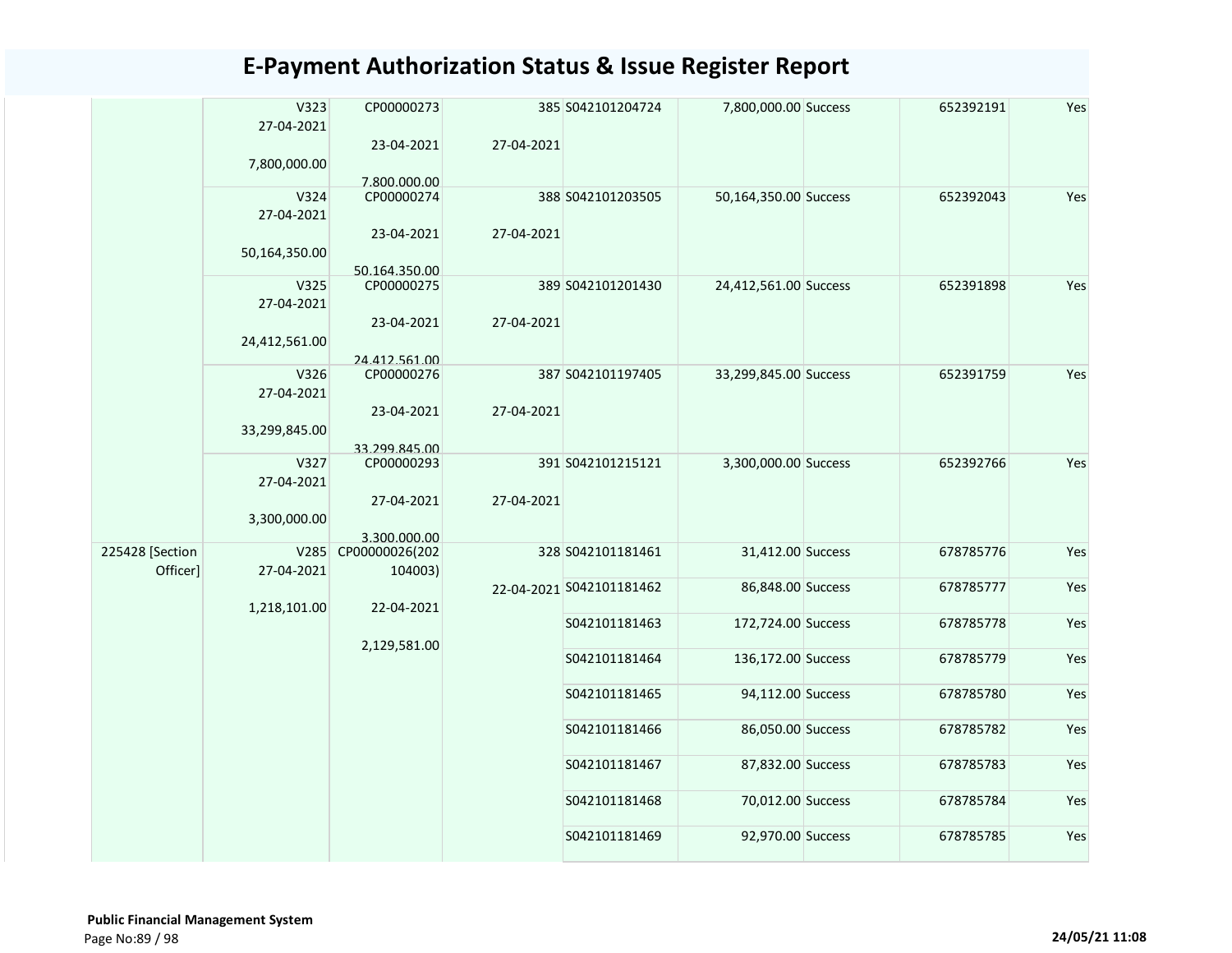|            |                                                                                               |                                                                                                           | S042101181470 |                                                                                                                                                                                                  | 678785786                                                                                                                                                                                                                                                                                                                                                                                                                                              | Yes       |     |
|------------|-----------------------------------------------------------------------------------------------|-----------------------------------------------------------------------------------------------------------|---------------|--------------------------------------------------------------------------------------------------------------------------------------------------------------------------------------------------|--------------------------------------------------------------------------------------------------------------------------------------------------------------------------------------------------------------------------------------------------------------------------------------------------------------------------------------------------------------------------------------------------------------------------------------------------------|-----------|-----|
|            |                                                                                               |                                                                                                           | S042101181471 |                                                                                                                                                                                                  | 678785787                                                                                                                                                                                                                                                                                                                                                                                                                                              | Yes       |     |
|            |                                                                                               |                                                                                                           | S042101181472 |                                                                                                                                                                                                  | 678785788                                                                                                                                                                                                                                                                                                                                                                                                                                              | Yes       |     |
|            |                                                                                               |                                                                                                           | S042101181473 |                                                                                                                                                                                                  | 678785789                                                                                                                                                                                                                                                                                                                                                                                                                                              | Yes       |     |
|            |                                                                                               |                                                                                                           |               |                                                                                                                                                                                                  | 678785747                                                                                                                                                                                                                                                                                                                                                                                                                                              | Yes       |     |
|            |                                                                                               |                                                                                                           |               |                                                                                                                                                                                                  | 678785748                                                                                                                                                                                                                                                                                                                                                                                                                                              | Yes       |     |
| V287       | CP00000028(202                                                                                |                                                                                                           |               |                                                                                                                                                                                                  | 678785744                                                                                                                                                                                                                                                                                                                                                                                                                                              | Yes       |     |
|            |                                                                                               |                                                                                                           |               |                                                                                                                                                                                                  | 678785745                                                                                                                                                                                                                                                                                                                                                                                                                                              | Yes       |     |
| V288       | 104007)<br>22-04-2021                                                                         | CP00000029(202                                                                                            |               |                                                                                                                                                                                                  |                                                                                                                                                                                                                                                                                                                                                                                                                                                        | 678785753 | Yes |
|            |                                                                                               |                                                                                                           |               |                                                                                                                                                                                                  | 678785754                                                                                                                                                                                                                                                                                                                                                                                                                                              | Yes       |     |
|            |                                                                                               | S042101179455                                                                                             |               | 678785755                                                                                                                                                                                        | Yes                                                                                                                                                                                                                                                                                                                                                                                                                                                    |           |     |
|            |                                                                                               |                                                                                                           | S042101179456 |                                                                                                                                                                                                  | 678785756                                                                                                                                                                                                                                                                                                                                                                                                                                              | Yes       |     |
|            |                                                                                               |                                                                                                           | S042101179457 |                                                                                                                                                                                                  | 678785757                                                                                                                                                                                                                                                                                                                                                                                                                                              | Yes       |     |
|            |                                                                                               |                                                                                                           | S042101179458 |                                                                                                                                                                                                  | 678785758                                                                                                                                                                                                                                                                                                                                                                                                                                              | Yes       |     |
|            |                                                                                               |                                                                                                           | S042101179459 |                                                                                                                                                                                                  | 678785759                                                                                                                                                                                                                                                                                                                                                                                                                                              | Yes       |     |
|            |                                                                                               |                                                                                                           | S042101179460 |                                                                                                                                                                                                  | 678785760                                                                                                                                                                                                                                                                                                                                                                                                                                              | Yes       |     |
|            |                                                                                               |                                                                                                           | S042101179461 |                                                                                                                                                                                                  | 678785761                                                                                                                                                                                                                                                                                                                                                                                                                                              | Yes       |     |
|            |                                                                                               | 104004)                                                                                                   | S042101179462 |                                                                                                                                                                                                  | 678785762                                                                                                                                                                                                                                                                                                                                                                                                                                              | Yes       |     |
| 27-04-2021 | CP00000030(202                                                                                |                                                                                                           |               |                                                                                                                                                                                                  | 678785765                                                                                                                                                                                                                                                                                                                                                                                                                                              | Yes       |     |
|            |                                                                                               |                                                                                                           |               |                                                                                                                                                                                                  | 678785766                                                                                                                                                                                                                                                                                                                                                                                                                                              | Yes       |     |
|            | 536.045.00                                                                                    |                                                                                                           | S042101180613 |                                                                                                                                                                                                  | 678785767                                                                                                                                                                                                                                                                                                                                                                                                                                              | Yes       |     |
|            | 27-04-2021<br>104.575.00<br>27-04-2021<br>65.190.00<br>27-04-2021<br>308,631.00<br>467,153.00 | V286 CP00000027(202<br>104005)<br>22-04-2021<br>104006)<br>22-04-2021<br>532,475.00<br>V289<br>22-04-2021 |               | 329 S042101179348<br>22-04-2021 S042101179349<br>330 S042101178987<br>22-04-2021 S042101178988<br>331 S042101179453<br>22-04-2021 S042101179454<br>332 S042101180611<br>22-04-2021 S042101180612 | 74,305.00 Success<br>67,445.00 Success<br>54,025.00 Success<br>164,194.00 Success<br>53,044.00 Success<br>51,531.00 Success<br>28,122.00 Success<br>37,068.00 Success<br>42,858.00 Success<br>8,896.00 Success<br>10,634.00 Success<br>33,282.00 Success<br>44,608.00 Success<br>38,608.00 Success<br>20,833.00 Success<br>42,328.00 Success<br>34,462.00 Success<br>32,122.00 Success<br>104,284.00 Success<br>84,042.00 Success<br>49,964.00 Success |           |     |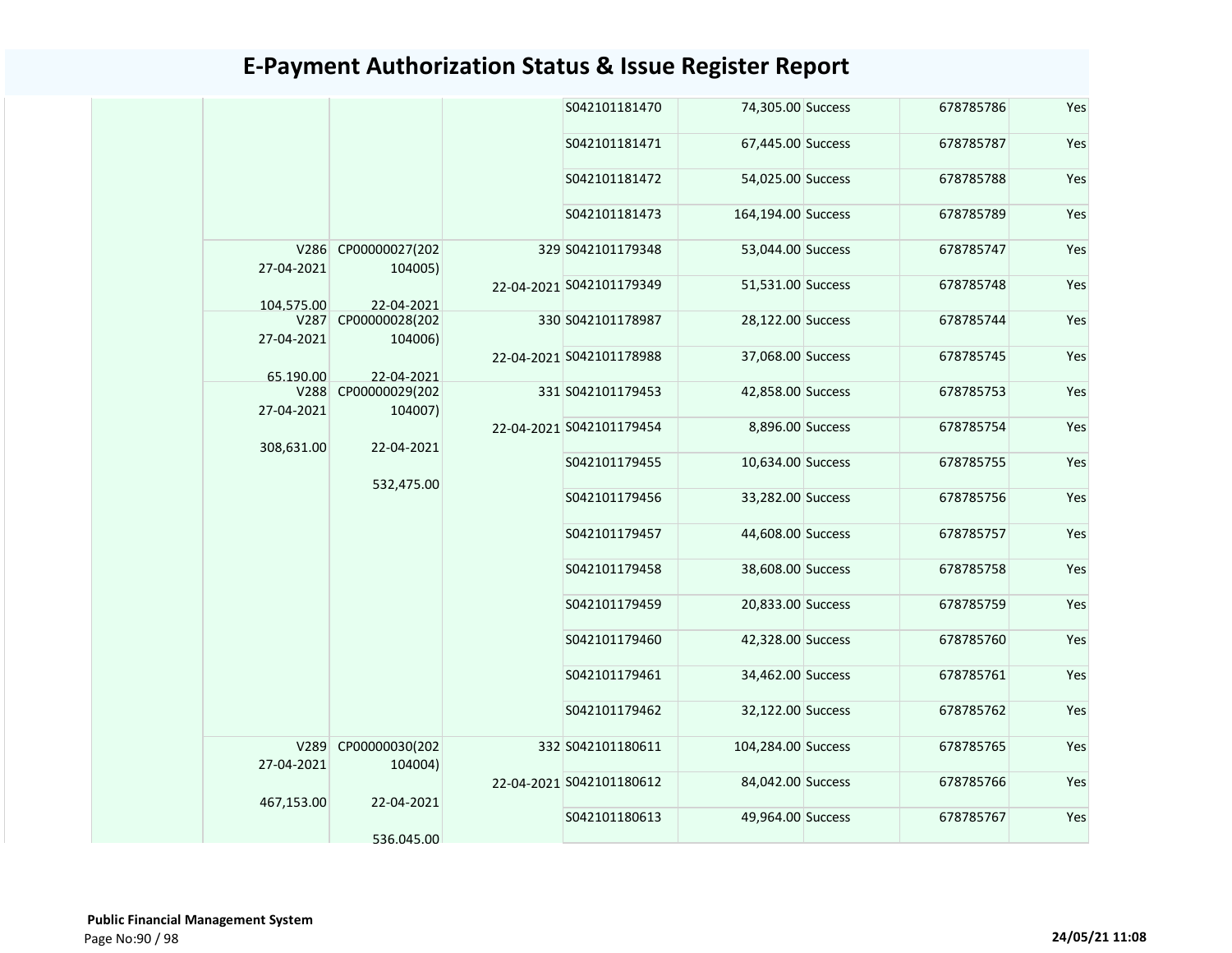|                                    |                    |                                |            | S042101180614            | 52,423.00 Success | 678785769 | Yes |
|------------------------------------|--------------------|--------------------------------|------------|--------------------------|-------------------|-----------|-----|
|                                    |                    |                                |            | S042101180615            | 42,205.00 Success | 678785770 | Yes |
|                                    |                    |                                |            | S042101180616            | 44,144.00 Success | 678785771 | Yes |
|                                    |                    |                                |            | S042101180617            | 90,091.00 Success | 678785772 | Yes |
|                                    | 27-04-2021         | V290 CP00000031(202<br>104002) | 22-04-2021 | 333 S042101178285        | 55,131.00 Success | 678785742 | Yes |
|                                    | 55,131.00          | 22-04-2021                     |            |                          |                   |           |     |
|                                    |                    | 58 231 00                      |            |                          |                   |           |     |
| 225438 [Asstt<br>Accounts Officer] | V304<br>27-04-2021 | CP00000027(202<br>104001)      |            | 372 S042101126136        | 18,550.00 Success | 678785347 | Yes |
|                                    |                    |                                |            | 27-04-2021 S042101126137 | 14,283.00 Success | 678785348 | Yes |
|                                    | 32.833.00          | 26-04-2021                     |            |                          |                   |           |     |
|                                    | V305               | CP00000028(202                 |            | 374 S042101144930        | 61,678.00 Success | 678785386 | Yes |
|                                    | 27-04-2021         | 104007)                        |            |                          |                   |           |     |
|                                    | 686,970.00         | 26-04-2021                     |            | 27-04-2021 S042101144931 | 45,369.00 Success | 678785387 | Yes |
|                                    |                    |                                |            | S042101144932            | 45,369.00 Success | 678785388 | Yes |
|                                    |                    | 760,668.00                     |            | S042101144933            | 28,838.00 Success | 678785389 | Yes |
|                                    |                    |                                |            | S042101144934            | 28,338.00 Success | 678785390 | Yes |
|                                    |                    |                                |            | S042101144935            | 26,732.00 Success | 678785391 | Yes |
|                                    |                    |                                |            | S042101144936            | 26,732.00 Success | 678785392 | Yes |
|                                    |                    |                                |            | S042101144937            | 41,358.00 Success | 678785393 | Yes |
|                                    |                    |                                |            | S042101144938            | 28,338.00 Success | 678785394 | Yes |
|                                    |                    |                                |            | S042101144939            | 27,655.00 Success | 678785395 | Yes |
|                                    |                    |                                |            | S042101144940            | 59,598.00 Success | 678785396 | Yes |
|                                    |                    |                                |            | S042101144941            | 1,200.00 Success  | 678785397 | Yes |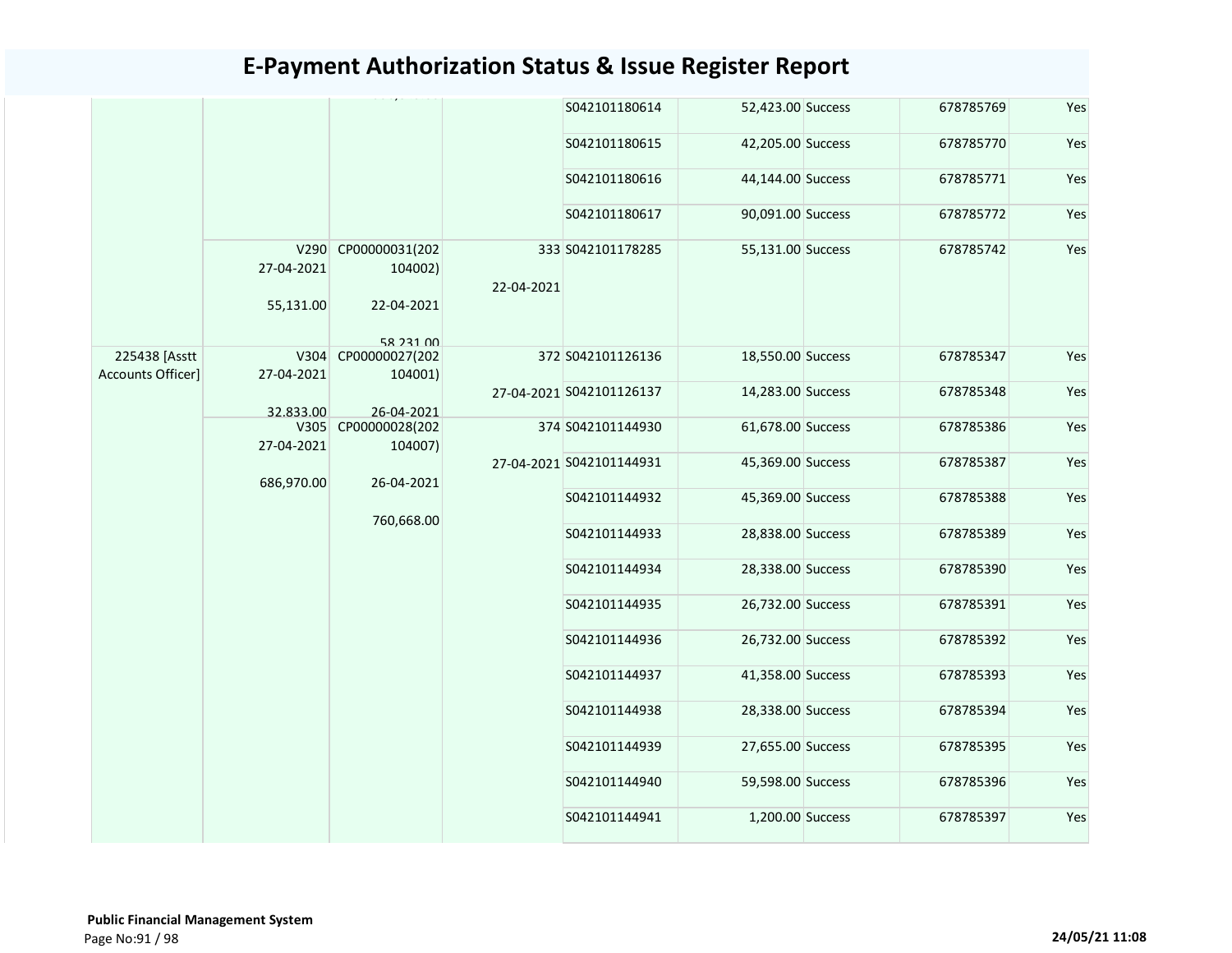|                    |                              |  | S042101144942            | 41,852.00 Success |                | 678785398 | Yes |
|--------------------|------------------------------|--|--------------------------|-------------------|----------------|-----------|-----|
|                    |                              |  | S042101144943            | 59,182.00 Success |                | 678785399 | Yes |
|                    |                              |  | S042101144944            | 61,678.00 Success |                | 678785400 | Yes |
|                    |                              |  | S042101144945            | 42,935.00 Success |                | 678785401 | Yes |
|                    |                              |  | S042101144946            | 60,118.00 Success |                | 678785402 | Yes |
| V306<br>27-04-2021 | CP00000029(202<br>104011)    |  | 375 S042101142269        | 36,760.00 Success |                | 678785371 | Yes |
|                    |                              |  | 27-04-2021 S042101142270 | 26,052.00 Success |                | 678785372 | Yes |
| 409,103.00         | 26-04-2021                   |  | S042101142271            | 51,002.00 Success |                | 678785373 | Yes |
|                    | 714,864.00                   |  | S042101142272            | 46,182.00 Success |                | 678785374 | Yes |
|                    |                              |  | S042101142273            | 45,785.00 Success |                | 678785375 | Yes |
|                    |                              |  | S042101142274            | 31,329.00 Success |                | 678785376 | Yes |
|                    |                              |  | S042101142275            | 31,935.00 Success |                | 678785377 | Yes |
|                    |                              |  | S042101142276            |                   | 800.00 Success | 678785378 | Yes |
|                    |                              |  | S042101142277            | 33,982.00 Success |                | 678785379 | Yes |
|                    |                              |  | S042101142278            | 40,873.00 Success |                | 678785380 | Yes |
|                    |                              |  | S042101142279            | 29,405.00 Success |                | 678785381 | Yes |
|                    |                              |  | S042101142280            | 34,998.00 Success |                | 678785382 | Yes |
|                    | V307 CP00000030(202          |  | 378 S042101135477        |                   | 50.00 Success  | 678785355 | Yes |
| 27-04-2021         | 104010)                      |  | 27-04-2021 S042101135478 | 22,337.00 Success |                | 678785356 | Yes |
| 74,839.00          | 26-04-2021                   |  | S042101135479            | 52,452.00 Success |                | 678785357 | Yes |
| V308               | 214 989 00<br>CP00000031(202 |  | 373 S042101137860        |                   | 100.00 Success | 678785360 | Yes |
| 27-04-2021         | 104009)                      |  |                          |                   |                |           |     |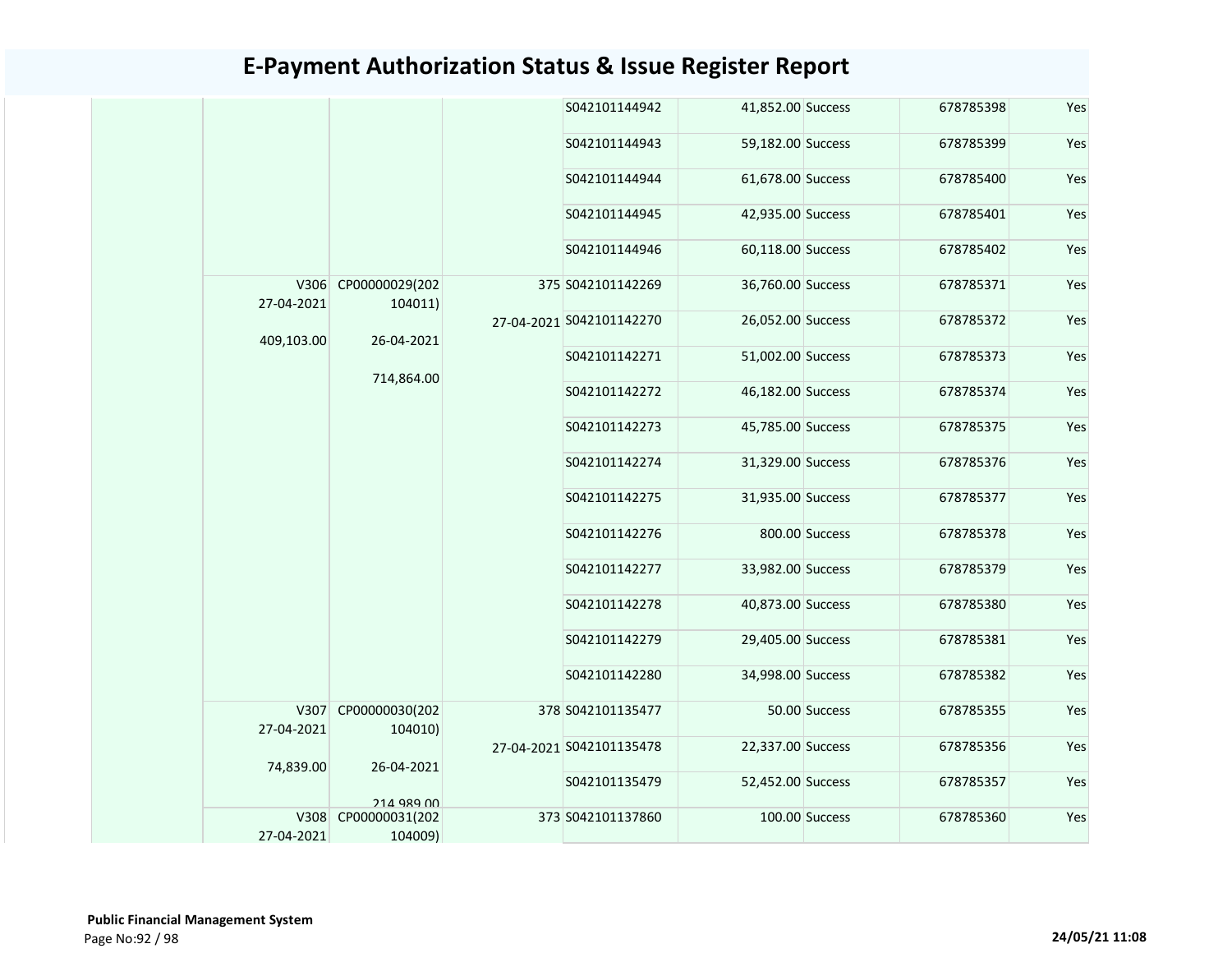|    |                               | 127,560.00 | 26-04-2021                   |            | 27-04-2021 S042101137861 | 62,118.00 Success  |               | 678785361 | Yes |
|----|-------------------------------|------------|------------------------------|------------|--------------------------|--------------------|---------------|-----------|-----|
|    |                               |            |                              |            | S042101137862            | 65,342.00 Success  |               | 678785362 | Yes |
|    |                               | V309       | 255 210 00<br>CP00000032(202 |            | 376 S042101135053        | 69,247.00 Success  |               | 678785350 | Yes |
|    |                               | 27-04-2021 | 104006)                      |            |                          |                    |               |           |     |
|    |                               | 139,985.00 | 26-04-2021                   |            | 27-04-2021 S042101135054 |                    | 50.00 Success | 678785351 | Yes |
|    |                               |            |                              |            | S042101135055            | 70,688.00 Success  |               | 678785352 | Yes |
|    |                               |            | 164 112 00                   |            |                          |                    |               |           |     |
|    |                               |            | V310 CP00000033(202          |            | 377 S042101141463        | 53,265.00 Success  |               | 678785364 | Yes |
|    |                               | 27-04-2021 | 104002)                      |            |                          |                    |               |           |     |
|    |                               |            |                              | 27-04-2021 |                          |                    |               |           |     |
|    |                               | 53,265.00  | 26-04-2021                   |            |                          |                    |               |           |     |
|    |                               |            | 262 197 00                   |            |                          |                    |               |           |     |
| 13 | <b>Issue Date: 29-04-2021</b> |            |                              |            |                          | 206,510.00         |               |           |     |
|    | 225427 [Under                 |            | V328 CP00000306(GPF          |            | 421 S042101210881        | 100,000.00 Success |               | 677224785 | Yes |
|    | Secretary]                    | 29-04-2021 | $_2$ 202104024)              |            |                          |                    |               |           |     |
|    |                               |            |                              | 29-04-2021 |                          |                    |               |           |     |
|    |                               | 100,000.00 | 28-04-2021                   |            |                          |                    |               |           |     |
|    |                               |            | 100,000,00                   |            |                          |                    |               |           |     |
|    | 225438 [Asstt                 | V329       | CP00000034(202               |            | 423 S042101001459        | 79,011.00 Success  |               | 678793815 | Yes |
|    | Accounts Officer]             | 29-04-2021 | 104012)                      |            |                          |                    |               |           |     |
|    |                               |            |                              |            | 29-04-2021 S042101001460 | 27,499.00 Success  |               | 678793816 | Yes |
|    |                               | 106.510.00 | 26-04-2021                   |            |                          |                    |               |           |     |
| 14 | <b>Issue Date: 30-04-2021</b> |            |                              |            |                          | 6,499,951,081.00   |               |           |     |
|    | 206942 [Under                 | V353       | CP00000003                   |            | 452 S042101057111        | 56,700.00 Success  |               | 691205879 | Yes |
|    | Secretary                     | 30-04-2021 |                              |            |                          |                    |               |           |     |
|    | Department of                 |            | 29-04-2021                   |            | 30-04-2021 S042101057112 | 67,500.00 Success  |               | 691205937 | Yes |
|    | <b>Industrial Policy</b>      | 498,789.00 |                              |            |                          |                    |               |           |     |
|    | and Promotion                 |            | 554,210.00                   |            | S042101057113            | 33,750.00 Success  |               | 691205948 | Yes |
|    | Ministry of                   |            |                              |            |                          |                    |               |           |     |
|    | Commerce and                  |            |                              |            | S042101057114            | 60,669.00 Success  |               | 691205971 | Yes |
|    | <b>Industry New</b>           |            |                              |            |                          |                    |               |           |     |
|    | Delhi]                        |            |                              |            | S042101057115            | 157,500.00 Success |               | 691207017 | Yes |
|    |                               |            |                              |            | S042101057116            | 23,670.00 Success  |               | 691207091 | Yes |
|    |                               |            |                              |            | S042101057117            | 54,000.00 Success  |               | 691207147 | Yes |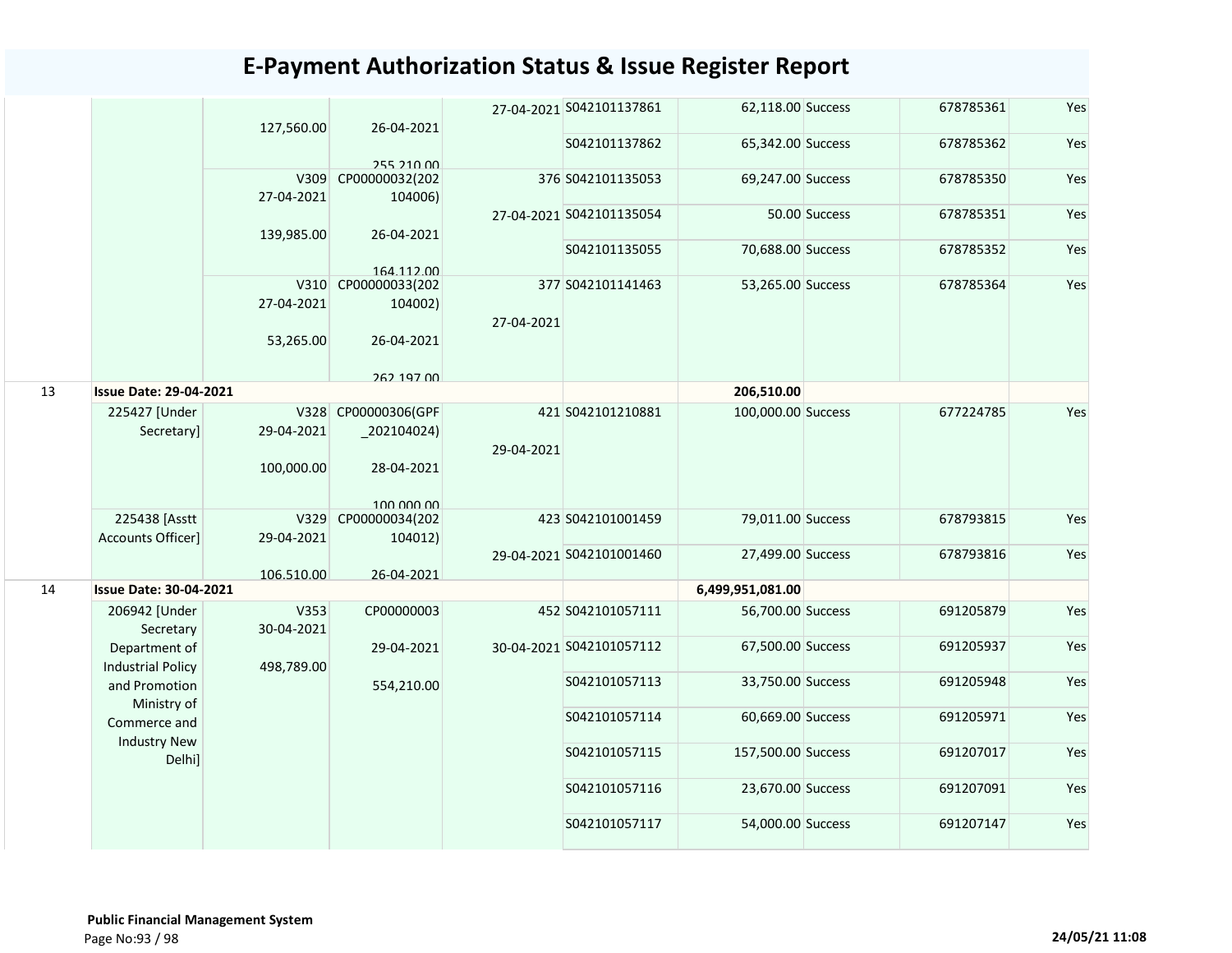|                             |                    |                          |            | S042101057118            | 45,000.00 Success  | 691207202 | Yes |
|-----------------------------|--------------------|--------------------------|------------|--------------------------|--------------------|-----------|-----|
| 225427 [Under<br>Secretary] | V333<br>30-04-2021 | CP00000278               |            | 367 S042101056014        | 6,825.00 Success   | 691205753 | Yes |
|                             | 6,825.00           | 23-04-2021<br>6.825.00   | 26-04-2021 |                          |                    |           |     |
|                             | V334<br>30-04-2021 | CP00000193               |            | 359 S042101052621        | 745,173.00 Success | 692403287 | Yes |
|                             | 745,173.00         | 19-04-2021               | 26-04-2021 |                          |                    |           |     |
|                             | V335<br>30-04-2021 | 745.173.00<br>CP00000194 |            | 360 S042101052828        | 759,093.00 Success | 692403292 | Yes |
|                             | 759,093.00         | 19-04-2021               | 26-04-2021 |                          |                    |           |     |
|                             | V343<br>30-04-2021 | 759.093.00<br>CP00000250 |            | 321 S042101055901        | 5,271.00 Success   | 691195058 | Yes |
|                             | 21.853.00          | 22-04-2021               |            | 22-04-2021 S042101055902 | 16,582.00 Success  | 691195071 | Yes |
|                             | V344<br>30-04-2021 | CP00000277               |            | 366 S042101065770        | 58,424.00 Success  | 691195201 | Yes |
|                             | 58,424.00          | 23-04-2021<br>58.424.00  | 26-04-2021 |                          |                    |           |     |
|                             | V345<br>30-04-2021 | CP00000289               |            | 429 S042101051087        | 22,642.00 Success  | 691202338 | Yes |
|                             | 22,642.00          | 27-04-2021<br>22.642.00  | 30-04-2021 |                          |                    |           |     |
|                             | V346<br>30-04-2021 | CP00000287               |            | 428 S042101051602        | 20,206.00 Success  | 691202472 | Yes |
|                             | 20,206.00          | 27-04-2021               | 30-04-2021 |                          |                    |           |     |
|                             | V347<br>30-04-2021 | 20.206.00<br>CP00000288  |            | 427 S042101051991        | 22,581.00 Success  | 691202929 | Yes |
|                             | 22,581.00          | 27-04-2021               | 30-04-2021 |                          |                    |           |     |
|                             |                    | 22.581.00                |            |                          |                    |           |     |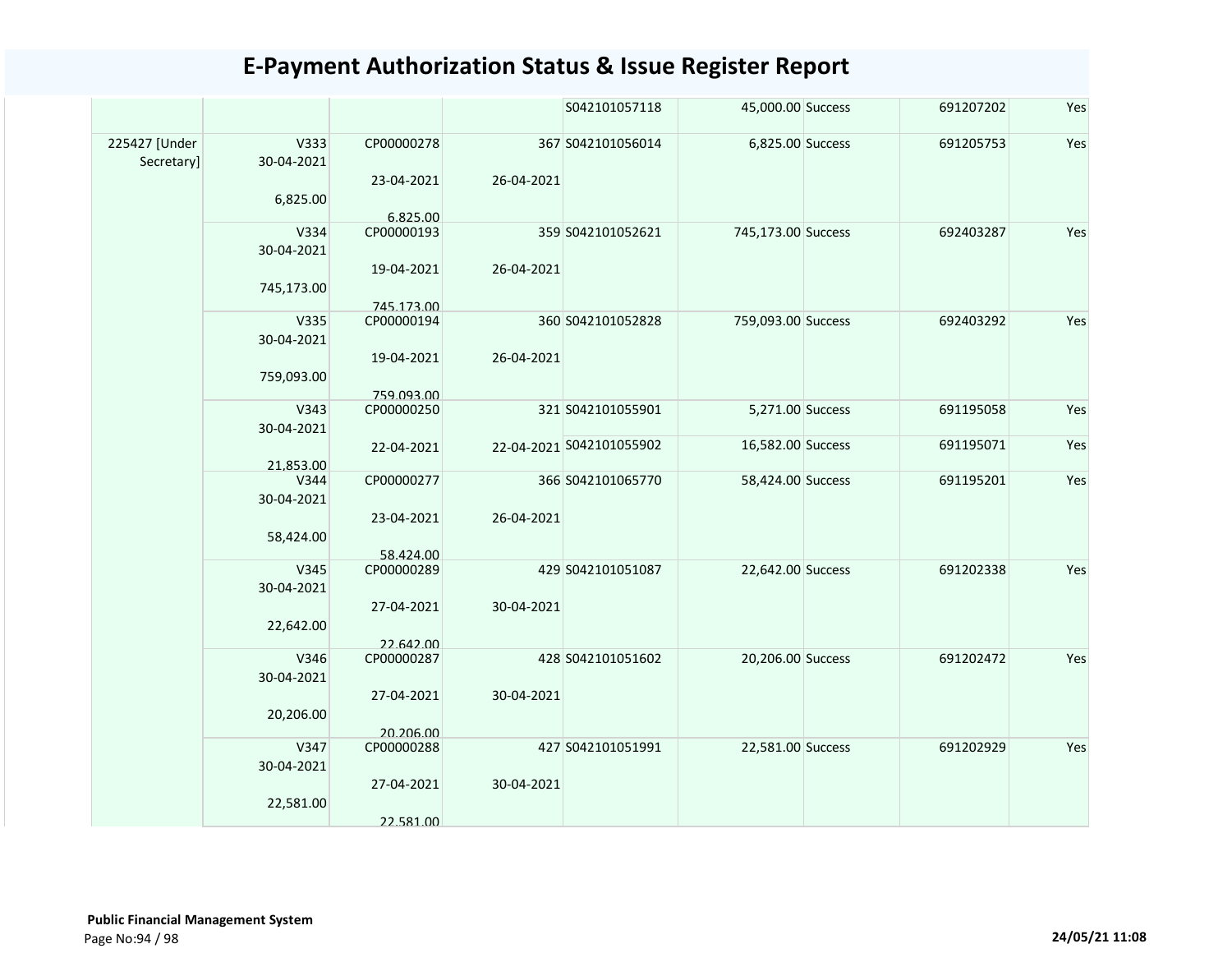| V348         | CP00000291                  |            | 425 S042101051669 | 31,257.00 Success    | 691202597 | Yes |
|--------------|-----------------------------|------------|-------------------|----------------------|-----------|-----|
| 30-04-2021   |                             |            |                   |                      |           |     |
|              | 27-04-2021                  | 30-04-2021 |                   |                      |           |     |
| 31,257.00    |                             |            |                   |                      |           |     |
|              | 31.257.00                   |            |                   |                      |           |     |
| V349         | CP00000290                  |            | 426 S042101051878 | 23,543.00 Success    | 691202806 | Yes |
| 30-04-2021   |                             |            |                   |                      |           |     |
|              | 27-04-2021                  | 30-04-2021 |                   |                      |           |     |
| 23,543.00    |                             |            |                   |                      |           |     |
|              | 23.543.00                   |            |                   |                      |           |     |
| V350         | CP00000294                  |            | 392 S042101054948 | 30,000.00 Success    | 691205339 | Yes |
| 30-04-2021   |                             |            |                   |                      |           |     |
|              | 27-04-2021                  | 27-04-2021 |                   |                      |           |     |
|              |                             |            |                   |                      |           |     |
| 30,000.00    |                             |            |                   |                      |           |     |
| V352         | 30.000.00<br>CP00000307(EFR |            | 422 S042101055024 | 54,000.00 Success    | 691205492 | Yes |
|              |                             |            |                   |                      |           |     |
| 30-04-2021   | 2021040040)                 |            |                   |                      |           |     |
|              |                             | 29-04-2021 |                   |                      |           |     |
| 54,000.00    | 28-04-2021                  |            |                   |                      |           |     |
|              |                             |            |                   |                      |           |     |
|              | 54 000 00                   |            |                   |                      |           |     |
|              | V354 CP00000375(202         |            | 430 S042101053848 | 70,447.00 Success    | 691193347 | Yes |
| 30-04-2021   | 104033)                     |            |                   |                      |           |     |
|              |                             | 30-04-2021 |                   |                      |           |     |
| 70,447.00    | 30-04-2021                  |            |                   |                      |           |     |
|              |                             |            |                   |                      |           |     |
|              | 124 877 00                  |            |                   |                      |           |     |
|              | V356 CP00000300(EFR         |            | 393 S042101146787 | 27,000.00 Success    | 691556309 | Yes |
| 30-04-2021   | 2021040039)                 |            |                   |                      |           |     |
|              |                             | 28-04-2021 |                   |                      |           |     |
| 27,000.00    | 28-04-2021                  |            |                   |                      |           |     |
|              |                             |            |                   |                      |           |     |
|              | 27 000 00                   |            |                   |                      |           |     |
| V357         | CP00000191                  |            | 357 S042101052510 | 1,687,257.00 Success | 692403276 | Yes |
| 30-04-2021   |                             |            |                   |                      |           |     |
|              | 19-04-2021                  | 26-04-2021 |                   |                      |           |     |
| 1,687,257.00 |                             |            |                   |                      |           |     |
|              | 1.687.257.00                |            |                   |                      |           |     |
| V358         | CP00000192                  |            | 358 S042101052545 | 1,718,774.00 Success | 692403284 | Yes |
| 30-04-2021   |                             |            |                   |                      |           |     |
|              | 19-04-2021                  | 26-04-2021 |                   |                      |           |     |
| 1,718,774.00 |                             |            |                   |                      |           |     |
|              | 1.718.774.00                |            |                   |                      |           |     |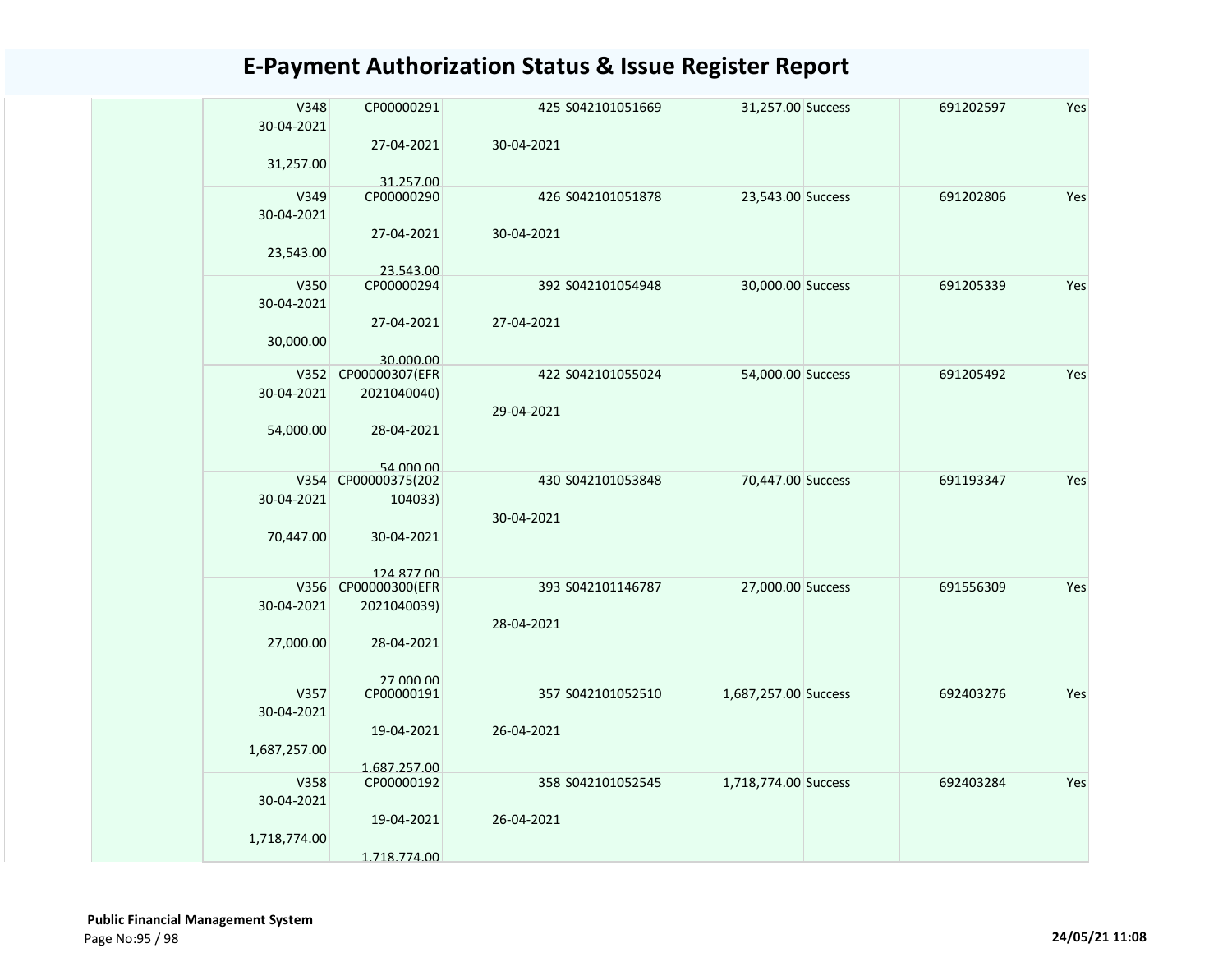|                 | V359<br>30-04-2021 | CP00000279                   |            | 383 S042101056234 | 1,950,000.00 Success     | 692403297     | Yes |
|-----------------|--------------------|------------------------------|------------|-------------------|--------------------------|---------------|-----|
|                 |                    | 26-04-2021                   | 27-04-2021 |                   |                          |               |     |
|                 | 1,950,000.00       | 1.950.000.00                 |            |                   |                          |               |     |
|                 | V360               | CP00000333                   |            | 460 S042101072162 | 2,000,000,000.00 Success | U000000863019 | Yes |
|                 | 30-04-2021         |                              |            |                   |                          | 524           |     |
|                 |                    | 29-04-2021                   | 30-04-2021 |                   |                          |               |     |
|                 | 2,000,000,000.00   |                              |            |                   |                          |               |     |
|                 |                    | 2,000,000,000.00             |            |                   |                          |               |     |
|                 | V361               | CP00000360                   |            | 461 S042101071986 | 299,947,393.00 Success   | 692403330     | Yes |
|                 | 30-04-2021         |                              |            |                   |                          |               |     |
|                 |                    | 29-04-2021                   | 30-04-2021 |                   |                          |               |     |
|                 | 299,947,393.00     |                              |            |                   |                          |               |     |
|                 | V362               | 299.947.393.00<br>CP00000368 |            | 462 S042101071865 | 29,698,351.00 Success    | 692403310     | Yes |
|                 | 30-04-2021         |                              |            |                   |                          |               |     |
|                 |                    | 29-04-2021                   | 30-04-2021 |                   |                          |               |     |
|                 | 29,698,351.00      |                              |            |                   |                          |               |     |
|                 |                    | 29.698.351.00                |            |                   |                          |               |     |
|                 | V378               | CP00000280                   |            | 368 S042101151848 | 12,084,000.00 Success    | 692403374     | Yes |
|                 | 30-04-2021         |                              |            |                   |                          |               |     |
|                 | 12,084,000.00      | 26-04-2021                   | 26-04-2021 |                   |                          |               |     |
|                 |                    | 12.508.000.00                |            |                   |                          |               |     |
|                 | V379               | CP00000374                   |            | 500 S042101151841 | 4,150,000,000.00 Success | U000000863021 | Yes |
|                 | 30-04-2021         |                              |            |                   |                          | 846           |     |
|                 |                    | 29-04-2021                   | 30-04-2021 |                   |                          |               |     |
|                 | 4,150,000,000.00   |                              |            |                   |                          |               |     |
|                 |                    | 4,150,000,000.00             |            |                   |                          |               |     |
| 225428 [Section | V336               | CP00000020                   |            | 326 S042101053619 | 68,645.00 Success        | 691193030     | Yes |
| Officer]        | 30-04-2021         |                              |            |                   |                          |               |     |
|                 |                    | 19-04-2021                   | 22-04-2021 |                   |                          |               |     |
|                 | 68,645.00          |                              |            |                   |                          |               |     |
|                 |                    | 68.645.00                    |            |                   |                          |               |     |
|                 | V337<br>30-04-2021 | CP00000021                   |            | 317 S042101054613 | 72,000.00 Success        | 691193489     | Yes |
|                 |                    | 19-04-2021                   | 22-04-2021 |                   |                          |               |     |
|                 | 72,000.00          |                              |            |                   |                          |               |     |
|                 |                    | 72.000.00                    |            |                   |                          |               |     |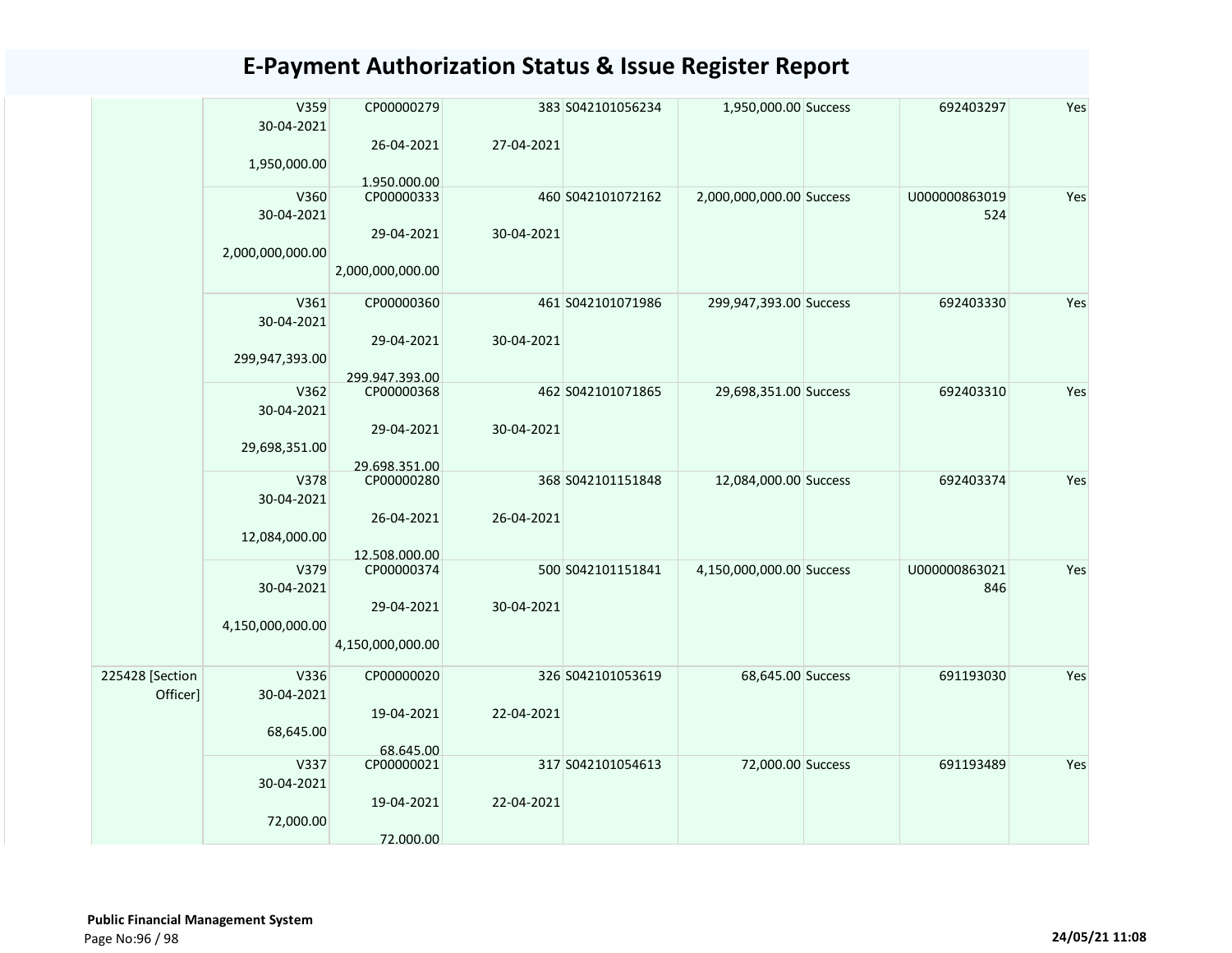|  |                 | V338<br>30-04-2021 | CP00000022           |            | 318 S042101054755 |                    | 982.00 Success | 691205184 | Yes |
|--|-----------------|--------------------|----------------------|------------|-------------------|--------------------|----------------|-----------|-----|
|  |                 |                    |                      |            |                   |                    |                |           |     |
|  |                 |                    | 19-04-2021           | 22-04-2021 |                   |                    |                |           |     |
|  |                 | 982.00             |                      |            |                   |                    |                |           |     |
|  |                 | V339               | 982.00<br>CP00000023 |            | 322 S042101054901 |                    | 340.00 Success | 691193625 | Yes |
|  |                 | 30-04-2021         |                      |            |                   |                    |                |           |     |
|  |                 |                    | 19-04-2021           | 22-04-2021 |                   |                    |                |           |     |
|  |                 | 340.00             |                      |            |                   |                    |                |           |     |
|  |                 |                    |                      |            |                   |                    |                |           |     |
|  |                 | V340               | 340.00<br>CP00000025 |            | 324 S042101053797 | 181,148.00 Success |                | 691193172 | Yes |
|  |                 | 30-04-2021         |                      |            |                   |                    |                |           |     |
|  |                 |                    | 19-04-2021           | 22-04-2021 |                   |                    |                |           |     |
|  |                 | 181,148.00         |                      |            |                   |                    |                |           |     |
|  |                 |                    | 188.099.00           |            |                   |                    |                |           |     |
|  |                 | V355               | CP00000024           |            | 499 S042101146795 | 60,000.00 Success  |                | 691556347 | Yes |
|  |                 | 30-04-2021         |                      |            |                   |                    |                |           |     |
|  |                 |                    | 19-04-2021           | 30-04-2021 |                   |                    |                |           |     |
|  |                 | 60,000.00          |                      |            |                   |                    |                |           |     |
|  |                 |                    | 60.000.00            |            |                   |                    |                |           |     |
|  | 225429 [Section | V331               | CP00000016           |            | 353 S042101055670 | 17,808.00 Success  |                | 691205636 | Yes |
|  | Officer]        | 30-04-2021         |                      |            |                   |                    |                |           |     |
|  |                 |                    | 12-04-2021           | 23-04-2021 |                   |                    |                |           |     |
|  |                 | 17,808.00          |                      |            |                   |                    |                |           |     |
|  |                 |                    | 17.910.00            |            |                   |                    |                |           |     |
|  |                 | V332               | CP00000019           |            | 354 S042101055074 | 5,591.00 Success   |                | 691193923 | Yes |
|  |                 | 30-04-2021         |                      |            |                   |                    |                |           |     |
|  |                 |                    | 12-04-2021           | 23-04-2021 |                   |                    |                |           |     |
|  |                 | 5,591.00           |                      |            |                   |                    |                |           |     |
|  |                 |                    | 5.591.00             |            |                   |                    |                |           |     |
|  |                 | V341               | CP00000022           |            | 325 S042101054980 | 12,000.00 Success  |                | 691193794 | Yes |
|  |                 | 30-04-2021         |                      |            |                   |                    |                |           |     |
|  |                 |                    | 20-04-2021           | 22-04-2021 |                   |                    |                |           |     |
|  |                 | 12,000.00          |                      |            |                   |                    |                |           |     |
|  |                 |                    | 12.000.00            |            |                   |                    |                |           |     |
|  |                 | V342               | CP00000030           |            | 424 S042101051741 | 20,651.00 Success  |                | 691190897 | Yes |
|  |                 | 30-04-2021         |                      |            |                   |                    |                |           |     |
|  |                 |                    | 26-04-2021           | 30-04-2021 |                   |                    |                |           |     |
|  |                 | 20,651.00          |                      |            |                   |                    |                |           |     |
|  |                 |                    | 20.651.00            |            |                   |                    |                |           |     |